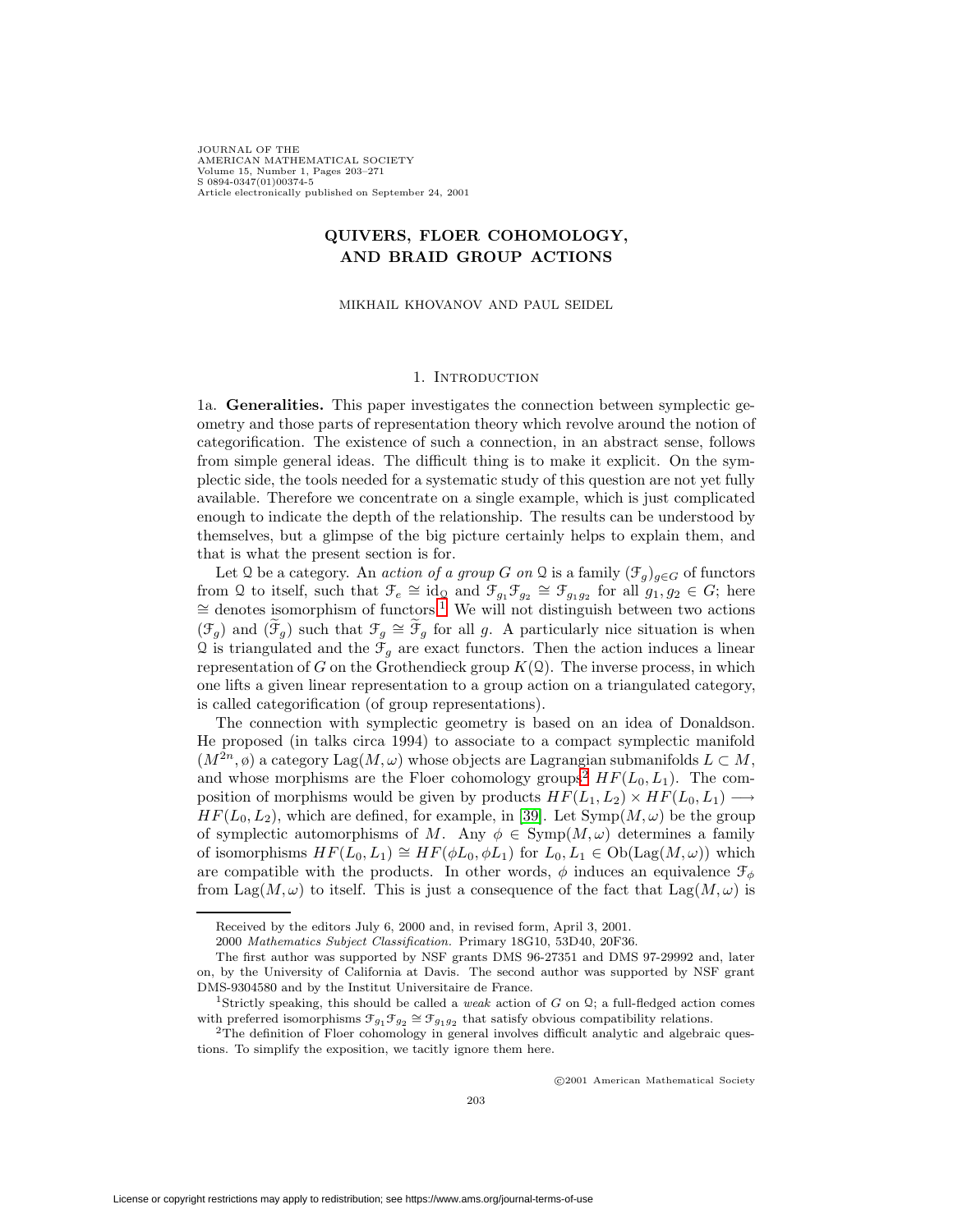an object of symplectic geometry, hence natural under symplectic maps. Assume for simplicity that  $H^1(M;\mathbb{R}) = 0$ , so that all symplectic vector fields are Hamiltonian. Then a smooth isotopy of symplectic automorphisms  $(\phi_t)_{0 \leq t \leq 1}$  gives rise to distinguished elements in  $HF(\phi_0 L, \phi_1 L)$  for all L. This means that the  $\mathcal{F}_{\phi}$  define a canonical action of the symplectic mapping class group  $\pi_0(Symp(M,\omega))$  on Lag( $M,\omega$ ). As a consequence, any symplectic fibre bundle with fibre  $(M,\omega)$  and base B gives rise to a  $\pi_1(B)$ -action on Lag $(M,\omega)$ , through the monodromy map  $\pi_1(B) \to \pi_0(\mathrm{Symp}(M,\omega))$ . Interesting examples can be obtained from families of smooth complex projective varieties.

While it is thus easy to construct potentially interesting group actions on the categories Lag( $M, \omega$ ), both the group actions and the categories themselves are difficult to understand. A particularly intriguing question is whether, in any given case, one can relate them to objects defined in a purely algebraic way. In homological algebra there is a standard technique for approaching similar comparison problems (an example is Beilinson's work [\[2\]](#page-67-0) on coherent sheaves on  $\mathbb{CP}^k$ ). A very crude attempt to adapt this technique to our situation goes like this: pick a finite number of Lagrangian submanifolds  $L_0, \ldots, L_m \subset M$  which, for some reason, appear to be particularly important. Using the product on Floer cohomology, turn

<span id="page-1-0"></span>(1.1) 
$$
A = \bigoplus_{i,j=0}^{m} HF(L_i, L_j)
$$

into a ring. Now associate to an arbitrary Lagrangian submanifold  $L \subset M$  the A-module  $\bigoplus_i HF(L, L_i)$ . This defines a functor from  $\text{Lag}(M, \omega)$  to the category of A-modules. As it stands the functor is not particularly useful, since it does not take into account all the available structure.

To begin with, Floer cohomology groups are graded, and hence  $A$  is a graded ring (depending on M, this may be only a  $\mathbb{Z}/N$ -grading for some finite N). To make more substantial progress one needs to refine the category Lag $(M, \omega)$ . This theory is as yet under construction, and we can only give a vague outline of it. As pointed out by Fukaya [\[15\]](#page-67-1), working directly with the Floer cochain complexes should enable one to construct an  $A_{\infty}$ -category underlying  $\text{Lag}(M,\omega)$ . Kontsevich [\[24\]](#page-67-2) suggested that the derived category of this  $A_\infty$  -category be considered. This "derived Fukaya category" is expected to be triangulated, and to contain  $\text{Lag}(M,\omega)$  as a full subcategory; we denote it by  $D^b \text{Lag}(M, \omega)$  (which is an abuse of notation). The action of  $\pi_0(\mathrm{Symp}(M,\omega))$  on Lag $(M,\omega)$  should extend to an action on  $D^b\mathrm{Lag}(M,\omega)$  by exact functors. Moreover, it seems natural to suppose that the Grothendieck group of  $D^b$ Lag $(M, \omega)$  is related to  $H_n(M; \mathbb{Z})$ ; that would mean that the group actions coming from families of projective varieties could be considered as categorifications of the classical monodromy representations. Returning to the rings [\(1.1\)](#page-1-0), one expects to get from Fukaya's construction a canonical (up to quasi-isomorphism)  $A_{\infty}$ -algebra A with cohomology A. The functor introduced above would lift to an  $A_{\infty}$ -functor from the  $A_{\infty}$ -category underlying Lag( $M, \omega$ ) to the  $A_{\infty}$ -category of  $A_{\infty}$ -modules over A. In a second step, this would induce an exact functor

$$
D^b \text{Lag}(M,\omega) \longrightarrow D(\mathcal{A}),
$$

where  $D(\mathcal{A})$  is the derived category of  $A_{\infty}$ -modules. A standard argument based on exactness indicates that this functor, when restricted to the triangulated subcategory of  $D^b \text{Lag}(M, \omega)$  generated by  $L_0, \ldots, L_m$ , would be full and faithful. This is a much stronger comparison theorem than one could get with the primitive approach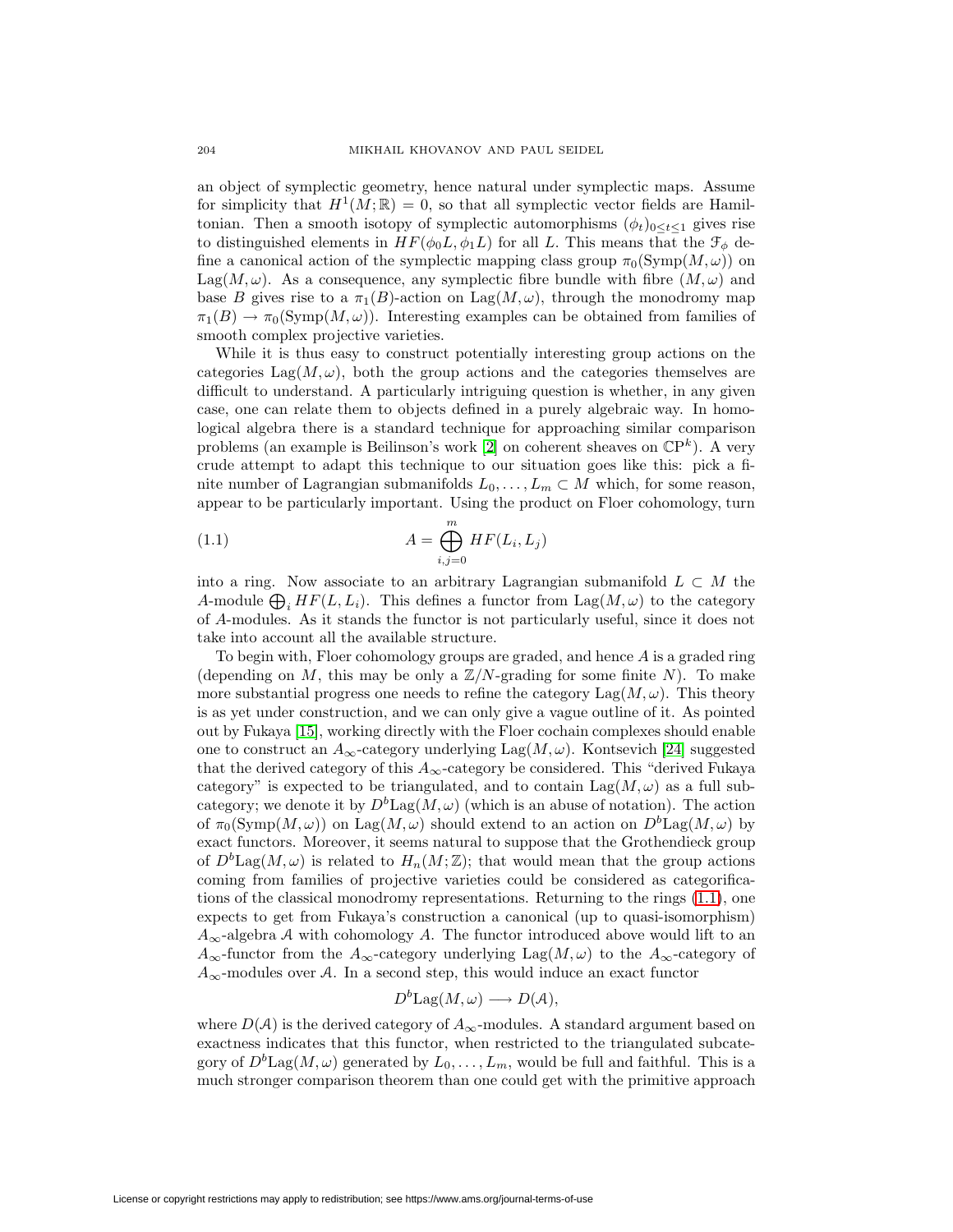which we had mentioned first. We will not say more about this; what the reader should keep in mind is the expected importance of the rings A.

It should also be mentioned that there is a special reason to study actions of braid groups and mapping class groups on categories. In 1992–1994 a number of mathematicians independently suggested extending the formalism of TQFTs to manifolds with corners. While three-dimensional extended TQFTs are rather well understood, there has been much less progress in the four-dimensional case. Part of the data which make up a four-dimensional extended TQFT are categories  $\mathcal{Q}(S)$ associated to closed surfaces  $S$ ; these would govern the process of cutting and pasting for the vector spaces associated to closed three-manifolds. The mapping class group of S should act on  $\mathcal{Q}(S)$  in a natural way, and for interesting TQFTs this action is likely to be highly nontrivial. As a matter of historical interest, we note that the categories  $\text{Lag}(M,\omega)$  were invented by Donaldson in an attempt to make gauge theory fit into the extended TQFT formalism; see [\[16\]](#page-67-3) for more recent developments.

There is a version of this for invariants of two-knots, where the categories are associated to punctured discs and carry actions of the braid groups. The papers [\[4\]](#page-67-4) and [\[23\]](#page-67-5) go some way towards constructing such extended TQFTs in a representation-theoretic way.

<span id="page-2-1"></span>1b. **The results.** In the algebraic part of the paper, we study the derived categories  $D^{b}(A_{m} \text{-mod})$  for a particular family  $A_{m}$   $(m \geq 1)$  of graded rings. The definition of  $A_m$  starts with the quiver (oriented graph)  $\Gamma_m$  shown in Figure [1,](#page-2-0) whose vertices are labelled  $0, 1, \ldots, m$ . Recall that the path ring of an arbitrary quiver  $\Gamma$  is the abelian group freely generated by the set of all paths in  $\Gamma$ , with multiplication given by composition. Paths of length l in  $\Gamma_m$  correspond to  $(l+1)$ tuples  $(i_1|i_2|\ldots|i_{l+1})$  of numbers  $i_k \in \{0,1,\ldots,m\}$  such that the difference of any two consecutive ones is  $\pm 1$ . Therefore, the path ring of  $\Gamma_m$  is the abelian group freely generated by such  $(l + 1)$ -tuples for all  $l \geq 0$ , with the multiplication

$$
(i_1|\ldots|i_{l+1})(i'_1|\ldots|i'_{l'+1}) = \begin{cases} (i_1|\ldots|i_l|i'_1|\ldots|i'_{l'+1}) & \text{if } i_{l+1} = i'_1, \\ 0 & \text{otherwise.} \end{cases}
$$

The paths  $(i)$  of length zero are mutually orthogonal idempotents, and their sum is the unit element. We make the path ring of  $\Gamma_m$  into a graded ring by setting  $deg(i) = deg(i|i + 1) = 0$  and  $deg(i + 1|i) = 1$  for all i, and extending this in the obvious way (this is *not* the same as the grading by lengths of paths). Finally,  $A_m$ is the quotient of the path ring of  $\Gamma_m$  by the relations

$$
(i-1|i|i+1) = (i+1|i|i-1) = 0, \quad (i|i+1|i) = (i|i-1|i), \quad (0|1|0) = 0
$$

for all  $0 < i < m$ . These relations are homogeneous with respect to the above grading, so that  $A_m$  is a graded ring. As an abelian group  $A_m$  is free and of finite rank; a basis is given by the  $4m + 1$  elements  $(0), \ldots, (m), (0|1), \ldots$ ,  $(m-1|m),(1|0),\ldots,(m|m-1),(1|0|1),\ldots,(m|m-1|m).$ 



<span id="page-2-0"></span>Figure 1.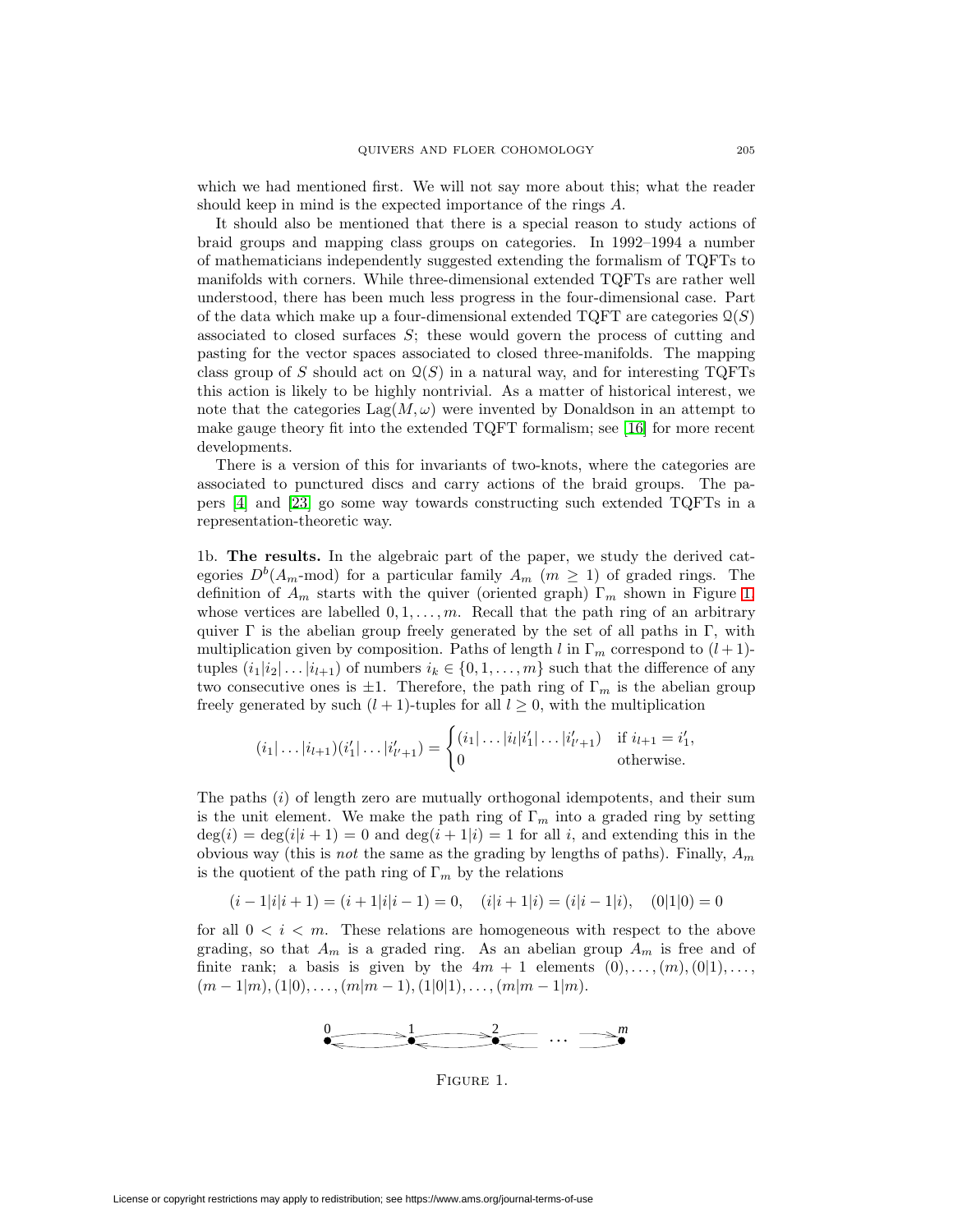Let  $A_m$ -mod be the category of finitely generated graded left  $A_m$ -modules, and let  $D^b(A_m\text{-mod})$  be its bounded derived category. We will write down explicitly exact self-equivalences  $\mathcal{R}_1,\ldots,\mathcal{R}_m$  of  $D^b(A_m\text{-mod})$  which satisfy

$$
\mathcal{R}_i \mathcal{R}_{i+1} \mathcal{R}_i \cong \mathcal{R}_{i+1} \mathcal{R}_i \mathcal{R}_{i+1}
$$
 for  $1 \le i < m$ , and  

$$
\mathcal{R}_j \mathcal{R}_k \cong \mathcal{R}_k \mathcal{R}_j
$$
 for  $|j - k| \ge 2$ .

These are the defining relations of the braid group  $B_{m+1}$ , which means that the functors  $\mathcal{R}_i$  generate an action  $(\mathcal{R}_{\sigma})_{\sigma \in B_{m+1}}$  of  $B_{m+1}$  on  $D^b(A_m \text{-mod})$ . The first step in analyzing this action is to look at the induced linear representation on the Grothendieck group  $K(D^b(A_m\text{-mod})) \cong K(A_m\text{-mod})$ . The category  $A_m\text{-mod}$ carries a self-equivalence {1} which raises the grading of a module by one (this should not be confused with the translation functor [1] in the derived category). The action of  $\{1\}$  makes  $K(A_m \text{-mod})$  into a module over  $\mathbb{Z}[q, q^{-1}]$ . In fact

$$
K(A_m \text{-}\mathrm{mod}) \cong \mathbb{Z}[q, q^{-1}] \otimes \mathbb{Z}^{m+1};
$$

a basis is given by the indecomposable projective modules  $P_i = A_m(i) \subset A_m$ . The functors  $\mathcal{R}_i$  commute with  $\{1\}$ . Therefore the induced representation is a homomorphism  $B_{m+1} \longrightarrow GL_{m+1}(\mathbb{Z}[q, q^{-1}])$ . A computation shows that this is the well-known Burau representation.

At this point, it is helpful to recall the topological meaning of the Burau representation. Take a closed disc D and a set  $\Delta \subset D \setminus \partial D$  of  $(m+1)$  marked points on it. Let  $\widetilde{D}$  be the infinite cyclic cover of  $D \setminus \Delta$  whose restriction to a small positively oriented loop around any point of  $\Delta$  is isomorphic to  $\mathbb{R} \longrightarrow S^1$ . Fix a point z on  $\partial D$ , and let  $\tilde{z} \subset D$  be its preimage. Let  $\mathcal{G} = \text{Diff}(D, \partial D; \Delta)$  be the group of diffeomorphisms f of D which satisfy  $f|\partial D = id$  and  $f(\Delta) = \Delta$ . Any  $f \in \mathcal{G}$  can be lifted in a unique way to a Z-equivariant diffeomorphism of D which acts trivially on  $\tilde{z}$ . The Burau representation can be defined as the induced action of  $\pi_0(\mathcal{G}) \cong B_{m+1}$  on  $H_1(\widetilde{D}, \widetilde{z}; \mathbb{Z}) \cong \mathbb{Z}[q, q^{-1}] \otimes \mathbb{Z}^{m+1}$ . Our first result will show that the action  $(\mathcal{R}_{\sigma})$  itself, or rather certain numbers attached to it, admits a similar topological interpretation. For any  $\sigma \in B_{m+1}$  and  $0 \le i, j \le m$  consider the bigraded abelian group

<span id="page-3-0"></span>(1.2) 
$$
\bigoplus_{r_1,r_2\in\mathbb{Z}} \text{Hom}_{D^b(A_m\text{-}\mathrm{mod})}(P_i,\mathcal{R}_{\sigma}P_j[r_1]\{-r_2\}).
$$

Fix a collection of curves  $b_0, \ldots, b_m$  on  $(D, \Delta)$  as in Figure [2;](#page-4-0) this determines a preferred isomorphism  $\pi_0(\mathcal{G}) \cong B_{m+1}$ . Take some  $\sigma \in B_{m+1}$  and a diffeomorphism  $f_{\sigma} \in \mathcal{G}$  representing it. The geometric intersection number  $I(b_i, f_{\sigma}(b_i)) \geq 0$  counts the number of essential intersection points between the curves  $b_i$  and  $f_{\sigma}(b_i)$ . The exact definition, which is a slight variation of the usual one, will be given in the body of the paper.

### <span id="page-3-1"></span>**Theorem 1.1.** The total rank of the bigraded group  $(1.2)$  is  $2 I(b_i, f_{\sigma}(b_i))$ .

We will actually prove a slightly stronger result, which describes [\(1.2\)](#page-3-0) up to isomorphism in terms of bigraded intersection numbers invented for that purpose. Theorem [1.1,](#page-3-1) together with standard properties of geometric intersection numbers, has an interesting implication. Call a group action  $(\mathcal{F}_g)_{g\in G}$  on a category Q faithful if  $\mathcal{F}_g \not\cong \text{id}_{\mathfrak{Q}}$  for all  $g \neq e$ .

<span id="page-3-2"></span>**Corollary 1.2.**  $(\mathcal{R}_{\sigma})_{\sigma \in B_{m+1}}$  is faithful for all  $m \geq 1$ .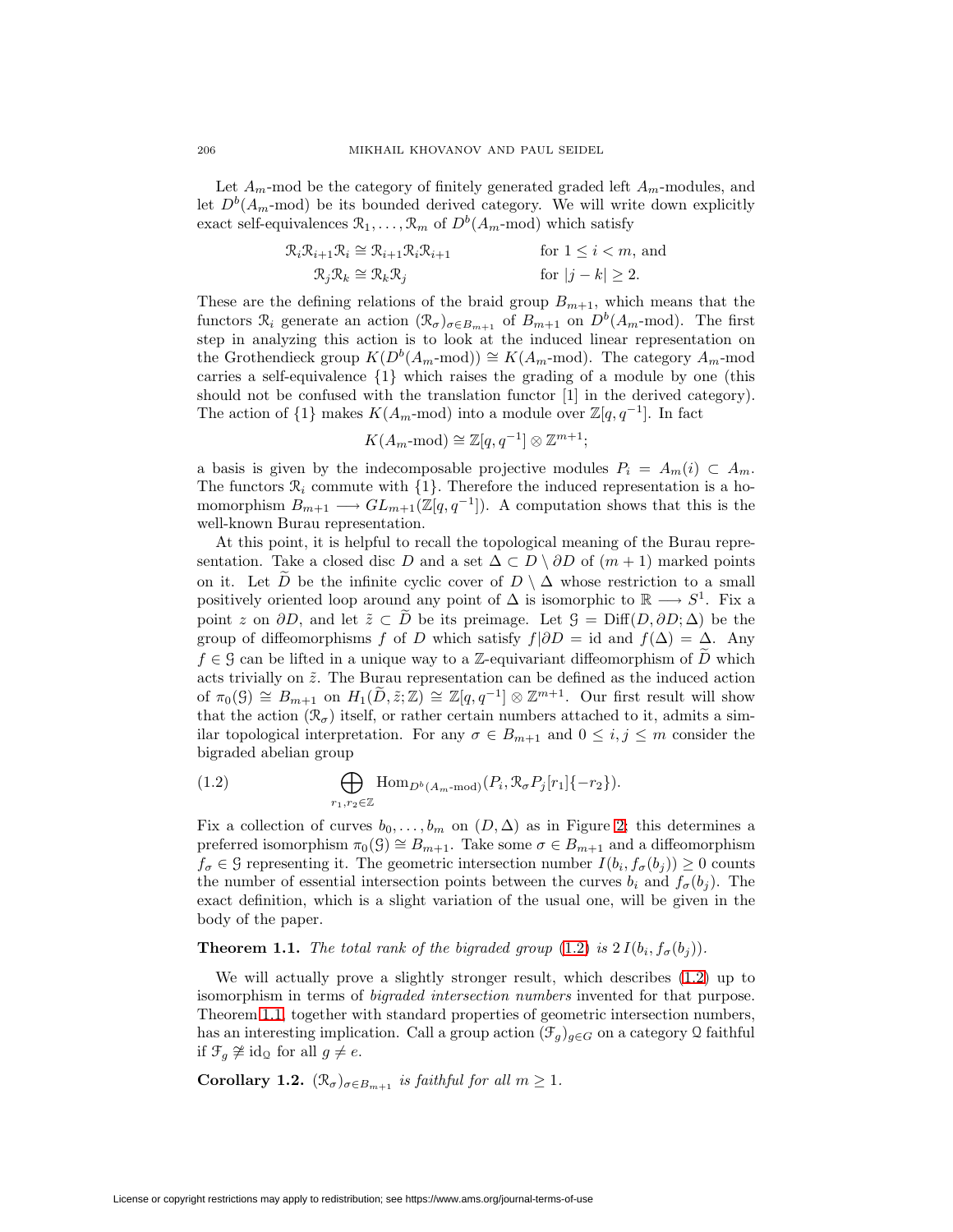

<span id="page-4-0"></span>FIGURE 2.

Note that this cannot be proved by considerations on the level of Grothendieck groups, since the Burau representation is not faithful (in the usual sense of the word) for  $m \gg 0$  [\[27\]](#page-67-6). Corollary [1.2](#page-3-2) can be used to derive the faithfulness of certain braid group actions on categories which occur in algebraic geometry [\[38\]](#page-68-1).

On the symplectic side we will study the Milnor fibres of certain singularities. The *n*-dimensional singularity of type  $(A_m)$ , for  $m, n \geq 1$ , is the singular point  $x = 0$  of the hypersurface  $\{x_0^2 + \cdots + x_{n-1}^2 + x_n^{m+1} = 0\}$  in  $\mathbb{C}^{n+1}$ . To define the Milnor fibre one perturbs the defining equation, so as to smooth out the singular point, and then intersects the outcome with a ball around the origin. In the present case one can take

$$
M = \{x_0^2 + \dots + x_{n-1}^2 + h(x_n) = 0, \ |x| \le 1\},\
$$

where  $h(z) = z^{m+1} + w_m z^m + \cdots + w_1 z + w_0 \in \mathbb{C}[z]$  is a polynomial with no multiple zeros, with  $w = (w_0, \ldots, w_m) \in \mathbb{C}^{m+1}$  small. Equip M with the restriction  $\emptyset$  of the standard symplectic form on  $\mathbb{C}^{n+1}$ , and its boundary with the restriction  $\alpha$ of the standard contact one-form on  $S^{2n+1}$ . Assume that the disc D considered above is in fact embedded in  $\mathbb C$  as the subset  $\{z \in \mathbb C, |z|^2 + |h(z)| \leq 1\}$ , and that the set of marked points is  $\Delta = h^{-1}(0)$ . Then one can associate to any curve c in  $(D, \Delta)$  a Lagrangian submanifold  $L_c$  of  $(M, \emptyset, \alpha)$ . We postpone the precise definition, and just mention that  $L_c$  lies over c with respect to the projection to the  $x_n$ -variable. In particular, from curves  $b_0, \ldots, b_m$  as in Figure [2](#page-4-0) one obtains Lagrangian submanifolds  $L_0, \ldots, L_m$ . These are all *n*-spheres except for  $L_0$ , which is an n-ball with boundary in  $\partial M$ ; they intersect each other transversally, and

<span id="page-4-1"></span>(1.3) 
$$
L_i \cap L_j = \begin{cases} \text{one point} & \text{if } |i - j| = 1, \\ \emptyset & \text{if } |i - j| \ge 2. \end{cases}
$$

The case  $m = 3$  and  $n = 1$  is shown in Figure [3.](#page-5-0)

By varying the polynomial  $h$  one gets a family of Milnor fibres parametrized by an open subset  $W \subset \mathbb{C}^{m+1}$ . Parallel transport in this family, for a suitable class of connections, defines a symplectic monodromy map

$$
\rho_s : \pi_1(W, w) \longrightarrow \pi_0(\mathrm{Symp}(M, \partial M, \emptyset)).
$$

The actual construction is slightly more complicated than this rough description may suggest. Similar maps can be defined for general hypersurface singularities. In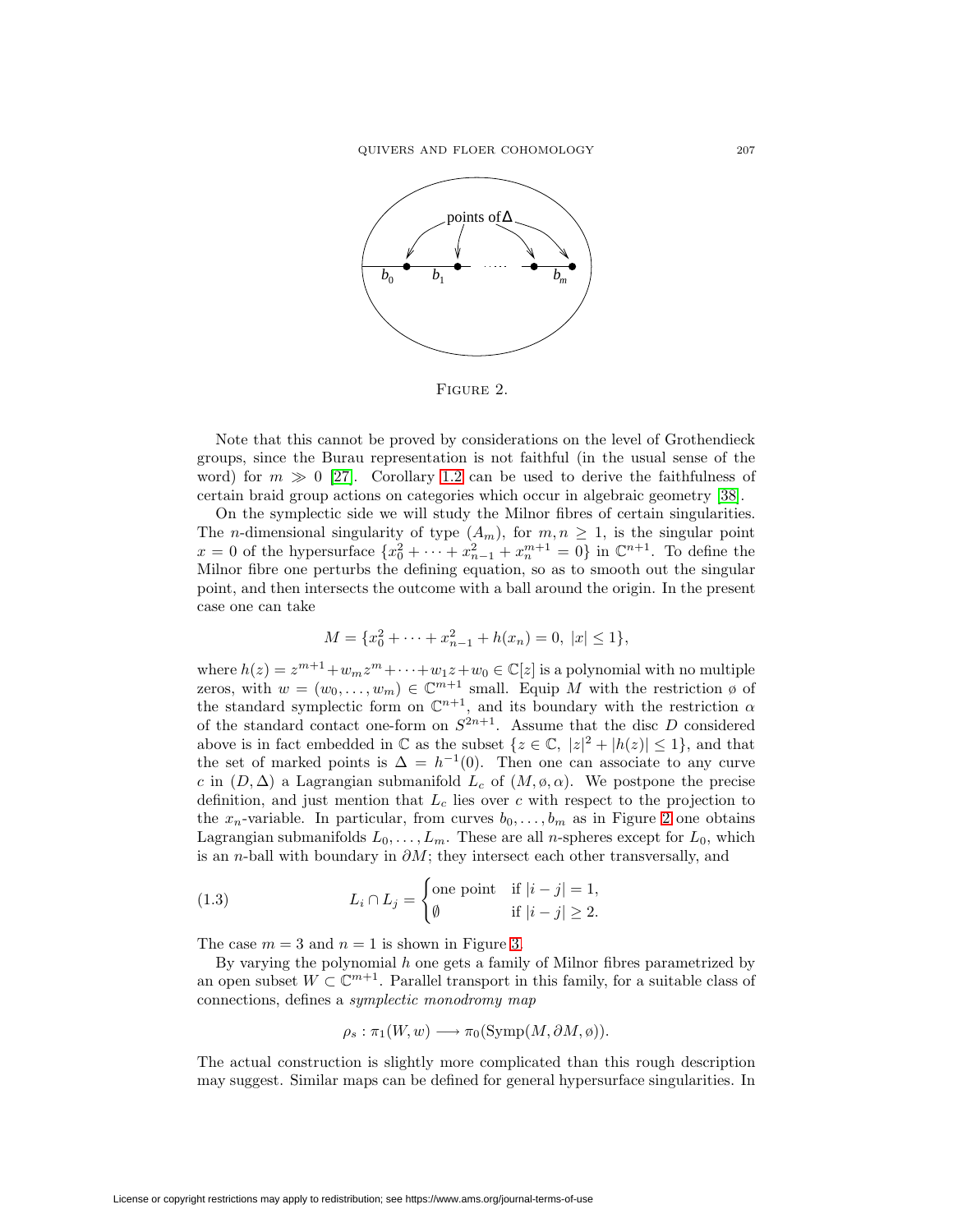

<span id="page-5-0"></span>Figure 3.

<span id="page-5-1"></span>our particular case, there are isomorphisms

$$
(1.4) \qquad \pi_1(W, w) \cong \pi_1(\text{Conf}_{m+1}(D \setminus \partial D), \Delta) \cong \pi_0(\text{Diff}(D, \partial D; \Delta)) \cong B_{m+1};
$$

the first one comes from a canonical embedding  $W \subset \text{Conf}_{m+1}(D \setminus \partial D)$ , the second one is well known and again canonical, and the third one is determined by the choice of curves  $b_0, \ldots, b_m$  as before. Using these isomorphisms, one can consider  $\rho_s$  as a homomorphism from the braid group to  $\pi_0(\mathrm{Symp}(M, \partial M, \emptyset))$ . We mention, although this has no relevance for the present paper, that there is a more direct definition of  $\rho_s$  in terms of generalized Dehn twists along  $L_1,\ldots,L_m$ . This is explained in [\[37,](#page-68-2) Appendix] for  $n = 2$ , and the general case is similar.

Take some  $\sigma \in B_{m+1}$  and a map  $\phi_{\sigma} \in \text{Symp}(M, \partial M, \phi)$  which represents  $\rho_s(\sigma)$ in the sense of [\(1.4\)](#page-5-1). If  $n = 1$  we also assume that  $\phi_{\sigma}$  has a particular property called  $\theta$ -exactness, which will be defined in the body of the paper; this assumption is necessary because in that dimension  $H^1(M, \partial M; \mathbb{R}) \neq 0$ . The Floer cohomology  $HF(L_i, \phi_{\sigma}(L_i))$  is a finite-dimensional vector space over  $\mathbb{Z}/2$  constructed from the intersection points of  $L_i$  and  $\phi_{\sigma}(L_j)$ , and it is independent of the choice of  $\phi_{\sigma}$ .

<span id="page-5-2"></span>**Theorem 1.3.** The dimension of  $HF(L_i, \phi_{\sigma}(L_j))$  is  $2 I(b_i, f_{\sigma}(b_j))$ .

<span id="page-5-3"></span>Here  $f_{\sigma} \in \text{Diff}(D, \partial D; \Delta)$  is as in Theorem [1.1.](#page-3-1) There is also a faithfulness result analogous to Corollary [1.2:](#page-3-2)

## **Corollary 1.4.**  $\rho_s$  is injective for all  $m, n \geq 1$ .

It is instructive to compare this with the outcome of a purely topological consideration. The classical geometric monodromy  $\rho_g$  is the composition



where the vertical arrow is induced by inclusion. For  $n = 1$  this arrow is an isomorphism, and the injectivity of  $\rho_q$  is an old result of Birman and Hilden [\[7\]](#page-67-7) (see Proposition [3.11\)](#page-21-0). The situation changes drastically for  $n = 2$ , where Brieskorn's simultaneous resolution [\[8\]](#page-67-8) implies that  $\rho<sub>g</sub>$  factors through the symmetric group  $S_{m+1}$ . The difference between  $\rho_s$  and  $\rho_g$  in this case shows that the symplectic structure of the Milnor fibre contains essential information about the singularity, which is lost when one considers it only as a smooth manifold. The situation for  $n \geq 3$  is less clear-cut. One can use unknottedness results of Haefliger [\[19\]](#page-67-9), together with an easy homotopy computation, to show that  $\rho_g$  is not injective for all  $m \geq 2$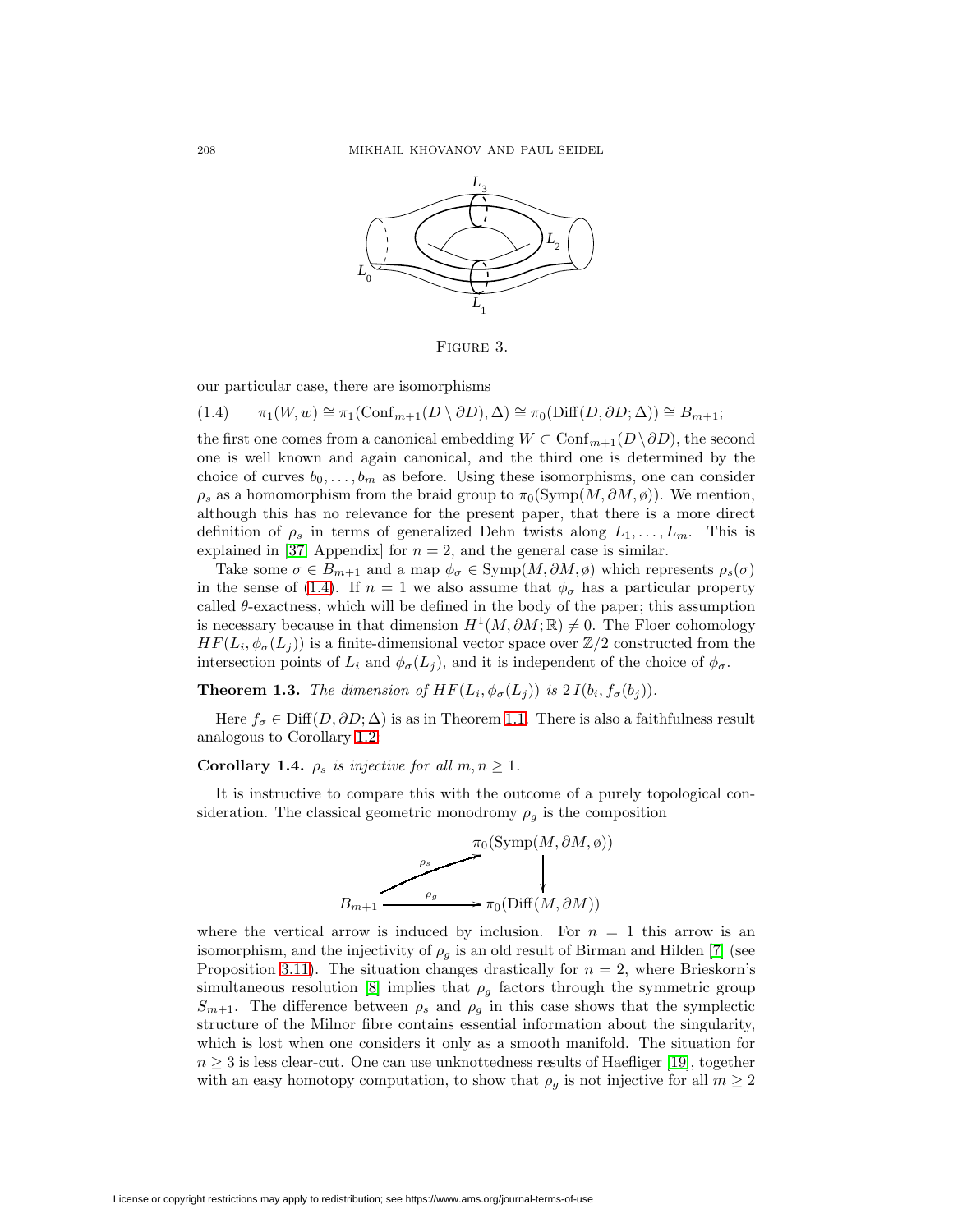if  $n > 2$  is even, and for all  $m \geq 3$  if  $n \equiv 1 \mod 4$ ,  $n \neq 1$  (with more care, these bounds could probably be improved).

By combining Theorem [1.1](#page-3-1) and Theorem [1.3](#page-5-2) one sees that the dimension of  $HF(L_i, \phi_{\sigma}(L_i))$  is equal to the total rank of [\(1.2\)](#page-3-0). One can refine the comparison by taking into account the graded structure of Floer cohomology, as follows:

<span id="page-6-1"></span><span id="page-6-0"></span>**Corollary 1.5.** For all  $\sigma \in B_{m+1}$ ,  $0 \le i, j \le m$ , and  $r \in \mathbb{Z}$ ,

$$
(1.5) \quad HF^r(L_i, \phi_\sigma(L_j)) \cong \bigoplus_{r_1 + nr_2 = r} \text{Hom}_{D^b(A_m \text{-}\mathrm{mod})}(P_i, \mathcal{R}_\sigma P_j[r_1]\{-r_2\}) \otimes \mathbb{Z}/2.
$$

Strictly speaking, the grading in Floer theory is canonical only up to an overall shift (in fact, for  $n = 1$  there is an even bigger ambiguity), and the isomorphism holds for a particular choice. One can cure this problem by using Kontsevich's idea of graded Lagrangian submanifolds. We will not state the corresponding improved version of Corollary [1.5](#page-6-0) explicitly, but it can easily be extracted from our proof. Note that if one looks at the graded groups  $HF^*(L_i, \phi_\sigma(L_i))$  in isolation, they appear to depend on  $n$  in a complicated way; whereas the connection with the bigraded group [\(1.2\)](#page-3-0) makes this dependence quite transparent.

One can see this collapsing of the bigrading on a much simpler level, which corresponds to passing to Euler characteristics on both sides in Corollary [1.5.](#page-6-0) Namely, the representation of the braid group on  $H_n(M, \partial L_0; \mathbb{Z}) \cong \mathbb{Z}^{m+1}$  induced by  $\rho_s$  is the specialization  $q = (-1)^n$  of the Burau representation.

While our proof of Corollary [1.5](#page-6-0) is by dimension counting, it is natural to ask whether there are canonical homomorphisms between the two graded groups; these should be compatible with the product structures existing on both sides. Unfortunately, the techniques used here are not really suitable for that; while an inspection of our argument suggests a possible definition of a homomorphism in [\(1.5\)](#page-6-1), showing that it is independent of the various choices involved would be extremely complicated. And there is no easy way to adapt the proof of Theorem [1.3](#page-5-2) to include a description of the product on Floer cohomology. It seems that to overcome these problems, one would have to use a more abstract approach, in line with the general picture of Section [1a.](#page-0-2) While the details of this are far from clear, an outline can easily be provided, and we will do that now.

It is convenient to modify the algebraic setup slightly. Let  $A_{m,n}$  be the graded algebra obtained from  $A_m$  by multiplying the grading with n and changing the coefficients to  $\mathbb{Z}/2$ ; regard this as a differential graded algebra  $A_{m,n}$  with zero differential, and take the derived category of differential graded modules  $D(\widehat{A}_{m,n})$ . From the way in which  $L_0, \ldots, L_m \subset M$  intersect each other, and standard properties of Floer cohomology, one can see that

$$
A_{m,n} \cong \bigoplus_{i,j=0}^{m} HF^*(L_i, L_j)
$$

(actually, this was the starting point of our work). It seems reasonable to assume that the  $A_{\infty}$ -algebra of Floer cochain complexes underlying the right-hand side should be formal (see [\[38\]](#page-68-1) for much more about this), which would make its derived category of  $A_{\infty}$ -modules equivalent to  $D(A_{m,n})$ . As mentioned in Section [1a,](#page-0-2) the general features of the construction should imply that one has an exact functor  $D^b \text{Lag}(M,\omega) \to D(\widehat{A}_{m,n}),$  which would be full and faithful on the triangulated subcategory of  $D^b$ Lag $(M, \omega)$  generated by  $L_0, \ldots, L_m$ .  $\rho_s$  defines a braid group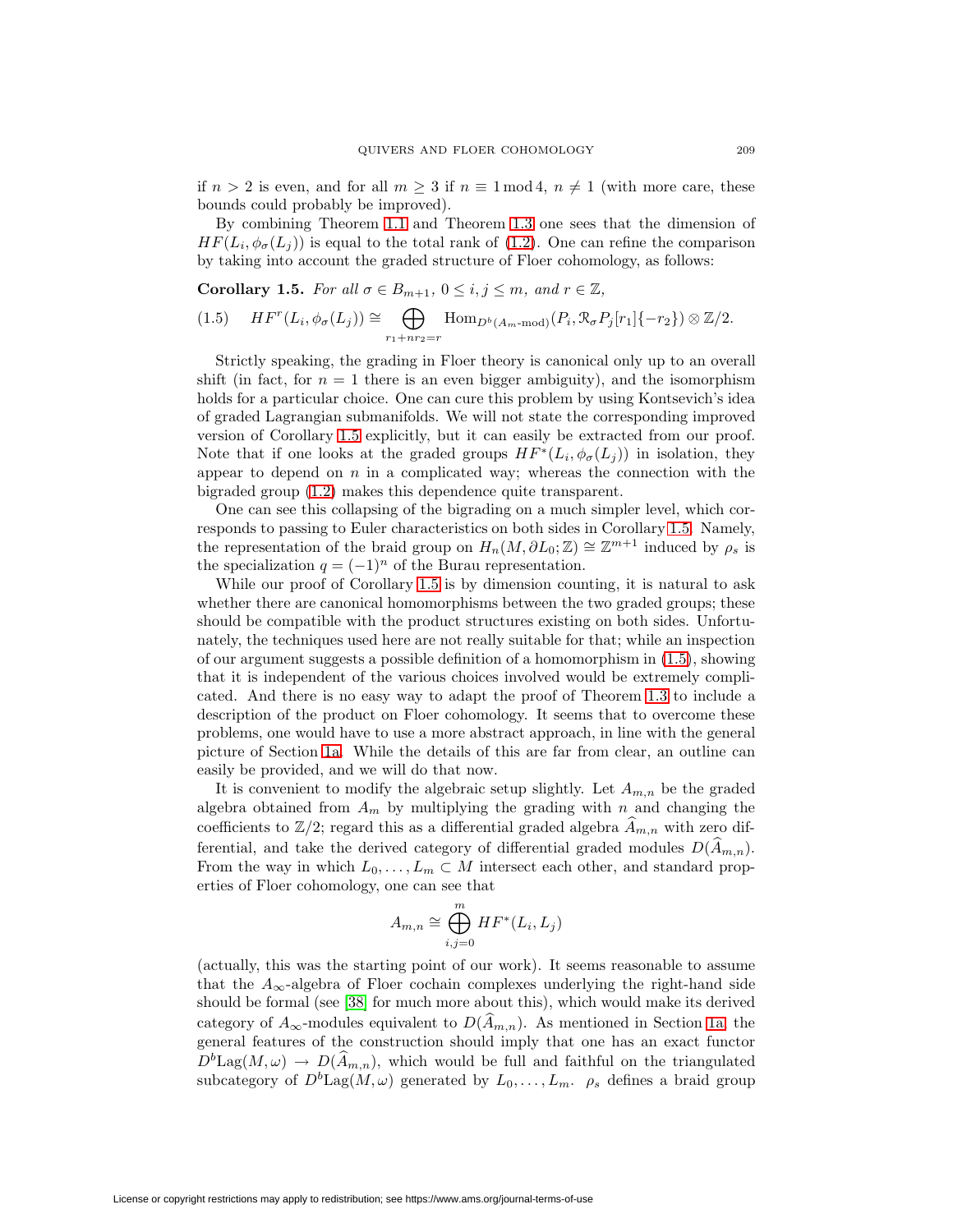action on  $\text{Lag}(M,\omega)$ , and there should be an induced action on  $D^b\text{Lag}(M,\omega)$ . On the other hand, one can define a braid group action on  $D(\widehat{A}_{m,n})$  in a purely algebraic way, in the same way as we have done for the closely related category  $D^{b}(A_{m} \text{-mod}).$ It is natural to conjecture that the exact functor should intertwine the two actions. This would imply Corollary [1.5,](#page-6-0) in a stronger form which repairs the deficiencies mentioned above.

Finally, the reader may be wondering whether the objects which we have considered can be used to define invariants of two-knots. The category  $D^b(A_m \text{-mod})$ is certainly not rich enough for this. However, it has been conjectured [\[4\]](#page-67-4) that one can construct invariants of two-knots from a certain family of categories, of which  $D<sup>b</sup>(A<sub>m</sub>$ -mod) is the simplest nontrivial example. The homology groups for classical knots introduced in [\[23\]](#page-67-5) are part of this program.

Note. During the final stage of work on this paper we learned of a preprint [\[33\]](#page-68-3) by Rouquier and Zimmermann. They construct a braid group action in the derived category of modules over multiplicity one Brauer tree algebras, which are close relatives of  $A_m$  (the idempotent (0) of  $A_m$  is set to zero; these smaller algebras also appear in [\[38\]](#page-68-1) and [\[21\]](#page-67-10)). Our action essentially coincides with the one of Rouquier and Zimmermann.

## 2. THE BRAID GROUP ACTION ON  $D^b(A_m\text{-mod})$

2a. **The category of**  $A_m$ -modules. Fix  $m \geq 1$ . We recall some of the objects introduced in Section [1b:](#page-2-1)

- The graded ring  $A_m$ . In the future all left modules, right modules, or bimodules over  $A_m$  are understood to be graded.
- The category  $A_m$ -mod, whose objects are finitely generated  $A_m$ -modules, and whose morphisms are grading-preserving module homomorphisms. In the future, we call the objects of  $A_m$ -mod just  $A_m$ -modules, and write  $Hom(M, N)$ instead of  $\text{Hom}_{A_{m}\text{-mod}}(M,N)$ ; throughout the paper, all homomorphisms are assumed grading-preserving unless otherwise mentioned.
- The self-equivalence  $\{1\}$  of  $A_m$ -mod which shifts the grading upwards by one.
- The  $A_m$ -modules  $P_i = A_m(i)$ . These are indecomposable and projective. In fact, if one considers  $A_m$  as a left module over itself, it splits into the direct sum  $\bigoplus_{i=0}^m P_i$ . Conversely, any indecomposable projective  $A_m$ -module is isomorphic to  $P_i\{k\}$  for some i and k.

<span id="page-7-0"></span>Similarly, if one considers  $A_m$  as a right module over itself, it splits into the direct sum of the indecomposable projective right modules  $i = (i)A_m$ .

#### **Proposition 2.1.**  $A_m$  has finite homological dimension.

*Proof.* Introduce  $A_m$ -modules  $S_0, S_1, \ldots, S_m$  as follows. As a graded abelian group  $S_i$  is isomorphic to  $\mathbb{Z}$ , placed in degree 0. The idempotent (i) acts as the identity on  $S_i$ , and all other paths in the quiver act as zero. Any  $A_m$ -module has a finite length composition series with subsequent quotients isomorphic, up to shifts in the grading, to  $S_i$  or  $S_i/pS_i$  for various i and primes p. Moreover,  $S_i/pS_i$  has a resolution by modules  $S_i$ :

$$
0 \longrightarrow S_i \longrightarrow S_i \longrightarrow S_i/pS_i \longrightarrow 0.
$$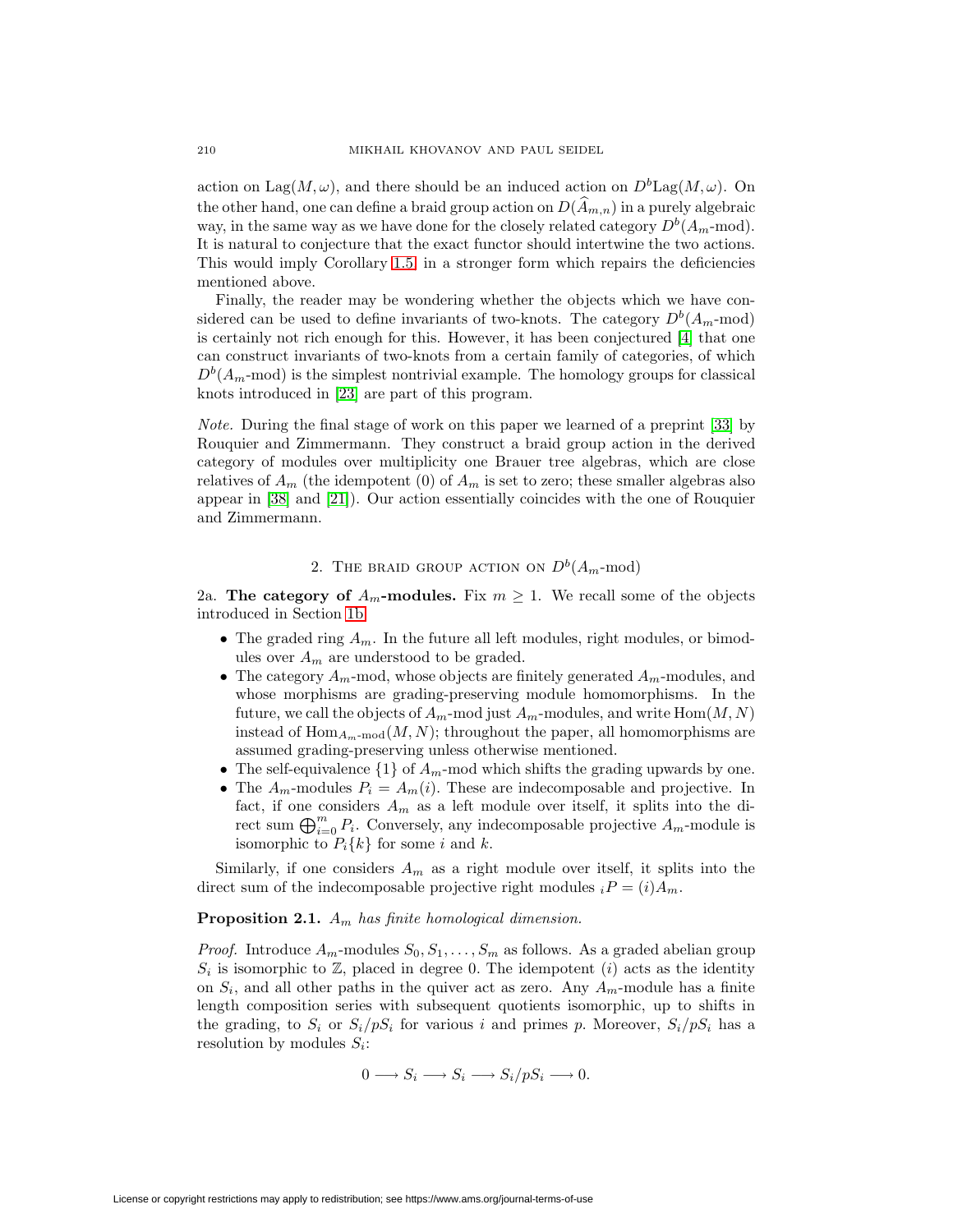Therefore, the proposition will follow if we construct a finite length projective resolution of  $S_i$  for each i. Consider the commutative diagram

$$
P_m\{m-i\} \rightarrow \cdots \rightarrow P_{i+1}\{1\} \rightarrow P_i
$$
\n
$$
\uparrow \uparrow \uparrow \uparrow \uparrow
$$
\n
$$
P_{m-1}\{m-i\} \rightarrow \cdots \rightarrow P_i\{1\} \rightarrow P_{i-1}
$$
\n
$$
\uparrow \uparrow \uparrow \uparrow \uparrow
$$
\n
$$
\cdots \cdots \cdots \cdots \cdots \cdots
$$
\n
$$
P_{m-i}\{m-i\} \rightarrow \cdots \rightarrow P_1\{1\} \rightarrow P_0
$$
\n
$$
\uparrow \cdots \uparrow \uparrow \uparrow
$$
\n
$$
\cdots \rightarrow \cdots \rightarrow P_0\{1\}
$$
\n
$$
\cdots \rightarrow \cdots
$$
\n
$$
\uparrow
$$
\n
$$
P_0\{m-i\}
$$

of projective  $A_m$ -modules. The maps go from  $P_j$  to  $P_{j\pm 1}$  for various j and are given by right multiplications by  $(j|j \pm 1)$ , which maps  $P_j \subset A_m$  to  $P_{j\pm 1} \subset A_m$ . The commutativity of the diagram follows from the relations

$$
(j|j-1|j) = (j|j+1|j).
$$

Moreover, every row and every column is a complex, since

$$
(j|j+1|j+2) = (j|j-1|j-2) = 0,
$$

so that, after inserting minus signs in appropriate places, the diagram above becomes a bicomplex. The associated total complex is a finite length projective resolution of the module  $S_i$  (use that every column is acyclic except in the uppermost component).  $\Box$ 

2b. **The functors**  $\mathcal{U}_i$ . For  $1 \leq i \leq m$  let  $P_i \otimes {}_{i}P$  be the  $A_m$ -bimodule obtained by tensoring  $P_i$  and  $iP$  over Z. Let  $\mathcal{U}_i$ :  $A_m$ -mod  $\rightarrow A_m$ -mod be the functor of tensoring with this bimodule,

<span id="page-8-3"></span>(2.1) Ui(M) = P<sup>i</sup> ⊗ <sup>i</sup>P ⊗<sup>A</sup><sup>m</sup> M.

<span id="page-8-2"></span>This functor is exact (since  $P_i \otimes {}_{i}P$  is right projective) and takes projective modules to projective modules.[3](#page-8-0)

**Theorem 2.2.** There are functor isomorphisms

<span id="page-8-1"></span>UiU<sup>i</sup>+1U<sup>i</sup> (2.2) ∼= Ui{1} for 1 ≤ i ≤ m − 1,

(2.3) 
$$
\mathcal{U}_i \mathcal{U}_{i-1} \mathcal{U}_i \cong \mathcal{U}_i \{1\} \quad \text{for } 2 \leq i \leq m,
$$

(2.4) 
$$
\mathcal{U}_i^2 \cong \mathcal{U}_i \oplus \mathcal{U}_i \{1\} \quad \text{for } 1 \leq i \leq m,
$$

(2.5) UiU<sup>j</sup> = 0 for |i − j| > 1.

*Proof.* We will consider only  $(2.2)$ ; the other isomorphisms are proved by similar arguments. The functor on the left-hand side of [\(2.2\)](#page-8-1) is given by tensoring with the bimodule  $P_i \otimes iP \otimes_{A_m} P_{i+1} \otimes iP P \otimes_{A_m} P_i \otimes iP$ . The graded abelian groups  $iP \otimes_{A_m} P_{i+1}$  and  $i+1P \otimes_{A_m} P_i$  are free cyclic, one in degree 0, the other in degree 1. Thus  $\mathcal{U}_i\mathcal{U}_{i+1}\mathcal{U}_i$  is isomorphic to the composition of tensoring with  $P_i \otimes_i P$  and

<span id="page-8-0"></span><sup>&</sup>lt;sup>3</sup>The  $i = 0$  case is excluded, for although  $\mathcal{U}_0$  can be defined, it does not satisfy the isomorphisms in Theorem [2.2.](#page-8-2)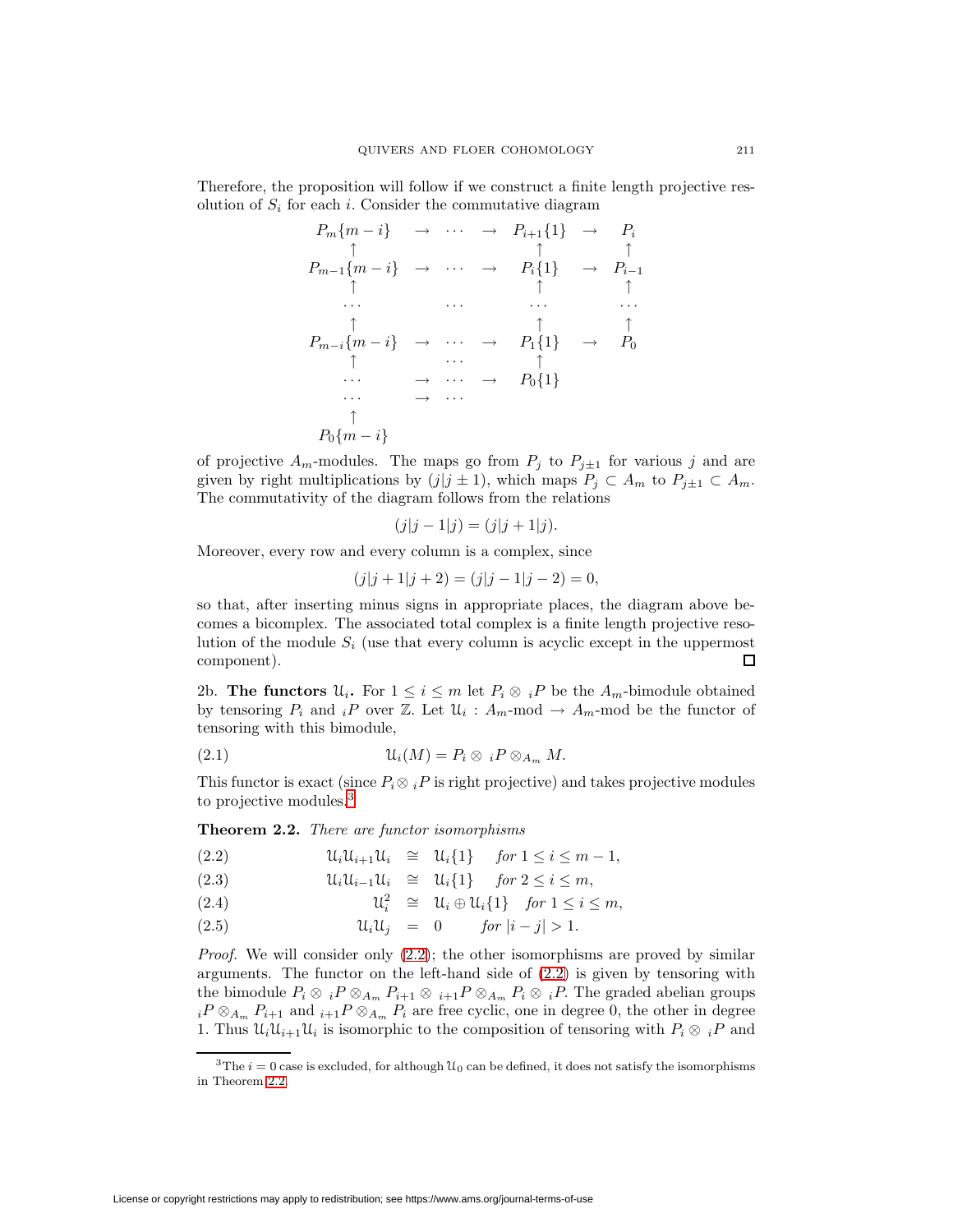shifting the grading by  $\{1\}$ . This is exactly the functor on the right-hand side of  $\Box$  $(2.2).$  $(2.2).$ 

*Remark* 2.3. The functors  $\mathcal{U}_i$  provide a functor realization of the Temperley-Lieb algebra (compare to Section [2e.4](#page-15-0) and [\[4,](#page-67-4) Section 4.1.2]).

2c. **Categories of complexes.** For an abelian category Q denote by  $P(\mathcal{Q})$  the homotopy category of bounded complexes of projective objects in  $\mathcal Q$ . An object M of  $P(\mathcal{Q})$  is a bounded complex of projective objects:

$$
M = (M^i, \partial^i), \ \partial^i : M^i \to M^{i+1}, \ \partial^{i+1} \partial^i = 0.
$$

A morphism f from M to N is a collection of maps  $f^i : M^i \to N^i$  that intertwine differentials in M and N,  $f^{i+1}\partial_M^i = \partial_N^i f^i$  for all i. Two morphisms  $f, g$  are equal (homotopic) if there are maps  $h^i \in \text{Hom}_{\mathcal{Q}}(M^i, N^{i-1})$  such that  $f^i - g^i = h^{i+1}\partial_M^i +$  $\partial_N^{i-1}h^i$  for all *i*.

As usual,  $[k]$  denotes the self-equivalence of  $P(Q)$  which shifts a complex k degrees to the left:  $M[k]^i = M^{k+i}, \partial_{M[k]} = (-1)^k \partial_M$ . Given a map of complexes f:  $M \to N$ , the cone of f is the complex  $C(f) = M[1] \oplus N$  with the differential  $\partial_{C(f)}(x, y) = (-\partial_M x, f(x) + \partial_N y)$ . We refer the reader to [\[17\]](#page-67-11) for more information about homotopy and derived categories.

If  $\Omega$  has finite homological dimension, then  $P(\Omega)$  is equivalent to the bounded derived category  $D^b(2)$  of 2. This applies to  $\mathcal{Q} = A_m$ -mod by Proposition [2.1.](#page-7-0) We will use  $P(A_m \text{-mod})$  instead of  $D^b(A_m \text{-mod})$  throughout, and denote it by  $\mathcal{C}_m = P(A_m \text{-mod}).$ 

The shift automorphism  $\{k\}$  of  $A_m$ -mod extends in the obvious way to an automorphism of  $\mathcal{C}_m$  which we also denote by  $\{k\}$ . Note that  $\{k\}$  and  $[k]$  are quite different. In fact, if we forget about the module structure and differential, objects of  $\mathcal{C}_m$  are bigraded abelian groups, so that it is natural to have two shift-like functors. Correspondingly, for any two such objects  $M, N$  there is a bigraded morphism group (of finite total rank)

$$
\bigoplus_{r_1,r_2\in\mathbb{Z}} \text{Hom}(M,N[r_1]\{-r_2\}).
$$

Let  $R = (R^j, \partial^j)$  be a bounded complex of  $A_m$ -bimodules which are left and right projective, i.e., each  $R^j$  is a projective left  $A_m$ -module and a projective right  $A_m$ -module. One associates to R the functor  $\mathcal{R} : \mathcal{C}_m \to \mathcal{C}_m$  of tensoring with R:

$$
\mathfrak{R}(M)=R\otimes_{A_m} M.
$$

2d. **The functors**  $\mathcal{R}_i$ . Define homomorphisms  $\beta_i, \gamma_i, 1 \leq i \leq m$ , of  $A_m$ -bimodules,

$$
\beta_i : P_i \otimes {}_{i}P \longrightarrow A_m,
$$
  

$$
\gamma_i : A_m \longrightarrow P_i \otimes {}_{i}P\{-1\},
$$

by

<span id="page-9-0"></span>(2.6) 
$$
\beta_i((i) \otimes (i)) = (i), \n\gamma_i(1) = (i-1|i) \otimes (i|i-1) + (i+1|i) \otimes (i|i+1) \n+ (i) \otimes (i|i-1|i) + (i|i-1|i) \otimes (i)
$$

(when  $i = m$  we omit the term  $(i + 1|i) \otimes (i|i + 1)$  from the sum for  $\gamma_i(1)$ ).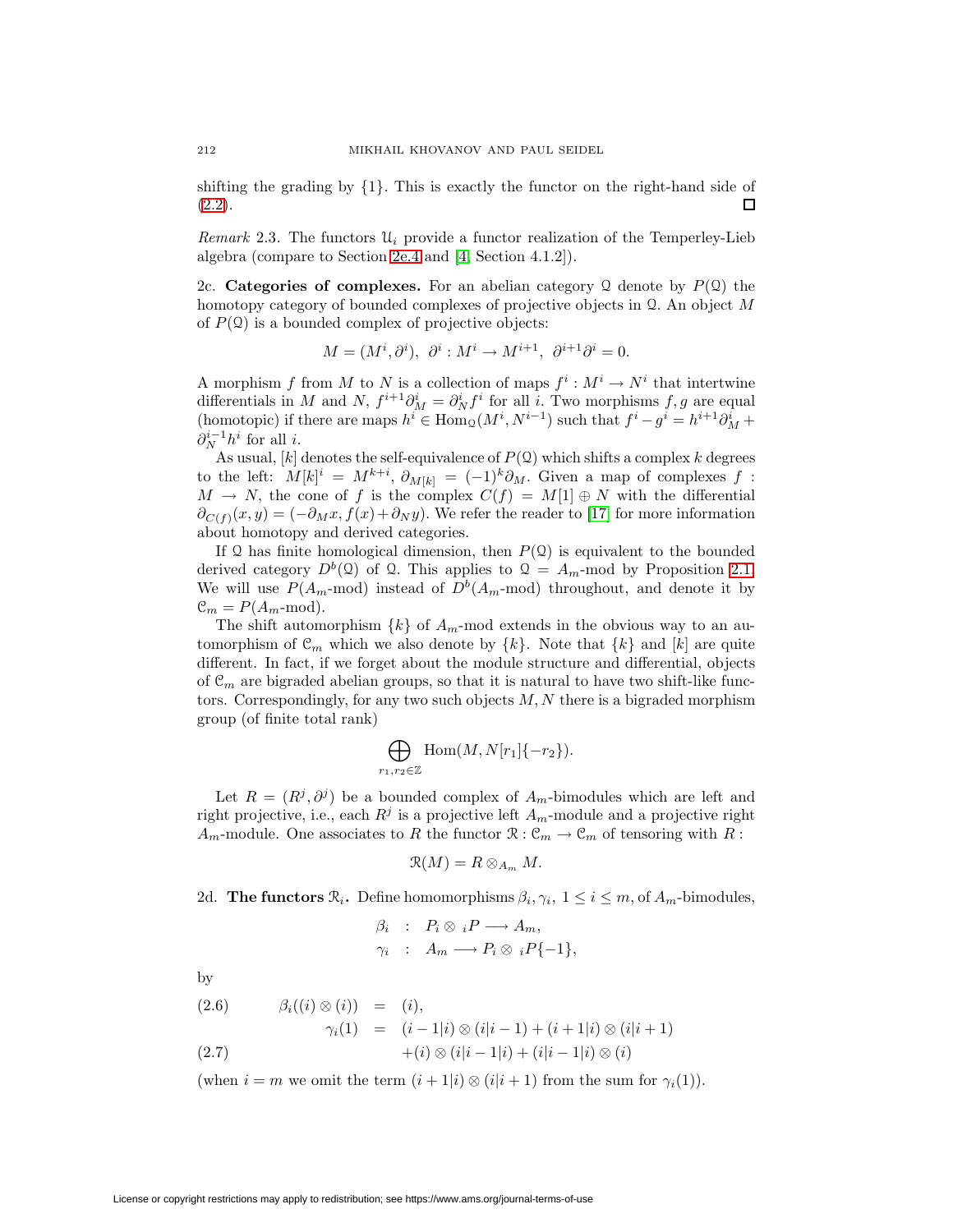These homomorphisms induce natural transformations, also denoted  $\beta_i, \gamma_i$ , between the functor  $\mathcal{U}_i$ , suitably shifted, and the identity functor:

$$
\beta_i : \mathcal{U}_i \longrightarrow \mathrm{Id}, \n\gamma_i : \mathrm{Id} \longrightarrow \mathcal{U}_i\{-1\}.
$$

Let  $R_i$  be the complex of bimodules

$$
R_i = \{0 \longrightarrow P_i \otimes {}_{i}P \xrightarrow{\beta_i} A_m \longrightarrow 0\}
$$

with  $A_m$  in degree 0. Denote by  $R'_i$  the complex of bimodules

$$
R'_i = \{0 \longrightarrow A_m \xrightarrow{\gamma_i} P_i \otimes {}_{i}P\{-1\} \longrightarrow 0\}
$$

with  $A_m$  in degree 0. Next, we introduce functors  $\mathcal{R}_i$  and  $\mathcal{R}'_i$  of tensoring with the complexes  $R_i$  and  $R'_i$  respectively:

$$
\mathcal{R}_i(M) = R_i \otimes_{A_m} M, \quad \mathcal{R}'_i(M) = R'_i \otimes_{A_m} M, \quad M \in \text{Ob}(\mathcal{C}_m).
$$

<span id="page-10-1"></span>The functor  $\mathcal{R}_i$  can be viewed as the cone of  $\beta_i$ , and  $\mathcal{R}'_i$  as the cone of  $-\gamma_i$ , shifted by  $[-1]$ .

**Proposition 2.4.** The functors  $\mathcal{R}_i$  and  $\mathcal{R}'_i$  are mutually inverse equivalences of categories, i.e., there are functor isomorphisms

$$
\mathcal{R}_i \mathcal{R}'_i \cong \text{Id} \cong \mathcal{R}'_i \mathcal{R}_i.
$$

*Proof.* The functor  $\mathcal{R}_i \mathcal{R}'_i$  is given by tensoring with the complex  $R_i \otimes_{A_m} R'_i$  of  $A_m$ -bimodules. We write down this complex explicitly below. First consider a commutative square of  $A_m$ -bimodules and  $A_m$ -bimodule homomorphisms:

<span id="page-10-0"></span>(2.8)  
\n
$$
P_i \otimes {}_{i}P \xrightarrow{\beta_i} A_m
$$
\n
$$
\downarrow \tau \qquad \qquad \downarrow \gamma_i
$$
\n
$$
P_i \otimes Q \otimes {}_{i}P\{-1\} \xrightarrow{\delta} P_i \otimes {}_{i}P\{-1\}
$$

Here Q is the graded abelian group  $i^P \otimes_{A_m} P_i$ . It is a free group of rank 2 with a basis  $u_1 = (i) \otimes (i), u_2 = (i|i - 1|i) \otimes (i)$ . The maps  $\tau$  and  $\delta$  are given by

$$
\tau(x \otimes y) = x \otimes u_1 \otimes (i|i-1|i)y + x \otimes u_2 \otimes y,
$$
  
\n
$$
\delta(x \otimes u_1 \otimes y) = x \otimes y,
$$
  
\n
$$
\delta(x \otimes u_2 \otimes y) = x(i|i-1|i) \otimes y.
$$

Define a map  $\xi : A_m \to P_i \otimes Q \otimes {}_{i}P\{-1\}$  as the composition of  $\gamma_i$  and the map  $P_i \otimes iP\{-1\} \to P_i \otimes Q \otimes iP\{-1\}$  given by  $x \otimes y \to x \otimes u_1 \otimes y$ . Notice that  $\delta \xi = \gamma_i$ .

We make the diagram [\(2.8\)](#page-10-0) anticommutative by putting a minus sign in front of δ. Denote by  $N = (N<sup>j</sup>, \partial<sup>j</sup>)$  the complex of bimodules, associated to this anticommutative diagram. It has 3 nonzero components

$$
N^{-1} = P_i \otimes {}_{i}P,
$$
  
\n
$$
N^{0} = A_m \oplus (P_i \otimes Q \otimes {}_{i}P\{-1\}),
$$
  
\n
$$
N^{1} = P_i \otimes {}_{i}P\{-1\},
$$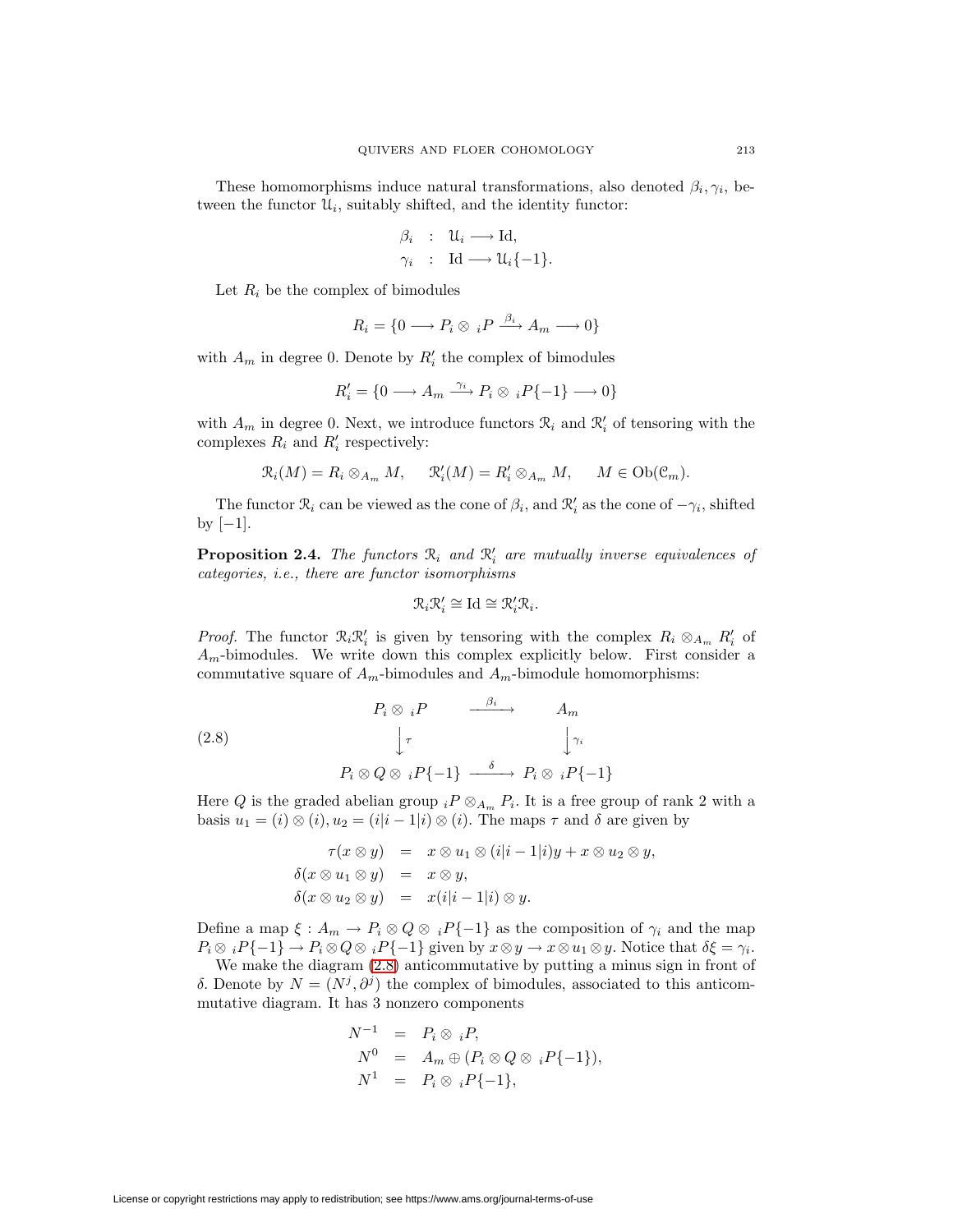and the differential  $\partial^j : N^j \to N^{j+1}$  reads

$$
\begin{array}{rcl}\n\partial^{-1} &=& \beta_i + \tau, \\
\partial^0 &=& (\gamma_i, -\delta), \\
\partial^j &=& 0 \quad \text{for } j \neq -1, 0.\n\end{array}
$$

It is easy to verify that N is isomorphic to the complex  $R_i \otimes_{A_m} R'_i$ . Thus, we want to show that, in the homotopy category of complexes of  $A_m$ -modules, tensoring with N is equivalent to the identity functor, i.e., to the functor of tensoring with  $A_m$ , considered as an  $A<sub>m</sub>$ -bimodule. We will decompose N as a direct sum of a complex isomorphic to  $A_m$  and an acyclic complex. Namely, N splits into a direct sum of 3 complexes,  $N = T_{-1} \oplus T_0 \oplus T_1$ , where

$$
T_{-1} = \{0 \to N^{-1} \to \partial^{-1}(N^{-1}) \to 0\},
$$
  
\n
$$
T_0 = \{(a, \xi(a)) | a \in A_m \subset N^0\},
$$
  
\n
$$
T_1 = \{0 \to P_i \otimes u_1 \otimes iP \to N^1 \to 0\}.
$$

 $T_{-1}$  is a subcomplex of N generated by  $N^{-1}$ . Notice that  $\partial^{-1}: N^{-1} \to N^0$  is injective (since  $\tau$ , a composition of  $d^{-1}$  and a projection, is injective) and, therefore,  $T_{-1}$  is acyclic. The complex  $T_1$  is nonzero only in degrees 0 and 1. Its degree 0 component is  $P_i \otimes u_1 \otimes iP$ , considered as a sub-bimodule of  $N^0$ , and the degree 1 component is  $N^1$ . The differential of  $T_1$  induces an isomorphism between degree 0 and degree 1 components, and, thus,  $T_1$  is acyclic. Finally, the complex  $T_0$  is concentrated in horizontal degree 0, and consists of the set of pairs  $(a, \xi(a)) \in N^0$ , where  $a \in A_m$ . Clearly,  $T_0$  is isomorphic to the complex which has  $A_m$  in horizontal degree 0 and is trivial in all other degrees. Therefore, tensoring with  $T_0$  is equivalent to the identity functor, while tensoring with  $T_{\pm 1}$  is equivalent to tensoring with the zero complex.

It now follows that  $\mathcal{R}_i \mathcal{R}'_i$  is isomorphic to the identity functor. A similar computation gives an isomorphism of  $\mathcal{R}'_i \mathcal{R}_i$  and the identity functor. □

<span id="page-11-3"></span>We have seen that the functor  $\mathcal{R}_i$  is invertible, with the inverse functor isomorphic to  $\mathcal{R}'_i$ . In view of this and for future convenience we will denote  $\mathcal{R}'_i$  by  $\mathcal{R}_i^{-1}$ .

**Theorem 2.5.** There are functor isomorphisms

<span id="page-11-0"></span>(2.9) 
$$
\mathcal{R}_i \mathcal{R}_{i+1} \mathcal{R}_i \cong \mathcal{R}_{i+1} \mathcal{R}_i \mathcal{R}_{i+1},
$$

(2.10) 
$$
\mathcal{R}_i \mathcal{R}_j \cong \mathcal{R}_j \mathcal{R}_i \quad \text{for } |i - j| > 1.
$$

Proof. The commutativity relation  $(2.10)$  follows at once from the obvious isomorphism  $R_i \otimes_{A_m} R_j \cong R_j \otimes_{A_m} R_i$  of complexes of bimodules. Indeed, both complexes are isomorphic to the complex

$$
0 \longrightarrow (P_i \otimes {}_{i}P) \oplus (P_j \otimes {}_{j}P) \stackrel{\beta_i+\beta_j}{\longrightarrow} A_m \longrightarrow 0.
$$

<span id="page-11-2"></span>Therefore, we concentrate on proving [\(2.9\)](#page-11-0), which is equivalent to

(2.11) 
$$
\mathcal{R}_{i+1}^{-1} \mathcal{R}_i \mathcal{R}_{i+1} \cong \mathcal{R}_i \mathcal{R}_{i+1} \mathcal{R}_i^{-1}.
$$

<span id="page-11-1"></span>The functor on the left side is given by the tensor product with the complex of bimodules  $R'_{i+1} \otimes_{A_m} R_i \otimes_{A_m} R_{i+1}$ , isomorphic to the cone of the map of complexes

(2.12) 
$$
R'_{i+1} \otimes_{A_m} P_i \otimes {}_{i}P \otimes_{A_m} R_{i+1} \longrightarrow R'_{i+1} \otimes_{A_m} R_{i+1}.
$$

From the proof of Proposition [2.4](#page-10-1) we know that  $R'_{i+1} \otimes_{A_m} R_{i+1}$  is isomorphic to the direct sum of an acyclic complex and the complex  $\{\cdots \longrightarrow 0 \longrightarrow A_m \longrightarrow$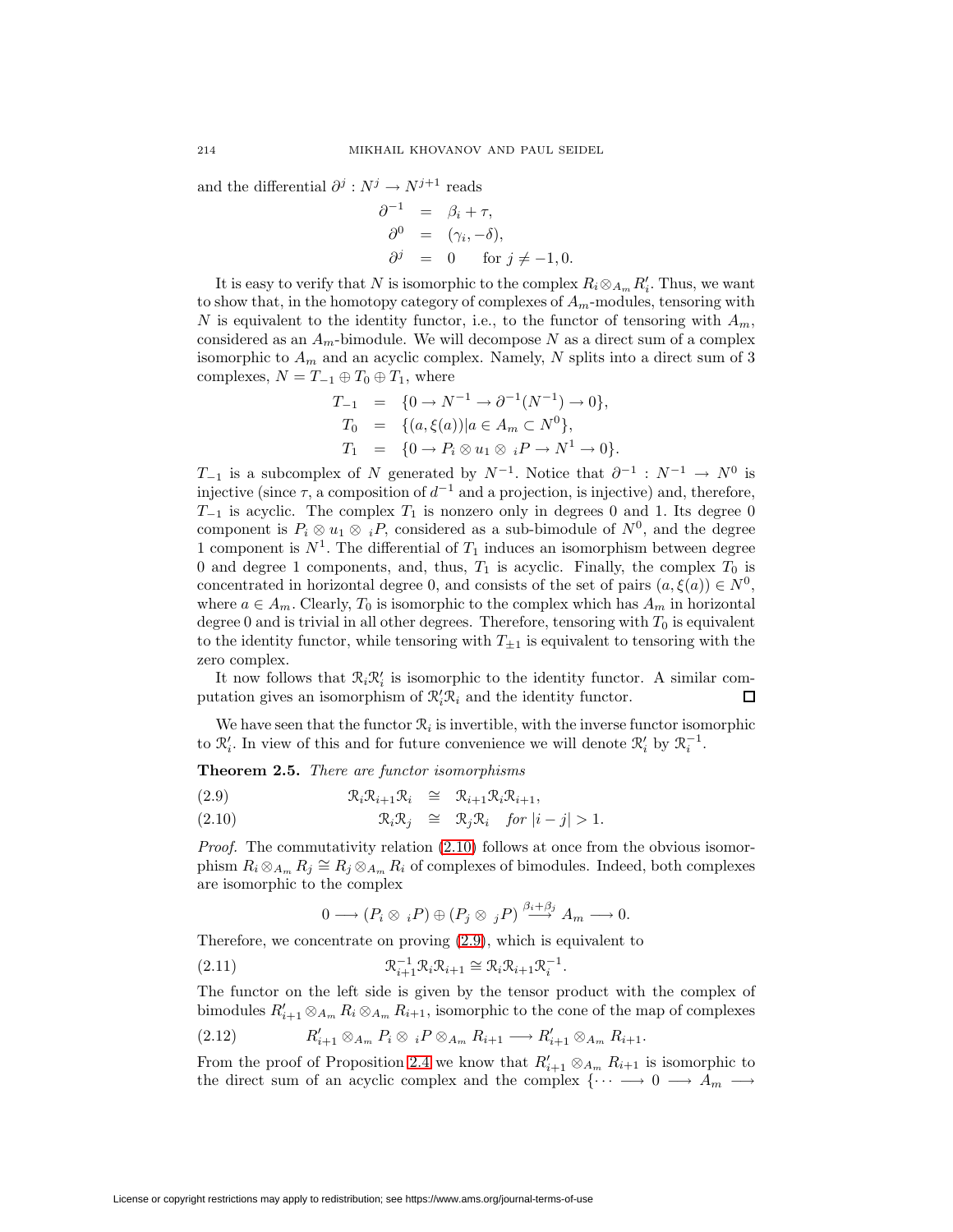<span id="page-12-0"></span> $0 \longrightarrow \cdots$ . Factoring out by the acyclic subcomplex we get a complex of bimodules (quasi-isomorphic to [\(2.12\)](#page-11-1))

$$
(2.13) \t\t R'_{i+1} \otimes_{A_m} P_i \otimes {}_{i}P \otimes_{A_m} R_{i+1} \longrightarrow A_m.
$$

Notice that  $R'_{i+1} \otimes_{A_m} P_i$  is isomorphic to the complex of left modules  $\{0 \longrightarrow$  $P_i \longrightarrow P_{i+1} \longrightarrow 0$ } where  $P_i$  sits in the horizontal degree 0; and  $iP \otimes_{A_m} R_{i+1}$  is isomorphic to the complex of right modules  $\{0 \longrightarrow i+1}P \longrightarrow iP \longrightarrow 0\}$ , where  $iP$ sits in degree 0. Therefore, the map [\(2.13\)](#page-12-0) has the form

$$
\begin{array}{ccccccc}\n0 & \longrightarrow & P_i \otimes & {}_{i+1}P & \xrightarrow{\partial^{-1}} & & (P_i \otimes & {}_{i}P) & & \xrightarrow{\partial^0} & P_{i+1} \otimes & {}_{i}P & \longrightarrow & 0 \\
 & & & & & & & & & & \\
\downarrow & & & & & & & & & & & \\
\downarrow & & & & & & & & & & & & \\
0 & \longrightarrow & & 0 & \longrightarrow & & A_m & \longrightarrow & 0 & \longrightarrow & 0 \\
\end{array}
$$

for some map e of bimodules. e is completely described by two integers  $a_1$  and  $a_2$ , where

$$
e((i) \otimes (i)) = a_1, e((i+1) \otimes (i+1)) = a_2.
$$

The condition  $e\partial^{-1} = 0$  implies  $a_1 + a_2 = 0$ . Moreover, if  $a_1 \neq \pm 1$ , we can quickly come to a contradiction by picking a prime divisor  $p$  of  $a<sub>1</sub>$ , reducing all modules and functors mod p and concluding that the functor  $\mathcal{R}_{i+1}^{-1}\mathcal{R}_i\mathcal{R}_{i+1}$  (invertible over any base field) decomposes as a nontrivial direct sum in characteristic p. Thus,  $a_1 = 1$ or −1. Multiplying each element of the bimodule  $A_m$  by −1, if necessary, we can assume that  $a_1 = 1$  and  $a_2 = -1$ .

The right-hand side functor of [\(2.11\)](#page-11-2) is given by tensoring with the complex of bimodules  $R_i \otimes_{A_m} R_{i+1} \otimes_{A_m} R'_i$ . Since  $R_i \otimes_{A_m} P_{i+1}$  is isomorphic to  $\{0 \to P_i \to$  $P_{i+1} \to 0$ } and  ${}_{i+1}P \otimes_{A_m} R'_i$  is isomorphic to  $\{0 \to {}_{i+1}P \to {}_{i}P \to 0\}$ , the righthand side of [\(2.11\)](#page-11-2) is isomorphic to the functor of tensoring with the cone

$$
\begin{array}{ccccccccc}\n0 & \longrightarrow & P_i \otimes & {}_{i+1}P & \xrightarrow{\partial^{-1}} & & & & & & \\
0 & \longrightarrow & P_i \otimes & {}_{i+1}P & & & & & & & \\
\downarrow & & & & & & & & & & & \\
\downarrow & & & & & & & & & & & \\
0 & \longrightarrow & & & & & & & & & \\
0 & \longrightarrow & & & & & & & & & \\
\end{array}
$$
\n
$$
\begin{array}{ccccccccc}\n(P_i \otimes & {}_{i}P) & & & & & & & & & & & & \\
\oplus & & & & & & & & & & & & \\
(P_{i+1} \otimes & {}_{i+1}P) & & & & & & & & & & \\
\end{array}
$$

for some bimodule map  $f$ . Using the same argument as for  $e$  we can assume that  $f((i) \otimes (i)) = 1$  and  $f((i+1) \otimes (i+1)) = -1$ . Therefore,  $e = f$  and the two functors in [\(2.11\)](#page-11-2) are isomorphic. П

**Definition 2.6.** A weak action of a group  $G$  on a category  $\mathcal Q$  is a choice of functors  $\mathfrak{F}_q : \Omega \to \Omega$  for each  $g \in G$  such that  $\mathfrak{F}_1$  is the identity functor and functors  $\mathfrak{F}_{fq}$ and  $\mathfrak{F}_f \mathfrak{F}_g$  are isomorphic for all  $f, g \in G$ .

To each element  $\sigma$  of the braid group  $B_{m+1}$  we associate a complex  $R_{\sigma}$  of graded  $A_m$ -bimodules as follows. To  $\sigma_i$  associate the complex  $R_i$  and to  $\sigma_i^{-1}$  the complex  $R_i'$ . In general, fix a decomposition of  $\sigma$  as a product of generators  $\sigma_i$  of the braid group and their inverses,  $\sigma = \tau_1 \cdots \tau_k$ . Then define  $R_{\sigma}$  as the tensor product of corresponding complexes:

$$
R_{\sigma} \stackrel{\text{def}}{=} R_{\tau_1} \otimes_{A_m} R_{\tau_2} \otimes \cdots \otimes_{A_m} R_{\tau_k}.
$$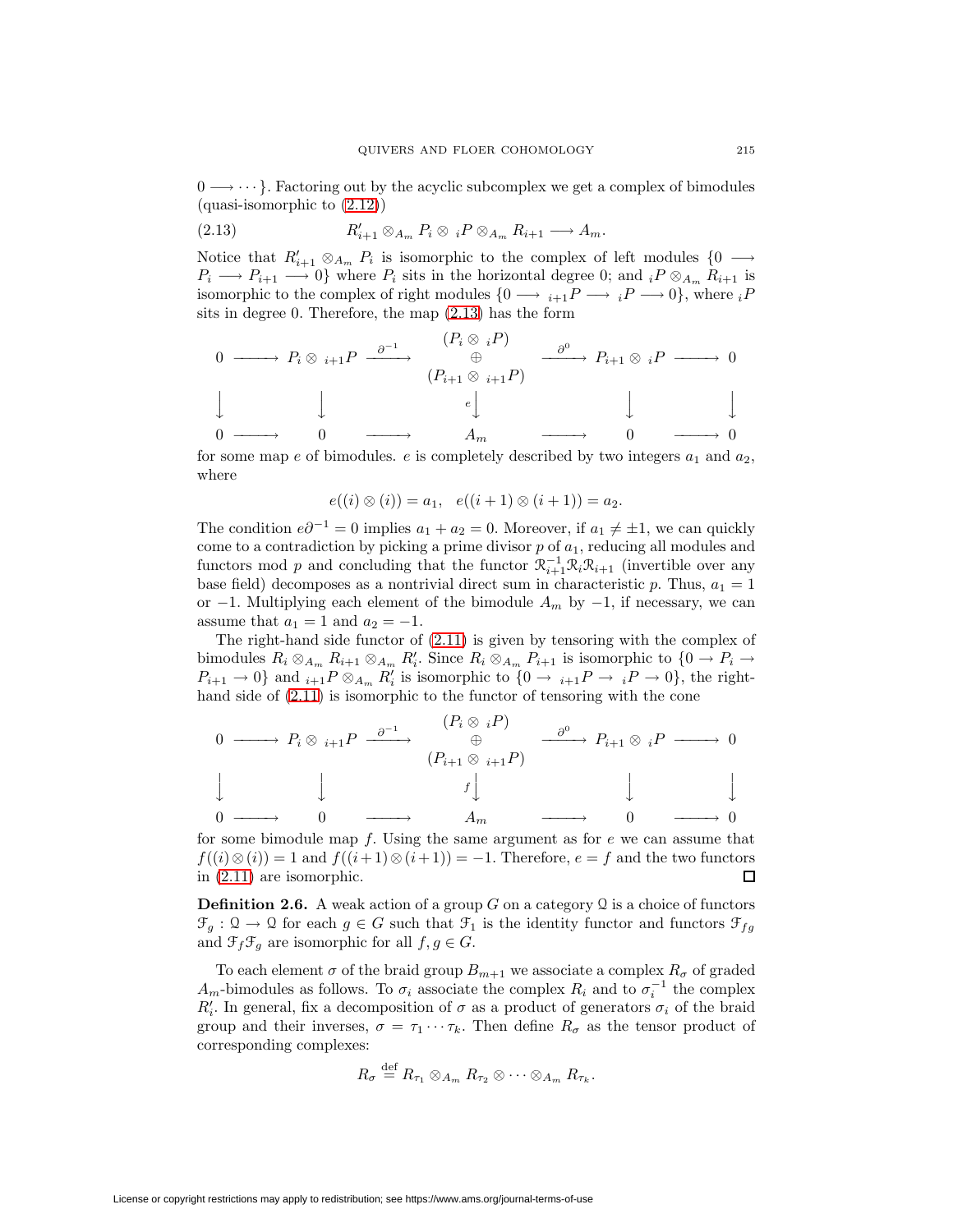Finally, define  $\mathcal{R}_{\sigma}: \mathcal{C}_m \to \mathcal{C}_m$  as the functor of tensoring with the bimodule  $R_{\sigma}$ :

$$
\mathcal{R}_{\sigma}(M) \stackrel{\text{def}}{=} R_{\sigma} \otimes_{A_m} M, \qquad M \in \text{Ob}(\mathcal{C}_m).
$$

Proposition [2.4](#page-10-1) and Theorem [2.5](#page-11-3) together are equivalent to

**Proposition 2.7.** The functors  $\mathcal{R}_{\sigma}$  for  $\sigma \in B_{m+1}$  define a weak action of the braid group on the category  $\mathcal{C}_m$ .

A weak action of G on a category Q is called *faithful* if for any  $g \in G$ ,  $g \neq 1$ , the functor  $\mathcal{F}_q$  is not isomorphic to the identity functor. We will prove in Section [4](#page-30-0) that the above braid group action is faithful.

2e. **Miscellaneous.** In this subsection we link the Burau representation with the braid group action in the derived category  $D^b(A_m \text{-mod})$ . We also relate  $A_m$  and highest weight categories.

2e.1. The Grothendieck group of  $A_m$ -mod and the Burau representation. Recall that the Grothendieck group  $K(A_m \text{-mod})$  of the category  $A_m \text{-mod}$  is the group formed by virtual graded  $A_m$ -modules  $[M] - [N]$ , with a suitable equivalence relation. The functor  $\{1\}$  makes  $K(A_m$ -mod) into a module over  $\mathbb{Z}[q, q^{-1}]$ . In fact, it is a free  $\mathbb{Z}[q, q^{-1}]$ -module of rank  $m + 1$ . As a basis one can take the images of projective modules  $P_i$ . The functor  $\mathcal{U}_i$  is exact and induces a  $\mathbb{Z}[q, q^{-1}]$ -linear map  $[\mathcal{U}_i]$  on  $K(A_m \text{-mod})$ . The functor  $\mathcal{R}_i$  is the cone of  $\beta_i : \mathcal{U}_i \to \text{Id}$  and so it induces a linear map  $[\mathfrak{R}_i] = [\text{Id}] - [\mathfrak{U}_i]$  on  $K(A_m \text{-mod})$ . Since the  $\mathfrak{R}_i$  satisfy braid group relations, the operators  $[\mathcal{R}_i]$  define a representation of the braid group on  $K(A_m \text{-mod})$ . The generators of the braid group act as follows:

$$
\sigma_i[P_i] = -q[P_i],
$$
  
\n
$$
\sigma_i[P_{i+1}] = [P_{i+1}] - [P_i],
$$
  
\n
$$
\sigma_i[P_{i-1}] = [P_{i-1}] - q[P_i],
$$
  
\n
$$
\sigma_i[P_j] = [P_j] \text{ for } |i-j| > 1.
$$

The braid group action on the Grothendieck group preserves the  $\mathbb{Z}[q, q^{-1}]$ -submodule of  $K(A_m \text{-mod})$  spanned by  $[P_1], [P_2], \ldots, [P_m]$ . Denote this submodule by  $K'$ . Comparing with the Burau representation (see [\[6\]](#page-67-12)) we obtain

**Proposition 2.8.** The representation on  $K(A_m \text{-mod})$  is equivalent to the Burau representation, and its restriction to  $K'$  is equivalent to the reduced Burau representation.

2e.2. Ring  $A_m$  and highest weight categories. Let  $\mathfrak{sl}_{m+1}$  be the Lie algebra of traceless  $(m+1) \times (m+1)$ -matrices with complex coefficients. Let  $\mathfrak h$  be the subalgebra of traceless diagonal matrices, and let p be the subalgebra of matrices with zeros in all off-diagonal entries of the first column. Let  $Z$  be the center of the universal enveloping algebra  $U(\mathfrak{sl}_{m+1})$  and denote by  $Z_0$  the maximal ideal of Z which is the kernel of the augmentation homomorphism  $Z \to \mathbb{C}$ .

Denote by  $\mathcal{O}'_m$  the category whose objects are finitely-generated  $U(\mathfrak{sl}_{m+1})$ modules that are  $U(\mathfrak{h})$ -diagonalizable,  $U(\mathfrak{p})$ -locally finite and annihilated by some power of the maximal central ideal  $Z_0$ . Morphisms are  $U(\mathfrak{sl}_{m+1})$ -module maps (a  $U(\mathfrak{sl}_{m+1})$ -module M is said to be  $U(\mathfrak{p})$ -locally finite if for any  $x \in M$  the vector space  $U(\mathfrak{p})x$  is finite dimensional).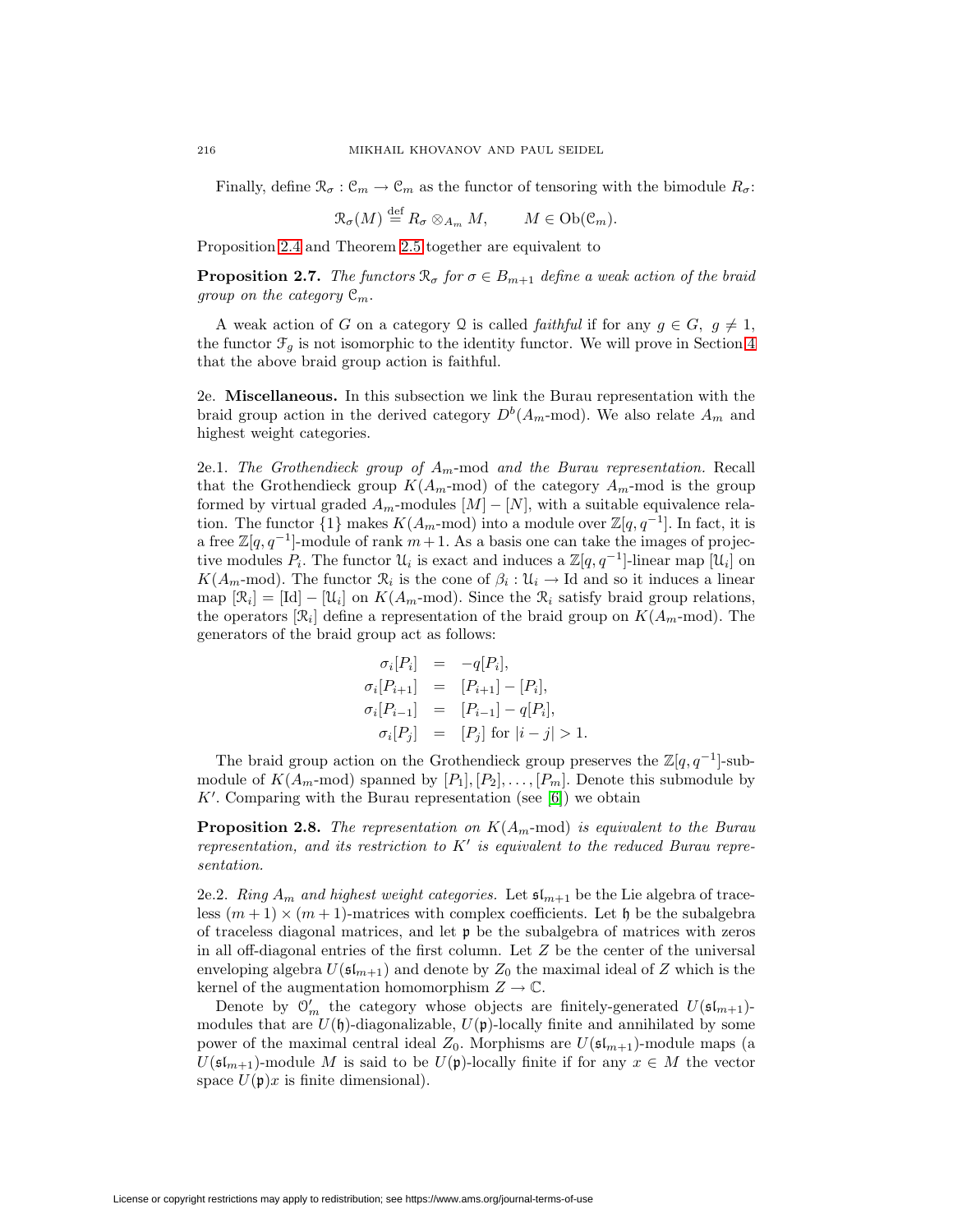By a base change we can make the ring  $A_m$  into an algebra over the field of complex numbers,  $A_m^{\mathbb{C}}$ def  $A_m$  ⊗<sub>ℤ</sub> ℂ. Let  $A_m^{\mathbb{C}}$ -mod denote the category of finitelygenerated left  $A_m^{\mathbb{C}}$ -modules (no grading this time). We learned the following result and its proof from Maxim Vybornov:

# <span id="page-14-0"></span>**Proposition 2.9.** The categories  $\mathcal{O}'_m$  and  $A_m^{\mathbb{C}}$ -mod are equivalent.

*Proof.* The category  $\mathcal{O}'_m$  consists of modules from a regular block of the Bernstein-Gelfand-Gelfand category  $\mathfrak O$  for  $\mathfrak{sl}_{m+1}$  which are locally  $U(\mathfrak p)\text{-finite},$  where  $\mathfrak p$  is the parabolic subalgebra described above. Let  $Q_0, \ldots, Q_m$  be indecomposable projective modules in  $\mathcal{O}'_m$ , one for each isomorphism class of indecomposable projectives. Form the projective module  $Q = Q_0 \oplus \cdots \oplus Q_m$ . The category  $\mathcal{O}'_m$  is equivalent to the category of modules over the algebra  $E = \text{End}_{\mathcal{O}'_m}(Q)$ . We claim that E is isomorphic to  $A_m^{\mathbb{C}}$ . Indeed, from [\[3\]](#page-67-13) we know that E has a structure of a  $\mathbb{Z}_+$ -graded algebra,  $E = \bigoplus_{i \geq 0} E_0$ , such that E is multiplicatively generated by  $E_1$  over  $E_0$  with quadratic defining relations. Moreover,  $E$  is Koszul and the category of representations of its Koszul dual algebra  $E^!$  is equivalent to a certain singular block of the category O for  $\mathfrak{sl}_{m+1}$  (this is just a special case of the Beilinson-Ginzburg-Soergel parabolic-singular duality [\[3\]](#page-67-13)). The algebra  $E^!$ , describing this singular block, was written down by Irving (see [\[22,](#page-67-14) Section 6.5]). Recall that  $A_m$  is the quotient ring of the path ring of the quiver associated to the graph  $\Gamma_m$  by certain relations among paths of length 2. The algebra  $E^!$  is the quotient algebra of the path algebra of the quiver with the same graph  $\Gamma_m$  but different set of quadratic relations:

$$
(i|i-1|i) = (i|i+1|i), \qquad (m|m-1|m) = 0.
$$

An easy computation establishes that the Koszul dual to  $E^!$  is isomorphic to  $A_m^{\mathbb{C}}$ . Therefore, algebras E and  $A_m^{\mathbb{C}}$  are isomorphic.

Remark. The grading which makes  $A_m$  into a quadratic and Koszul algebra is the grading by the length of paths. This is different from the grading on  $A_m$  defined in Section 1b and used throughout this paper.

An alternative proof of Proposition [2.9,](#page-14-0) which also engages Koszul duality, goes as follows. The category  $\mathcal{O}'_m$  is equivalent to the category of perverse sheaves on the projective space  $\mathbb{P}^m$ , which are locally constant on each stratum  $\mathbb{P}^i \setminus \mathbb{P}^{i-1}$  of the stratification of  $\mathbb{P}^m$  by a chain of projective spaces  $\mathbb{P}^0 \subset \mathbb{P}^1 \subset \cdots \subset \mathbb{P}^m$  (this is a special case of [\[3,](#page-67-13) Theorem 3.5.3]). Since the closure of each strata is smooth, the simple perverse sheaf  $\mathcal{L}_i$  is, up to a shift in the derived category, the continuation by 0 of the constant sheaf on  $\mathbb{P}^i$ . The ext algebra  $\bigoplus_{i,j} \text{Ext}(\mathcal{L}_i, \mathcal{L}_j)$  can be easily written down, in particular,

$$
\operatorname{Ext}^k(\mathcal{L}_i, \mathcal{L}_j) = H^{k-|i-j|}(\mathbb{P}^i \cap \mathbb{P}^j, \mathbb{C}).
$$

This algebra is then seen to be Koszul dual to  $A_m^{\mathbb{C}}$ , which implies Proposition [2.9.](#page-14-0)

We thus matched the category of  $A_m^{\mathbb{C}}$ -modules with the category  $\mathcal{O}'_m$ . The functors  $\mathcal{U}_i$  in the category  $A_m^{\mathbb{C}}$ -mod have a simple interpretation in the framework of highest weight categories. This interpretation is easy to guess, since the  $\mathcal{U}_i$ 's are exact functors while translation functors, and, more generally, projective functors (see [\[5\]](#page-67-15) and references therein), constitute the main examples of exact functors in O.

Precisely, under the equivalence of categories  $A_m^{\mathbb{C}}$ -mod  $\cong \mathcal{O}'_m$ , the functor  $\mathcal{U}_i$ (formula [\(2.1\)](#page-8-3)) becomes the functor of translation across the *i*-th wall.  $\mathcal{U}_i$  is the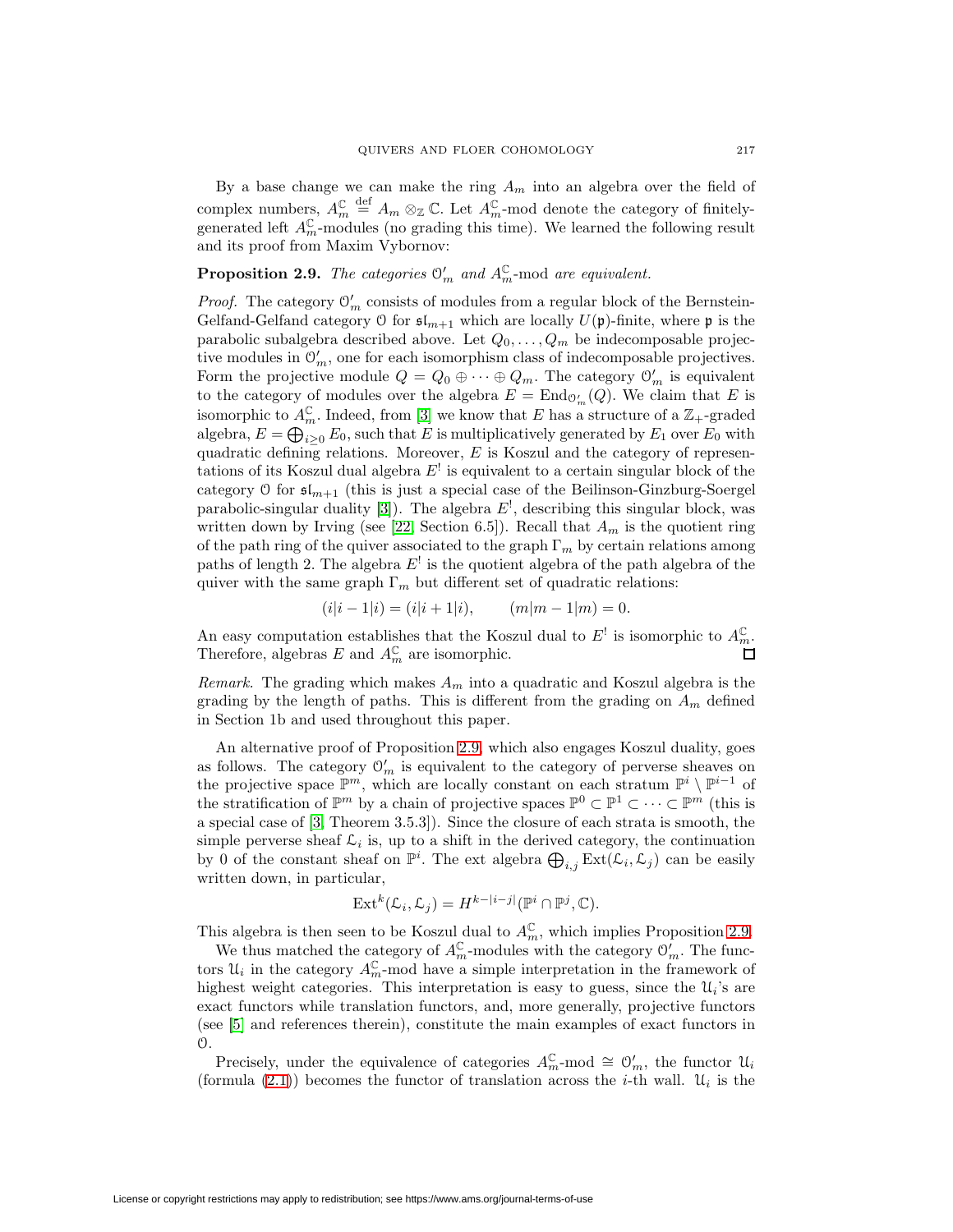composition of tensoring with  $i\in P$  over  $A_m$  and then tensoring with  $P_i$  over  $\mathbb C$ . Translation across the wall functor, on the other hand, is the composition of translation on and off the wall functors. For our particular parabolic subcategory of a regular block, translation on the wall functor takes it to the category equivalent to the category of  $\mathbb{C}$ -vector spaces. Translation on and off the *i*-th wall functors are twosided adjoints, and the adjointness morphisms give rise to natural transformations between  $\mathcal{U}_i$  and the identity functor. These transformations should coincide with natural transformations  $\beta_i$  and  $\gamma_i$  (see formulas [\(2.6\)](#page-9-0) and [\(2.7\)](#page-9-0)).

2e.3. The nature of bimodule maps  $\beta_i, \gamma_i$ . The bimodule homomorphism  $\beta_i : P_i \otimes$  $iP \to A_m$  is simply a direct summand of the multiplication map  $A_m \otimes A_m \to A_m$ . The homomorphism  $\gamma_i$ , which goes the other way, is only slightly more mysterious and can be interpreted as follows. For simplicity of the discussion change the base ring from  $\mathbb Z$  to a field  $\mathbb F$  and ignore the grading of  $A_m$ . One checks that for  $i > 0$ the projective module  $P_i$  is also injective, and for any  $A_m$ -module M there is a nondegenerate pairing

$$
Hom(P_i, M) \times Hom(M, P_i) \to Hom(P_i, P_i) \to \mathbb{F},
$$

which defines an isomorphism  $Hom(P_i, M) \cong Hom(M, P_i)^*$ , functorial in M. Armed with the latter, we can rewrite the evaluation morphism

$$
M\otimes\operatorname{Hom}(M,P_i)\to P_i
$$

as a functorial map  $M \to P_i \otimes \text{Hom}(P_i, M)$ , which, in turn, determines a bimodule map  $A_m \to P_i \otimes iP$ . This map is precisely  $\gamma_i$ .

<span id="page-15-0"></span>2e.4. Temperley-Lieb algebra at roots of unity. The Temperley-Lieb algebra  $TL_n(q)$ has generators  $U_1, \ldots, U_n$  and defining relations

$$
U_i^2 = (q + q^{-1})U_i,
$$
  
\n
$$
U_i U_{i\pm 1} U_i = U_i,
$$
  
\n
$$
U_i U_j = U_j U_i, \quad |i - j| > 1.
$$

The Temperley-Lieb algebra is a quotient of the Hecke algebra of the symmetric group. Just like the Hecke algebra, the Temperley-Lieb algebra is semisimple for a generic  $q \in \mathbb{C}$  and acquires a radical at certain roots of unity. Let  $q = e^{\frac{i\pi}{r}}$  and  $r > 2$ . A theorem of Paul Martin (see [\[25\]](#page-67-16), Chapter 7, for the exact statement) says that  $TL_n(q)$  is isomorphic to the direct sum of matrix algebras and algebras Morita equivalent to  $A_m$ . Alternative proofs of this result can be found in Westbury [\[42\]](#page-68-4) and Goodman and Wenzl [\[18\]](#page-67-17).

#### 3. Geometric intersection numbers

This part of the paper collects the necessary results about curves on surfaces. The first section, in which geometric intersection numbers are defined, is a mild generalization of  $[10, \text{Expose III}]$  $[10, \text{Expose III}]$ . As an easy application, we give a proof of the theorem of Birman and Hilden which was mentioned in Section [1b.](#page-2-1) After that we introduce the bigraded version of geometric intersection numbers. Finally, we consider a way of decomposing curves on a disc into certain standard pieces. The basic idea of this is again taken from  $[10, Ex$  $[10, Ex$ posé IV].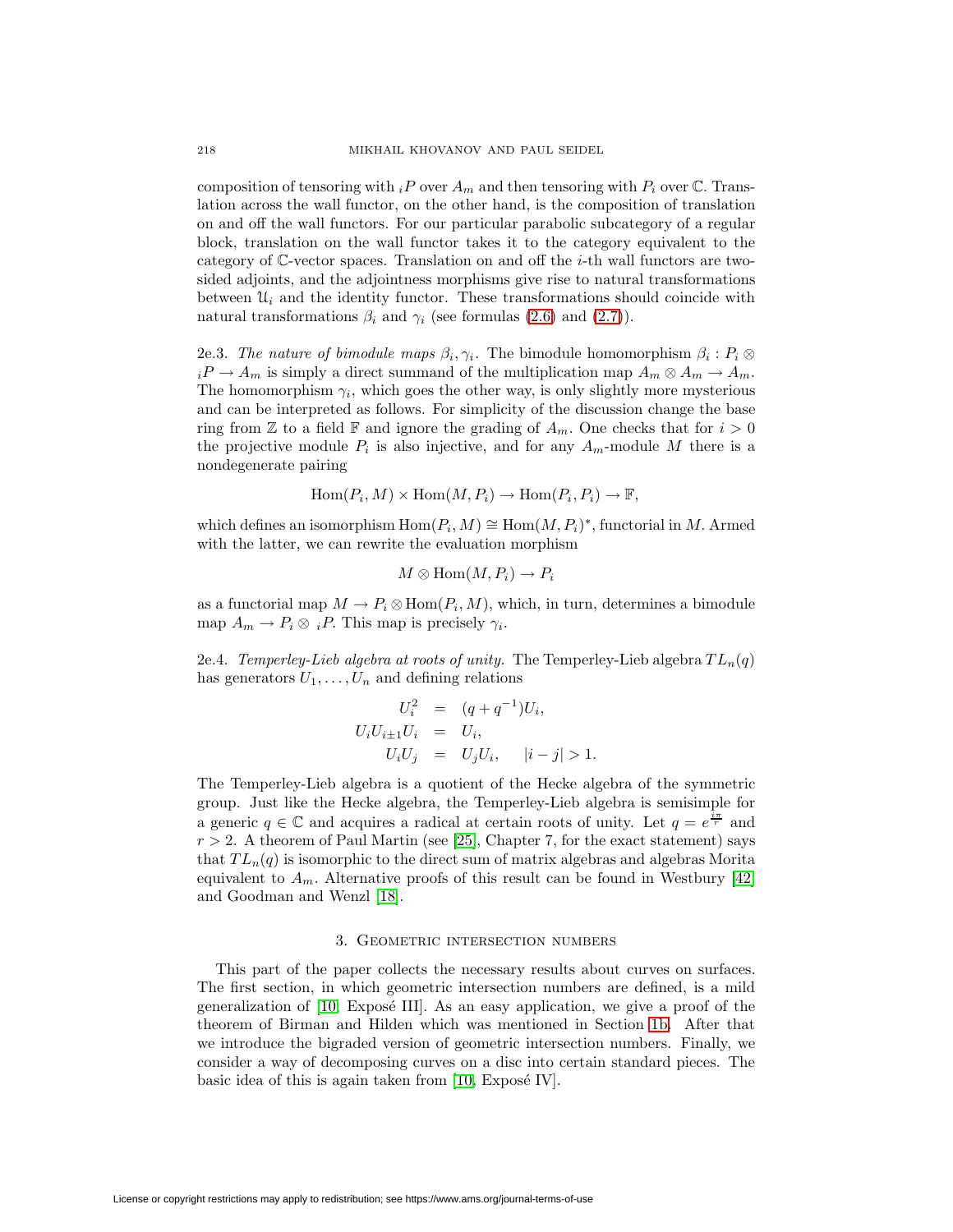

<span id="page-16-0"></span>Figure 4.

<span id="page-16-2"></span>3a. **Geometric intersection numbers.** Let S be a compact oriented surface, possibly with boundary, and  $\Delta \subset S \backslash \partial S$  a finite set of marked points. Diff(S,  $\partial S$ ;  $\Delta$ ) is the group of diffeomorphisms  $f : S \longrightarrow S$  with  $f|\partial S = id$  and  $f(\Delta) = \Delta$ . By a curve in  $(S, \Delta)$  we mean a subset  $c \subset S$  which is either a simple closed curve in  $S^{\circ} = S \setminus (\partial S \cup \Delta)$  and essential (not contractible in  $S^{\circ}$ ), or else the image of an embedding  $\gamma : [0; 1] \longrightarrow S$  which is transverse to  $\partial S$  and such that  $\gamma^{-1}(\partial S \cup \Delta) = \{0, 1\}.$  Thus, our curves are smooth and unoriented. Two curves  $c_0, c_1$  are called isotopic if one can be deformed into the other by an isotopy in Diff(S,  $\partial S$ ;  $\Delta$ ); we write  $c_0 \simeq c_1$  for this. Note that endpoints on  $\partial S$  may not move during an isotopy.

Let  $c_0, c_1$  be two curves in  $(S, \Delta)$ . We say that they have minimal intersection if they intersect transversally, satisfy  $c_0 \cap c_1 \cap \partial S = \emptyset$ , and also satisfy the following condition: take any two points  $z_-\neq z_+$  in  $c_0 \cap c_1$  which do not both lie in  $\Delta$ , and two arcs  $\alpha_0 \subset c_0$ ,  $\alpha_1 \subset c_1$  with endpoints  $z_-, z_+$ , such that  $\alpha_0 \cap \alpha_1 = \{z_-, z_+\}$ . Let K be the connected component of  $S \setminus (c_0 \cup c_1)$  which is bounded by  $\alpha_0 \cup \alpha_1$ . Then if K is topologically an open disc, it must contain at least one point of  $\Delta$ .

<span id="page-16-3"></span>Among the examples in Figure [4,](#page-16-0) (a) and (b) do not have minimal intersection while (c) and (d) do.

**Lemma 3.1.** Assume that  $\Delta = \emptyset$ . Let  $c_0, c_1$  be two curves in  $(S, \emptyset)$  which intersect transversally and satisfy  $c_0 \cap c_1 \cap \partial S = \emptyset$ . They have minimal intersection iff the following property holds: there is no continuous map  $v : [0; 1]^2 \longrightarrow S$  with  $v(s, 0) \in c_0, v(s, 1) \in c_1, v(0, t) = z_- \text{ and } v(1, t) = z_+ \text{ for all } (s, t), \text{ where } z_- \neq z_+$ are points of  $c_0 \cap c_1$ .

The proof is a very slightly modified version of the equivalence  $(2^o) \Leftrightarrow (3^o)$  of [\[10,](#page-67-18) Proposition III.10]. Note that one of the implications is obvious. There is a similar result for  $\Delta \neq \emptyset$  but we will not need it.

Given two curves  $c_0, c_1$  in  $(S, \Delta)$  with  $c_0 \cap c_1 \cap \partial S = \emptyset$ , one can always find a  $c'_1 \simeq$  $c_1$  which has minimal intersection with  $c_0$ , by successively killing the unnecessary intersection points. We define the geometric intersection number  $I(c_0, c_1) \in \frac{1}{2}\mathbb{Z}$  to be  $I(c_0, c_1) = 2$  if  $c_0, c_1$  are simple closed curves with  $c_0 \simeq c_1$ , and by the formula

$$
I(c_0, c_1) = |(c_0 \cap c'_1) \setminus \Delta| + \frac{1}{2}|c_0 \cap c'_1 \cap \Delta|
$$

<span id="page-16-1"></span>in all other cases. In words, one counts the intersection points of  $c_0$  and  $c'_1$ , common endpoints in  $\Delta$  having weight 1/2. The exceptional case in the definition can be motivated by Floer cohomology, or by looking at the behaviour of  $I$  on double branched covers (see Section [3c\)](#page-19-0). The fact that  $I(c_0, c_1)$  is independent of the choice of  $c_1'$  follows from the next two lemmas. Once this has been established, it is obvious that it is an invariant of the isotopy classes of  $c_0$  and  $c_1$ .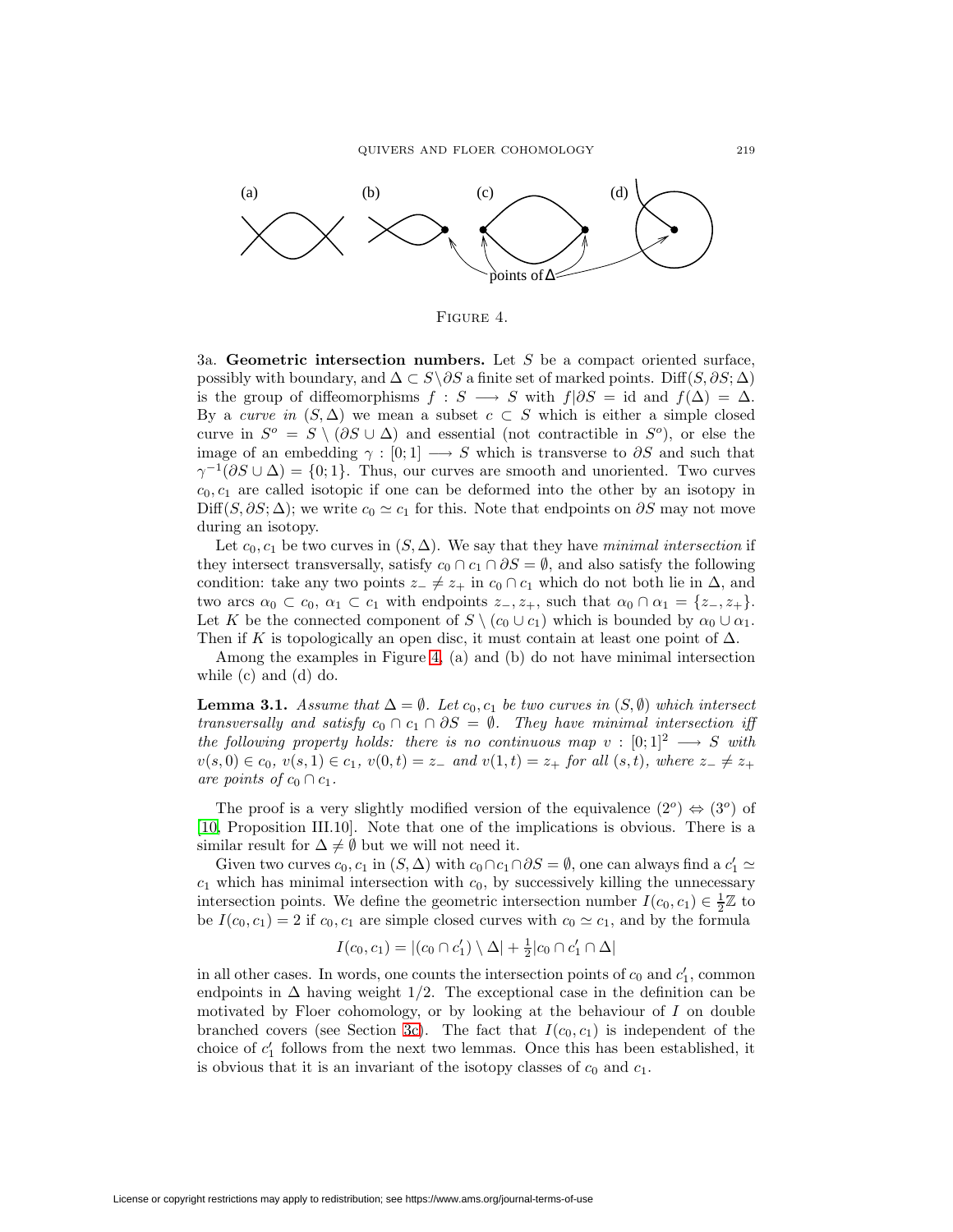

<span id="page-17-0"></span>Figure 5.

**Lemma 3.2.** Let  $c_0$  be a curve in  $(S, \Delta)$ . Let  $c'_1, c''_1$  be two other curves such that both  $(c_0, c'_1)$  and  $(c_0, c''_1)$  have minimal intersection, and with  $c'_1 \simeq c''_1$ . Assume moreover that  $c_0 \not\cong c'_1, c''_1$ . Then there is an isotopy rel  $c_0$  which carries  $c'_1$  to  $c_1''$  (more formally, there is a smooth path  $(f_t)_{0 \leq t \leq 1}$  in  $\text{Diff}(S, \partial S; \Delta)$  such that  $f_t(c_0) = c_0$  for all t,  $f_0 = id$ , and  $f_1(c'_1) = c''_1$ .

For closed curves this is [\[10,](#page-67-18) Proposition III.12]; the proof of the general case is similar. The assumption that  $c_0 \not\approx c_1', c_1''$  cannot be removed, but there is a slightly weaker statement which fills the gap:

<span id="page-17-3"></span>**Lemma 3.3.** Let  $c_0, c_1$  be two curves in  $(S, \Delta)$  which are isotopic and have minimal intersection (by definition, this implies that the  $c_i$  are either closed, or else that their endpoints all lie in  $\Delta$ ). Then there is an isotopy rel  $c_0$  which carries  $c_1$  to one of the curves  $c'_1, c''_1$  shown (in the two cases) in Figure [5.](#page-17-0)

The geometric intersection number can be extended to curves  $c_0, c_1$  which intersect on  $\partial S$ , as follows: take a nonvanishing vector field on  $\partial S$  which is positively oriented, and extend it to a smooth vector field  $Z$  on  $S$  which vanishes on  $\Delta$ . Let  $(f_t)$  be the flow of Z. Set  $c_0^+ = f_t(c_0)$  for some small  $t > 0$ , and define  $I(c_0, c_1) := I(c_0^+, c_1)$ . This depends on the orientation of S, and is also no longer symmetric.

<span id="page-17-4"></span>3b. **Curves on a disc.** Let D be a closed disc, with some fixed orientation, and let  $\Delta \subset D \setminus \partial D$  be a set of  $m+1 \geq 2$  marked points. Conf $_{m+1}(D \setminus \partial D)$  denotes the configuration space of unordered  $(m + 1)$ -tuples of points in  $D \setminus \partial D$ . As in Section [1b](#page-2-1) we write  $\mathcal{G} = \text{Diff}(D, \partial D; \Delta)$ . There is a well-known canonical isomorphism

<span id="page-17-1"></span>(3.1) 
$$
\pi_1(\text{Conf}_{m+1}(D \setminus \partial D), \Delta) \cong \pi_0(\mathcal{G})
$$

defined as follows: take the evaluation map  $\text{Diff}(D, \partial D) \longrightarrow \text{Conf}_{m+1}(D \setminus \partial D)$ ,  $f \mapsto f(\Delta)$ . This is a Serre fibration, with the fibre at  $\Delta$  being exactly G, and [\(3.1\)](#page-17-1) is the boundary map in the resulting sequence of homotopy groups.

From now on, by a curve we mean a curve in  $(D, \Delta)$ , unless otherwise specified. A basic set of curves is a collection of curves  $b_0, \ldots, b_m$  which looks like that in Figure [2](#page-4-0) (more rigorously, this means that the  $b_i$  can be obtained by applying some element of G to the collection drawn in Figure [2\)](#page-4-0).

<span id="page-17-2"></span>**Lemma 3.4.** Let  $b_0, \ldots, b_m$  be a basic set of curves. If  $f \in \mathcal{G}$  satisfies  $f(b_i) \simeq b_i$ for all i, then  $[f] \in \pi_0(\mathcal{G})$  is the identity class.

The proof is not difficult (it rests on the fact that one can isotop such an  $f$  to a g which satisfies  $g(b_i) = b_i$  for all i). A basic set of curves determines a preferred isomorphism between  $B_{m+1}$ , which we think of as an abstract group defined by the standard presentation, and  $\pi_0(\mathcal{G})$ , resp.  $\pi_1(\text{Conf}_{m+1}(D \setminus \partial D), \Delta)$ . Concretely, the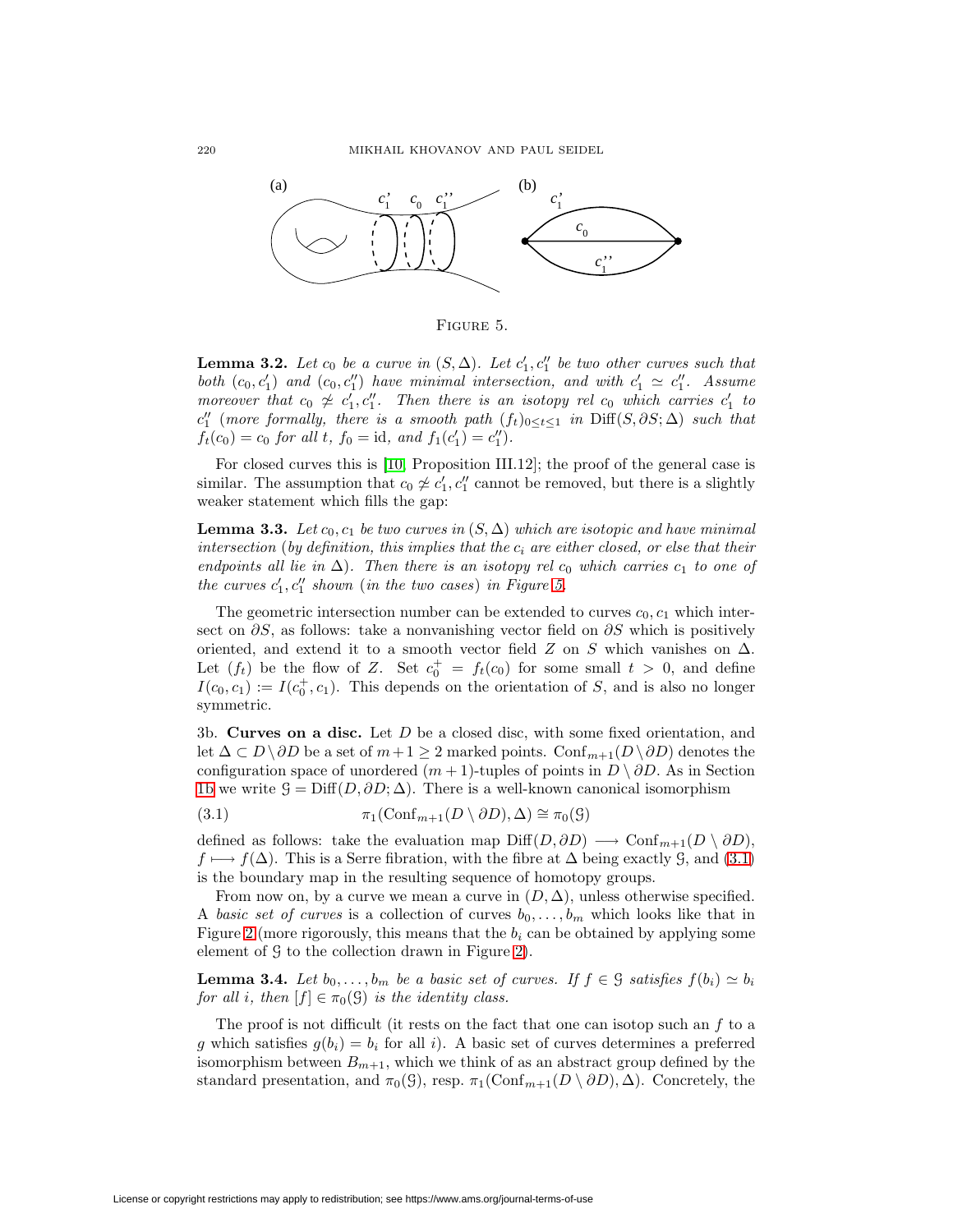<span id="page-18-0"></span>

<span id="page-18-1"></span>Figure 7.

i-th generator  $\sigma_i$   $(1 \leq i \leq m)$  of  $B_{m+1}$  goes to the isotopy class  $[t_i] \in \pi_0(\mathcal{G})$  of the half-twist along  $b_i$ . This half-twist is a diffeomorphism which is trivial outside a small neighbourhood of  $b_i$ , which reverses  $b_i$  itself, and such that the image of  $b_{i-1}$ is as shown in Figure  $6(a)$ . The corresponding element in the fundamental group of the configuration space is the path which rotates the two endpoints of  $b_i$  around each other by  $180^\circ$ ; see Figure [6\(](#page-18-0)b).

Fix a basic set of curves  $b_0, \ldots, b_m$ . A curve c will be called admissible if it is equal to  $f(b_i)$  for some  $f \in \mathcal{G}$  and  $0 \leq i \leq m$ . The endpoints of an admissible curve must lie in  $\Delta \cup (b_0 \cap \partial D)$ ; conversely any curve with such endpoints is admissible. There is an obvious action of  $\pi_0(\mathcal{G})$  on the set of isotopy classes of admissible curves. Lemma [3.4](#page-17-2) is a faithfulness result for this action: it shows that only the identity element acts trivially.

<span id="page-18-2"></span>**Lemma 3.5.** Let c be an admissible curve. Assume that there is a  $k \in \{0, \ldots, m\}$ such that  $I(b_i, c) = I(b_i, b_k)$  for all  $i = 0, \ldots, m$ . Then

$$
c \simeq \begin{cases} b_0 & \text{or } \tau_0^{-1}(b_0) & \text{if } k = 0, \\ b_k & \text{or } \tau_k^{\pm 1}(b_k) & \text{if } 1 \le k < m, \\ b_m & \text{if } k = m. \end{cases}
$$

Here  $\tau_0, \ldots, \tau_{m-1}$  are the positive Dehn twists along the closed curves  $l_0, \ldots, l_{m-1}$ shown in Figure [7.](#page-18-1)

*Proof.* We will only explain the proof for  $k = m$ ; the other cases are similar. We may assume that  $m \geq 2$ , since the statement is fairly obvious for  $m = 1$ . Let c be a curve satisfying the conditions in the lemma. Since  $I(b_{m-1}, c) = I(b_{m-1}, b_m) = 1/2$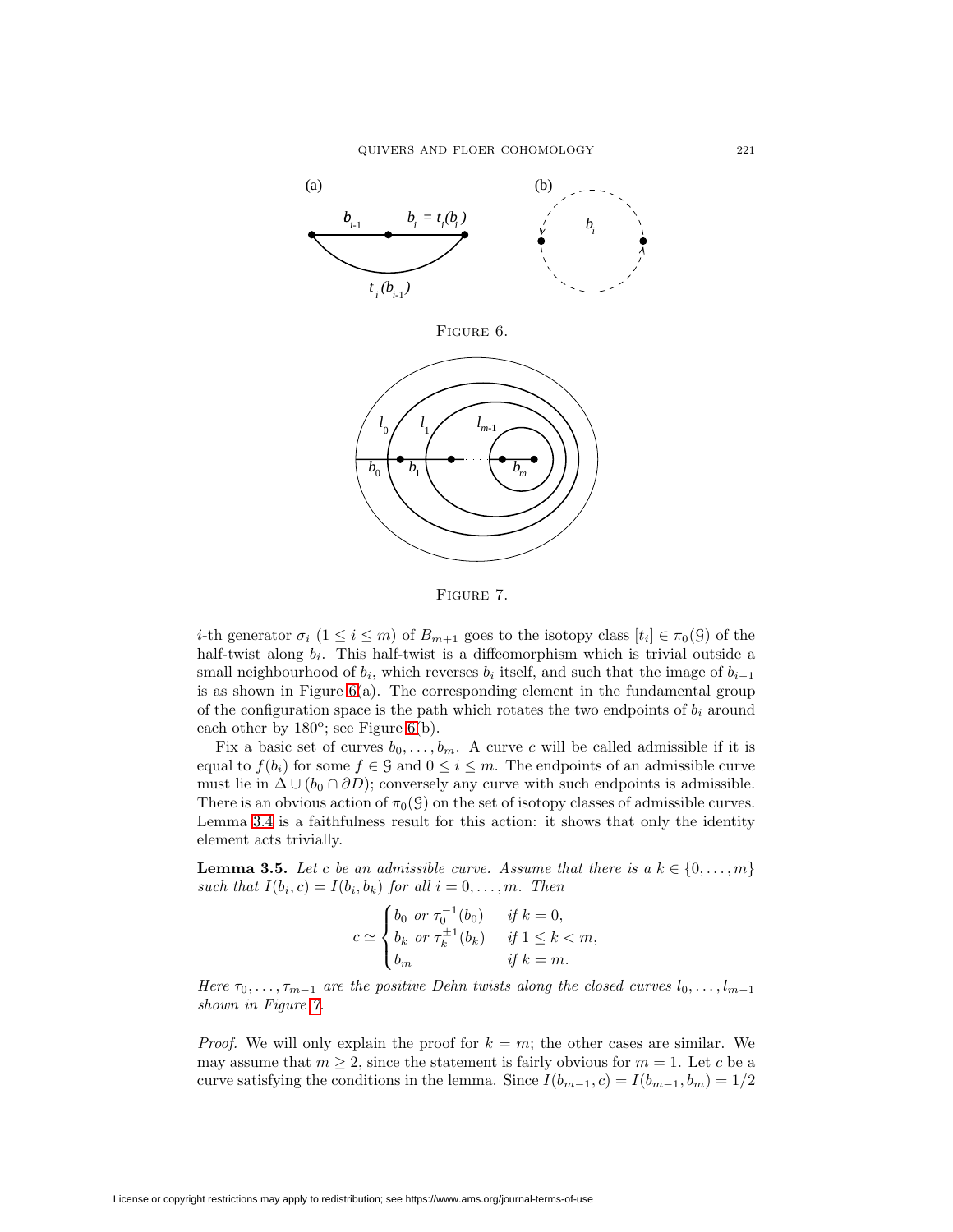is not integral, c and  $b_{m-1}$  have precisely one endpoint in common. This common endpoint could either be  $b_{m-2} \cap b_{m-1}$  or  $b_{m-1} \cap b_m$ , but the first case is impossible because  $I(b_{m-2}, c) = I(b_{m-2}, b_m) = 0$ . We have now shown that c and  $b_m$  have one endpoint in common. It follows that the other endpoints of these two curves must also be the same, since  $I(b_m, c) = I(b_m, b_m) = 1$  is integral. Next, we can assume that c has minimal intersection with all the  $b_i$  (this is because the "shortening") moves" which kill unnecessary points of  $b_i \cap c$  do not create new intersection points with any other  $b_i$ ). Again by using geometric intersection numbers, it follows that only the endpoints of c lie on  $b_0 \cup \cdots \cup b_m$ . This means that we can consider c as a curve on the surface obtained by cutting D open along  $b_0 \cup \cdots \cup b_m$ . The rest is straightforward. □

<span id="page-19-2"></span>**Lemma 3.6.** If  $f \in \mathcal{G}$  satisfies  $I(b_i, f^2(b_k)) = I(b_i, f(b_k)) = I(b_i, b_k)$  for all  $j, k =$  $0,\ldots,m$ , then  $[f] \in \pi_0(\mathcal{G})$  is the identity class.

*Proof.* Applying Lemma [3.5](#page-18-2) to  $c = f(b_i)$  shows that there are numbers  $\nu_0 \in \{-1, 0\}$ and  $\nu_1, \ldots, \nu_{n-1} \in \{-1; 0; 1\}$ , such that

$$
f(b_j) \simeq \begin{cases} \tau_j^{\nu_j}(b_j) & \text{if } j = 0, \dots, m-1, \\ b_m & \text{if } j = m. \end{cases}
$$

Since the  $\tau_j$  commute, and  $\tau_j(b_k) = b_k$  for all  $k \neq j$ , the map  $g = \tau_0^{v_0} \tau_1^{v_1} \cdots \tau_{m-1}^{v_{m-1}} \in$ G satisfies  $f(b_j) \simeq g(b_j)$  for all j. By Lemma [3.4](#page-17-2) it follows that f and g lie in the same isotopy class. Applying the same argument to  $f^2$  shows that it can be written, up to isotopy, as a product  $\tau_0^{\mu_0} \cdots \tau_{m-1}^{\mu_{m-1}}$  with numbers  $\mu_j$  satisfying the same properties as  $\nu_j$ . In  $\pi_0(\mathcal{G})$  we have therefore

$$
[\tau_0^{2\nu_0} \cdots \tau_{m-1}^{2\nu_{m-1}}] = [f^2] = [\tau_0^{\mu_0} \cdots \tau_{m-1}^{\mu_{m-1}}].
$$

Since the  $\tau_j$  generate a free abelian subgroup of rank m in  $\pi_0(\mathcal{G})$ , one has  $2\nu_j = \mu_j$ for all j. Now  $|\mu_j| \leq 1$  which implies that  $\nu_j = 0$ , hence that  $[f] = [id]$ .  $\Box$ 

<span id="page-19-0"></span>3c. **The double branched cover.** In this section we assume that D is embedded in  $\mathbb C$ . The double cover of D branched along  $\Delta$  is, by definition,

$$
p_S : S = \{(x_0, x_1) \in \mathbb{C} \times D \mid x_0^2 + h(x_1) = 0\} \longrightarrow D, \quad p_S(x_0, x_1) = x_1,
$$

where  $h \in \mathbb{C}[z]$  is a polynomial which has simple zeros exactly at the points of  $\Delta$ .

**Lemma 3.7.** Let c be a curve in  $(D, \Delta)$  such that  $c \cap \Delta \neq \emptyset$  (in the future, we will say that c meets  $\Delta$  if this is the case). Then  $p_S^{-1}(c)$  is a curve in  $(S, \emptyset)$ .

*Proof.* Let z be a point of  $c \cap \Delta$ , and let  $\gamma : [0; 1) \longrightarrow c$  be a local parametrization of c near that point. One can write  $h(\gamma(t)) = -t\psi(t)$  for some  $\psi \in C^{\infty}([0; 1), \mathbb{C}^*).$ Choose a square root  $\sqrt{\psi}$ . Then a local smooth parametrization of  $p_S^{-1}(c)$  near  $\{(0, z)\}=p_S^{-1}(z)$  is given by  $(-1, 1) \longrightarrow S$ ,  $t \longmapsto (t\sqrt{\psi(t^2)}, \gamma(t^2))$ . The smoothness of  $p_S^{-1}(c)$  at all other points is obvious. As for the topology, there are (because of the assumption  $c \cap \Delta \neq \emptyset$  only two possibilities: either c is a path joining two points of  $\Delta$ , and then  $p_S^{-1}(c)$  is a simple closed curve which is not homologous to zero; or c connects a point of  $\Delta$  with a point of  $\partial D$ , and then  $p_S^{-1}(c)$  is a path connecting two points of  $\partial S$ .

<span id="page-19-1"></span>**Lemma 3.8.** Let  $c_0, c_1$  be curves on  $(D, \Delta)$ , both of which meet  $\Delta$ . Assume that they have minimal intersection and are not isotopic. Then  $p_S^{-1}(c_0), p_S^{-1}(c_1)$  also have minimal intersection.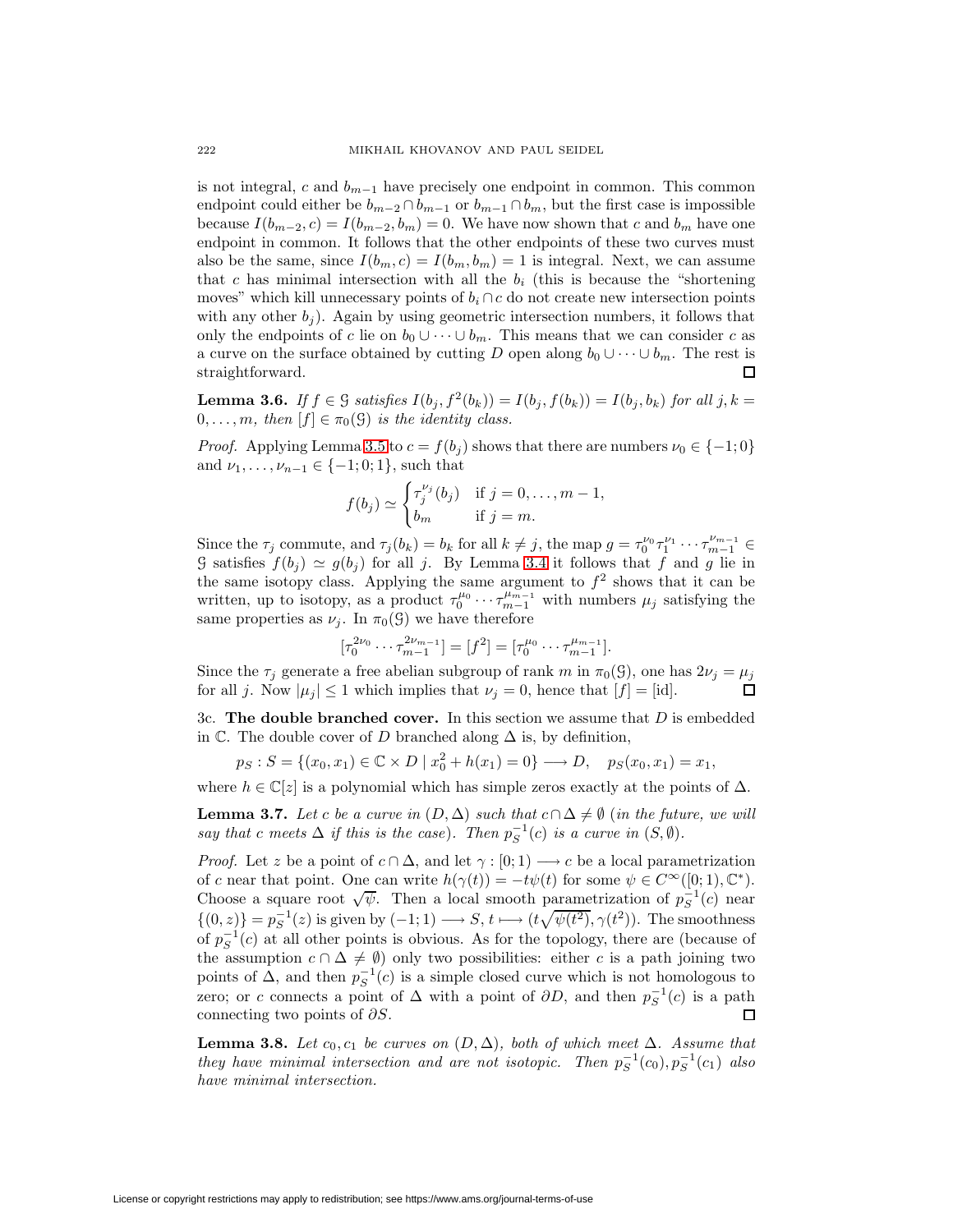

<span id="page-20-0"></span>Figure 8.

*Proof.* It is clear that  $p_S^{-1}(c_0)$  and  $p_S^{-1}(c_1)$  intersect transversally, and do not intersect on  $\partial S$ . Let  $U \subset D$  be a thickening of  $c_0 \cup c_1$ , such that  $D \setminus U$  is a surface with corners. More precisely, the thickening (shown in Figure [8\)](#page-20-0) should be done in such a way that a point of  $(c_0 \cap c_1) \setminus \Delta$  gives rise to four corners of  $D \setminus U$ , and a point of  $c_0 \cap c_1 \cap \Delta$  to two corners. Take some connected component K of  $D \setminus U$  which satisfies  $K \cap \partial D = \emptyset$ . Then at least one of the following three assertions is true: (1) K is not contractible; (2) it has at least three corners; (3) it has two corners and contains at least one point of  $\Delta$ . The point here is that K cannot be a 2-gon (a disc with two corners) and disjoint from  $\Delta$ , since our assumptions exclude all the four situations shown in Figure [4:](#page-16-0) (a), (b) because of the minimal intersection, (c) because  $c_0 \not\cong c_1$ , and (d) because  $c_0, c_1$  are not closed curves.

If (1) holds, then the preimage  $p_S^{-1}(K)$  may consist of one or two connected components, but none of them can be contractible. If (2) holds, the connected components of  $p_S^{-1}(K)$  may be contractible, but each of them has at least three corners. If (3) holds, then  $p_S^{-1}(K)$  is connected with at least four corners, since its boundary is a double cover of the boundary of  $K$ . We have now shown that no connected component of  $S \backslash p_S^{-1}(U)$  can be a 2-gon and disjoint from  $\partial S$ . Essentially by definition, this means that  $p_S^{-1}(c_0)$  and  $p_S^{-1}(c_1)$  have minimal intersection. 口

<span id="page-20-1"></span>**Lemma 3.9.** Let  $c_0, c_1$  be two curves on  $(D, \Delta)$ , both of which meet  $\Delta$ , such that  $c_0 \cap c_1 \cap \partial D = \emptyset$ . Assume that  $c_0 \not\approx c_1$ . Then  $p_S^{-1}(c_0) \not\approx p_S^{-1}(c_1)$ .

*Proof.* **Case 1:**  $c_0$  or  $c_1$  has an endpoint on ∂D. Then  $c_0 \cap \partial D \neq c_1 \cap \partial D$ , because we have assumed that the intersection of these two sets is zero. It follows that  $p_S^{-1}(c_0) \cap \partial S \neq p_S^{-1}(c_1) \cap \partial S$ , so these two curves cannot be isotopic. **Case 2:**  $c_0, c_1$  are contained in  $D \setminus \partial D$ . This means that both of them are paths joining two points of ∆. Since the statement is one about isotopy classes, we may assume that  $c_0, c_1$  have minimal intersection. Then the same holds for  $p_S^{-1}(c_0), p_S^{-1}(c_1)$  by Lemma [3.8.](#page-19-1) Assume that, contrary to what we want to show,  $p_S^{-1}(c_0) \simeq p_S^{-1}(c_1)$ . Then Lemma [3.3](#page-17-3) implies that  $p_S^{-1}(c_0) \cap p_S^{-1}(c_1) = \emptyset$ , so that  $c_0 \cap c_1 = \emptyset$ , and in particular  $c_0 \cap \Delta \neq c_1 \cap \Delta$ . But then  $p_S^{-1}(c_0)$  and  $p_S^{-1}(c_1)$  are not even homologous, which is a contradiction.

<span id="page-20-2"></span>**Lemma 3.10.** Let  $c_0, c_1$  be curves in  $(D, \Delta)$ , both of which meet  $\Delta$ . Then

$$
I(p_S^{-1}(c_0), p_S^{-1}(c_1)) = 2 I(c_0, c_1).
$$

*Proof.* It is enough to prove the statement for  $c_0 \cap c_1 \cap \partial D = \emptyset$ , since the other situation reduces to this by definition. **Case 1:**  $c_0 \simeq c_1$ . Because we are assuming that  $c_0 \cap c_1 \cap \partial D = \emptyset$ , this means that  $c_0, c_1$  are paths connecting two points of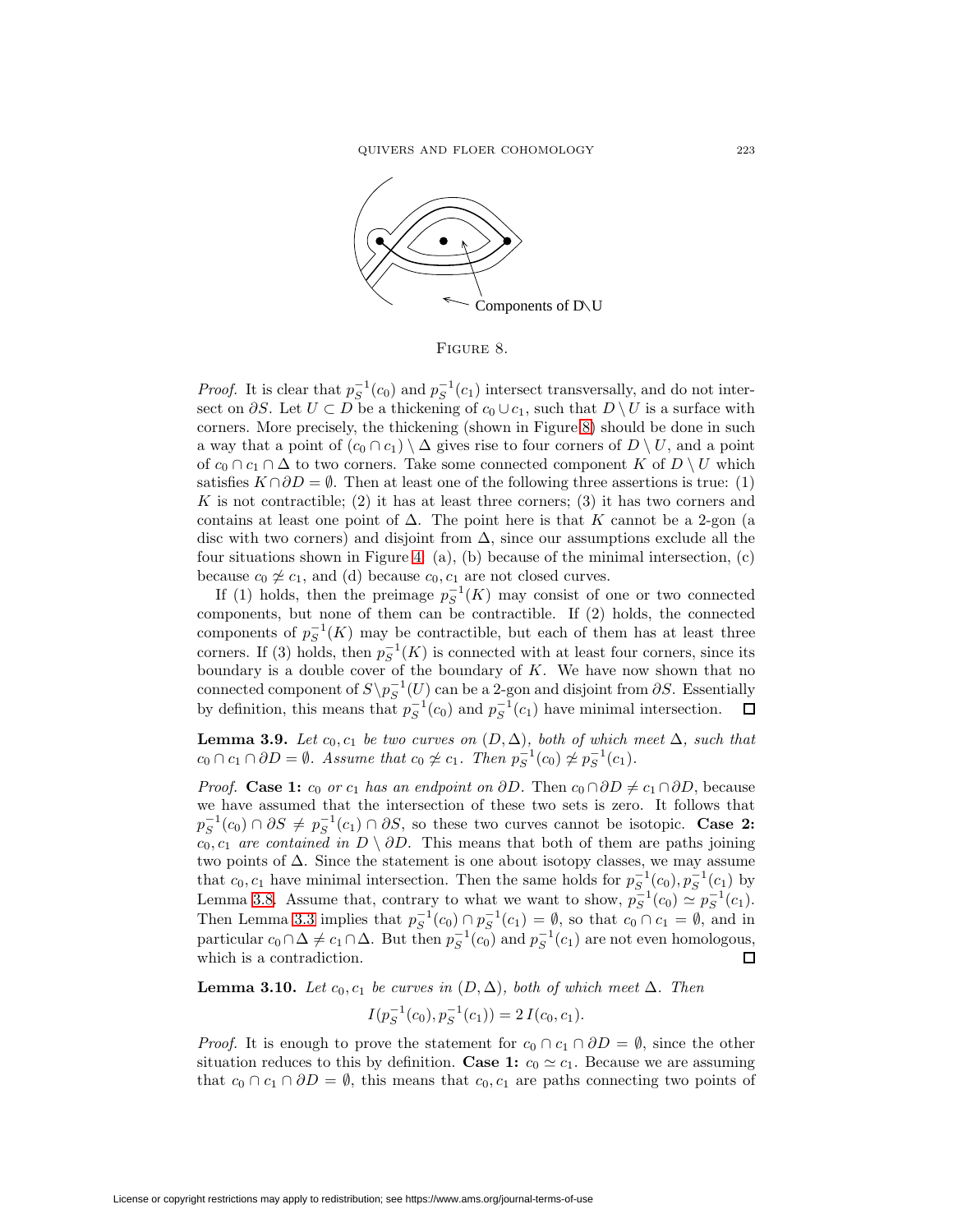$\Delta$ ; then  $I(c_0, c_1) = 1$ . On the other hand,  $p_S^{-1}(c_0)$  and  $p_S^{-1}(c_1)$  are simple closed curves and isotopic, so that  $I(p_S^{-1}(c_0), p_S^{-1}(c_1)) = 2$ . **Case 2:**  $c_0 \not\approx c_1$ . Then  $p_S^{-1}(c_0) \not\approx p_S^{-1}(c_1)$  by Lemma [3.9.](#page-20-1) Choose a  $c'_1 \simeq c_1$  which has minimal intersection with  $c_0$ . By Lemma [3.8](#page-19-1) one has  $I(p_S^{-1}(c_0), p_S^{-1}(c_1)) = |p_S^{-1}(c_0) \cap p_S^{-1}(c_1')|$  $2|(c_0 \cap c'_1) \setminus \Delta| + |c_0 \cap c'_1 \cap \Delta| = 2I(c_0, c_1).$ 

Any  $f \in \mathcal{G}$  can be lifted in a unique way to a homeomorphism  $f_S$  of S with  $f_S|\partial S = id$ . If f is holomorphic in some neighbourhood of each point of  $\Delta$ , then  $f_S$ is again smooth. This defines a lifting homomorphism  $\pi_0(\mathcal{G}) \longrightarrow \pi_0(\text{Diff}(S, \partial S)).$ 

<span id="page-21-0"></span>**Proposition 3.11** (Birman and Hilden). The lifting homomorphism is injective.

*Proof.* Choose a set of basic curves  $b_0, \ldots, b_{m-1}$  in  $(D, \Delta)$ . Consider a map  $f \in \mathcal{G}$ which is holomorphic near each point of  $\Delta$ , and assume that  $[f]$  lies in the kernel of the lifting homomorphism. Then  $p_S^{-1}(f(c)) = f_S(p_S^{-1}(c)) \simeq p_S^{-1}(c)$  for any curve c which meets  $\Delta$ . Therefore, by Lemma [3.10,](#page-20-2)

$$
I(f(b_j), b_k) = \frac{1}{2}I(p_S^{-1}(f(b_j)), p_S^{-1}(b_k)) = \frac{1}{2}I(p_S^{-1}(b_j), p_S^{-1}(b_k)) = I(b_j, b_k)
$$

for  $j, k = 0, \ldots, m$ . The same clearly holds for  $f^2$ . Lemma [3.6](#page-19-2) shows that [f] must be the identity class. 口

We have chosen this proof, which is not the most direct one, because it serves as a model for later arguments. One can in fact avoid geometric intersection numbers entirely, by generalizing Lemma [3.9](#page-20-1) to the case when  $c_0 \cap c_1 \cap \partial D$  is not necessarily empty, and then using Lemma [3.4.](#page-17-2) Birman and Hilden's original paper [\[7\]](#page-67-7) contains a stronger result (they identify the image of the lifting homomorphism) and their approach is entirely different.

<span id="page-21-1"></span>3d. **Bigraded intersection numbers.** Let  $P = PT(D \setminus \Delta)$  be the (real) projectivization of the tangent bundle of  $D \setminus \Delta$ . We want to introduce a particular covering of P with covering group  $\mathbb{Z}^2$ . Take an oriented trivialization of TD; this allows one to identify  $P = \mathbb{R}P^1 \times (D \setminus \Delta)$ . For every point  $z \in \Delta$  choose a small loop  $\lambda_z : S^1 \longrightarrow D\backslash \Delta$  winding positively once around it. The classes  $[point \times \lambda_z]$  together with  $[\mathbb{R}P^1 \times point]$  form a basis of  $H_1(P; \mathbb{Z})$ . Let  $C \in H^1(P; \mathbb{Z}^2)$  be the cohomology class which satisfies  $C([point \times \lambda_z]) = (-2, 1)$  and  $C([{\mathbb{R}}P^1 \times point]) = (1, 0)$ . Define  $\widetilde{P}$  to be the covering classified by C, and denote the  $\mathbb{Z}^2$ -action on it by  $\chi$ . This is independent of the choices we have made, up to isomorphism.

Any  $f \in \mathcal{G}$  induces a diffeomorphism of P which, since it preserves C, can be lifted to an equivariant diffeomorphism of  $\tilde{P}$ . There is a unique such lift, denoted by  $\tilde{f}$ , which acts trivially on the fibre of  $\tilde{P}$  over any point  $T_z \partial D \in P$ ,  $z \in \partial D$ . For any curve c there is a canonical section  $s_c : c \setminus \Delta \longrightarrow P$  given by  $s_c(z) = T_z c$ . A bigrading of c is a lift  $\tilde{c}$  of  $s_c$  to  $\tilde{P}$ . Pairs  $(c, \tilde{c})$  consisting of a curve and a bigrading are called *bigraded curves*; we will often write  $\tilde{c}$  instead of  $(c, \tilde{c})$ .  $\chi$  defines a  $\mathbb{Z}^2$ action on the set of bigraded curves, and the lifts  $\tilde{f}$  yield a G-action on the same set. There is an obvious notion of isotopy for bigraded curves, and one obtains induced actions of  $\mathbb{Z}^2$  and  $\pi_0(\mathcal{G})$  on the set of isotopy classes.

An alternative formulation is as follows. Assume that  $D$  is embedded in  $\mathbb{C}$ , and let  $h \in \mathbb{C}[z]$  be as in the previous section. The embedding  $D \subset \mathbb{C}$  gives a preferred trivialization of TD, which we use to identify P with  $\mathbb{C}^*/\mathbb{R} \times (D \setminus \Delta)$ . The map

$$
\delta_P: P \longrightarrow (\mathbb{C}^*/\mathbb{R}^{>0}) \times (\mathbb{C}^*/\mathbb{R}^{>0}), \quad (\zeta, z) \longmapsto (h(z)^{-2}\zeta^2, -h(z))
$$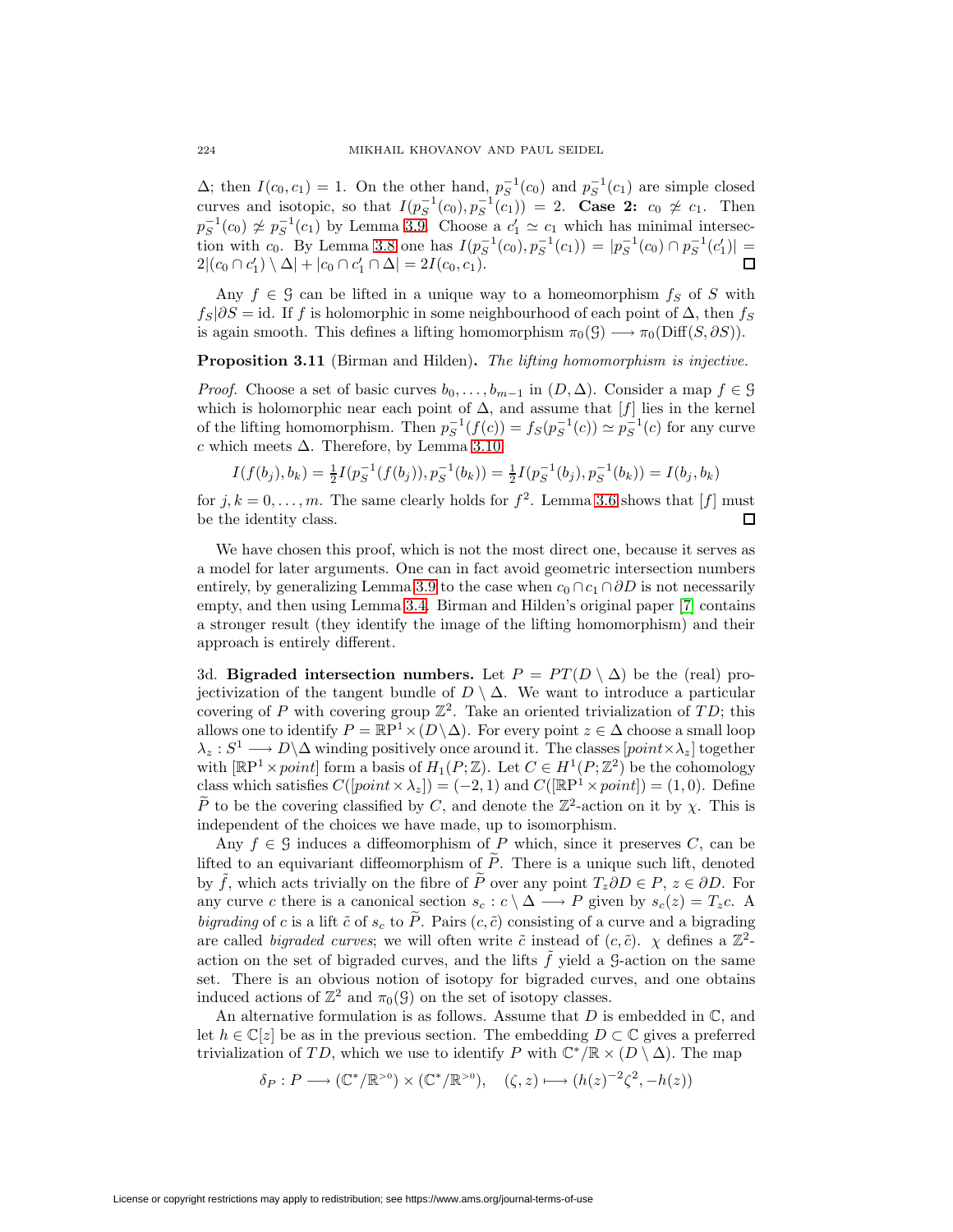represents C. Hence one can take  $\tilde{P}$  to be the pullback of the universal covering  $\mathbb{R}^2 \longrightarrow (\mathbb{C}^*/\mathbb{R}^{>0})^2$ ,  $(\xi_1, \xi_2) \mapsto (\exp(2\pi i \xi_1), \exp(2\pi i \xi_2))$ . Then a bigrading of a curve c is just a continuous lift  $\tilde{c}: c \setminus \Delta \longrightarrow \mathbb{R}^2$  of the map  $c \setminus \Delta \longrightarrow (\mathbb{C}^*/\mathbb{R}^{>0})^2$ ,  $z \mapsto \delta_P (T_z c)$ ; and the  $\mathbb{Z}^2$ -action is by adding constant functions to  $\tilde{c}$ . To put it even more concretely, take an embedding  $\gamma : (0,1) \longrightarrow D$  which parametrizes an open subset of  $c \setminus \Delta$ . Then the map which one has to lift can be written as

<span id="page-22-2"></span>(3.2) 
$$
\delta_P(T_{\gamma(t)}c) = (h(\gamma(t))^{-2}\gamma'(t)^2, -h(\gamma(t))).
$$

**Lemma 3.12.** A curve c admits a bigrading iff it is not a simple closed curve.

*Proof.* If c is not a simple closed curve,  $c \setminus \Delta$  is contractible, so that the pullback  $s_c^*P \longrightarrow c \setminus \Delta$  is the trivial covering. Conversely, if c is a simple closed curve and bounds a region of D containing  $k > 0$  points of  $\Delta$ , then  $s_c^* C([c]) = \pm (2-2k, k) \neq 0$ , which means that  $s_c^* P$  does not admit a section.  $\Box$ 

<span id="page-22-0"></span>**Lemma 3.13.** The  $\mathbb{Z}^2$ -action on the set of isotopy classes of bigraded curves is free. Equivalently, a bigraded curve  $\tilde{c}$  is never isotopic to  $\chi(r_1, r_2)\tilde{c}$  for any  $(r_1, r_2) \neq 0$ .

*Proof.* Let c be a curve which connects two points  $z_0, z_1 \in \Delta$ . Let  $(f_t)_{0 \leq t \leq 1}$  be an isotopy in G with  $f_0 = id$  and  $f_1(c) = c$ . Without any real loss of generality we may assume that  $f_1|c = id$ . **Claim:** the closed path  $\kappa_z : [0; 1] \longrightarrow D \setminus \Delta$ ,  $\kappa_z(t) = f_t(z)$  is freely nullhomotopic for each  $z \in c \setminus \Delta$ . The free homotopy class of  $\kappa_z$  is evidently independent of z. On the other hand, for z close to  $z_0$  it must be a multiple of the free homotopy class of  $\lambda_{z_0}$ , and the corresponding statement holds for z close to  $z_1$ ; which proves our claim.

As a consequence one can deform the isotopy  $(f_t)_{0 \le t \le 1}$ , rel endpoints, into another isotopy  $(g_t)$  such that  $g_t(c)$  agrees with c in a neighbourhood of  $z_0, z_1$  for all t. By considering the preferred lifts  $\tilde{g}_t$  one sees immediately that  $f_1(\tilde{c})=\tilde{g}_1(\tilde{c})=\tilde{c}$ for any bigrading  $\tilde{c}$ . The proof for the remaining types of curves, which satisfy  $c \cap \partial \Delta \neq \emptyset$ , is much easier, and we leave it to the reader.

<span id="page-22-1"></span>**Lemma 3.14.** Let c be a curve which joins two points of  $\Delta$ , let  $t_c \in \mathcal{G}$  be the half twist along it, and let  $\tilde{t}_c$  be its preferred lift to  $\tilde{P}$ . Then  $\tilde{t}_c(\tilde{c}) = \chi(-1, 1)\tilde{c}$  for any bigrading  $\tilde{c}$  of c.

*Proof.* Since  $t_c(c) = c$ , one has  $\tilde{t}_c(\tilde{c}) = \chi(r_1, r_2)\tilde{c}$  for some  $(r_1, r_2) \in \mathbb{Z}^2$ . Take an embedded smooth path  $\beta : [0; 1] \longrightarrow D \setminus \Delta$  from a point  $\beta(0) \in \partial D$  to the unique point  $\beta(1) \in c$  which is a fixed point of  $t_c$ ; Figure [9](#page-23-0) illustrates the situation. Consider the closed path  $\pi : [0; 2] \longrightarrow P$  given by  $\pi(t) = \mathbb{R}\beta'(t) \subset T_{\beta(t)}D$  for  $t \leq 1$ , and by  $\pi(t) = Dt_c(\mathbb{R}\beta'(2-t))$  for  $t \geq 1$ . It is not difficult to see that (with respect to the basis of  $H_1(P;\mathbb{Z})$  which we have used before)  $[\pi] = -[\mathbb{R}P^1 \times point] - [point \times \lambda_z],$ where  $z$  is one of the endpoints of  $c$ . Therefore

$$
(r_1, r_2) = -C([\pi]) = C([\mathbb{R}\mathbb{P}^1 \times point]) + C([point \times \lambda_z]) = (-1, 1).
$$

Let  $(c_0, \tilde{c}_0)$  and  $(c_1, \tilde{c}_1)$  be two bigraded curves, and let  $z \in D \setminus \partial D$  be a point where  $c_0$  and  $c_1$  intersect transversally; z may lie in  $\Delta$  or not. Fix a small circle  $l \subset D \setminus \Delta$  around z. Let  $\alpha : [0;1] \longrightarrow l$  be an embedded arc which moves clockwise around l, such that  $\alpha^{-1}(c_0) = \{0\}$  and  $\alpha^{-1}(c_1) = \{1\}$ . If  $z \in \Delta$ , then  $\alpha$  is unique up to a change of parametrization; otherwise there are two possibilities, which are

 $\Box$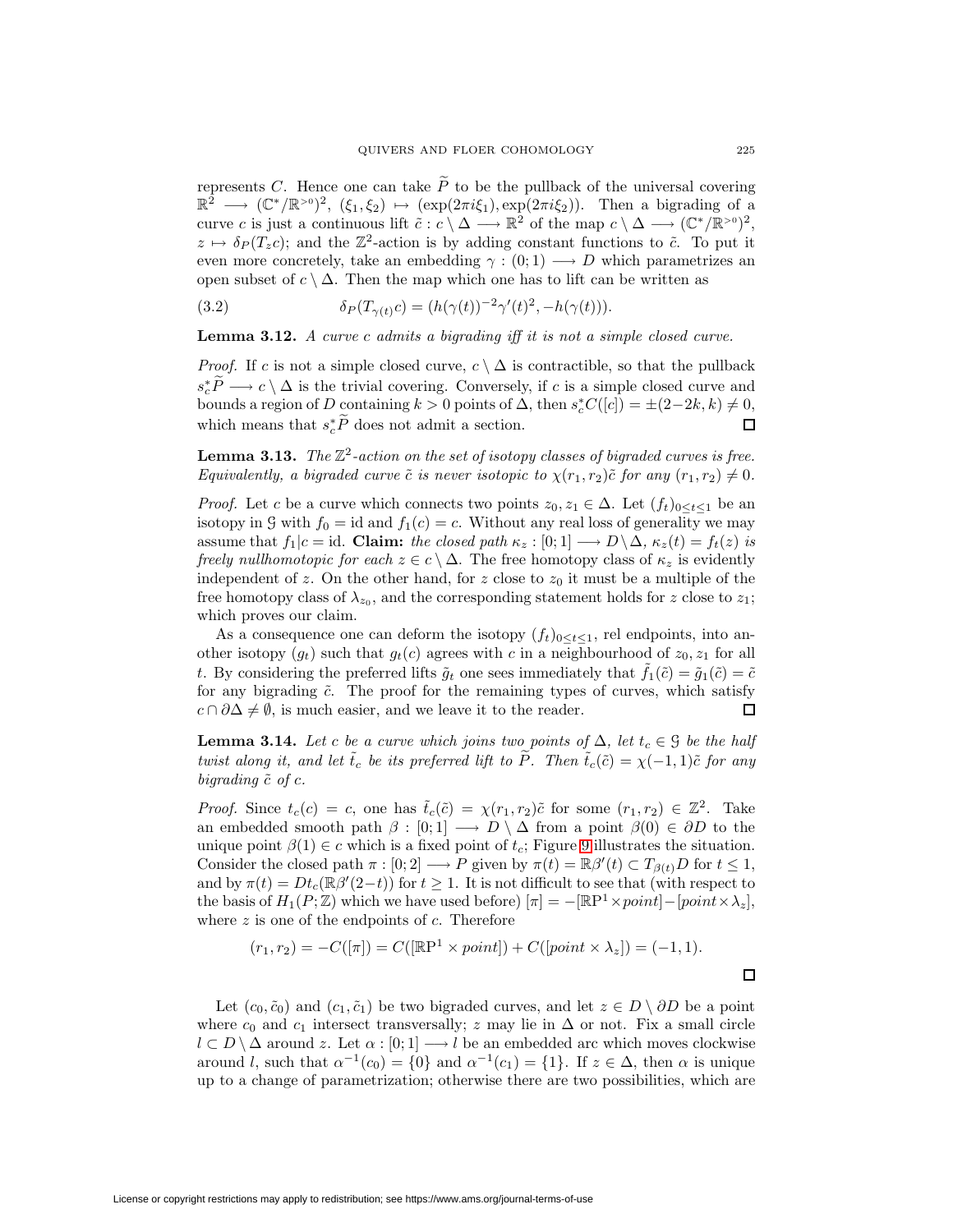

<span id="page-23-0"></span>Figure 9.



<span id="page-23-1"></span>Figure 10.

distinguished by their endpoints (see Figure [10\)](#page-23-1). Take a smooth path  $\pi : [0; 1] \longrightarrow$ P with  $\pi(t) \in P_{\alpha(t)}$  for all t, going from  $\pi(0) = T_{\alpha(0)}c_0$  to  $\pi(1) = T_{\alpha(1)}c_1$ , such that  $\pi(t) \neq T_{\alpha(t)}$ l for all t. One can picture  $\pi$  as a family of tangent lines along  $\alpha$  which are all transverse to l (again see Figure [10\)](#page-23-1). Lift  $\pi$  to a path  $\tilde{\pi} : [0;1] \longrightarrow \tilde{P}$  with  $\tilde{\pi}(0) = \tilde{c}_0(\alpha(0))$ ; necessarily  $\tilde{c}_1(\alpha(1)) = \chi(\mu_1, \mu_2) \tilde{\pi}(1)$  for some  $\mu_1, \mu_2$ . We define the local index of  $\tilde{c}_0, \tilde{c}_1$  at z to be  $\mu^{\text{bigr}}(\tilde{c}_0, \tilde{c}_1; z)=(\mu_1, \mu_2) \in \mathbb{Z}^2$ ; it is not difficult to see that this is independent of all choices.

Now let  $\tilde{c}_0$ ,  $\tilde{c}_1$  be two bigraded curves such that  $c_0 \cap c_1 \cap \partial D = \emptyset$ . Choose a  $c'_1 \simeq c_1$  which has minimal intersection with  $c_0$ . There is a bigrading  $\tilde{c}'_1$  of  $c'_1$ , which is unique by Lemma [3.13,](#page-22-0) such that  $\tilde{c}'_1 \simeq \tilde{c}_1$ . The bigraded intersection number  $I^{\text{bigr}}(\tilde{c}_0, \tilde{c}_1) \in \mathbb{Z}[q_1, q_1^{-1}, q_2, q_2^{-1}]$  is defined by

$$
I^{\mathrm{bigr}}(\tilde{c}_0,\tilde{c}_1) = (1+q_1^{-1}q_2) \Big( \sum_{z \in (c_0 \cap c'_1) \setminus \Delta} q_1^{\mu_1(z)} q_2^{\mu_2(z)} \Big) + \Big( \sum_{z \in c_0 \cap c'_1 \cap \Delta} q_1^{\mu_1(z)} q_2^{\mu_2(z)} \Big),
$$

where  $(\mu_1(z), \mu_2(z)) = \mu^{\text{bigr}}(\tilde{c}_0, \tilde{c}'_1; z)$ . The proof that this is independent of the choice of  $c'_1$ , and is an invariant of the isotopy classes of  $\tilde{c}_0, \tilde{c}_1$ , is basically the same as for ordinary geometric intersection numbers. The only nonobvious case is when  $c_0$  and  $c_1$  are isotopic, because then there are two essentially different choices for  $c_1'$ . However, an explicit computation shows that both choices lead to the same result. Bigraded intersection numbers can be extended to curves with  $c_0 \cap c_1 \cap \partial D \neq \emptyset$ just like ordinary ones, by taking a flow  $(f_t)$  which moves  $\partial D$  in the positive sense, lifting the induced flow on P to one  $(\tilde{f}_t)$  on  $\tilde{P}$  such that  $\tilde{f}_0 = id$ , and setting  $I^{\text{bigr}}(\tilde{c}_0, \tilde{c}_1) = I^{\text{bigr}}(\tilde{f}_t(\tilde{c}_0), \tilde{c}_1)$  for small  $t > 0$ . We list some elementary properties of  $I^{\text{bigr}}$ :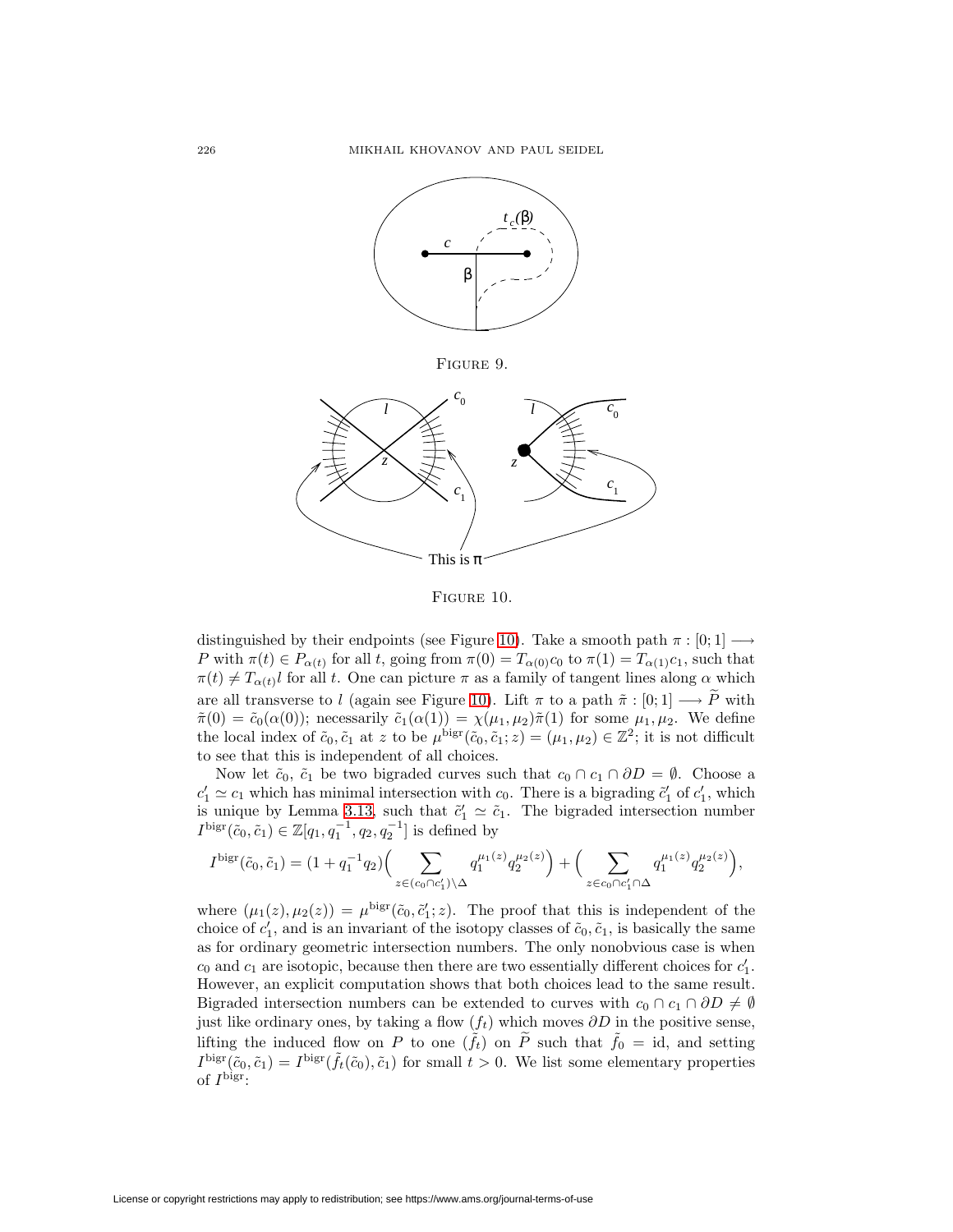

<span id="page-24-1"></span>FIGURE 11.

- <span id="page-24-3"></span>(B1)  $I(c_0, c_1)$  is obtained from  $I^{\text{bigr}}(\tilde{c}_0, \tilde{c}_1)$  by setting  $q_1 = q_2 = 1$  and dividing by two.
- <span id="page-24-4"></span>(B2)  $I^{\text{bigr}}(\tilde{f}(\tilde{c}_0), \tilde{f}(\tilde{c}_1)) = I^{\text{bigr}}(\tilde{c}_0, \tilde{c}_1)$  for any  $f \in \mathcal{G}$ .
- (B3)  $I^{\text{bigr}}(\tilde{c}_0, \chi(r_1, r_2)\tilde{c}_1) = I^{\text{bigr}}(\chi(-r_1, -r_2)\tilde{c}_0, \tilde{c}_1) = q_1^{r_1}q_2^{r_2}I^{\text{bigr}}(\tilde{c}_0, \tilde{c}_1).$
- <span id="page-24-0"></span>(B4) If  $c_0 \cap c_1 \cap \partial D = \emptyset$  and  $I^{\text{bigr}}(\tilde{c}_0, \tilde{c}_1) = \sum_{r_1, r_2} a_{r_1, r_2} q_1^{r_1} q_2^{r_2}$ , then  $I^{\text{bigr}}(\tilde{c}_1, \tilde{c}_0) =$  $\sum_{r_1,r_2} a_{r_1,r_2} q_1^{-r_1} q_2^{1-r_2}.$

The only item which requires some explanation is the last one. Assume that  $c_0, c_1$ have minimal intersection. The local index has the following symmetry property:

$$
\mu^{\text{bigr}}(\tilde{c}_1, \tilde{c}_0; z) = \begin{cases} (1,0) - \mu^{\text{bigr}}(\tilde{c}_0, \tilde{c}_1; z) & \text{if } z \notin \Delta, \\ (0,1) - \mu^{\text{bigr}}(\tilde{c}_0, \tilde{c}_1; z) & \text{if } z \in \Delta. \end{cases}
$$

One sees immediately that [\(B4\)](#page-24-0) holds for the contributions coming from points of  $c_0 \cap c_1 \cap \Delta$ . Now take a point  $z \in (c_0 \cap c_1) \setminus \Delta$ , and assume for simplicity that  $\mu^{\text{bigr}}(\tilde{c}_0, \tilde{c}_1; z) = (0, 0)$ . Then the contribution of z to  $I^{\text{bigr}}(\tilde{c}_0, \tilde{c}_1)$  is  $1 + q_1^{-1}q_2$ . Since  $\mu^{\text{bigr}}(\tilde{c}_1, \tilde{c}_0; z) = (1, 0)$ , the same point contributes  $q_1(1 + q_1^{-1}q_2) = q_1 + q_2$ to  $I<sup>big</sup>(\tilde{c}_1, \tilde{c}_0)$ , which is in agreement with [\(B4\).](#page-24-0) We point out that the term  $(1 + q_1^{-1}q_2)$  in the definition of bigraded intersection numbers was essential in this computation.

<span id="page-24-5"></span>3e. **Normal form.** Fix a set of basic curves  $b_0, \ldots, b_m$ . In addition choose curves  $d_0, \ldots, d_m$  as in Figure [11](#page-24-1) which divide D into regions  $D_0, \ldots, D_{m+1}$ . We say that an admissible curve c is in normal form if it has minimal intersection with all the  $d_k$ . This can always be achieved by an isotopy. The corresponding uniqueness theorem is a slight generalization of Lemma [3.2:](#page-16-1)

<span id="page-24-2"></span>**Lemma 3.15.** Let  $c_0, c_1$  be two isotopic admissible curves, both of which are in normal form. Then there is an isotopy rel  $d_0 \cup d_1 \cup \cdots \cup d_m$  which carries  $c_0$  to  $c_1$ .

Let c be a curve in normal form. Each connected component of  $c \cap D_k$  belongs to one of finitely many classes or types. For  $1 \leq k \leq m$  there are six such types, denoted by 1, 1', 2, 2', 3, 3' (see Figure [12;](#page-25-0) the numbers  $(r_1, r_2)$  here and in the subsequent figures are for later use, and the reader should ignore them at present). For  $k = m+1$  there are two types, which are analogues of types 2 and 3 considered before; we use the same notation for them (Figure [13\)](#page-25-1). For  $k = 0$  there is a single type, for which we will not need a proper name (Figure [14\)](#page-25-2). Conversely, it is not difficult to prove that an admissible curve c which intersects all the  $d_k$  transversally,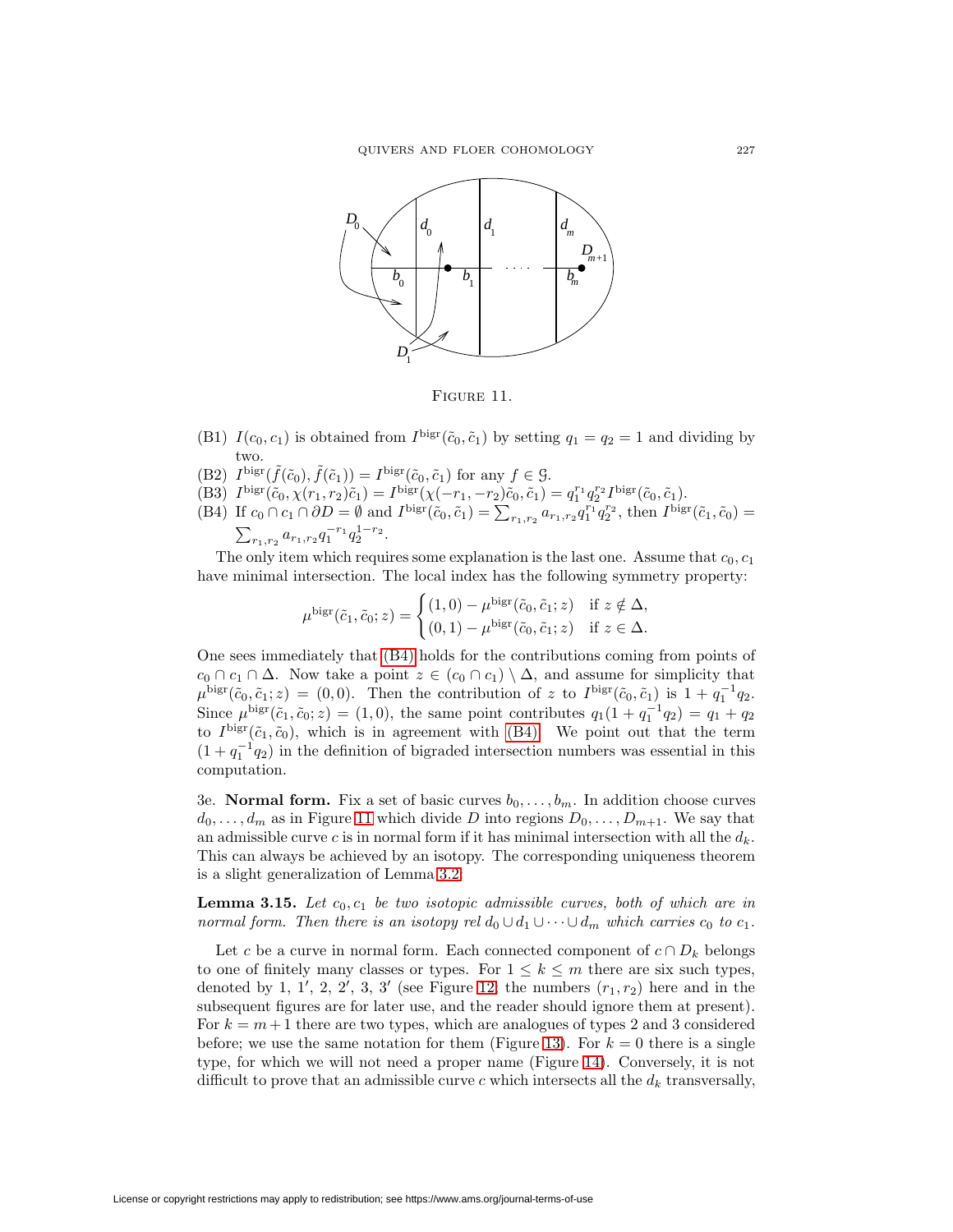| $\mathbf{C}$<br>$(r_1+1,r_2)$<br>$(r_1,r_2)$<br>$d_{k}$<br>$\mathbf{d}_{_{k-1}}$ | $(r_1+1,r_2-1)$<br>$(r_1,r_2)$                         |  |  |  |  |
|----------------------------------------------------------------------------------|--------------------------------------------------------|--|--|--|--|
| $\overline{1(r_1, r_2)}$                                                         | $\overline{1(r_1, r_2)}$                               |  |  |  |  |
| $(r_1,r_2)$<br>$(r_1+1,r_2-1)$                                                   | $(r_1+1,r_2-1)$<br>$(r_1,r_2)$                         |  |  |  |  |
| $\overline{2}(\mathbf{r}_1,\mathbf{r}_2)$                                        | $\overline{2^{\prime}(\mathbf{r}_{1},\mathbf{r}_{2})}$ |  |  |  |  |
| $(r_1,r_2)$                                                                      | $(r_1,r_2)$                                            |  |  |  |  |
| $\overline{3}({\bf r}_1,{\bf r}_2)$                                              | $3'(r_1,r_2)$                                          |  |  |  |  |

<span id="page-25-0"></span>FIGURE 12. Connected components of  $d \cap D_k$ , for d in normal form and  $1 \leq k \leq m$ .



<span id="page-25-1"></span>FIGURE 13. The same for  $k = m + 1$ .



<span id="page-25-2"></span>FIGURE 14. The same for  $k = 0$ .

and such that each connected component of  $c \cap D_k$  belongs to one of the types listed in Figures [12–](#page-25-0)[14,](#page-25-2) is already in normal form.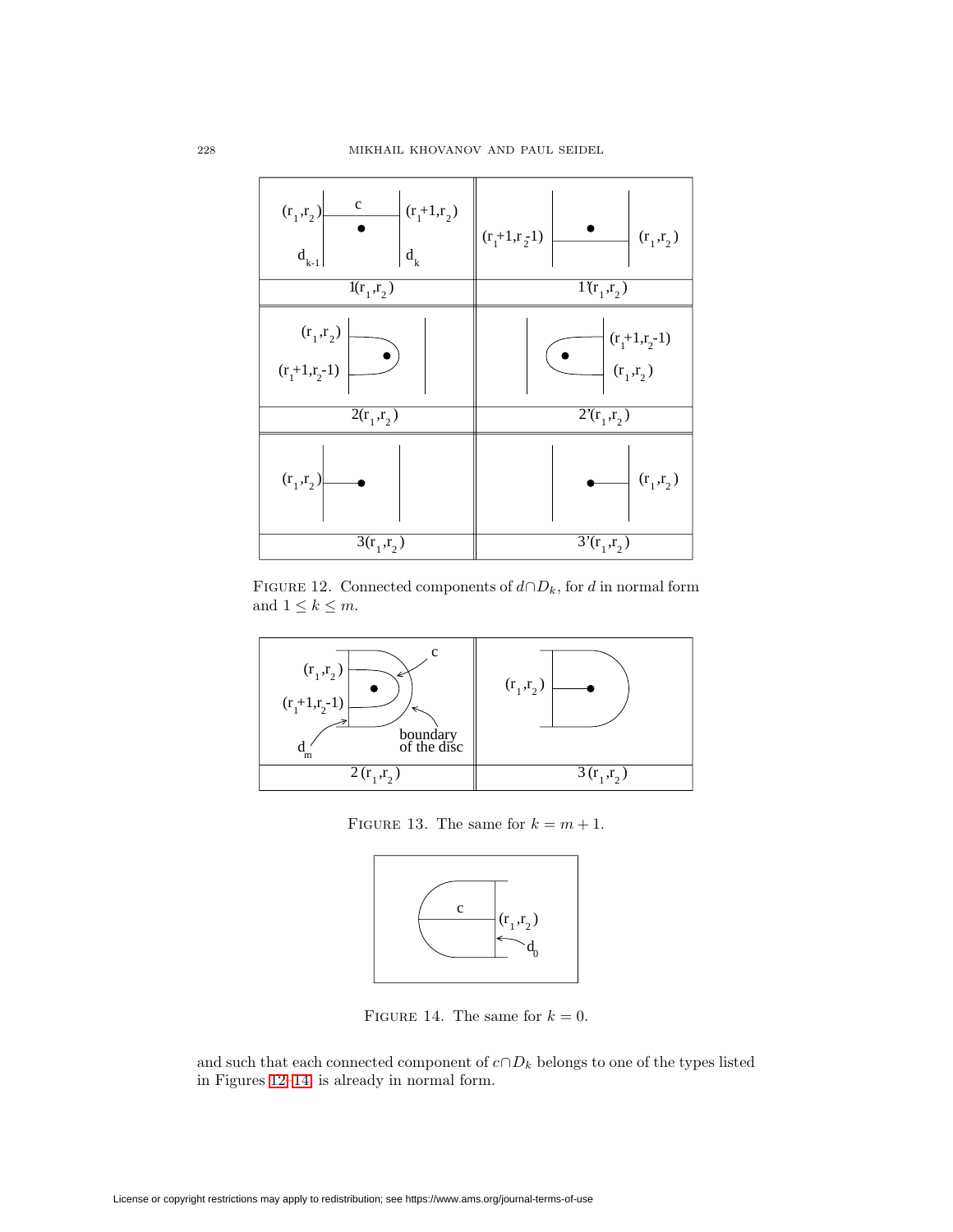Remark 3.16. For a completely accurate formulation, one should consider the group  $\mathcal{G}_k$  of diffeomorphisms  $f: D_k \longrightarrow D_k$  which satisfy  $f|\partial D \cap D_k = id$ ,  $f(d_{k-1}) = d_{k-1}$ ,  $f(d_k) = d_k$ , and  $f(\Delta \cap D_k) = \Delta \cap D_k$ . Our list of types classifies each connected component of  $c \cap D_k$  up to an isotopy in  $\mathcal{G}_k$ .

Lemma [3.15](#page-24-2) implies that the number of connected components of each type, as well as their relative position and the way in which they join each other, is an invariant of the isotopy class of c.

For the rest of this section,  $c$  is an admissible curve in normal form. The points of cr(c) = c∩(d<sub>0</sub> ∪d<sub>1</sub> ∪···∪d<sub>m</sub>) are called crossings, and those in the subset c∩d<sub>k</sub> are called k-crossings of c. The connected components of  $c \cap D_k$ ,  $0 \le k \le m$ , are called segments of c. A segment is essential if its endpoints are both crossings (as opposed to points of  $\Delta \cup \partial D$ . Thus, the essential segments are precisely those of type 1, 1', 2 or 2'. Note that the basic curves  $b_0, \ldots, b_m$  have no essential segments.

c can be reconstructed up to isotopy by listing its crossings, plus the types of essential segments bounded by consecutive crossings as one travels along c from one end to the other. Conversely, Lemma [3.15](#page-24-2) shows that this combinatorial data is an invariant of the isotopy class of c.

We now discuss how the normal form changes under the half-twist  $t_k$  along  $b_k$ . The curve  $t_k(c)$ , in general, is not in normal form.  $t_k(c)$ , however, has minimal intersection with each  $d_i$  for  $i \neq k$ . To bring  $t_k(c)$  into normal form we only need to simplify its intersections with  $d_k$ . More precisely, there is a bijection between connected components of the intersection of c and  $t_k(c)$  with  $D_k \cup D_{k+1}$ . Take a connected component y of  $c \cap (D_k \cup D_{k+1})$  and deform (inside  $D_k \cup D_{k+1}$ ) the twisted component  $t_k(y)$ , keeping its intersection with  $d_{k-1} \cup d_{k+1} \cup \Delta$  fixed, so that it has minimal intersection with  $d_k$ . After simplifying each connected component of  $c \cap (D_k \cup D_{k+1})$  in this way we end up with normal form for  $t_k(c)$ . We collect our observations into the following.

<span id="page-26-0"></span>**Proposition 3.17.** (a) The normal form of  $t_k(c)$  coincides with c outside of  $D_k \cup$  $D_{k+1}$ . The curve  $t_k(c)$  can be brought into normal form by an isotopy inside  $D_k \cup$  $D_{k+1}$ .

(b) Now assume that  $t_k(c)$  is in normal form. There is a natural bijection between *i*-nodes of c and  $t_k(c)$  for each  $i \neq k$ . There is a natural bijection between connected components of intersections of c and  $t_k(c)$  with  $D_k \cup D_{k+1}$ .

Define a k-string of c as a connected component of  $c \cap (D_k \cup D_{k+1})$ . Denote by st( $c, k$ ) the set of k-strings of c.

Define a k-string as a curve in  $D_k \cup D_{k+1}$  which is a connected component of  $c \cap (D_k \cup D_{k+1})$  for some admissible curve c (recall that we assume c to be in normal form).

We say that two  $k$ -strings are isotopic (or belong to the same isotopy class) if there is a deformation of one into the other via diffeomorphisms f of  $D' = D_k \cup D_{k+1}$ which satisfy  $f(d_{k-1}) = d_{k-1}$ ,  $f(d_{k+1}) = d_{k+1}$  and  $f(\Delta \cap D') = \Delta \cap D'$ .

Isotopy classes of k-strings can be divided into types as follows: there are five infinite families  $I_u$ ,  $II_u$ ,  $II'_u$ ,  $III_u$ ,  $III'_u$   $(u \in \mathbb{Z})$  and five exceptional types  $IV, IV',$ V, V' and VI. The exceptional types, and the members  $u = 0$  of the families, are drawn in Figure [15.](#page-27-0) The rule for generating the other members is that the  $(u+1)$ -st is obtained from the u-th by applying  $t_k$ . As an example, Figure [16](#page-27-1) shows type  $I_3$ . For  $k = m$  there is a similar list, which consists of two families and two exceptional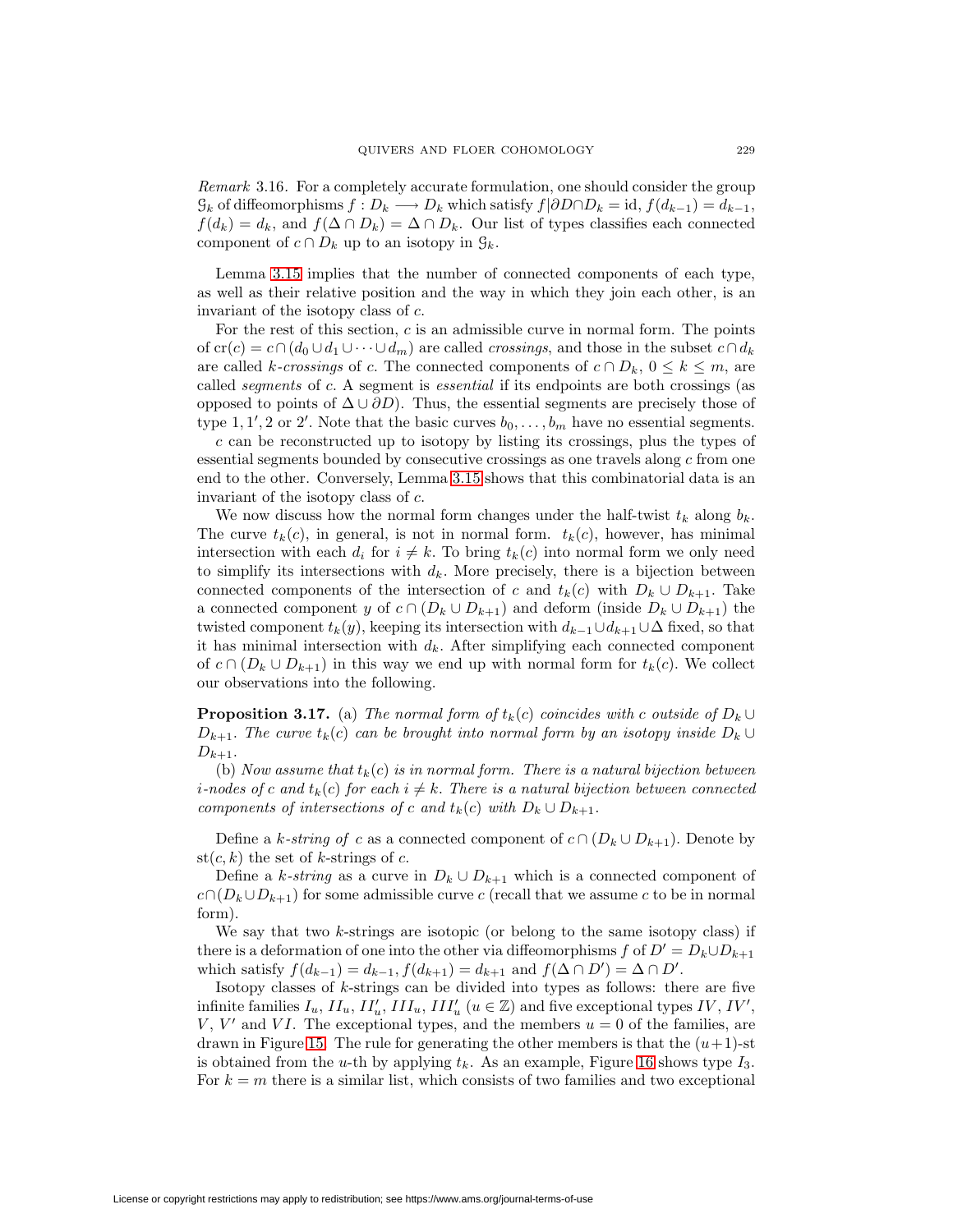| $(r_1, r_2)$<br>$\left( \mathbf{r}_{1},\mathbf{r}_{2}+1\right)$        | $(r_1, r_2)$<br>$(r_1+1,r_2-1)$                                         |
|------------------------------------------------------------------------|-------------------------------------------------------------------------|
| $I_0(r_1, r_2)$                                                        | $\overline{\mathrm{II}_{0}}\left( \mathrm{r_{1}},\mathrm{r_{2}}\right)$ |
| $\bigodot$ $\begin{pmatrix} (r_1+1,r_2-1) \\ (r_1, r_2) \end{pmatrix}$ | $(r_1, r_2)$                                                            |
| $II'_0(r_1, r_2)$                                                      | $III_0(r_1, r_2)$                                                       |
| $\leftarrow$ $(r_1, r_2)$                                              | $(r_1, r_2)$<br>$(r_1+2,r_2)$                                           |
| $\overline{\mathrm{III}_{0}^{*}(\mathrm{r}_{1}^{},\mathrm{r}_{2}^{})}$ | $IV(r_1, r_2)$                                                          |
| $(r_1, r_2)$<br>$(r_1+2,r_2-2)$                                        | $(r_1, r_2)$<br>$(r_1+3,r_2-2)$                                         |
| $\overline{IV'(r_1, r_2)}$                                             | $\overline{V}(r_1, r_2)$                                                |
| $(r_1, r_2)$<br>$\bullet$<br>$\left( r_1 + 3, r_2 - 2 \right)$         |                                                                         |
| $V(r_1, r_2)$                                                          | $VI(r_1, r_2)$                                                          |

<span id="page-27-0"></span>FIGURE 15. Isotopy classes of *k*-strings, for  $1 \leq k < m$ .



<span id="page-27-1"></span>FIGURE 16. Type  $I_3$ .

types (Figure [17\)](#page-28-0). Finally, for  $k = 0$  there are just five exceptional types (Figure [18\)](#page-28-1).

<span id="page-27-2"></span>According to our definition, k-strings are already assumed to be in "normal form", i.e., to have minimal intersection with  $d_k$ . Define *crossings* and *essential* segments of k-strings in the same way as for admissible curves in normal form. Denote by  $cr(g)$  the set of crossings of a k-string g.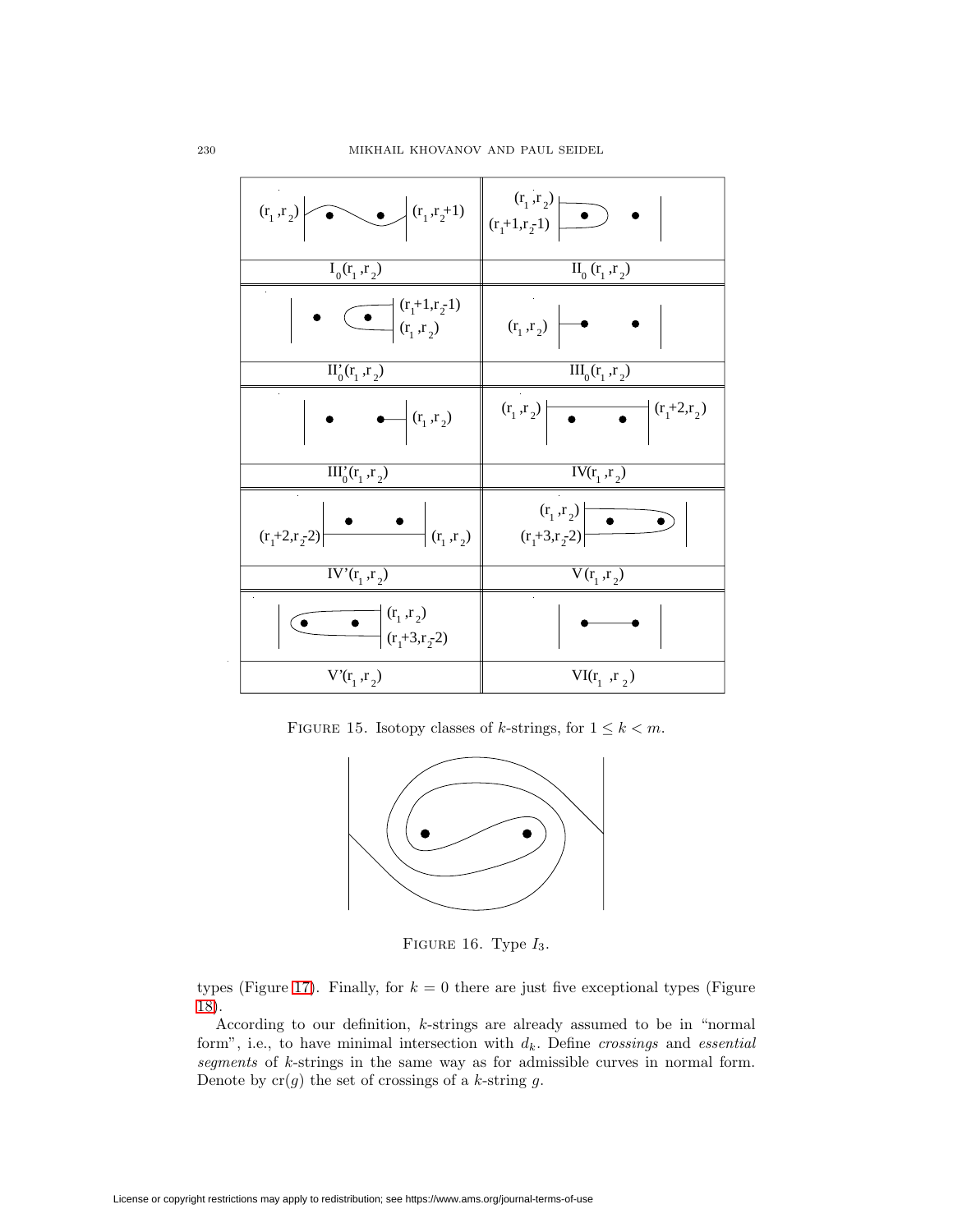

<span id="page-28-0"></span>FIGURE 17. Isotopy classes of *m*-strings.



<span id="page-28-1"></span>FIGURE 18. Isotopy classes of 0-strings.

**Lemma 3.18.** If  $k > 0$ , the geometric intersection number  $I(b_k, c)$  can be computed as follows: every k-string of c which is of type  $I_u$ ,  $II_u$ ,  $II'_u$  or VI contributes 1, those of type  $III_u$ ,  $III'_u$  contribute 1/2, and the rest zero. Similarly, for  $k = 0$ the types VIII and X contribute 1, the types IX and XI contribute  $1/2$ , and VII zero.

Outline of the proof. We will discuss only the case  $k > 0$ . The first step is the following result, which is quite easy to prove: there is an isotopy rel  $d_0 \cup \cdots \cup$  $d_{k-1} \cup d_{k+1} \cup \cdots \cup d_m$  which brings c into minimal intersection with  $b_k$ . This yields a lower bound for the geometric intersection number under discussion. For instance, if  $c ∩ (D_k ∪ D_{k+1})$  has a k-string of type  $I_0$ , this gives rise to one intersection point with  $b_k$  which cannot be removed by our isotopy. Conversely, one can construct an explicit isotopy whereby this lower bound is attained.  $\Box$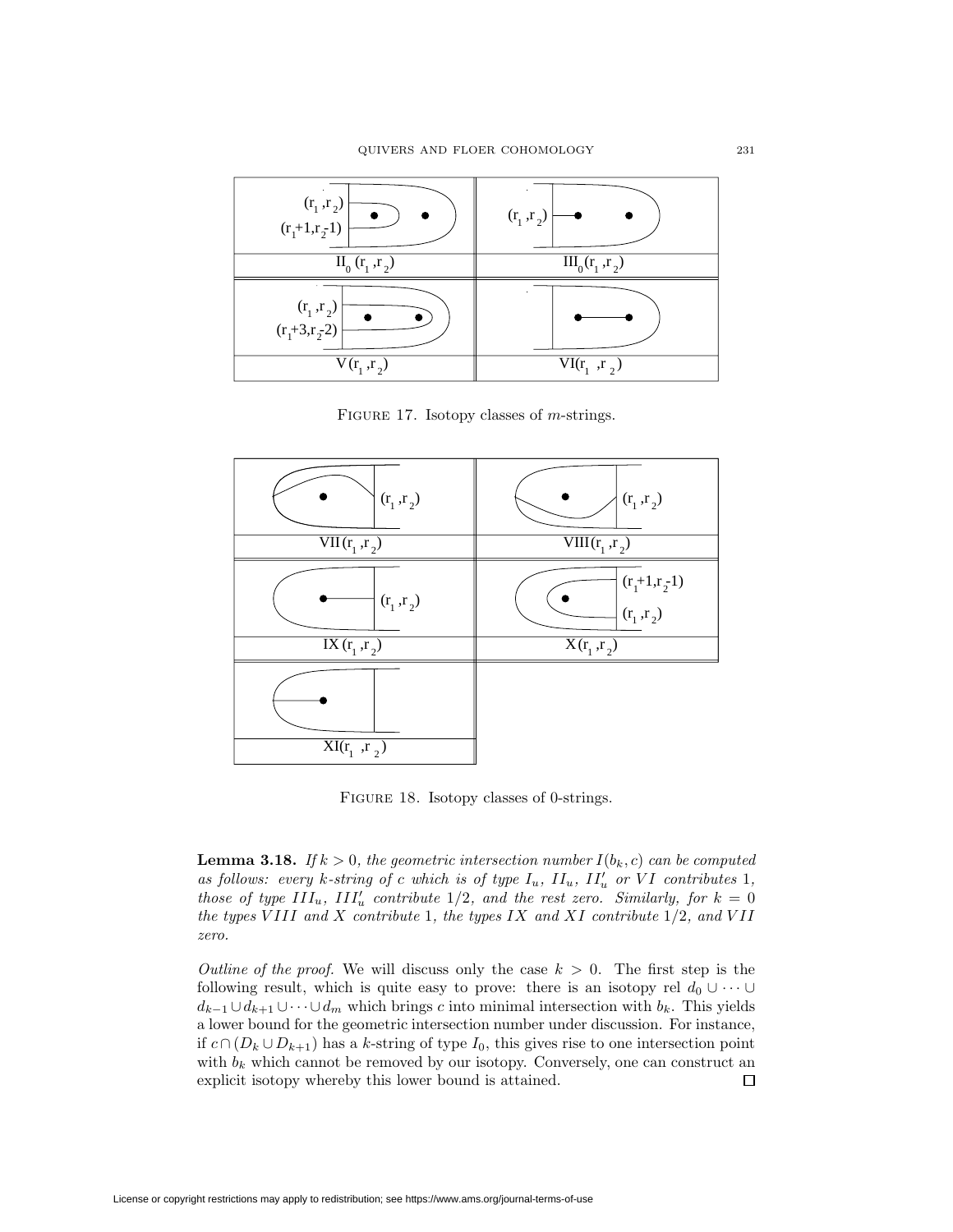We will now adapt the discussion to bigraded curves. Choose bigradings  $\tilde{b}_k, \tilde{d}_k$ of  $b_k, d_k$  for  $0 \leq k \leq m$ , such that

$$
I^{\text{bigr}}(\tilde{d}_k, \tilde{b}_k) = 1 + q_1^{-1} q_2,
$$
  

$$
I^{\text{bigr}}(\tilde{b}_k, \tilde{b}_{k+1}) = 1.
$$

These conditions determine the bigradings uniquely up to an overall shift  $\chi(r_1, r_2)$ . Let  $\tilde{c}$  be a bigrading of an admissible curve c (as before, c is assumed to be in normal form). Let  $a \subset c$  be a connected component of  $c \cap D_k$  for some k, and let  $\tilde{a}$  be the part of  $\tilde{c}$  which lies over a. Evidently,  $\tilde{a}$  is determined by a together with the local index  $\mu^{bigr}(\tilde{b}_{k-1}, \tilde{a}; z)$  or  $\mu^{bigr}(\tilde{d}_k, \tilde{a}; z)$  at any point  $z \in (d_{k-1} \cup d_k) \cap a$ (if there is more than one such point, the local indices determine each other). The resulting classification of the pieces  $(a, \tilde{a})$  into various types, together with the local indices, is indicated by the pairs of integers in Figures [12](#page-25-0)[–14.](#page-25-2) For example, if we have a connected component  $(a, \tilde{a})$  of type  $1(r_1, r_2)$  whose endpoints are  $z_0 \in d_{k-1} \cap a$  and  $z_1 \in d_k \cap a$ , the local indices are  $\mu^{\text{bigr}}(\tilde{d}_{k-1}, \tilde{a}; z_0) = (r_1, r_2)$  and  $\mu^{\text{bigr}}(\tilde{d}_k, \tilde{a}; z_1) = (r_1 + 1, r_2).$ 

In Section [3d](#page-21-1) we described a canonical lift  $\tilde{f}$  of a diffeomorphism  $f \in \mathcal{G}$  to a diffeomorphism of  $\widetilde{P}$ . Denote by  $\widetilde{t}_k$  the canonical lift of the twist  $t_k$  along the curve  $b_k$ .

<span id="page-29-0"></span>**Proposition 3.19.** Diffeomorphisms  $\tilde{t}_i$  for  $1 \leq i \leq m$  induce a braid group action on the set of isotopy classes of admissible bigraded curves. In particular, if  $\tilde{c}$  is an admissible bigraded curve, the following pairs of bigraded curves are isotopic:

$$
\begin{array}{rcl}\tilde{t}_i\tilde{t}_{i+1}\tilde{t}_i(\tilde{c}) & \simeq & \tilde{t}_{i+1}\tilde{t}_i\tilde{t}_{i+1}(\tilde{c}), \\
\tilde{t}_i\tilde{t}_j(\tilde{c}) & \simeq & \tilde{t}_j\tilde{t}_i(\tilde{c}),\n\end{array}\n\quad\n|i-j| > 1.
$$

A crossing of c will also be called a *crossing* of  $\tilde{c}$ . We denote by  $cr(\tilde{c})$  the set of crossings of  $\tilde{c}$ , it is the same set as  $cr(c)$ . Crossings of  $\tilde{c}$  come with more information than crossings of c, namely, each crossing comes with a local index, which is an element of  $\mathbb{Z}^2$ .

The local index  $(r_1, r_2)$  of a crossing x of  $\tilde{c}$  will be denoted  $(x_1, x_2)$ , to emphasize that the index is a function of the crossing. Let  $x_0$  denote the index of the vertical curve which contains the crossing:  $x \in d_{x_0} \cap c$ .

Essential segments of  $\tilde{c}$  are defined as essential segments of  $c$  together with bigradings; the bigrading can be expressed by assigning local indices to the ends of the segment.

Define a k-string of  $\tilde{c}$  as a connected component of  $\tilde{c} \cap (D_k \cup D_{k+1})$ , together with the bigrading induced from that of  $\tilde{c}$ . Denote by  $\text{st}(\tilde{c}, k)$  the set of k-strings of  $\tilde{c}.$ 

Define a *bigraded k-string* as a bigraded curve in  $D_k \cup D_{k+1}$  which is a connected component of  $\tilde{c} \cap (D_k \cup D_{k+1})$  for some bigraded curve  $\tilde{c}$ .

Figures [15](#page-27-0)[–18](#page-28-1) depict the isotopy classes of bigraded k-strings. The types  $VI$  and XI do not fit immediately into our notational scheme, since they do not intersect  $d_{k-1} \cup d_{k+1}$ . Instead, given a bigraded k-string  $\tilde{g}$  with the underlying k-string g of type VI or XI ( $\tilde{g}$  is then a bigraded admissible curve), we say that  $\tilde{g}$  has type  $VI(r_1, r_2)$ , respectively  $XI(r_1, r_2)$ , if  $\tilde{g} = \chi(r_1, r_2)\tilde{b}_k$ .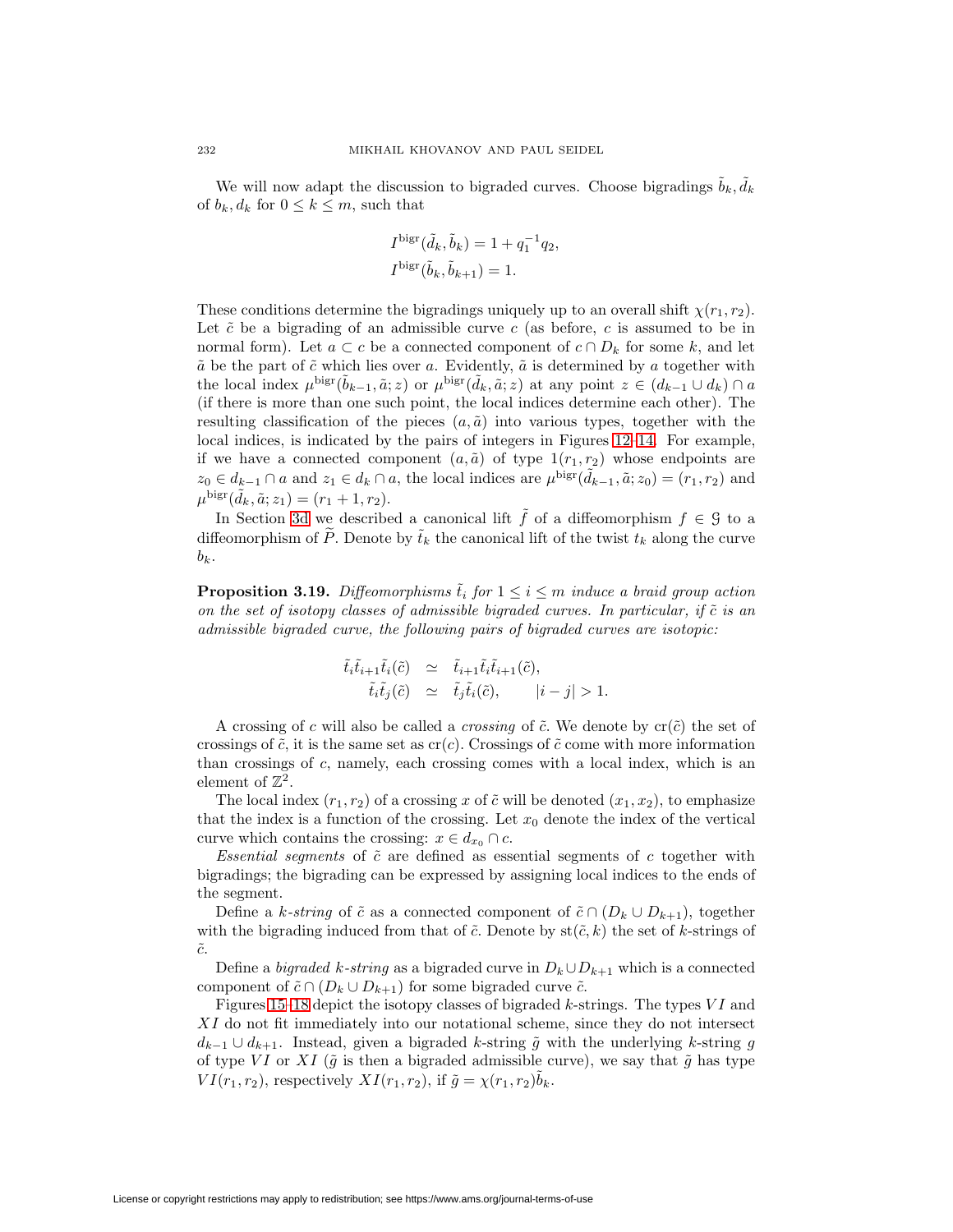The next result is the bigraded analogue of Lemma [3.18.](#page-27-2)

<span id="page-30-1"></span>**Lemma 3.20.** Let  $(c, \tilde{c})$  be a bigraded curve. Then  $I^{\text{big}}(\tilde{b}_k, \tilde{c})$  can be computed by adding up contributions from each bigraded k-string of  $\tilde{c}$ . For  $k > 0$  the contributions are listed in the following table:

|  | $I_0(0,0)$   $II_0(0,0)$   $II'_0(0,0)$   $III_0(0,0)$   $III'_0(0,0)$   $IV$   $IV'$   $V'$   $VI(0,0)$ |  |  |  |                               |
|--|----------------------------------------------------------------------------------------------------------|--|--|--|-------------------------------|
|  | $q_1+q_2$   $q_1+q_2$   $q_1q_2^{-1}+1$                                                                  |  |  |  | $0 \t 0 \t 0 \t 0 \t 1 + q_2$ |

and the remaining ones can be computed as follows: to determine the contribution of a component of type, say,  $I_u(r_1, r_2)$  one takes the contribution of  $I_0(0, 0)$  and multiplies it by  $q_1^{r_1}q_2^{r_2}(q_1^{-1}q_2)^u$ . A parallel result holds for  $k = 0$ , where the relevant contributions are:

| $VII(0,0)$ $VIII(0,0)$ $IX(0,0)$ $X(0,0)$ $X(0,0)$ |                 |  |
|----------------------------------------------------|-----------------|--|
| $q_1q_2^{-1} +$                                    | $q_1q_2^{-1}+1$ |  |

The proof consists of a series of tedious elementary verifications, which we omit. The only point worth discussing is the dependence of the parameter  $u$ . By combin-ing Lemma [3.14](#page-22-1) with properties [\(B2\)](#page-24-3) and [\(B3\)](#page-24-4) of  $I<sup>big</sup>$ , one computes that

$$
I^{\text{bigr}}(\tilde{b}_k, \tilde{t}_k(\tilde{c})) = I^{\text{bigr}}(\tilde{t}_k^{-1}(\tilde{b}_k), \tilde{c}) = I^{\text{bigr}}(\chi(1, -1)\tilde{b}_k, \tilde{c}) = (q_1^{-1}q_2)I^{\text{bigr}}(\tilde{b}_k, \tilde{c}).
$$

The same holds for the local contributions coming from a single k-string, which explains the occurrence of the factor  $(q_1^{-1}q_2)^u$ .

The bigraded intersection number of  $\tilde{b}_k$  and a bigraded k-string  $\tilde{g}$  (denoted by  $I^{\text{bigr}}(\tilde{b}_k, \tilde{g})$  is defined as the contribution, described in Lemma [3.20,](#page-30-1) of  $\tilde{g}$  to the bigraded intersection number  $I^{\text{bigr}}(\tilde{b}_k, \tilde{c})$ . Note that  $I^{\text{bigr}}(\tilde{b}_k, \tilde{g})$  depends only on the isotopy class of  $\tilde{q}$ .

#### 4. Admissible curves and complexes of projective modules

<span id="page-30-0"></span>In this section we prove Theorem [1.1](#page-3-1) and Corollary [1.2](#page-3-2) of the introduction. In Section [4a](#page-30-2) we associate a complex of  $A_m$ -modules to a bigraded curve. In Section [4b](#page-33-0) we prove that this construction relates the braid group actions on bigraded curves and in the category of complexes. Section [4c](#page-40-0) interprets bigraded intersection numbers as dimensions of homomorphism spaces between complexes associated to bigraded curves.

Throughout this section  $\tilde{c}$  denotes a bigraded admissible curve in normal form.

<span id="page-30-2"></span>4a. **The complex associated to an admissible curve.** We associate to  $\tilde{c}$  an object  $L(\tilde{c})$  of the category  $\mathcal{C}_m$ . It is a complex of projective modules, containing one suitably shifted copy of  $P_i$  for every *i*-crossing of  $\tilde{c}$ . Start by defining  $L(\tilde{c})$  as a bigraded  $A_m$ -module:

<span id="page-30-3"></span>(4.1) 
$$
L(\tilde{c}) = \bigoplus_{x \in \text{nd}(\tilde{c})} P(x),
$$

where  $P(x) = P_{x_0}[-x_1]\{x_2\}$  (see Section [3e,](#page-24-5) after Proposition [3.19,](#page-29-0) for the definition of  $x_0, x_1, x_2$ . For every  $x, y \in \text{nd}(\tilde{c})$  define

$$
\partial_{yx}: P(x) \to P(y)
$$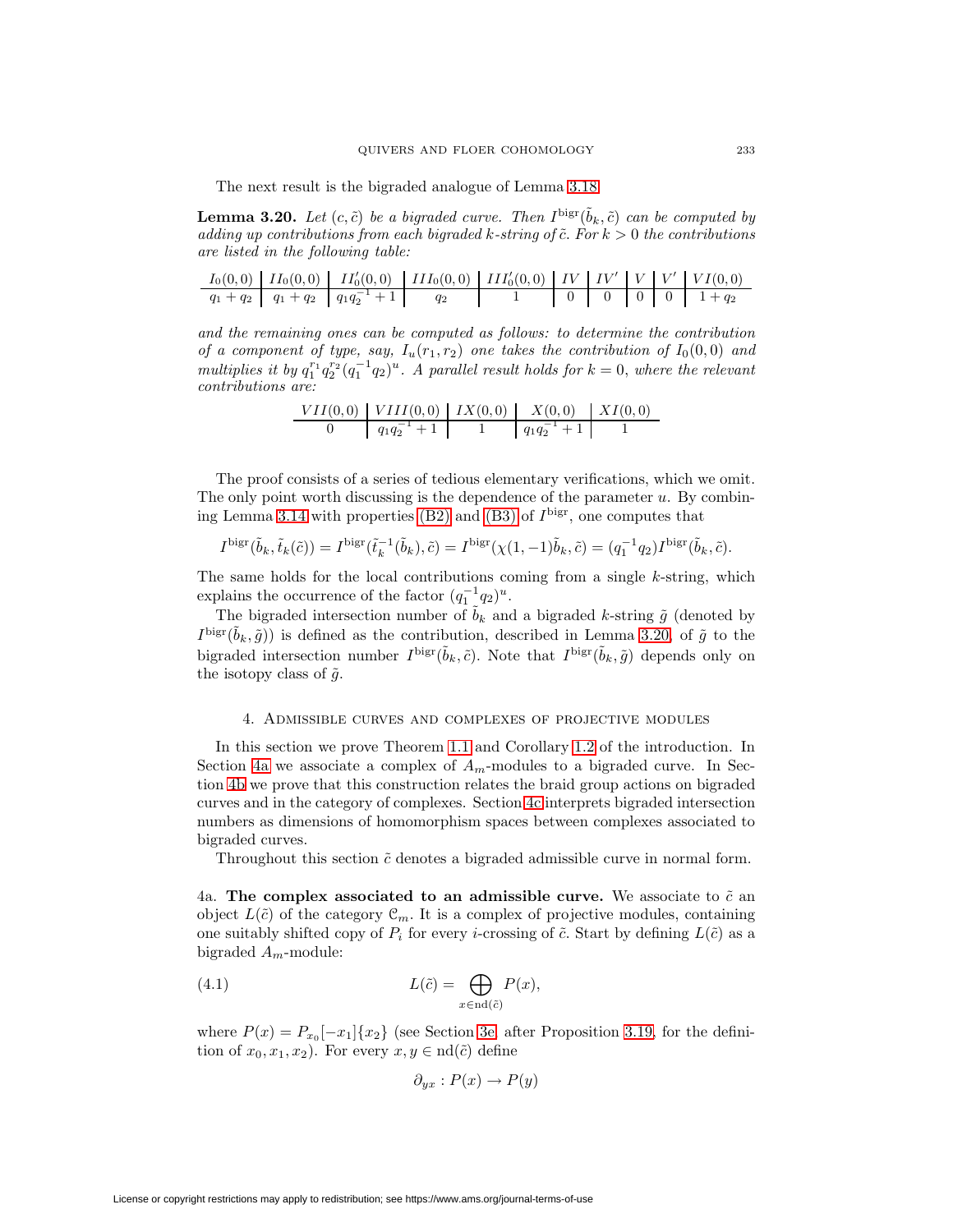by the following rules:

• If x and y are the endpoints of an essential segment and  $y_1 = x_1 + 1$ , then (1) If  $x_0 = y_0$  (then also  $x_2 = y_2 + 1$ ), then

$$
\partial_{yx}: P(x) \longrightarrow P(y) \cong P(x)[-1]\{1\}
$$

- is the multiplication on the right by  $(x_0|x_0 1|x_0) \in A_m$ .
- (2) If  $x_0 = y_0 \pm 1$ , then  $\partial_{yx}$  is the right multiplication by  $(x_0|y_0) \in A_m$ .
- Otherwise  $\partial_{xy} = 0$ .

Now define the differential as

$$
\partial = \sum_{x,y} \partial_{xy}.
$$

**Lemma 4.1.**  $(L(\tilde{c}), \partial)$  is a complex of graded projective  $A_m$ -modules with a gradingpreserving differential.

*Proof.* The equation  $\partial^2 = 0$  follows from relations  $\partial_{zy}\partial_{yx} = 0$  for any triple  $z, y, x$ of crossings, which are implied by defining relations in the ring  $A_m$ : if there is an arrow from x to y and from y to z, then  $\partial_{zy}\partial_{yx}$  :  $P(x) \rightarrow P(z)$  is the right multiplication by a certain product of generators  $(i|i \pm 1)$  of  $A_m$ , and this product is equal to zero in all cases (the whole point is that  $(i|i + 1)$  can never be followed by  $(i + 1|i)$  since that would mean that we're dealing with a closed curve around one point of  $\Delta$ , and that has been excluded).  $\partial$  is grading-preserving since each  $\partial_{yx}$  is. The latter property is easily checked on a case-by-case basis, for each type of essential segments.  $\Box$ 

Here is a less formal way to describe this complex. Assign the module  $P_i$  to each intersection of c with  $d_i$ . Notice (see Figures [12–](#page-25-0)[14\)](#page-25-2) that  $x_1 = y_1 \pm 1$  if x and y are two ends of an essential segment. Consequently, every essential segment can be oriented in a canonical way, from the endpoint  $x$  to the endpoint  $y$  with  $y_1 = x_1 + 1$ . If the segment has type 1, the orientation is from left to right; if type  $1'$ , the orientation is from right to left; if type 2 or  $2'$ , the orientation is clockwise. In general, the orientation is clockwise around the marked point in the center of the region  $D_k$  containing the segment.

There is a natural choice of a homomorphism from  $P_{x_0}$  to  $P_{y_0}$ . Depending on the type of the segment, the homomorphism is the right multiplication by  $(i|i-1|i), (i|i \pm 1)$  or  $(i \pm 1|i)$ . Namely, if  $x_0 = y_0 = i$  (i.e., both crossings belong to the same vertical line  $d_i$ ), the homomorphism is the right multiplication by  $(i|i-1|i)$ . If  $x_0 = y_0 \pm 1 = i$  (i.e., the two crossings lie on neighbouring vertical curves  $d_i$  and  $d_{i\pm 1}$ ), the homomorphism is the right multiplication by  $(i|i \pm 1)$ .

This construction gives us a chain of projective modules and maps between them, as an example in Figures [19–](#page-32-0)[21](#page-32-1) indicates.

The composition of any two consecutive homomorphisms is zero. The homomorphisms are not grading-preserving, in general. We can fix that by starting with one of these modules and appropriately shifting the grading of its neighbours in the chain, then the grading of the neighbours of the neighbours, etc.

We get different results by starting with different modules, but, in fact, the difference could only be in the overall shift of the grading.

Fold the resulting diagram made of projective modules and arrows (homomorphisms) between them so that all arrows go from left to right. We call this diagram the *folded diagram* of  $\tilde{c}$ . By summing up modules in different columns of the folded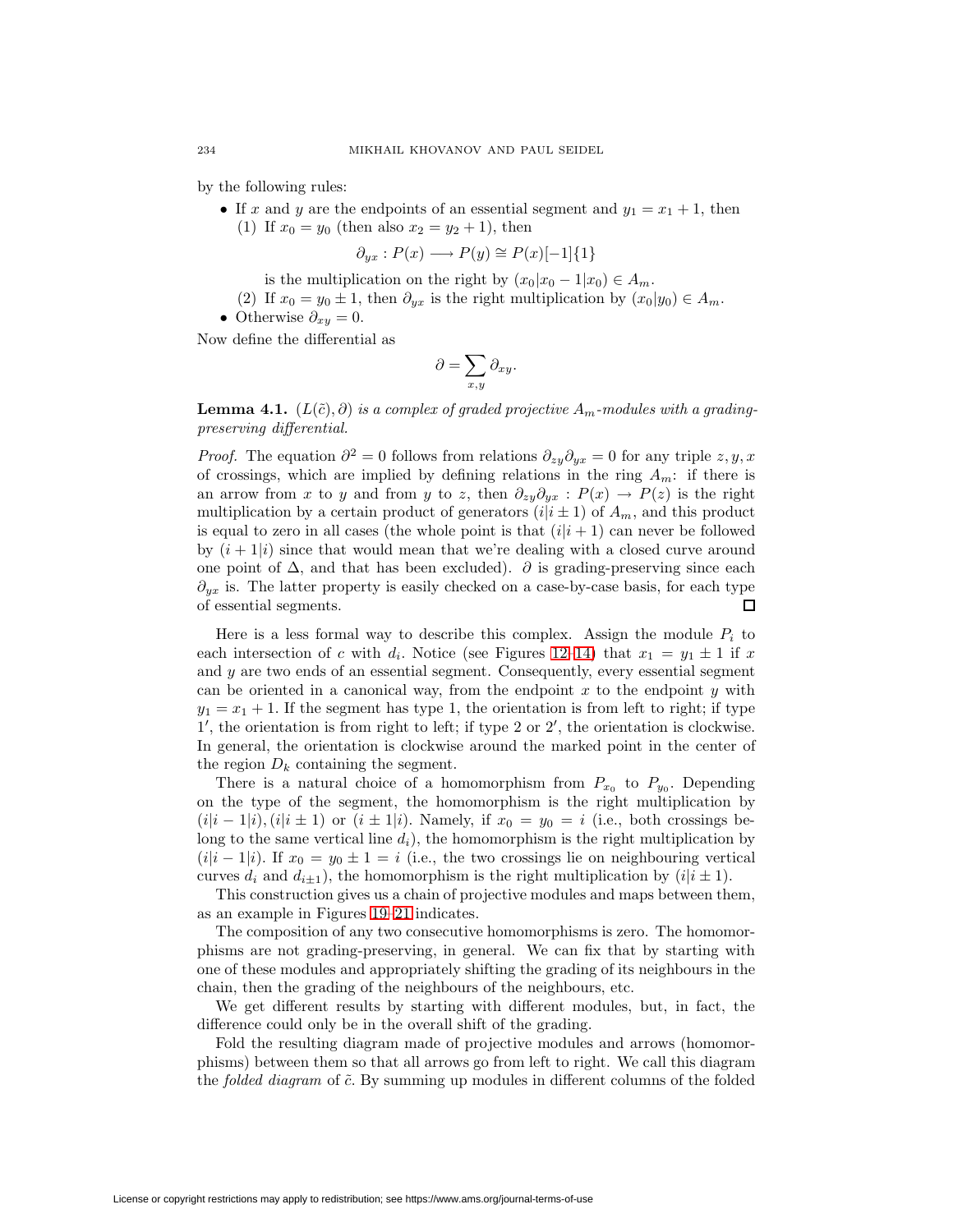diagram we get a complex of projective  $A_m$ -modules. For the example depicted in Figures [19](#page-32-0)[–23](#page-33-1) the complex is

$$
\cdots \longrightarrow 0 \longrightarrow P_1 \oplus (P_3\{1\}) \stackrel{\partial}{\longrightarrow} P_2 \oplus P_2 \stackrel{\partial}{\longrightarrow} P_2\{-1\} \longrightarrow 0 \longrightarrow \cdots.
$$

This object is defined only up to an overall shift by  $[j](k)$ . This is where the bigrading of  $\tilde{c}$  kicks in. We pick a crossing x of  $\tilde{c}$  and make the overall shift in the bigrading so that the projective module  $P_{x_0}$ , corresponding to x, gets the bigrading  $[-x_1]\{x_2\}$ . The resulting complex,  $L(\tilde{c})$ , defined earlier more formally, does not depend on the choice of a crossing  $x$ .

<span id="page-32-2"></span>**Lemma 4.2.** An  $(r_1, r_2)$  shift of a bigraded curve translates into the  $[-r_1]\{r_2\}$  shift in the category  $\mathfrak{C}_m$ :

$$
L(\chi(r_1, r_2)\tilde{c}) \cong L(\tilde{c})[-r_1]\{r_2\}.
$$

Proof. The proof immediately follows from formula  $(4.1)$  and the description of the differential in  $L(\tilde{c})$ . 口



FIGURE 19. A curve c.

<span id="page-32-0"></span>

FIGURE 20. Orient essential segments and assign projective modules  $P_i$  to intersections of c with  $d_i$ .



<span id="page-32-1"></span>FIGURE 21. Stretch out c and remove two inessential segments at the ends of c.

$$
P_1 \longrightarrow P_2 \longrightarrow P_2 \{-1\} \longleftarrow P_2 \longleftarrow P_3 \{1\}
$$

FIGURE 22. Replace endpoints of essential segments with the modules associated to these endpoints and shift gradings to make homomorphisms grading-preserving.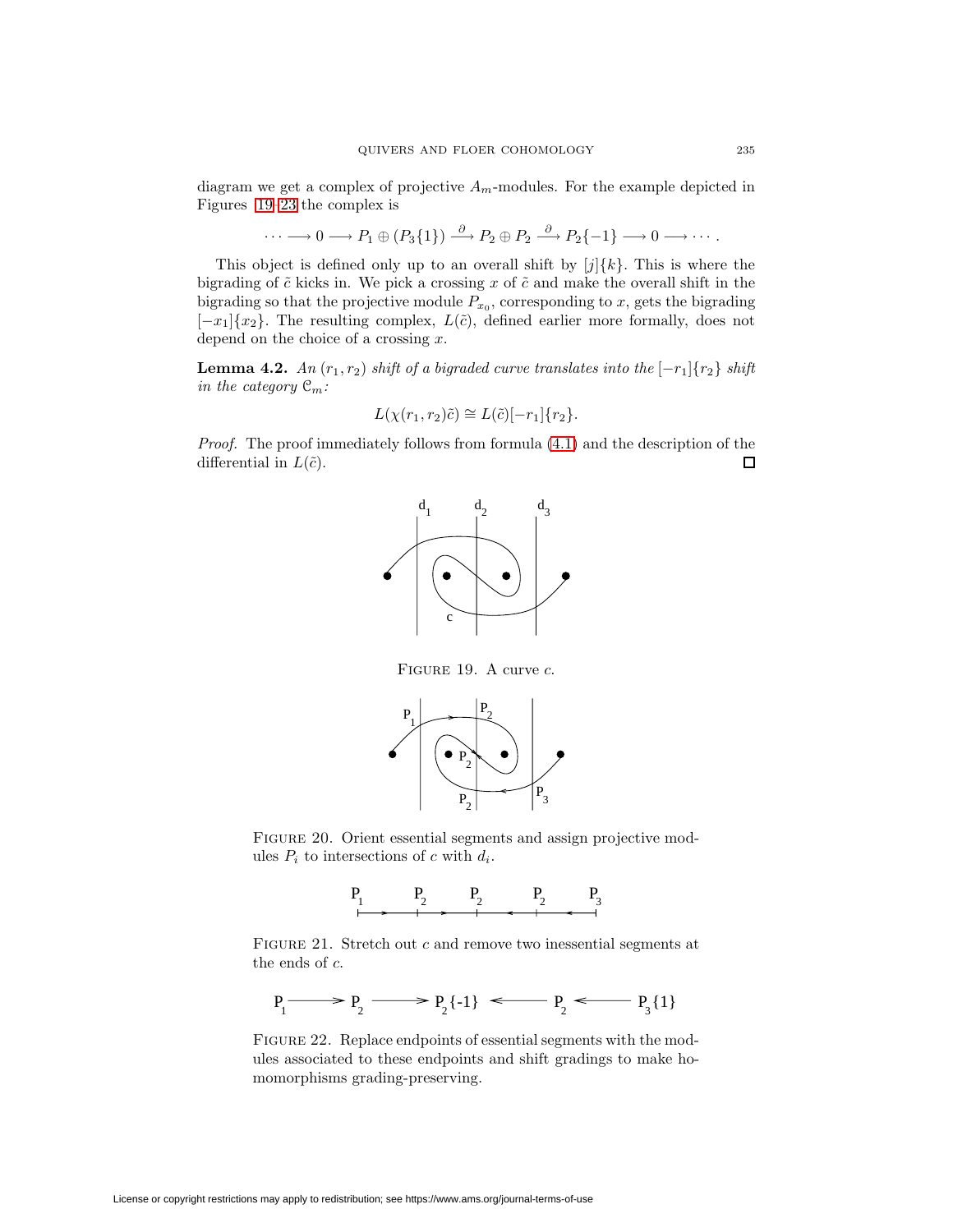

<span id="page-33-1"></span>FIGURE 23. Fold the diagram to make all arrows go from left to right.

Just like admissible curves, k-strings have crossings and essential segments (see Section [3e\)](#page-24-5). In particular, to a bigraded k-string  $\tilde{g}$  we will associate an object  $L(\tilde{g})$ of the category  $\mathcal{C}_m$ . As a bigraded abelian group,

$$
L(\tilde{c}) = \bigoplus_{x \in \text{nd}(g)} P(x),
$$

where the sum is over all crossings of g, i.e., intersections of g with  $d_{k-1} \cup d_k \cup d_{k+1}$ and the differential is read off the essential segments of  $g$  in the same way as for admissible curves.

**Example.** The folded diagram of the bigraded k-string  $I_0(0,0)$  (see Figure [15\)](#page-27-0) is depicted as:



The complex  $L(I_0(0, 0))$  is  $0 \to P_{k-1} \oplus (P_{k+1}\{1\}) \to P_k \to 0$ .

Remark. If  $\tilde{g}$  is a bigraded k-string of  $\tilde{c}$ , then  $L(\tilde{g})$  is an abelian subgroup of  $L(\tilde{c})$ , but not, in general, a subcomplex or a quotient complex.

<span id="page-33-2"></span>Remark. Lemma [4.2](#page-32-2) holds for bigraded k-strings as well:

(4.2) 
$$
L(\chi(r_1, r_2)\tilde{g}) \cong L(\tilde{g})[-r_1]\{r_2\}.
$$

<span id="page-33-0"></span>4b. **Twisting by an elementary braid.** In the previous section we associated an element of  $\mathfrak{C}_m$  to an admissible bigraded curve. Here we will prove that this map intertwines the braid group action on bigraded curves with the braid group action in the category  $\mathcal{C}_m$ :

<span id="page-33-4"></span>**Theorem 4.3.** For a braid  $\sigma \in B_m$  and an admissible bigraded curve  $\tilde{c}$  the objects  $\mathcal{R}_{\sigma}L(\tilde{c})$  and  $L(\sigma\tilde{c})$  of the category  $\mathcal{C}_m$  are isomorphic.

It suffices to prove the theorem when  $\sigma$  is an elementary braid,  $\sigma \in {\sigma_1, \ldots, \sigma_m}$ . In our notations (see Proposition [3.19\)](#page-29-0), the braid  $\sigma_k$  acts on bigraded curves as the Dehn twist  $\tilde{t}_k$  and on an element of  $\mathcal{C}_m$  by tensoring it with the complex of bimodules  $R_k$ . Thus, we want to prove

<span id="page-33-3"></span>**Proposition 4.4.** For an admissible bigraded curve  $\tilde{c}$  and  $1 \leq k \leq m$ , the objects  $R_k \otimes_{A_m} L(\tilde{c})$  and  $L(\tilde{t}_k(\tilde{c}))$  of  $\mathfrak{C}_m$  are isomorphic.

*Proof of the proposition.* Denote  $L(\tilde{c})$  by L. The complex

$$
\mathfrak{R}_k L = R_k \otimes_{A_m} L
$$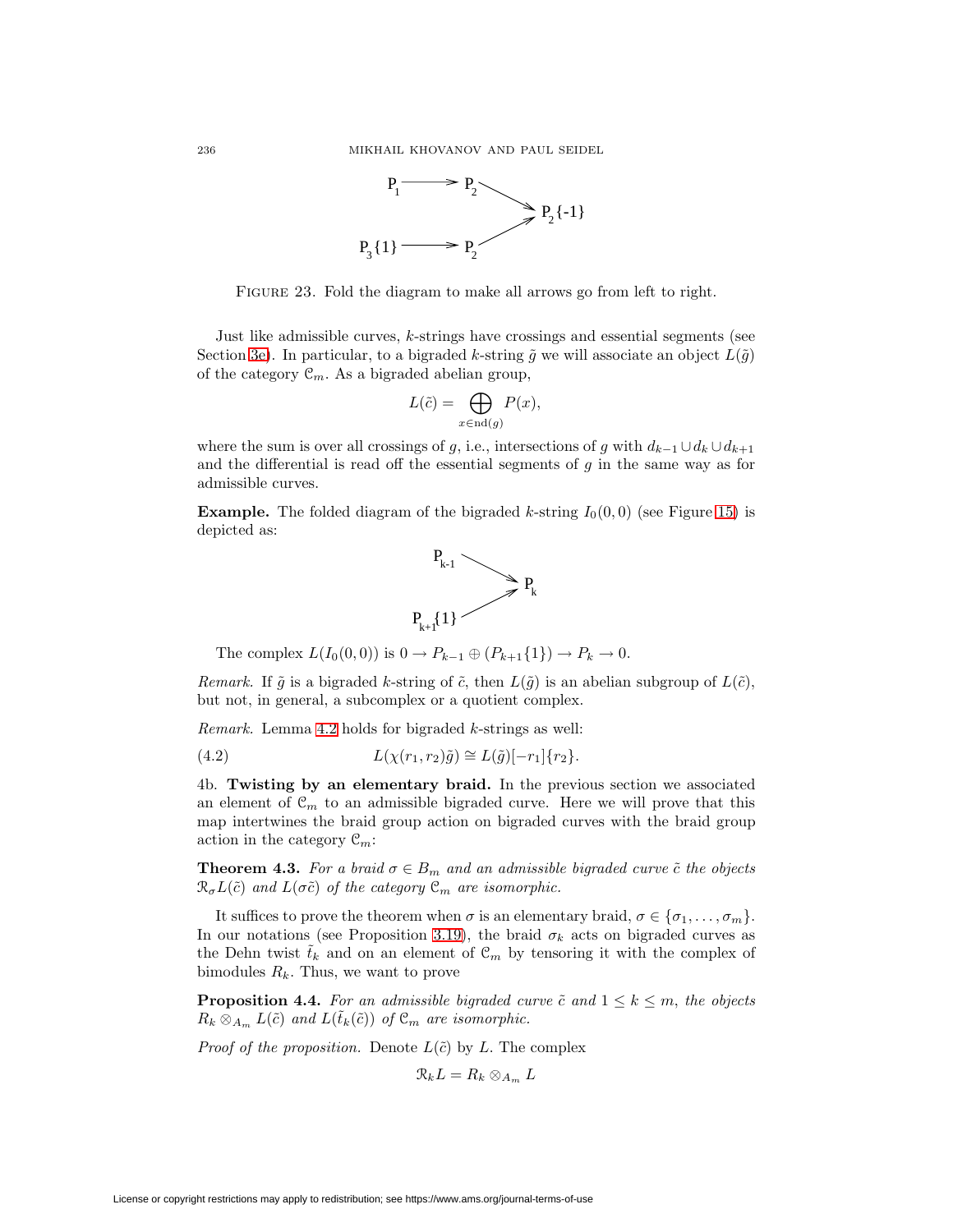is the cone of the map  $\mathcal{U}_k(L) \to L$ . We start by carefully analyzing  $\mathcal{U}_k(L) =$  $P_k \otimes {}_{k}P \otimes_{A_m}L$ . Note that

$$
\mathcal{U}_k(P_j) = \begin{cases} P_k \oplus P_k\{1\} & \text{if } j = k, \\ P_k & \text{if } j = k + 1, \\ P_k\{1\} & \text{if } j = k - 1, \\ 0 & \text{otherwise.} \end{cases}
$$

In particular, if a crossing x of  $\tilde{c}$  does not belong to any k-string of  $\tilde{c}$ , then  $\mathcal{U}_k(P(x))$  $= 0.$ 

<span id="page-34-0"></span>Pick a bigraded k-string  $\tilde{g}$  of  $\tilde{c}$ . We have an inclusion of abelian groups  $L(\tilde{g}) \subset$  $L(\tilde{c})$ .

**Lemma 4.5.** The functor  $\mathcal{U}_k$ , applied to this inclusion of groups, produces an inclusion of complexes

$$
\mathfrak{U}_k L(\tilde{g}) \subset \mathfrak{U}_k L(\tilde{c}).
$$

*Proof of the lemma.* To prove that  $\mathcal{U}_k L(\tilde{g})$  is a subcomplex of  $\mathcal{U}_k L(\tilde{c})$  we check that

$$
\mathcal{U}_k(\partial_{xy}): \mathcal{U}_k P(x) \longrightarrow \mathcal{U}_k P(y)
$$

is zero whenever crossings  $x$  and  $y$  do not lie in the same  $k$ -string of  $c$ . Indeed, for such  $x$  and  $y$  there are two possibilities:

- (1) Either x or y does not lie in a k-string of c. Then  $\mathcal{U}_k P(x)=0$ , respectively  $\mathcal{U}_k P(y) = 0$  and  $\mathcal{U}_k(\partial_{xy})=0$ .
- (2) x and y belong to different k-strings. Then either  $\partial_{xy} = 0$  or  $x_0 = y_0 = k \pm 1$ and the homomorphism  $\partial_{xy}$ :  $P(x) \rightarrow P(y)$  is the right multiplication by  $(x_0|k|x_0)$ . Applying  $\mathcal{U}_k$  to this homomorphism produces the trivial homomorphism.

The lemma follows.

From this lemma we deduce

**Proposition 4.6.** There is a natural direct sum decomposition of complexes

$$
\mathfrak{U}_k L \cong \bigoplus_{\tilde{g} \in \text{st}(\tilde{c},k)} \mathfrak{U}_k L(\tilde{g}).
$$

Earlier we established a bijection between k-strings of  $\tilde{c}$  and  $\tilde{t}_k(\tilde{c})$  (Proposition [3.17\)](#page-26-0)

From the same proposition we have a natural bijection between j-crossings of  $\tilde{c}$ and  $\tilde{t}_k(\tilde{c})$ , for each j such that  $|j - k| > 1$ . If x is such a crossing of  $\tilde{c}$  and  $x'$  is the associated crossing of  $\tilde{t}_k(\tilde{c})$ , then  $x_1 = x'_1$  and  $x_2 = x'_2$ . Therefore, the complexes L and  $L(\tilde{t}_k(\tilde{c}))$  have a large common piece, namely, the abelian group  $\bigoplus_x P(x)$ , where the sum is over all crossings x of  $\tilde{c}$  such that  $|k - x_0| > 1$ . Denote this direct sum by  $W$ .

We want to construct a homotopy equivalence

$$
\mathcal{R}_k(L) \cong L(\tilde{t}_k(\tilde{c})).
$$

We will obtain it as a composition of homotopy equivalences

$$
\mathcal{R}_k(L) = T_0 \cong T_1 \cong \cdots \cong T_{s-1} \cong T_s = L(\tilde{t}_k(\tilde{c})).
$$

License or copyright restrictions may apply to redistribution; see https://www.ams.org/journal-terms-of-use

 $\Box$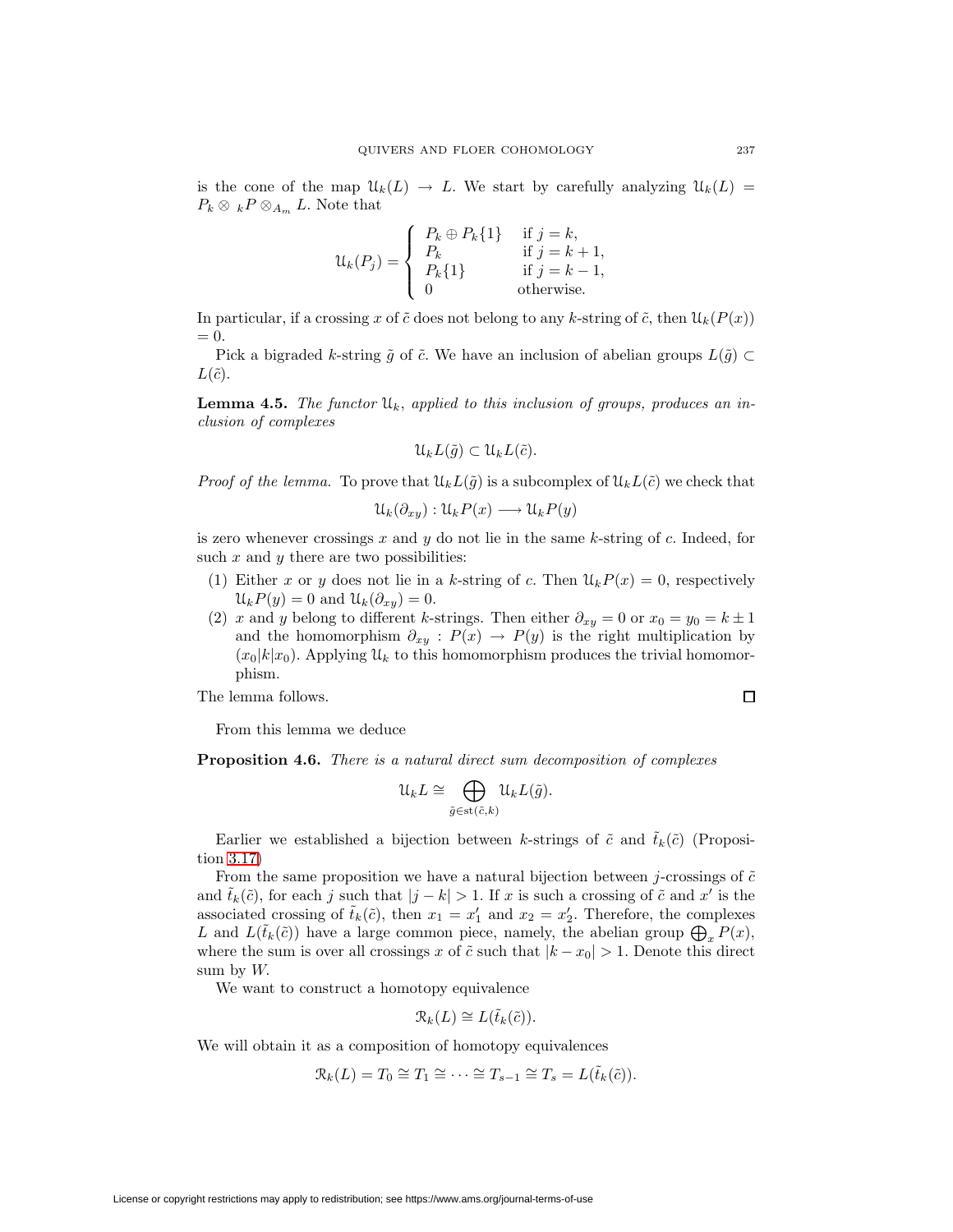Every intermediate complex  $T_i$  will have a structure similar to that of  $\mathcal{R}_k(L)$  and  $L(\tilde{t}_k(\tilde{c}))$ . As an  $A_m$ -module,  $T_i$  will be isomorphic to the direct sum of W and  $A_m$ modules underlying certain complexes  $T_i(\tilde{g})$ , homotopy equivalent to  $\mathcal{R}_k(\tilde{g})$ , over all bigraded k-strings  $\tilde{g}$  in  $\tilde{c}$ :

$$
T_i = W \oplus \left( \bigoplus_{\tilde{g} \in \text{st}(\tilde{c},k)} T_i(\tilde{g}) \right).
$$

Elementary homotopies  $T_i \cong T_{i+1}$  will be of two different kinds:

(i) Homotopies "localized" inside  $T_i(\tilde{g})$ , for some bigraded k-string  $\tilde{g}$ . Namely, the homotopy will be the identity on W and on  $T_i(h)$ , for all k-strings h of  $\tilde{c}$  different from  $\tilde{g}$ . The complexes  $T_i(\tilde{g})$  and  $T_{i+1}(\tilde{g})$  will differ as follows:  $T_{i+1}(\tilde{g})$  will be the quotient of  $T_i(\tilde{g})$  by an acyclic subcomplex, or  $T_{i+1}(\tilde{g})$  will be realized as a subcomplex of  $T_i(\tilde{g})$  such that the quotient complex is acyclic. The "localized" homotopy  $T_i(\tilde{g}) \cong T_{i+1}(\tilde{g})$  will respect the position of these complexes as subcomplexes of  $T_i$ and  $T_{i+1}$  and will naturally extend to homotopy equivalence  $T_i \cong T_{i+1}$ .

(ii) Isomorphisms of complexes  $T_i \cong T_{i+1}$ . These will come from natural isomorphisms of  $A_m$ -modules that underlie complexes  $T_i$  and  $T_{i+1}$  and a direct sum decomposition of the module  $T_i = (T_i)^+ \oplus (T_i)^-$ . The isomorphism will take  $(v^+, v^-) \in T_i$ to  $(v^+,-v^-)$ .

From now on we proceed on a case-by-case basis, working with different types of bigraded k-strings (Figures [15-](#page-27-0)[18\)](#page-28-1). We start with some easy cases.

**Case 1.** If  $\tilde{g}$  is of type VI, then  $\tilde{c} \simeq \tilde{c}_k$ , up a shift in the bigrading. The half twist  $\tilde{t}_k(\tilde{c})$  shifts the bigrading by  $(-1, 1)$ . On the other hand, the complex  $R_k \otimes_{A_m} P_k$  is chain homotopic to  $P_k[1]\{1\}$ . The topological shift matches the algebraic shift (see Lemma [4.2](#page-32-2) and formula [\(4.2\)](#page-33-2)). This gives an isomorphism  $L(\tilde{t}_k(\tilde{c}_k)) \cong \mathcal{R}_k(L(\tilde{c}_k)).$ 

**Case 2.** If  $\tilde{g}$  has one of the types IV, IV', V or V', then the half-twist  $\tilde{t}_k$  preserves  $\tilde{q}$ . At the same time, we have

### **Lemma 4.7.** If  $\tilde{g}$  is of type IV, IV', V or V', then the complex  $\mathfrak{U}_k L(\tilde{g})$  is acyclic.

<span id="page-35-0"></span>*Proof of the lemma.* Explicit computation. For instance, if  $\tilde{g}$  has type IV, then  $L(\tilde{g})$  is the complex

$$
(4.3) \t\t 0 \longrightarrow P_{k-1}\{r_2\} \longrightarrow P_k\{r_2\} \longrightarrow P_{k+1}\{r_2\} \longrightarrow 0.
$$

The functor  $\mathcal{U}_k$  is the tensor product with the bimodule  $P_k \otimes {}_k P$ . First we tensor over  $A_m$  with the right module  $k$ , which gets us a complex of abelian groups. Then we tensor the result with  $P_k$  over  $\mathbb{Z}$ . The tensor product of the complex [\(4.3\)](#page-35-0) with  $kP$  over  $A_m$  is an acyclic complex of abelian groups (exercise for the reader). The lemma follows for  $\tilde{g}$  of type IV. Similar computations establish the lemma for  $\Box$ the other three types of  $\tilde{g}$ .

Since  $\tilde{t}_k(\tilde{g}) \simeq \tilde{g}$ , we have a natural isomorphism of complexes  $L(\tilde{t}_k(\tilde{g})) \cong L(\tilde{g})$ . Moreover,  $\mathcal{U}_k(L(\tilde{g}))$ , which is a direct summand of the complex  $\mathcal{U}_k(L)$ , is acyclic, and we see that the complex  $\mathcal{R}_k L$  is homotopic to its subcomplex obtained by throwing away  $\mathcal{U}_k(L(\tilde{g}))$  for all  $\tilde{g}$  of types  $IV, IV', V$  and  $V'.$ 

**Case 3.** Types III and III'.

Assume  $\tilde{g}$  has type  $III_u(r_1, r_2)$ . The homotopies constructed below commute with shifts in the bigrading, and, without loss of generality, we set  $r_1 = r_2 = 0$ . We will also set  $r_1 = r_2 = 0$  in our treatment of types  $II, II'$  and  $I$ .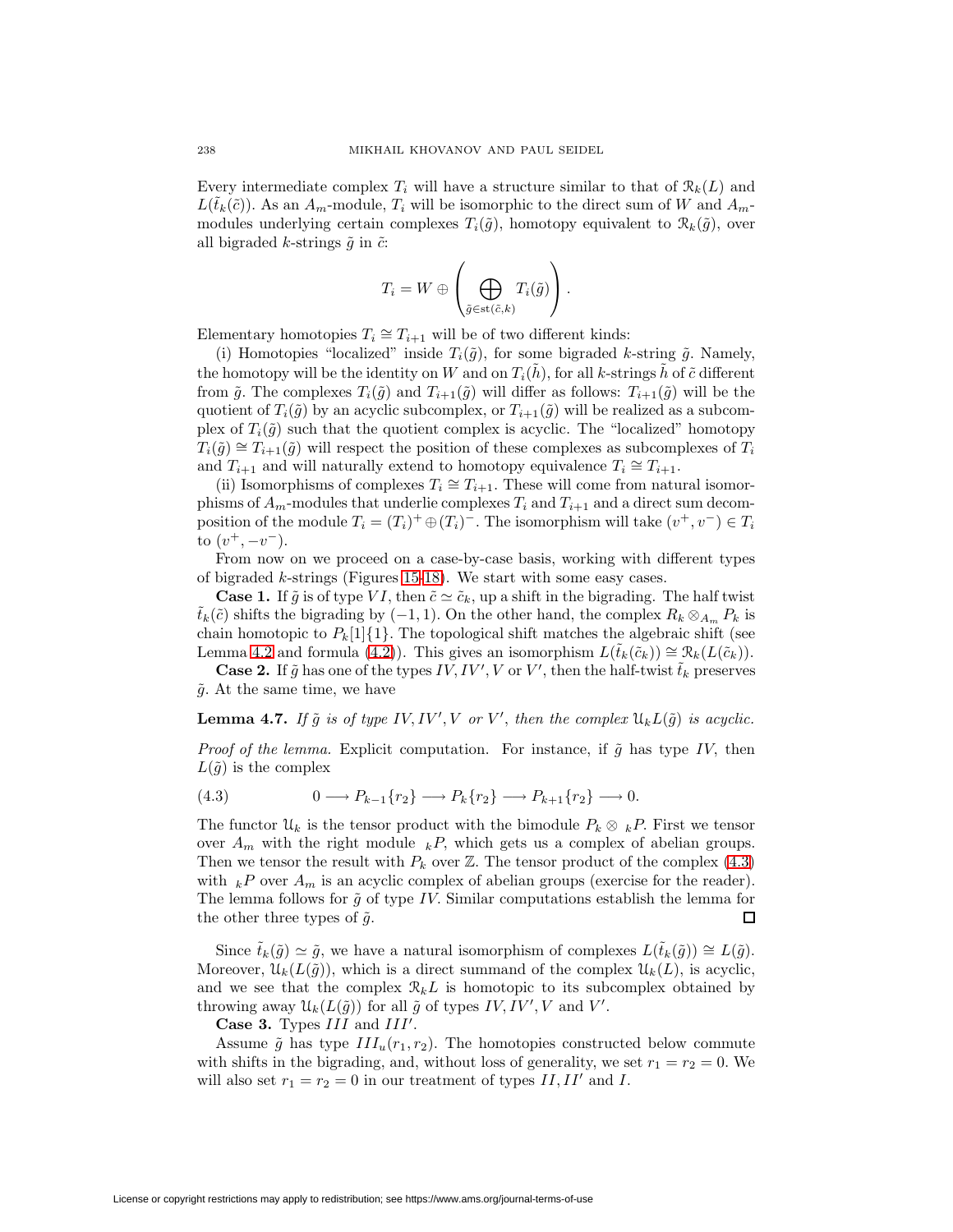Consider first the case  $u \geq 0$ . A k-string of type  $III_3$  is depicted as:



The complex  $L(\tilde{g})$  is

$$
0 \longrightarrow P_k\{u\} \longrightarrow P_k\{u-1\} \longrightarrow \cdots \longrightarrow P_k\{1\} \longrightarrow P_{k-1} \longrightarrow 0.
$$

Let us understand the relation between  $L(\tilde{g})$  and L. The complex L contains  $L(\tilde{q})$  as an abelian subgroup. The part of the folded diagram of  $\tilde{c}$  that contains the folded diagram of  $\tilde{g}$  has the form

$$
P_k\{u\} \to P_k\{u-1\} \to \cdots \to P_k\{1\} \to P_{k-1} \to \nabla,
$$

where  $\nabla$  denotes the complement to  $L(\tilde{g})$  in L. More precisely,  $\nabla$  denotes the direct sum  $\bigoplus_x P(x) \subset L$  over all crossings x of  $\tilde{c}$  that do not belong to  $\tilde{g}$ . The notation  $P_{k-1} \leftrightarrow \nabla$  means that  $\nabla$  relates to  $L(\tilde{g})$  through the module  $P_{k-1}$ . Namely, in the folded diagram of L there might be an arrow  $P(x) \to P_{k-1}$  or an arrow  $P_{k-1} \to P(x)$ , where x is a crossing of  $\tilde{c}$  which does not belong to  $\tilde{g}$ .

We will use this notation throughout the rest of the proof of Proposition [4.4.](#page-33-3)  $\nabla$ will denote either such a complement to  $L(\tilde{q})$  in L, or the complement to  $\mathcal{R}_k(L(\tilde{q}))$ in  $\mathcal{R}_k L$ , or any similar complement, and the meaning will always be clear from the context. Whenever we modify  $\mathcal{R}_k L(\tilde{g})$  to a homotopy equivalent complex L', we will do so relative to  $\nabla$ , so that our homotopy equivalence extends to a homotopy equivalence between  $\mathcal{R}_k L$  and the complex naturally built out of L' and  $\nabla$ . When we are in such a situation, we say that the homotopy respects  $\nabla$ .

The complex  $\mathcal{R}_k(L(\tilde{g}))$ , written as a bicomplex, and considered as a part of  $\mathcal{R}_kL$ , has the form

$$
P_k\{u+1\} \oplus P_k\{u\} \rightarrow \cdots \rightarrow P_k\{2\} \oplus P_k\{1\} \rightarrow P_k\{1\}
$$
  
\n
$$
\downarrow \qquad \qquad \downarrow \qquad \qquad \downarrow
$$
  
\n
$$
P_k\{u\} \rightarrow \cdots \rightarrow P_k\{1\} \rightarrow P_{k-1} \leftrightarrow \nabla.
$$

Note that, in view of Lemma [4.5,](#page-34-0)  $\nabla$  connects to  $\mathcal{R}_k(L(\tilde{g}))$  only through the module  $P_{k-1}$  in the bottom right corner of the diagram.

The complex  $\mathcal{U}_k(L(\tilde{g}))$  (the top row in the above diagram) is isomorphic to the direct sum of  $P_k\{u+1\}$  and acyclic complexes

$$
0 \longrightarrow P_k\{i\} \stackrel{\text{id}}{\longrightarrow} P_k\{i\} \longrightarrow 0, \qquad 1 \le i \le u
$$

(we leave this as an exercise for the reader; it follows at once after the differential in  $\mathcal{U}_k(L(\tilde{g}))$  is written down), so that  $\mathcal{R}_k(L(\tilde{g}))$  is homotopic to

$$
P_k\{u+1\} \longrightarrow P_k\{u\} \longrightarrow \cdots \longrightarrow P_k\{1\} \longrightarrow P_{k-1} \longleftrightarrow \nabla,
$$

which is exactly  $L(\tilde{t}_k(\tilde{g}))$  (note that the homotopy respects  $\nabla$ ).

We next treat the case  $III_u$  where  $u < 0$ . As before, set  $r_1 = r_2 = 0$ ; this does not reduce the generality since our homotopies will commute with bigrading shifts.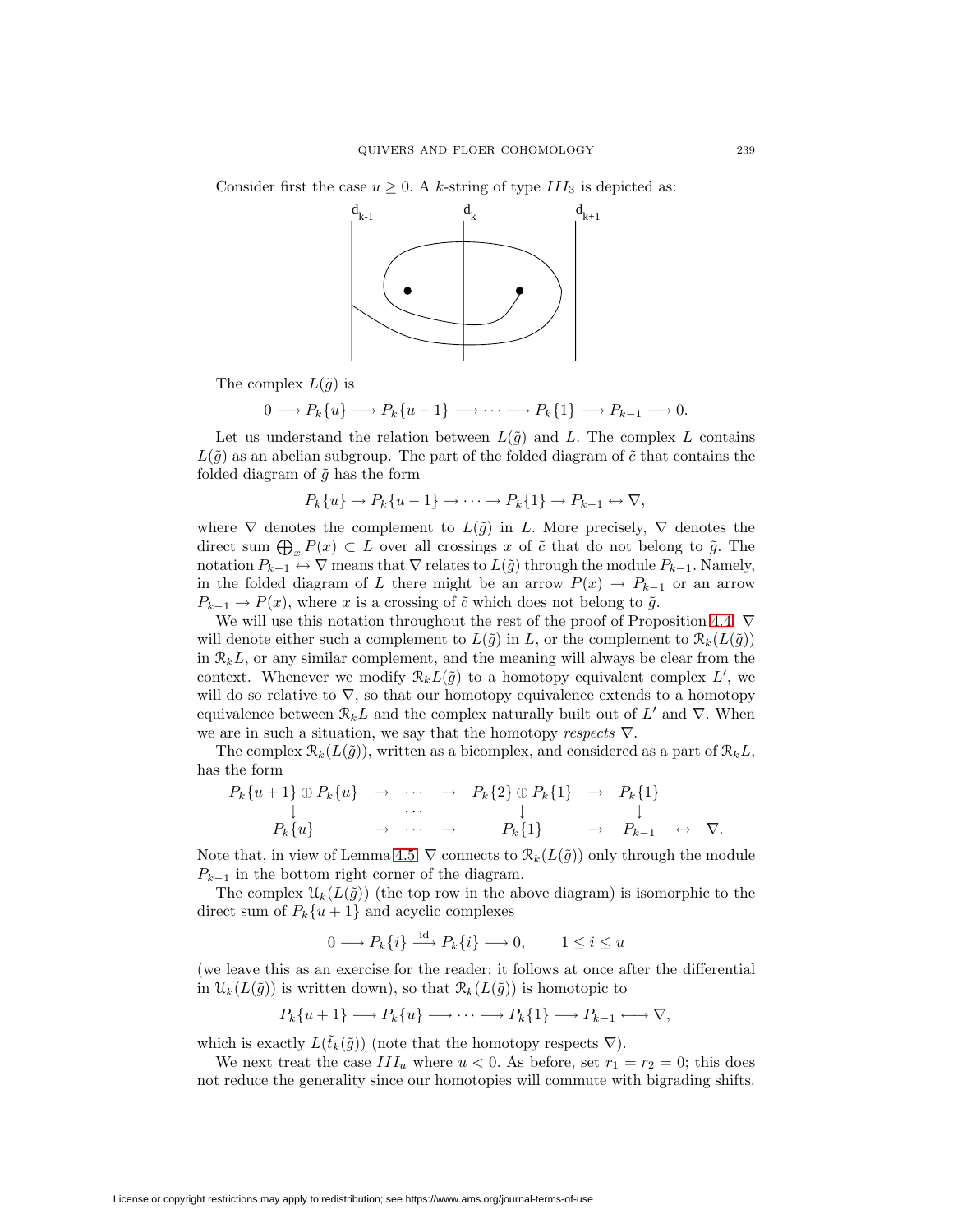

<span id="page-37-0"></span>FIGURE 24. *k*-string of type  $III_{-3}$ .

The complex  $L(\tilde{g})$  (considered as a part of L) has the form (compare to Figure [24\)](#page-37-0)

 $\nabla \longleftrightarrow P_{k-1} \longrightarrow P_k \longrightarrow P_k \{-1\} \longrightarrow \cdots \longrightarrow P_k \{1+u\}.$ 

The complex  $\mathcal{R}_k(L(\tilde{g}))$ , in relation to  $\mathcal{R}_k(L)$ , has the form:

$$
P_k\{1\} \rightarrow \begin{pmatrix} P_k \\ \oplus \\ P_k\{1\} \end{pmatrix} \rightarrow \begin{pmatrix} P_k\{-1\} \\ \oplus \\ P_k \end{pmatrix} \rightarrow \cdots \rightarrow \begin{pmatrix} P_k\{1+u\} \\ \oplus \\ P_k\{2+u\} \end{pmatrix}
$$
  
\n
$$
\downarrow \downarrow \downarrow \downarrow \downarrow \downarrow \downarrow \downarrow
$$
  
\n
$$
P_{k-1} \rightarrow P_k \rightarrow P_k\{-1\} \rightarrow \cdots \rightarrow P_k\{1+u\}
$$
  
\n
$$
\downarrow \downarrow
$$
  
\n
$$
\nabla
$$

The complex  $\mathcal{U}_k(L(\tilde{g}))$  (top row in the diagram above) is isomorphic to the direct sum of  $P_k\{1 + u\}$  and acyclic complexes

$$
0 \longrightarrow P_k\{i\} \xrightarrow{\text{id}} P_k\{i\} \longrightarrow 0, \quad \text{for } 1 \ge i \ge 2 + u.
$$

Therefore,  $\mathcal{R}_k(L(\tilde{g}))$  is homotopic to the folding of

$$
\nabla \leftrightarrow P_{k-1} \rightarrow P_k \rightarrow P_k \{-1\} \rightarrow \cdots \rightarrow P_k \{1+u\}
$$
  

$$
\nabla \leftrightarrow P_{k-1} \rightarrow P_k \rightarrow P_k \{-1\} \rightarrow \cdots \rightarrow P_k \{1+u\}
$$

(an explicit computation shows that the vertical arrow is the identity map). This complex has an acyclic subcomplex

$$
0 \to P_k\{1+u\} \xrightarrow{\mathrm{id}} P_k\{1+u\} \to 0,
$$

and the quotient is isomorphic to  $L(\tilde{t}_k(\tilde{g}))$ . This sequence of two homotopy equivalences respects  $\nabla$ . Our consideration of case III is now complete. Type III' can be worked out entirely parallel to III, and we omit the computation.

**Case 4.** Types II and II'. Let  $\tilde{g}$  have type  $II_u(r_1, r_2)$ . Without loss of generality we can specialize to  $r_1 = r_2 = 0$ .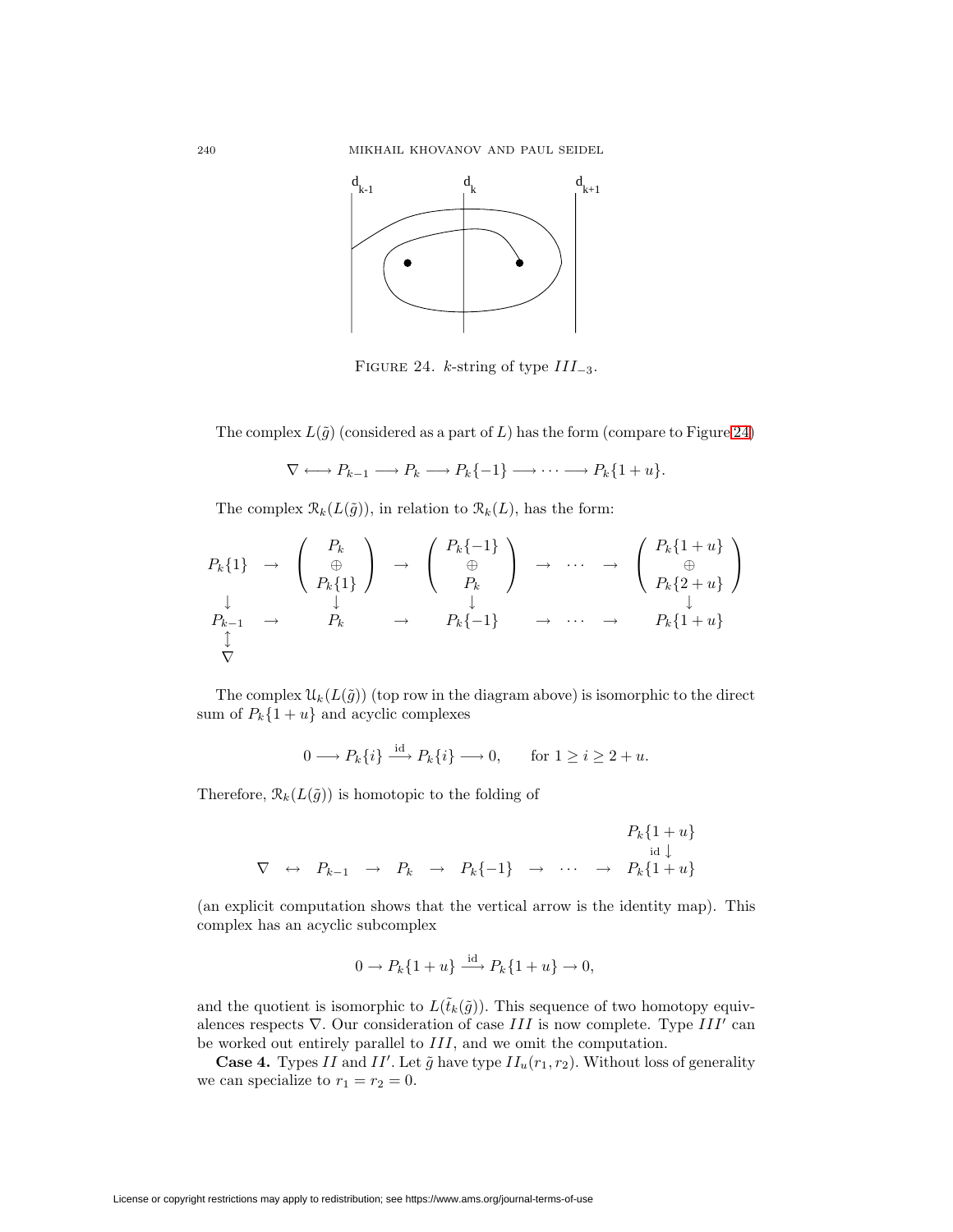We start with the case  $u > 0$ . The following depicts an example of a k-string of that type:



The complex  $L(\tilde{g})$  has the form (the first line of arrows continues into the third, and the second into the fourth):

$$
P_k\{u\} \longrightarrow P_k\{u-1\} \longrightarrow \cdots
$$
  
\n
$$
P_k\{u-1\} \longrightarrow \cdots
$$
  
\n
$$
\cdots \longrightarrow P_k\{1\} \longrightarrow P_{k-1} \longleftrightarrow \nabla
$$
  
\n
$$
\cdots \longrightarrow P_k\{1\} \longrightarrow P_k \longrightarrow P_{k-1}\{-1\} \longleftrightarrow \nabla
$$
  
\nWe next write down the complex  $U_k(L(\tilde{g}))$ :

$$
P_k\{u\} \oplus P_k\{u+1\} \rightarrow P_k\{u-1\} \oplus P_k\{u\} \rightarrow \cdots
$$
  
\n
$$
P_k\{u-1\} \oplus P_k\{u\} \rightarrow \cdots
$$
  
\n
$$
\cdots \rightarrow P_k\{1\} \oplus P_k\{2\} \rightarrow P_k\{1\} \rightarrow 0
$$
  
\n
$$
\cdots \rightarrow P_k\{1\} \oplus P_k\{2\} \rightarrow P_k \oplus P_k\{1\} \rightarrow P_k \rightarrow 0
$$

It is easily checked that this complex is isomorphic to the direct sum of acyclic complexes  $0 \to P_k\{u\} \stackrel{\text{id}}{\longrightarrow} P_k\{u\} \to 0$  (two complexes for each i,  $1 \leq i \leq u$ , and one for  $i = 0$ ) and the complex

<span id="page-38-0"></span>(4.4) 
$$
P_k\{u\} \oplus P_k\{u+1\} \xrightarrow{\psi_1} P_k\{u\} \longrightarrow 0
$$

$$
\searrow{\psi_1} P_k\{u\} \longrightarrow 0,
$$

$$
P_k\{u\} \longrightarrow 0,
$$

where  $\psi_1$  is the projection onto the first summand, taken with the minus sign.

Denote by L' the subcomplex of  $\mathcal{R}_k(L(\tilde{g}))$  which, as an abelian group, is the direct sum of  $L(\tilde{g})$  and [\(4.4\)](#page-38-0). Note that L' is homotopy equivalent to  $\mathcal{R}_k(L(\tilde{g}))$ , and that this homotopy equivalence respects  $\nabla$ . The complex L' consists of the "central part"

<span id="page-38-1"></span>
$$
(4.5) \qquad P_k\{u\} \stackrel{\psi_1}{\leftarrow} P_k\{u\} \oplus P_k\{u+1\} \stackrel{\psi_1}{\rightarrow} P_k\{u\} \n\leftarrow P_k\{u-1\} \leftarrow P_k\{u\} \qquad \rightarrow P_k\{u-1\} \rightarrow
$$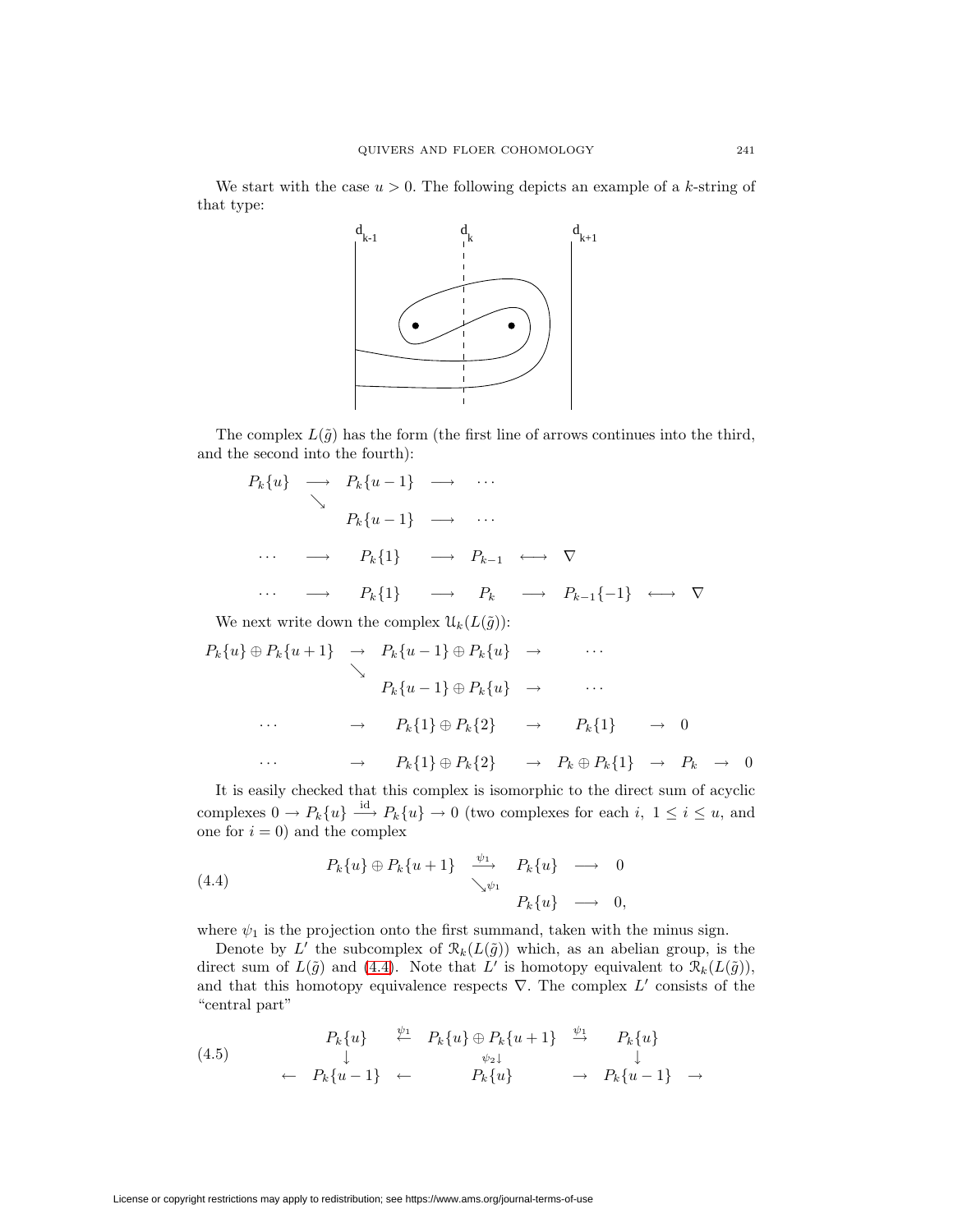<span id="page-39-2"></span>and two chains of  $P_k\{i\}$ 's going to the left and right of the center.  $\psi_2$  is given by

(4.6) 
$$
\psi_2(a,b) = a + b(k|k-1|k), \quad a \in P_k\{u\}, \quad b \in P_k\{u+1\}.
$$

The differential in this complex is injective on  $P_k\{u\}$  situated in the center of the top row of [\(4.5\)](#page-38-1). Thus,  $P_k\{u\}$  generates an acyclic subcomplex  $0 \to P_k\{u\} \stackrel{\text{id}}{\longrightarrow}$  $P_k\{u\} \to 0$  of L'. The quotient of L' by this acyclic subcomplex is isomorphic to (the diagram below only depicts the central part of the complex, don't forget to add two tails of  $P_k$ 's)

$$
\cdots \longleftarrow P_k\{u-1\} \xrightarrow{-(k|k-1|k)} P_k\{u\} \xrightarrow{(k|k-1|k)} P_k\{u-1\} \longrightarrow \cdots.
$$

Denote this quotient by  $L''$ . The  $A_m$ -modules underlying complexes  $L''$  and  $L(\tilde{t}_k(\tilde{g}))$  are canonically isomorphic. The two differentials differ only in one place: in  $L''$  there is a minus sign in the left arrow. We can get rid of this minus sign with the isomorphism  $L'' \cong L(\tilde{t}_k(\tilde{g}))$  that takes  $a \in P(x)$  to  $\pm a$  depending on whether  $P(x)$  is to the left or right of the "minus" arrow.

We next treat the case  $u = 0$ . The complex  $L(\tilde{g})$  is

$$
\nabla \leftrightarrow P_{k-1} \longrightarrow P_{k-1}\{-1\} \leftrightarrow \nabla,
$$

and the complex  $\mathcal{R}_k(L(\tilde{g}))$ , for  $\tilde{g}$  of type  $II_0$ , is the folding of

<span id="page-39-1"></span>(4.7) 
$$
\begin{array}{ccccccc}\n & & & P_k\{1\} & \stackrel{0}{\longrightarrow} & P_k & & \\
 & & \downarrow & & \downarrow & & \\
\nabla & \leftrightarrow & P_{k-1} & \longrightarrow & P_{k-1}\{-1\} & \leftrightarrow & \nabla.\n\end{array}
$$

We want to find a homotopy equivalence with the complex  $L(\tilde{t}_k(\tilde{g}))$ , which is

<span id="page-39-0"></span>(4.8) 
$$
\nabla \leftrightarrow P_{k-1} \longrightarrow^{-(k|k-1|k)} P_k
$$

$$
\nabla \leftrightarrow P_{k-1} \longrightarrow^{-(k|k-1|k)} P_k
$$

$$
\downarrow
$$

$$
P_{k-1}\{-1\} \leftrightarrow \nabla.
$$

In fact, these two complexes are isomorphic, via the isomorphism which takes an element

$$
\begin{pmatrix} x & y \ z & w \end{pmatrix}, \quad x \in P_k\{1\}, y \in P_k, z \in P_{k-1}, w \in P_{k-1}\{-1\},\
$$

of [\(4.8\)](#page-39-0) to

$$
\left(\begin{array}{cc} x & -y - z(k-1|k) \\ z & -w \end{array}\right)
$$

of the complex [\(4.7\)](#page-39-1).

Since our map takes  $w \in P_{k-1}\{-1\}$  to  $-w$ , when extending it to the remaining part of the complex we will send v to  $-v$  for any v that belongs to  $\nabla$  on the right side of the diagram [\(4.8\)](#page-39-0). This is to insure that our map commutes with differentials, i.e., it is a map of complexes.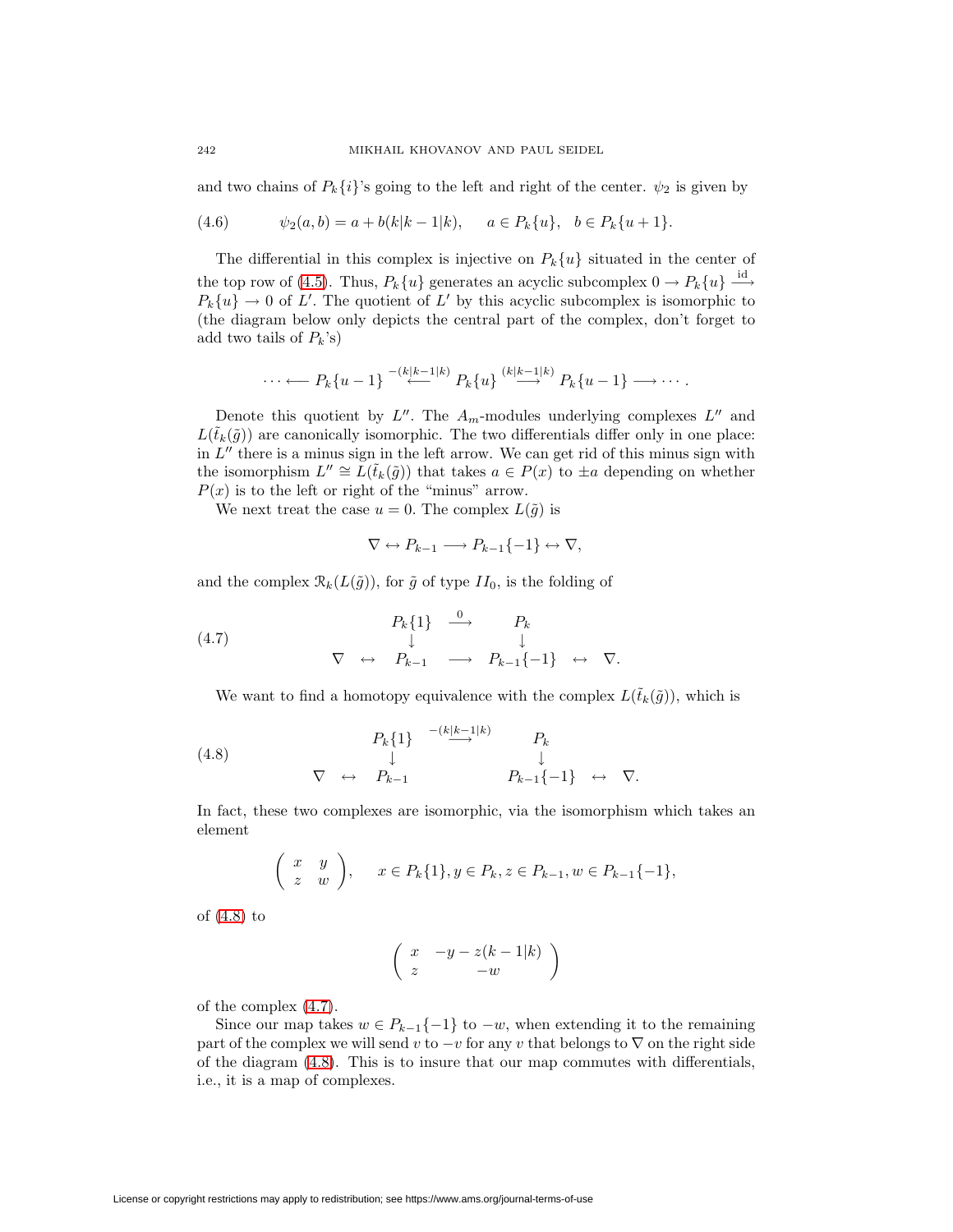Case  $u < 0$ . Let  $\tilde{g}$  be of type  $II_u$  for  $u < 0$ . The complex  $L(\tilde{g})$  is the folding of

$$
\nabla \leftrightarrow P_{k-1}\{-1\} \rightarrow P_k\{-1\} \rightarrow \cdots
$$
  

$$
\nabla \leftrightarrow P_{k-1} \rightarrow P_k \rightarrow P_k\{-1\} \rightarrow \cdots
$$
  

$$
\cdots \rightarrow P_k\{u+1\} \rightarrow P_k\{u\}
$$
  

$$
\cdots \rightarrow P_k\{u+1\}
$$

The situation is very similar to the case  $u > 0$ . The complex  $\mathcal{U}_k(L(\tilde{q}))$  is isomorphic to the direct sum of acyclic complexes and of the complex which is the folding of

<span id="page-40-1"></span>(4.9) 
$$
P_k\{u+1\} \xrightarrow{\psi_1} P_k\{u\} \oplus P_k\{u+1\} \xleftarrow{\psi_1} P_k\{u+1\},
$$

where  $\psi_1 = (0, -id)$ .

The complex L', which is the direct sum of  $L(\tilde{g})$  and  $(4.9)$  inside  $\mathcal{R}_k(L(\tilde{g}))$ , consists of the central part, which is the folding of

<span id="page-40-2"></span>
$$
(4.10) \quad P_k\{u+1\} \xrightarrow{\psi_1} P_k\{u\} \oplus P_k\{u+1\} \xleftarrow{\psi_1} P_k\{u+1\}
$$
\n
$$
\rightarrow P_k\{u+1\} \rightarrow P_k\{u\} \xleftarrow{\psi_2\downarrow} P_k\{u+1\} \leftarrow P_k\{u+1\} \leftarrow
$$

and of two long tails of  $P_k\{i\}$ 's. The map  $\psi_2$  is given by the formula [\(4.6\)](#page-39-2).

The module  $P_k\{u\}$  in the center of the top row of [\(4.10\)](#page-40-2) generates an acyclic complex inside  $L'$ . The quotient of  $L'$  by this acyclic subcomplex is isomorphic to  $L(\tilde{t}_k(\tilde{g}))$  (things work here in the same way as in the case  $u < 0$ , treated earlier).

**Case 5.** Type I. This case is very similar to II. Write down the complex  $L(\tilde{g})$ , compute  $\mathcal{U}_k(L(\tilde{g}))$ , throw away long tails of acyclic subcomplexes in  $\mathcal{U}_k(L(\tilde{g}))$ ; we will be left with [\(4.4\)](#page-38-0) (case  $u > 0$ ) or [\(4.9\)](#page-40-1) (case  $u \le 0$ ). Form the direct sum L' of  $L(\tilde{g})$  and what's left of  $\mathcal{U}_k(L(\tilde{g}))$ . The complex L' is a subcomplex of  $\mathcal{R}_k(L(\tilde{g}))$ . Quotient out  $L'$  by an acyclic subcomplex in the same way as in case II. The result is isomorphic to  $L(\tilde{t}_k(\tilde{g}))$ .

This completes our case-by-case analysis. For each k-string  $\tilde{g}$  of  $\tilde{c}$  we constructed a homotopy equivalence  $\mathcal{R}_k(L(\tilde{g})) \cong L(\tilde{t}_k(\tilde{g}))$  which extends naturally to  $\nabla$ . Putting all these equivalences together we obtain a homotopy equivalence  $\mathcal{R}_k(L) \cong L(\tilde{t}_k(\tilde{c}))$ . The proof of Proposition [4.4](#page-33-3) is complete. □

Proposition [4.4](#page-33-3) implies (taking  $\tilde{c} = \tilde{b}_k$ )

<span id="page-40-3"></span>**Corollary 4.8.** For a braid  $\sigma \in B_m$  objects  $\mathcal{R}_{\sigma}P_k$  and  $L(\sigma \tilde{b}_k)$  of the category  $\mathcal{C}_m$ are isomorphic.

<span id="page-40-4"></span><span id="page-40-0"></span>4c. **Bigraded intersection numbers and dimensions of homomorphism spaces.** The main result of this section is:

**Proposition 4.9.** For  $\sigma, \tau \in B_{m+1}, s_1, s_2 \in \mathbb{Z}$  and  $0 \leq k, j \leq m$  the abelian group

$$
\mathrm{Hom}_{\mathcal{C}_m}(\mathcal{R}_{\tau}P_k, \mathcal{R}_{\sigma}P_j[s_1]\{-s_2\})
$$

is free. The Poincaré polynomial

$$
\sum_{s_1, s_2} \text{rk}(\text{Hom}_{\mathcal{C}_m}(\mathcal{R}_{\tau} P_k, \mathcal{R}_{\sigma} P_j[s_1] \{-s_2\})) q_1^{s_1} q_2^{s_2}
$$

is equal to the bigraded intersection number  $I^{\text{bigr}}(f_\tau(\tilde{b}_k), f_\sigma(\tilde{b}_j)).$ 

License or copyright restrictions may apply to redistribution; see https://www.ams.org/journal-terms-of-use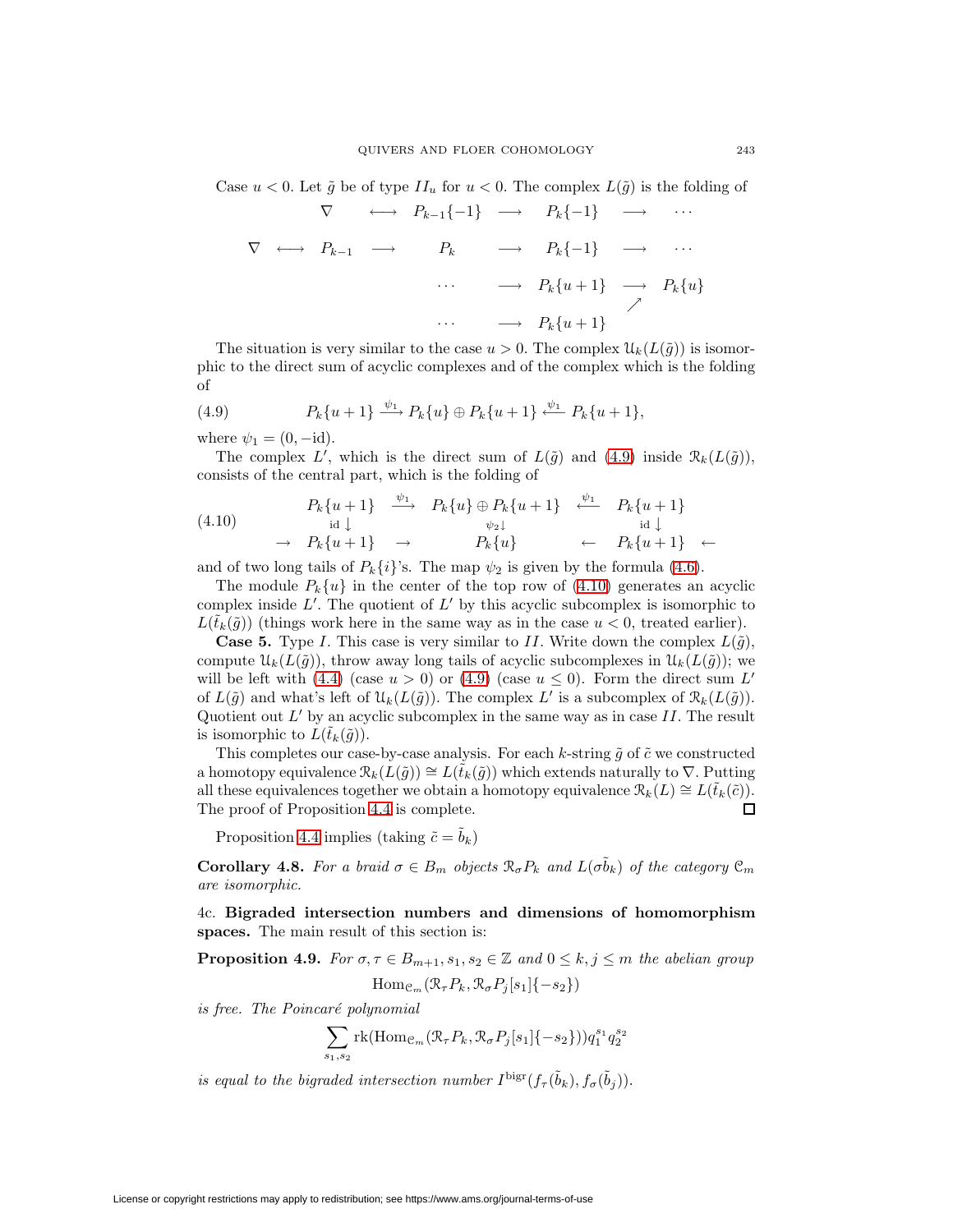*Proof.* The braid group acts in the category  $\mathcal{C}_m$ . In particular,

$$
\mathrm{Hom}_{\mathcal{C}_m}(\mathcal{R}_{\tau} P, \mathcal{R}_{\tau} Q) \cong \mathrm{Hom}_{\mathcal{C}_m}(P, Q).
$$

The bigraded intersection number is also preserved by the braid group action:

 $I^{\text{bigr}}(f_\tau(\tilde{c}_1), f_\tau(\tilde{c}_2)) = I^{\text{bigr}}(\tilde{c}_1, \tilde{c}_2).$ 

<span id="page-41-0"></span>It suffices, therefore, to prove the proposition in the case  $\tau = 1$ . Moreover, Corol-lary [4.8](#page-40-3) tells us that we can substitute  $L(\sigma \tilde{b}_j)$  for  $\mathcal{R}_{\sigma}P_j$  in this proposition.

**Lemma 4.10.** For a bigraded admissible curve  $\tilde{c}$  there is a natural isomorphism

$$
\mathrm{Hom}_{\mathcal{C}_m}(P_k, L(\tilde{c})[s_1]\{-s_2\}) \cong \bigoplus_{\tilde{g}\in \mathrm{st}(\tilde{c},k)} \mathrm{Hom}_{\mathcal{C}_m}(P_k, L(\tilde{g})[s_1]\{-s_2\})
$$

for all  $s_1, s_2 \in \mathbb{Z}$  and  $0 \leq k \leq m$ .

In other words, homomorphisms from  $P_k$  to the complex associated to an admissible curve come from homomorphisms of  $P_k$  to complexes associated to k-strings of the curve.

*Proof of the lemma.* The complex  $\bigoplus_{\tilde{g}\in \text{st}(\tilde{c},k)} L(\tilde{g})$  is obtained from  $L(\tilde{c})$  by throwing away all modules  $P_j$  for  $|j - k| > 1$ , and by changing differentials

$$
\partial_{xy}: P(x) \to P(y)
$$

to zero whenever x and y belong to boundaries of two different k-strings of  $\tilde{c}$ . The lemma follows since

$$
\operatorname{Hom}_{\mathcal{C}_m}(P_k, P_j[s_1]\{s_2\}) = 0
$$

for all  $s_1, s_2 \in \mathbb{Z}$  and all j such that  $|j - k| > 1$ ; and since maps

$$
\mathrm{Hom}_{\mathcal{C}_m}(P_k, P(x)) \longrightarrow \mathrm{Hom}_{\mathcal{C}_m}(P_k, P(y))
$$

induced by  $\partial_{xy}$  as above are zero maps.

We know that  $I^{\text{big}}(\tilde{b}_k, \tilde{c})$  is obtained by summing up contributions from all kstrings of  $\tilde{c}$  (see Lemma [3.20\)](#page-30-1). Similarly, Lemma [4.10](#page-41-0) tells us that the space of homomorphisms from  $P_k$  to a (possibly shifted)  $L(\tilde{c})$  is the direct sum of contributions corresponding to k-strings of  $\tilde{c}$ . Therefore, it suffices to prove

<span id="page-41-1"></span>**Lemma 4.11.** For any bigraded k-string  $\tilde{g}$  the abelian group

$$
\mathrm{Hom}_{\mathcal{C}_m}(P_k, L(\tilde{g})[s_1]\{-s_2\})
$$

is free. The Poincaré polynomial

$$
p(\tilde{g}) \stackrel{\text{def}}{=} \sum_{s_1, s_2} \text{rk}(\text{Hom}_{\mathcal{C}_m}(P_k, L(\tilde{g})[s_1]\{-s_2\})) q_1^{s_1} q_2^{s_2}
$$

is equal to the bigraded intersection number  $I^{\text{bigr}}(\tilde{b}_k, \tilde{q})$ .

*Proof of the lemma.* Let us examine how shifting a bigraded k-string by  $(r_1, r_2)$ changes its Poincaré polynomial. If  $\tilde{g}' = \chi(r_1, r_2)\tilde{g}$ , then  $L(\tilde{g}') = L(\tilde{g})[-r_1]\{r_2\}$ and  $p(\tilde{g}') = q_1^{r_1} q_2^{r_2} p(\tilde{g})$ . This shift matches the corresponding shift in the bigraded intersection number:

$$
I^{\text{bigr}}(\tilde{b}_k, \tilde{g}') = q_1^{r_1} q_2^{r_2} I^{\text{bigr}}(\tilde{b}_k, \tilde{g}).
$$

Therefore, it suffices to prove the lemma in the case when the bigraded k-string  $\tilde{q}$ has its parameters  $(r_1, r_2)$  (see Figures [15–](#page-27-0)[18\)](#page-28-1) set to 0.

 $\Box$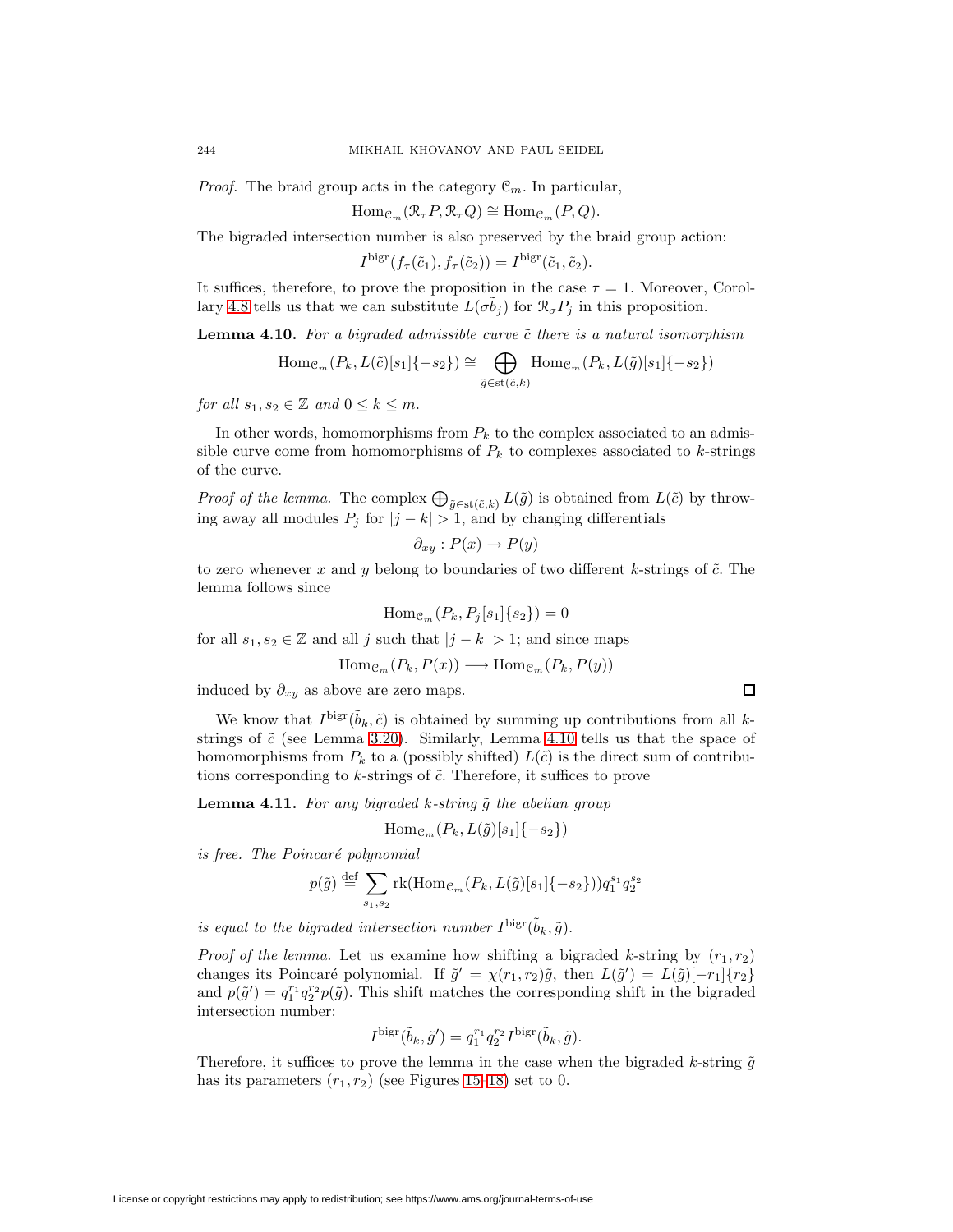We start by treating the case  $0 < k < m$ . Figure [15](#page-27-0) depicts ten possible types of bigraded k-strings, and we have already reduced to the  $r_1 = r_2 = 0$  case. Notice that types  $I, II, II', III$  and  $III'$  have an extra integral parameter u. Denote by Y one of the above five types. The k-string  $Y_u$  is given by twisting  $Y_0$  by  $(\tilde{t}_k)^u$ . Since

$$
I^{\text{bigr}}(\tilde{b}_k, Y_u) = I^{\text{bigr}}(\tilde{b}_k, (\tilde{t}_k)^u Y_0) = I^{\text{bigr}}((\tilde{t}_k)^{-u}\tilde{b}_k, Y_0) = I^{\text{bigr}}(\chi(u, -u)\tilde{b}_k, Y_0)
$$

$$
= (q_1^{-1}q_2)^u I^{\text{bigr}}(\tilde{b}_k, Y_0)
$$

(the third equality uses Lemma [3.14\)](#page-22-1) and, at the same time,

$$
p(Y_u) = \sum_{s_1, s_2} \text{rk}(\text{Hom}_{\mathcal{C}_m}(P_k, L((\tilde{t}_k)^u Y_0)[s_1]\{-s_2\}))q_1^{s_1} q_2^{s_2}
$$
  
\n
$$
= \sum_{s_1, s_2} \text{rk}(\text{Hom}_{\mathcal{C}_m}(P_k, (\mathcal{R}_k)^u L(Y_0)[s_1]\{-s_2\}))q_1^{s_1} q_2^{s_2}
$$
  
\n
$$
= \sum_{s_1, s_2} \text{rk}(\text{Hom}_{\mathcal{C}_m}((\mathcal{R}_k)^{-u} P_k, L(Y_0)[s_1]\{-s_2\}))q_1^{s_1} q_2^{s_2}
$$
  
\n
$$
= \sum_{s_1, s_2} \text{rk}(\text{Hom}_{\mathcal{C}_m}(P_k[-u]\{-u\}, L(Y_0)[s_1]\{-s_2\}))q_1^{s_1} q_2^{s_2}
$$
  
\n
$$
= \sum_{s_1, s_2} \text{rk}(\text{Hom}_{\mathcal{C}_m}(P_k, L(Y_0)[s_1 + u]\{u - s_2\}))q_1^{s_1} q_2^{s_2}
$$
  
\n
$$
= (q_1^{-1}q_2)^u p(Y_0)
$$

<span id="page-42-0"></span>(the second equality follows from Theorem [4.3\)](#page-33-4), it suffices to treat the case  $u = 0$ .

**Lemma 4.12.** For  $k > 0$  the Poincaré polynomials of bigraded k-strings with parameters  $r_1 = r_2 = 0$  and (for types I, II, II', III, III') with  $u = 0$  are given by the following table:

I0(0, 0) II0(0, 0) II<sup>0</sup> <sup>0</sup>(0, 0) III0(0, 0) III<sup>0</sup> <sup>0</sup>(0, 0) IV IV <sup>0</sup> V V <sup>0</sup> V I(0, 0) q<sup>1</sup> + q<sup>2</sup> q<sup>1</sup> + q<sup>2</sup> q1q−<sup>1</sup> <sup>2</sup> + 1 q<sup>2</sup> 1 0 0 0 0 1 + q<sup>2</sup>

The Poincaré polynomials of 0-strings with  $r_1 = r_2 = 0$  are:

$$
\begin{array}{c|c|c|c|c|c|c} VII(0,0) & VIII(0,0) & IX(0,0) & X(0,0) & XI(0,0) \\ \hline 0 & & q_1q_2^{-1}+1 & 1 & q_1q_2^{-1}+1 & 1 \end{array}
$$

*Proof of the lemma.* Direct computation. For  $0 < k < m$  and a bigraded k-string  $\tilde{g}$ as above write down the complex  $L(\tilde{g})$  according to the prescription in Section [4a.](#page-30-2) Then compute the hom complex Hom $(P_k, L(\tilde{g}))$  and the Poincaré polynomial  $P(\tilde{g})$ . To simplify the computation we can look at all homomorphisms from  $P_k$  to  $L(\tilde{g})$ , not just the ones that preserve the grading, and later sort them out into graded pieces.

Example:  $\tilde{g}$  has type  $I_0(0, 0)$ . The complex  $L(\tilde{g})$  is (see also the end of Section [4a\)](#page-30-2)

$$
0 \longrightarrow P_{k-1} \oplus P_{k+1} \{1\} \longrightarrow P_k \longrightarrow 0.
$$

The complex  $\text{Hom}(P_k, L(\tilde{g}))$  is quasi-isomorphic to

$$
0\longrightarrow \mathbb{Z}\{1\} \stackrel{0}{\longrightarrow} \mathbb{Z} \longrightarrow 0,
$$

and the Poincaré polynomial  $p(\tilde{g}) = q_1 + q_2$ . The remaining nine cases are equally easy to compute; the details are left to the reader. We note that for  $\tilde{g}$  of type  $IV, IV', V$  and V' the complex  $Hom(P_k, L(\tilde{g}))$  is acyclic and the Poincaré polynomial is 0.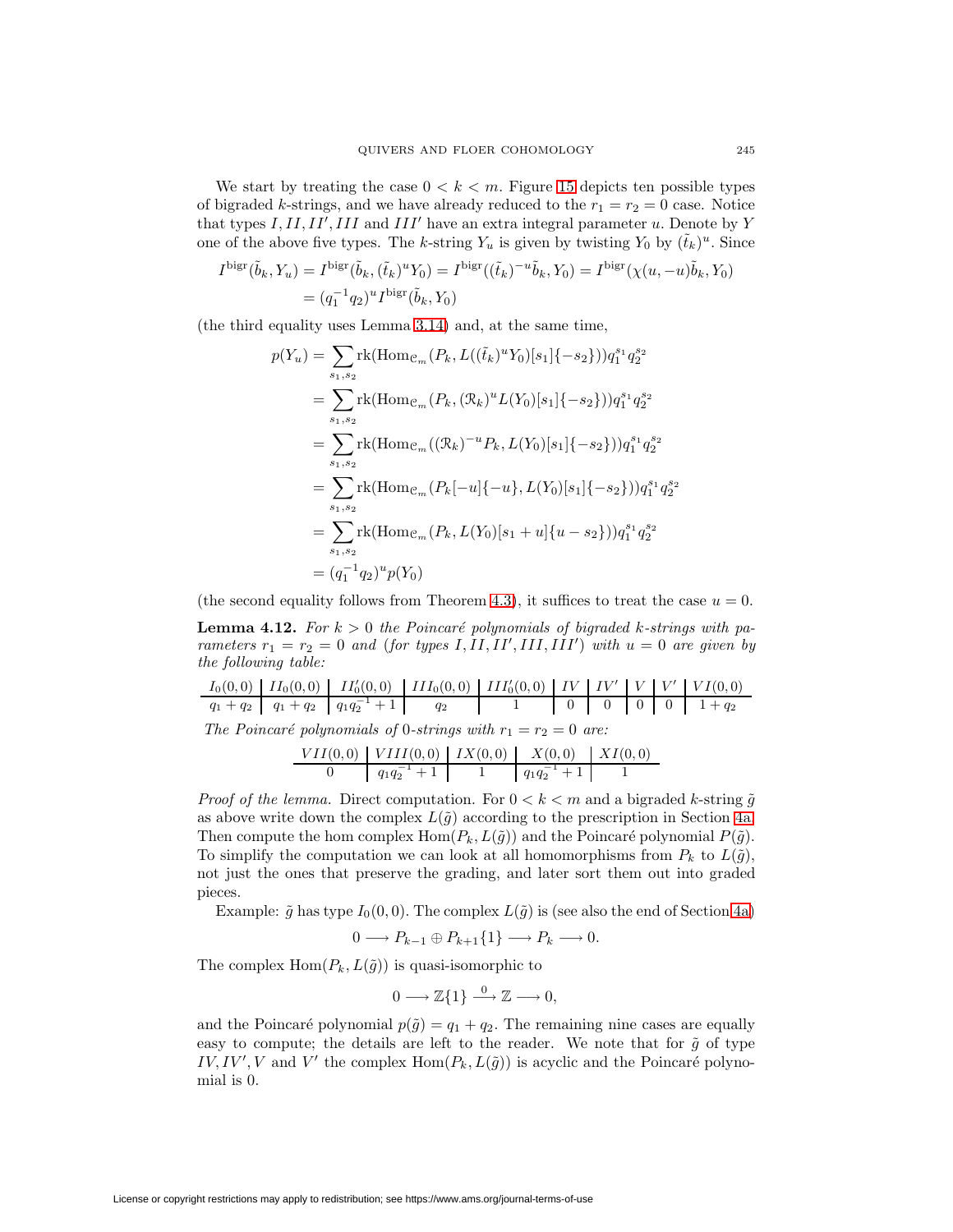Cases  $k = 0$  and  $k = m$  can be treated in the same fashion. For  $k = m$ , the four types of m-strings (see Figure [17\)](#page-28-0) naturally correspond to the four out of ten types of k-strings with  $0 < k < m$ , and the computation for the  $0 < k < m$  case extends word-for-word to  $k = m$ .

If  $k = 0$ , there are five cases to consider. A 0-string has either one or two crossings, and the Poincar´e polynomial is easy to compute. The answer is written in the second table of the lemma. П

The tables in Lemmas [3.20](#page-30-1) and [4.12](#page-42-0) are identical. Lemma [4.11](#page-41-1) and Proposition [4.9](#page-40-4) follow. П

Proposition [4.9,](#page-40-4) specialized to  $q_1 = q_2 = 1$ , implies Theorem [1.1](#page-3-1) of the intro-duction. Proposition [4.9,](#page-40-4) specialized to  $\tau = 1$ , and Lemma [3.6](#page-19-2) imply that objects  $\mathcal{R}_{\sigma}P_i$  and  $P_i$  are isomorphic if and only if  $\sigma$  is the trivial braid (a similar argument was used to prove Proposition [3.11\)](#page-21-0). Therefore, the braid group acts faithfully in the category  $\mathcal{C}_m$  (which proves Corollary [1.2\)](#page-3-2).

#### 5. Floer cohomology

The definition of Floer cohomology used here is essentially the original one [\[11\]](#page-67-19); far more general versions have been developed in the meantime, but we do not need them. In fact, we will even impose additional restrictions whenever this simplifies the exposition. The only exception is that we allow Lagrangian submanifolds with boundary. After the expository part, a result is proved which computes Floer cohomology in certain very special situations. This is based on a simple  $\mathbb{Z}/2$ symmetry argument, and will be the main technical tool later on. To conclude, we discuss briefly the question of grading.

<span id="page-43-2"></span>5a. **Some basic symplectic geometry.** A symplectic manifold with contact type boundary is a compact manifold with boundary M, with a symplectic form  $\varphi \in$  $\Omega^2(M)$  and a contact one-form  $\alpha \in \Omega^1(\partial M)$ , subject to two conditions. One is that  $\emptyset\partial M = d\alpha$ , and the other is that the Reeb vector field R on  $\partial M$  should satisfy  $\phi(N,R) > 0$  for any normal vector field N pointing outwards. A Lagrangian submanifold with Legendrian boundary in  $(M, \varphi, \alpha)$  is a submanifold  $L \subset M$  which intersects ∂M transversally, such that  $\phi|L = 0$  and  $\alpha|\partial L = 0$  (note that  $\partial L = \emptyset$  is allowed). For brevity, we call these objects simply Lagrangian submanifolds.

<span id="page-43-0"></span>**Lemma 5.1.** Let  $L \subset M$  be a Lagrangian submanifold. There is a unique  $Y \in$  $C^{\infty}(TL|\partial L)$  which satisfies  $i_Y \phi | T_x(\partial M) = \alpha$  for any  $x \in \partial L$ .

The proof is straightforward, and we omit it. By definition, a Lagrangian isotopy is a smooth family  $(L_t)_{0 \leq t \leq 1}$  of Lagrangian submanifolds. Infinitesimally, such an isotopy is described at each time t by a section  $X_t$  of the normal bundle to  $L_t$ , or dually by a one-form  $\beta_t$  on  $L_t$ .  $\beta_t$  is always closed. Moreover, if  $Y_t \in C^\infty(TL_t|\partial L_t)$ is the vector field from Lemma [5.1](#page-43-0) for  $L = L_t$ , then

<span id="page-43-1"></span>(5.1) 
$$
\beta_t|\partial L_t = d(i_{Y_t}\beta_t).
$$

It follows that the pair  $(\beta_t, i_{Y_t}\beta_t)$  defines a class in  $H^1(L_t, \partial L_t; \mathbb{R})$ . The Lagrangian isotopy is called *exact* if this class is zero for all  $t$ . This means that there is a  $K_t \in C^{\infty}(L_t, \mathbb{R})$  with  $K_t | \partial L_t = i_{Y_t} \beta_t$  and  $dK_t = \beta_t$ .

A special class of Lagrangian isotopies are those where  $\partial L_t$  remains constant for all t, which we call *isotopies rel*  $\partial M$ .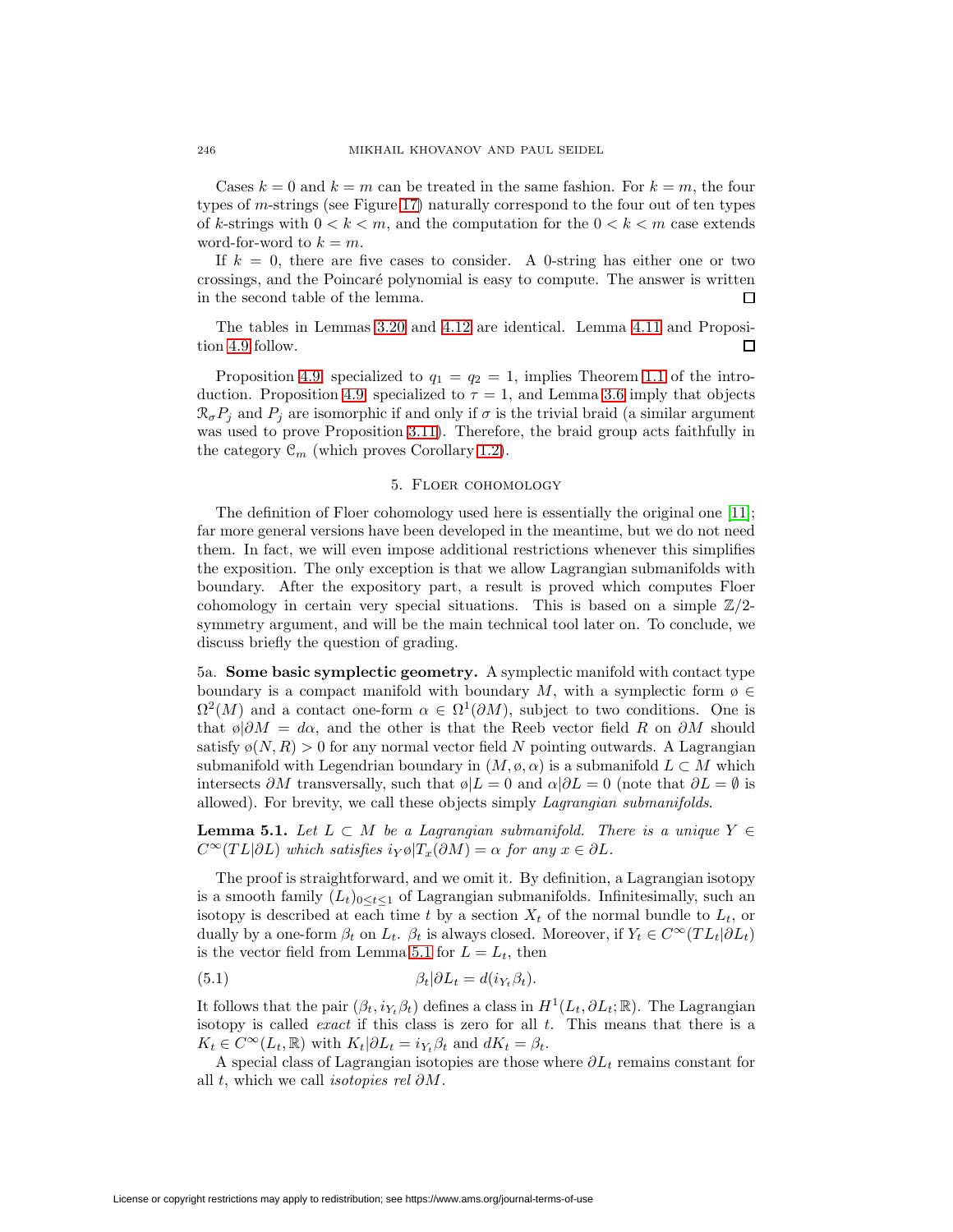Another important class consists of those isotopies where  $\partial L_t$  moves along the Reeb flow with positive speed. By this we mean that there is a function  $b \in$  $C^{\infty}([0; 1], \mathbb{R}^{>0})$  such that  $b(t)R$ , when projected to the normal bundle of  $\partial L_t$ , is equal to  $X_t|\partial L_t$ . Using [\(5.1\)](#page-43-1) one can see that this is the case iff  $i_{Y_t}\beta_t \in C^\infty(\partial L_t, \mathbb{R})$ is a positive constant function for each t. Another equivalent condition: if one takes an embedding  $\partial L_0 \times [0;1] \longrightarrow \partial M$  such that the image of  $\partial L_0 \times \{t\}$  is  $\partial L_t$ , then the pullback of  $\alpha$  under it is  $\psi(t) dt$  for some positive function  $\psi$ . We call isotopies of this kind positive. There are always many positive isotopies, even exact ones, starting at a given Lagrangian submanifold L. For instance, one can carry L along the flow of some Hamiltonian function  $H \in C^{\infty}(M,\mathbb{R})$  with  $H(x) = 1$  and  $dH_x = \phi(\cdot, R_x)$  at all points  $x \in \partial M$ .

Let  $(M, \emptyset, \alpha)$  be a symplectic manifold with contact type boundary. One can always extend  $\alpha$  to a one-form  $\theta$  on some neighbourhood  $U \subset M$  of  $\partial M$ , such that  $d\theta = \phi|U$  holds. The vector field Z dual to  $\theta$ ,  $i_Z \phi = \theta$ , is Liouville and points outwards along  $\partial M$ . The embedding  $\kappa : (-r_0; 0] \times \partial M \longrightarrow M$ , for some  $r_0 > 0$ , defined by the flow of Z satisfies  $\kappa^* \varphi = d(e^r \alpha)$  and hence  $\kappa^* \theta = \kappa^* (i \chi \varphi)$  $e^r \alpha$ , where r is the variable in  $(-r_0; 0]$ . Fix some  $\theta$  and the corresponding  $\kappa$ . A Lagrangian submanifold  $L \subset M$  is called  $\kappa$ -compatible if  $\kappa^{-1}(L) \cap ([-r_1; 0] \times \partial M) =$  $[-r_1; 0] \times \partial L$  for some  $0 < r_1 < r_0$ . Equivalently,  $\theta | L \in \Omega^1(L)$  should vanish near ∂L.

<span id="page-44-2"></span><span id="page-44-1"></span><span id="page-44-0"></span>**Lemma 5.2.** (a) Any Lagrangian submanifold can be deformed, by an exact isotopy rel  $\partial M$ , to a  $\kappa$ -compatible one.

(b) Let  $(L_t)_{0 \le t \le 1}$  be a Lagrangian isotopy, and assume that  $L_0, L_1$  are compatible with  $\kappa$ . Then there is another isotopy  $(L'_t)$  with the same endpoints, and with  $\partial L'_t = \partial L_t$  for all t, such that all  $L'_t$  are compatible with κ. If  $(L_t)$  is exact, then  $(L'_t)$  may be chosen to have the same property.

*Proof.* [\(a\)](#page-44-0) Let  $L \subset M$  be a Lagrangian submanifold. Choose an  $r_1$ ,  $0 < r_1 < r_0$ , such that  $\partial L$  is a deformation retract of  $K = L \cap \kappa([-r_1; 0] \times \partial M)$ .  $\theta | K$  is a closed one-form which vanishes on  $\partial L \subset K$ ; hence it can be written as the differential of a function on K which vanishes on  $\partial L$ . Extend this to a function  $h \in C^{\infty}(M,\mathbb{R})$ with  $h|\partial M = 0$ , and consider the family of one-forms  $\theta_t = \theta - t dh$ ,  $0 \le t \le 1$ . They satisfy  $\theta_t|\partial M = \alpha$  and  $d\theta_t = \omega$ , and hence define a family of embeddings  $\kappa_t : [-r_2; 0] \times \partial M \longrightarrow M$  for some  $r_2 > 0$ . Note that  $\theta_0 = \theta$  while  $\theta_1 | L$  vanishes on a neighbourhood of  $\partial L$ , namely on K.

Let U be a neighbourhood of  $\partial M$  which is contained in the image of  $\kappa_t$  for all t; we can assume that  $\partial M \subset U$  is a deformation retract.  $X_t = (\partial \kappa_t / \partial t) \circ \kappa_t^{-1} |U$  is a symplectic vector field on U which vanishes on  $\partial M$ . The corresponding one-form  $\mathfrak{g}(\cdot, X_t)$  is zero on  $\partial M$ , and hence it can be written as the boundary of a function  $H_t \in C^{\infty}(U,\mathbb{R})$  with  $H_t|\partial M = 0$ . After possibly making U smaller one finds that for each t,  $X_t$  can be extended to a Hamiltonian vector field  $X_t$  on the whole of M. Let  $\phi_t$  be the flow of  $(X_t)$  seen as a time-dependent vector field. By definition  $\phi_t \circ \kappa_0 = \kappa_t$  on some neighbourhood of the boundary, and, therefore,

$$
\phi_1^* \theta = (\kappa_1 \kappa_0^{-1})^* \theta = (\kappa_0^{-1})^* (e^r \alpha) = \theta_1 \quad \text{near } \partial M.
$$

This shows that  $\phi_1^*(\theta | \phi_1(L))$  is equal to  $\theta_1 | L$  near  $\partial L$ , so that  $\phi_1(L)$  is  $\kappa$ -compatible. One sees easily that the isotopy  $L_t = \phi_t(L)$  is exact, which finishes the argument. The proof of [\(b\)](#page-44-1) is just a parametrized version of [\(a\).](#page-44-0) 口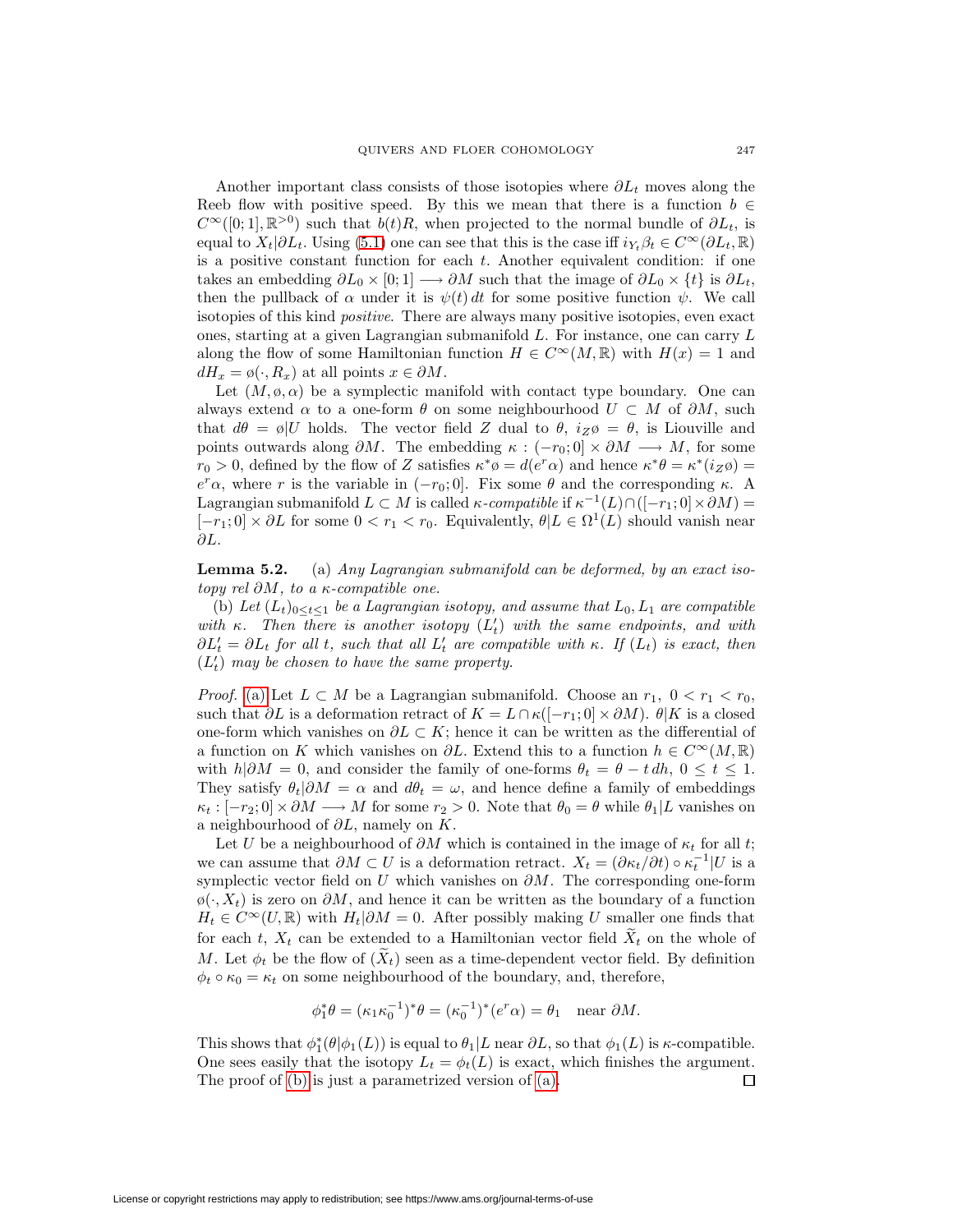Assume now that the relative symplectic class  $[\emptyset, \alpha] \in H^2(M, \partial M; \mathbb{R})$  is zero. Then there is a one-form  $\theta$  on M with  $\theta|\partial M = \alpha$  and  $d\theta = \emptyset$ . Fix such a  $\theta$ ; the corresponding embedding  $\kappa$  is defined on all of  $\mathbb{R}^{\leq 0} \times \partial M$ . A Lagrangian submanifold L is called  $\theta$ -exact if  $[\theta|L] \in H^1(L, \partial L; \mathbb{R})$  is zero. The next lemma describes the relationship between the absolute notion of a θ-exact submanifold and the relative notion of exact isotopy. The lemma after that concerns the existence of  $\theta$ -exact submanifolds in a given Lagrangian isotopy class. We omit the proofs.

<span id="page-45-1"></span><span id="page-45-0"></span>**Lemma 5.3.** Let  $(L_t)_{0 \leq t \leq 1}$  be a Lagrangian isotopy such that  $L_0$  is  $\theta$ -exact. Then the isotopy is exact  $\Leftrightarrow$  all the  $L_t$  are  $\theta$ -exact.

<span id="page-45-4"></span>**Lemma 5.4.** (a) Let  $L \subset M$  be a Lagrangian submanifold. Assume that  $H^1(M, \partial M; \mathbb{R})$  surjects onto  $H^1(L, \partial L; \mathbb{R})$ . Then there is a Lagrangian isotopy  $(L_t)$  rel ∂M with  $L_0 = L$  and such that  $L_1$  is  $\theta$ -exact.

(b) Let  $L_0, L_1 \subset M$  be two  $\theta$ -exact Lagrangian submanifolds which are isotopic rel ∂M. Assume that  $H^1(M, \partial M; \mathbb{R})$  surjects onto  $H^1(L_j, \partial L_j; \mathbb{R})$ . Then there is an exact isotopy rel  $\partial M$  which connects  $L_0$  and  $L_1$ .

There is a similar notion for symplectic automorphisms. Let  $\text{Symp}(M, \partial M, \emptyset)$ be the group of symplectic automorphisms  $\phi : M \longrightarrow M$  which are the identity in some neighbourhood (depending on  $\phi$ ) of  $\partial M$ . By definition, a Hamiltonian isotopy in this group is one generated by a time-dependent Hamiltonian function which vanishes near  $\partial M$ . Call  $\phi \in \text{Symp}(M, \partial M, \phi)$   $\theta$ -exact if  $[\phi^* \theta - \theta] \in H^1(M, \partial M; \mathbb{R})$  is zero. The analogue of Lemma [5.3](#page-45-0) is this: let  $(\phi_t)$  be an isotopy in Symp $(M, \partial M, \emptyset)$ with  $\phi_0$  θ-exact. Then  $(\phi_t)$  is a Hamiltonian isotopy iff all the  $\phi_t$  are θ-exact. As for Lemma [5.4,](#page-45-1) the analogous statement is actually simpler: the subgroup of  $\theta$ -exact automorphisms is always a deformation retract of  $\text{Symp}(M, \partial M, \emptyset)$ . Finally, note that  $\theta$ -exact automorphisms preserve the class of  $\theta$ -exact Lagrangian submanifolds.

<span id="page-45-3"></span>5b. **The definition.** Let  $(M, \varphi, \alpha)$  be a symplectic manifold with contact type boundary, such that  $[\phi, \alpha] \in H^2(M, \partial M; \mathbb{R})$  is zero. Fix a  $\theta \in \Omega^1(M)$  with  $\theta | \partial M =$  $\alpha$ ,  $d\theta = \emptyset$ . Floer cohomology associates a finite-dimensional vector space over  $\mathbb{Z}/2$ , denoted by  $HF(L_0, L_1)$ , to any pair  $(L_0, L_1)$  of  $\theta$ -exact Lagrangian submanifolds whose boundaries are either the same or else disjoint. We now give a brief account of its definition, concentrating on the issues which arise in connection with the boundary  $\partial M$ . For expositions emphasizing other aspects see e.g. [\[28\]](#page-67-20), [\[34\]](#page-68-5), [\[35\]](#page-68-6).

We begin with a digression concerning almost complex structures. Let  $\xi \longrightarrow$  $\partial M$  be the symplectic vector bundle  $\xi = (\ker \alpha, d\alpha)$ . Given a compatible almost complex structure  $\bar{j}$  on  $\xi$ , one can define an almost complex structure  $\bar{J}$  on  $\mathbb{R} \times \partial M$ , compatible with  $d(e^r\alpha)$ , by  $\overline{J}(y_1, X + y_2R) = (-y_2, \overline{j}X + y_1R)$  for  $X \in \xi$  and  $y_1, y_2 \in \mathbb{R}$ . The almost complex structures  $\overline{J}$  appeared first in [\[20,](#page-67-21) p. 529]. The next lemma describes their main property; it is taken from [\[9,](#page-67-22) Lemma 3.9.2] with some modifications.

<span id="page-45-2"></span>**Lemma 5.5.** Let  $\Sigma$  be an open subset of  $\mathbb{R} \times [0,1]$ , and let  $(\bar{j}_{s,t})$  be a smooth family of compatible almost complex structures on  $\xi$  parametrized by  $(s,t) \in \Sigma$ . Let  $(\overline{J}_{s,t})$  be the corresponding family of almost complex structures on  $\mathbb{R} \times \partial M$ . Let  $\Lambda_0, \Lambda_1 \subset \partial M$  be two Legendrian submanifolds, and let  $u = (u_1, u_2): \Sigma \longrightarrow \mathbb{R} \times \partial M$ be a smooth map which satisfies  $\partial u/\partial s+\overline{J}_{s,t}(u)\partial u/\partial t=0$ , such that  $u(s,t)\in\mathbb{R}\times\Lambda_t$ for all  $(s, t) \in (\mathbb{R} \times \{0, 1\}) \cap \Sigma$ . Then  $u_1$  has no local maxima.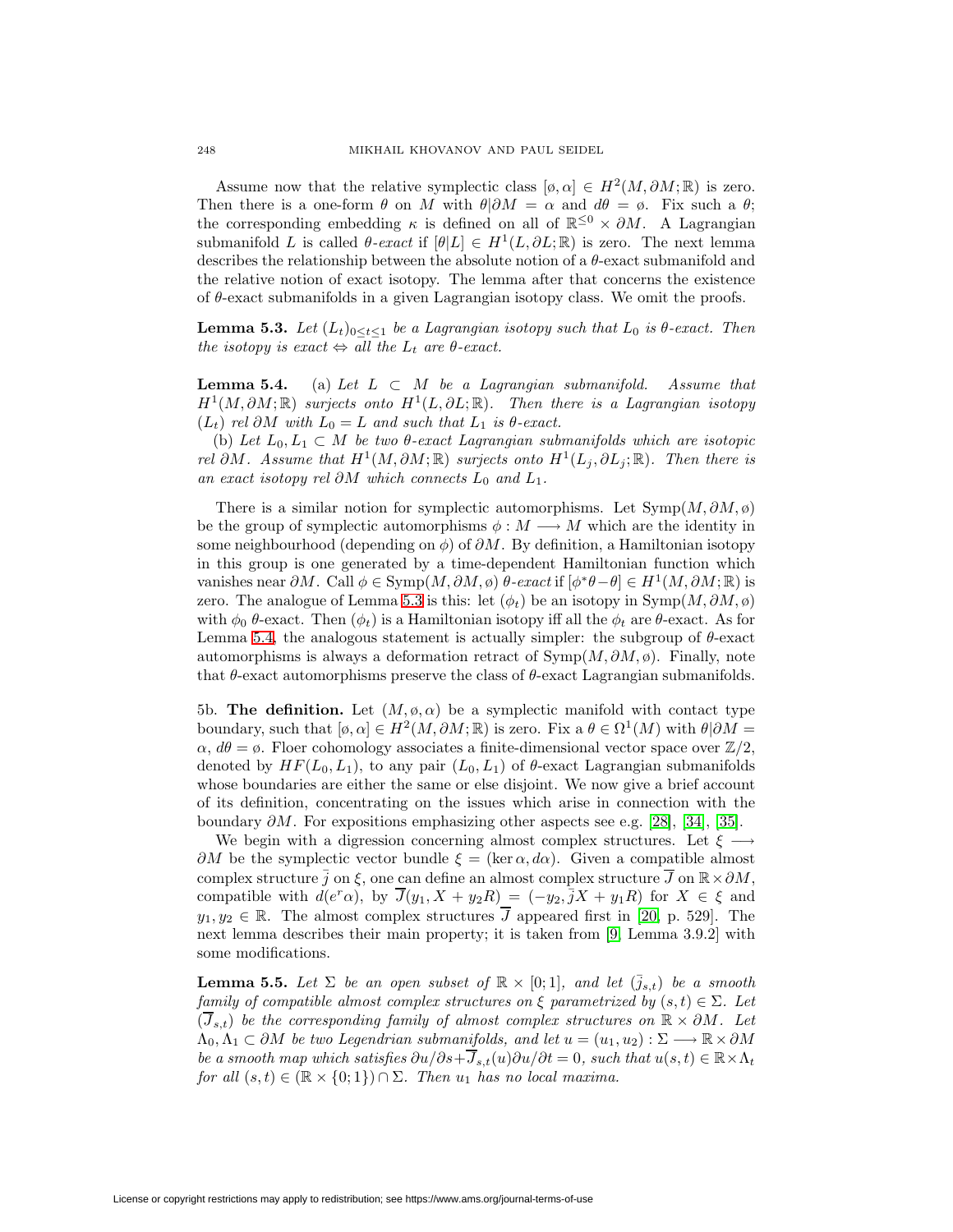*Proof.* Let  $pr_1, pr_2$  be the projections from  $\mathbb{R} \times \partial M$  to the two factors. For any  $(s, t) \in \Sigma$  one has  $Dpr_1 = \alpha \circ Dpr_2 \circ \overline{J}_{s,t}$ . Hence

$$
\frac{\partial u_1}{\partial s} = \alpha \left( Dpr_2 \circ \overline{J}_{s,t} \circ \frac{\partial u}{\partial s} \right) = \alpha \left( \frac{\partial u_2}{\partial t} \right),
$$

and similarly  $\partial u_1/\partial t = -\alpha(\partial u_2/\partial s)$ . Therefore  $\Delta u_1 = -d\alpha(\partial u_2/\partial s, \partial u_2/\partial t) \leq 0$ . By assumption  $\partial u_2/\partial s \in T\Lambda_t$  at each point  $(s,t) \in (\mathbb{R} \times \{0,1\}) \cap \Sigma$ , and hence  $\partial u_1/\partial t = -\alpha(\partial u_2/\partial s) = 0$ . This shows that  $u_1$  is subharmonic and satisfies von Neumann boundary conditions on  $(\mathbb{R} \times \{0,1\}) \cap \Sigma$ . The maximum principle implies that such a function cannot have local maxima. П

Let  $\kappa : \mathbb{R}^{\leq 0} \times \partial M \longrightarrow M$  be the embedding associated to  $\theta$ , as in the previous section. We define  $\mathcal{J}$  to be the space of all smooth families  $\mathbf{J} = (J_t)_{0 \leq t \leq 1}$  of  $\varphi$ compatible almost complex structures on  $M$  which have the following property: there is an  $r_0 > 0$  and a family  $(j_t)$  of compatible almost complex structures on  $\xi$ such that for each t,  $\kappa^* J_t|[-r_0; 0] \times \partial M$  agrees with  $\overline{J}_t$ .

<span id="page-46-3"></span>Now take two  $\theta$ -exact Lagrangian submanifolds  $L_0, L_1 \subset M$  with  $\partial L_0 \cap \partial L_1 = \emptyset$ . The first step in defining  $HF(L_0, L_1)$  is to deform them in a suitable way.

**Lemma 5.6.** There are Lagrangian submanifolds  $L'_0, L'_1$  such that  $L_j$  and  $L'_j$  are joined by an exact isotopy rel  $\partial M$ , for  $j = 0, 1$ , and with the following properties: each  $L'_j$  is  $\kappa$ -compatible, and the intersection  $L'_0 \cap L'_1$  is transverse.

<span id="page-46-0"></span>This follows from Lemma [5.2](#page-44-2)[\(a\)](#page-44-0) and a well-known transversality argument. Note that  $L'_0, L'_1$  are again  $\theta$ -exact, because of Lemma [5.3.](#page-45-0) For  $\mathbf{J} = (J_t) \in \mathcal{J}$ , let  $\mathcal{M}(\mathbf{J})$ be the set of smooth maps  $u : \mathbb{R} \times [0,1] \longrightarrow M$  satisfying Floer's equation

$$
(5.2) \t\t\t\t\t\t\t\t\t\t\t\t\partial u/\partial s + J_t(u)\partial u/\partial t = 0, \quad u(\mathbb{R} \times \{0\}) \subset L'_0, \ \ u(\mathbb{R} \times \{1\}) \subset L'_1,
$$

and whose energy  $E(u) = \int u^*\phi$  is finite. We remind the reader that [\(5.2\)](#page-46-0) can be seen as the negative gradient flow equation of the action functional a on the path space  $\mathcal{P}(L'_0, L'_1) = \{ \gamma \in C^{\infty}([0; 1], M) \mid \gamma(j) \in L'_j, j = 0, 1 \}.$  To define a one needs to choose functions  $H_j \in C^{\infty}(L'_j, \mathbb{R})$  with  $dH_j = \theta | L'_j$  (such functions exist by the assumption of  $\theta$ -exactness); then  $a(\gamma) = -\int_{[0,1]} \gamma^* \theta + H_1(\gamma(1)) - H_0(\gamma(0)).$ 

<span id="page-46-1"></span>**Lemma 5.7.** For any  $J \in \mathcal{J}$ , there is a compact subset of  $M \setminus \partial M$  which contains the image of all  $u \in \mathcal{M}(\mathbf{J})$ .

This is mainly a consequence of Lemma [5.5](#page-45-2) and of the definition of J. The other elements which enter the proof are: the convergence of each  $u \in \mathcal{M}(\mathbf{J})$  towards limits  $x_{\pm} = \lim_{s \to \pm \infty} u(s, \cdot)$  in  $L'_0 \cap L'_1$ ; the *κ*-compatibility of  $L'_0, L'_1$ ; and the fact that  $\partial L_0' \cap \partial L_1' = \partial L_0 \cap \partial L_1 = \emptyset$ . We leave the details to the reader. The importance of Lemma [5.7](#page-46-1) is that it allows one to ignore the boundary of  $M$  in all arguments concerning solutions of [\(5.2\)](#page-46-0).

One can associate to any  $u \in \mathcal{M}(\mathbf{J})$  a Fredholm operator  $D_{u,\mathbf{J}} : \mathcal{W}_u^1 \longrightarrow \mathcal{W}_u^0$ from  $\mathcal{W}_u^1 = \{ X \in W^{1,p}(u^*TM) \mid X(\cdot,0) \in u^*TL_0', X(\cdot,1) \in u^*TL_1' \}$  to  $\mathcal{W}_u^0 =$  $L^p(u^*TM)$  ( $p > 2$  is some fixed real number) which describes the linearization of [\(5.2\)](#page-46-0) near u. Let  $\mathcal{M}_k(x_-, x_+)$ **J**) ⊂  $\mathcal{M}(\mathbf{J})$  be the subset of those u with limits  $x_-, x_+ \in L'_0 \cap L'_1$  and such that  $D_{u,\mathbf{J}}$  has index  $k \in \mathbb{Z}$ . There is a natural action of R on each of these sets, by translation in the s-variable. Call  $u \in \mathcal{M}(\mathbf{J})$  regular if  $D_{u,\mathbf{J}}$  is onto. If this is true for all  $u \in \mathcal{M}(\mathbf{J})$ , then **J** itself is called regular.

<span id="page-46-4"></span><span id="page-46-2"></span>**Proposition 5.8** (Floer-Hofer-Salamon [\[14\]](#page-67-23), Oh [\[29\]](#page-68-7)). The regular **J** form a  $C^{\infty}$ dense subset  $\mathcal{J}^{\text{reg}}(L_0', L_1') \subset \mathcal{J}$ .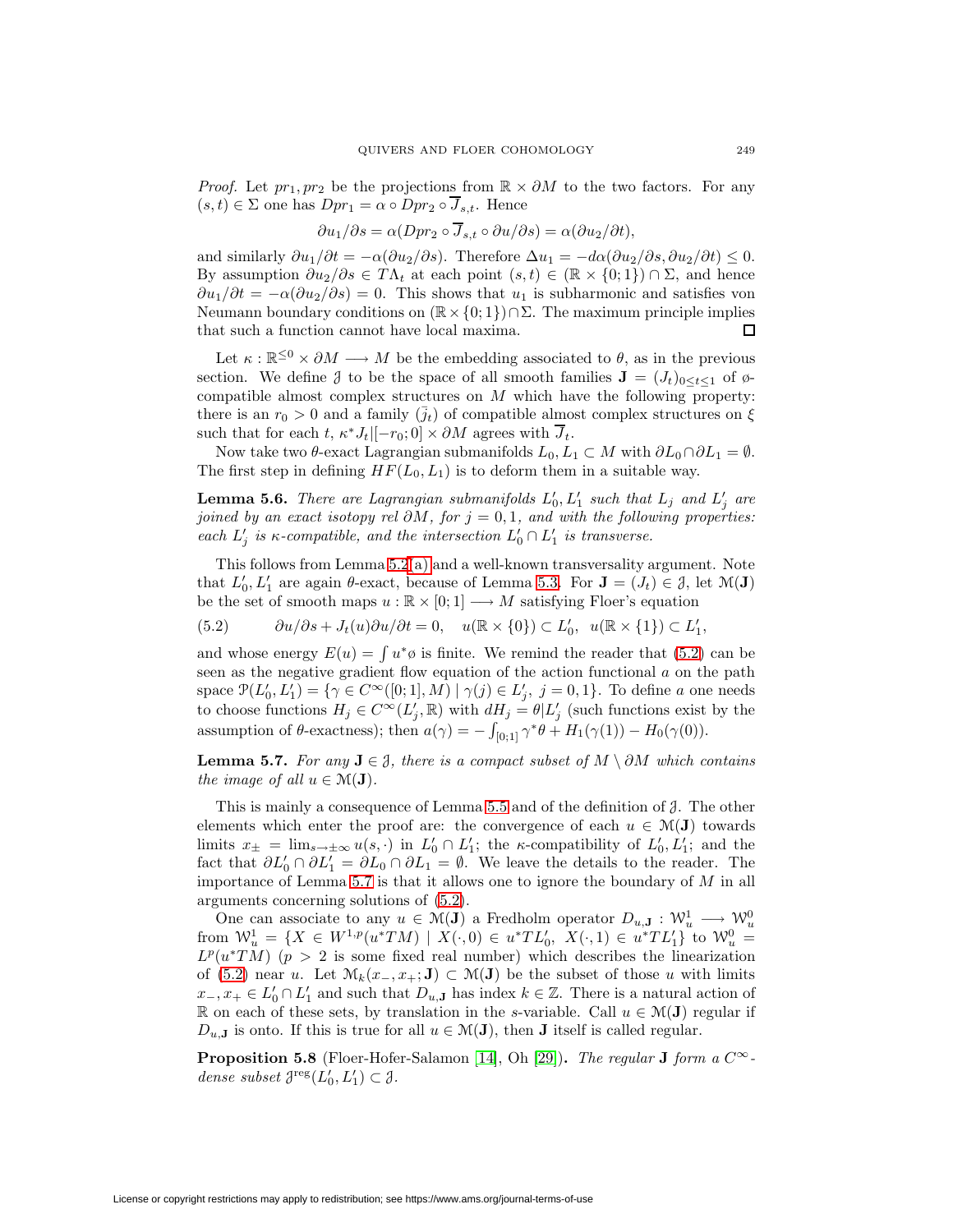**Proposition 5.9** (Floer). For  $J \in \mathcal{J}^{\text{reg}}(L_0', L_1')$ , the quotients  $\mathcal{M}_1(x_-, x_+) \cap \mathbb{R}$  are finite sets. Moreover, if we define  $\nu(x_-, x_+; J) \in \mathbb{Z}/2$  to be the number of points  $mod\ 2$  in  $\mathcal{M}_1(x_-, x_+; \mathbf{J})/\mathbb{R}$ , then  $\sum_x \nu(x_-, x; \mathbf{J})\nu(x, x_+; \mathbf{J})=0$  for each  $x_-, x_+$ .

Let  $CF(L'_0, L'_1)$  be the  $\mathbb{Z}/2$ -vector space freely generated by the points of  $L'_0 \cap$  $L_1'$ , and let  $d_{\bf J}$  be the endomorphism of this space which sends the basis element  $\langle x_+ \rangle$  to  $\sum_x \nu(x, x_+; \mathbf{J})\langle x \rangle$ . Proposition [5.9](#page-46-2) implies that  $d\mathbf{J} = 0$ , and one sets  $HF(L'_0, L'_1; \mathbf{J}) = \ker d_{\mathbf{J}}/ \text{im } d_{\mathbf{J}}.$  Finally,  $HF(L_0, L_1)$  is defined as  $HF(L'_0, L'_1; \mathbf{J})$  for any choice of  $L'_0, L'_1$  as in Lemma [5.6](#page-46-3) and any  $J \in \mathcal{J}^{\text{reg}}(L'_0, L'_1)$ . One can show that this is independent of the choices up to canonical isomorphism. The proof uses the continuation maps introduced in [\[35,](#page-68-6) Section 6]. We will not explain the details, but it seems appropriate to mention two simple facts which are used in setting up the argument: first, an exact Lagrangian isotopy rel  $\partial M$  which consists only of κ-compatible submanifolds can be embedded into a Hamiltonian isotopy in  $Symp(M, \partial M, \emptyset)$ . Second, there is an analogue of Lemma [5.7](#page-46-1) for solutions of the continuation equation, which is again derived from Lemma [5.5.](#page-45-2) As well as proving its well-definedness, the continuation argument also establishes the basic isotopy invariance property of Floer cohomology:

<span id="page-47-0"></span>**Proposition 5.10.**  $HF(L_0, L_1)$  is invariant (up to isomorphism) under exact isotopies of  $L_0$  or  $L_1$  rel ∂M.

We will now extend the definition of Floer cohomology to pairs of Lagrangian submanifolds whose boundaries coincide. The basic idea is the same as in the case of geometric intersection numbers. Let  $(L_0, L_1)$  be two  $\theta$ -exact Lagrangian submanifolds with  $\partial L_0 = \partial L_1$ , and let  $L_0^+$  be a submanifold obtained from  $L_0$  by a sufficiently small Lagrangian isotopy which is exact and positive. Then  $\partial L_0^+ \cap \partial L_1 =$  $\emptyset$ , and one sets  $HF(L_0, L_1) = HF(L_0^+, L_1)$ . The proof that this is independent of the choice of  $L_0^+$  requires a generalization of Proposition [5.10:](#page-47-0)

**Lemma 5.11.** Let  $(L_{0,s})_{0 \leq s \leq 1}$  be an isotopy of  $\theta$ -exact Lagrangian submanifolds, and let  $L_1$  be a  $\theta$ -exact Lagrangian submanifold such that  $\partial L_{0,s} \cap \partial L_1 = \emptyset$  for all s. Then  $HF(L_{0,s}, L_1)$  is independent of s up to isomorphism.

Sketch of the proof. It is sufficient to show that the dimension of  $HF(L_{0,s}, L_1)$  is locally constant in s near some fixed  $\hat{s} \in [0, 1]$ . Let  $L'_1$  be a Lagrangian submanifold which is  $\kappa$ -compatible and isotopic to  $L_1$  by an exact isotopy rel  $\partial M$ . Let  $(L'_{0,s})_{0 \leq s \leq 1}$  be an isotopy of Lagrangian submanifolds, such that each  $L'_{0,s}$  is  $\kappa$ compatible and isotopic to  $L_{0,s}$  by an exact isotopy rel  $\partial M$ . We may assume that  $L'_{0,\hat{s}}$  intersects  $L'_1$  transversally. Take a  $J \in \mathcal{J}^{\text{reg}}(L'_{0,\hat{s}}, L'_1)$ . For all s sufficiently close to  $\hat{s}$ , the intersection  $L'_{0,s} \cap L'_{1}$  remains transverse, and **J** lies still in  $\mathcal{J}^{\text{reg}}(L'_{0,s}, L'_{1})$ . Hence by definition of Floer cohomology

$$
HF(L_{0,s}, L_1) = HF(L'_{0,s}, L'_1; \mathbf{J})
$$

for all  $s$  close to  $\hat{s}$ . By considering the corresponding parametrized moduli spaces one sees that the complex  $(CF(L'_{0,s}, L'_{1}), d_{\mathbf{J}})$  is independent of s (near  $\hat{s}$ ) up to isomorphism; compare [\[11,](#page-67-19) Lemma 3.4].

The same argument can be used to extend Proposition [5.10](#page-47-0) to pairs  $(L_0, L_1)$ with  $\partial L_0 = \partial L_1$ . It is difficult to see whether the isomorphisms obtained in this way are canonical or not. This is an inherent weakness of our approach; there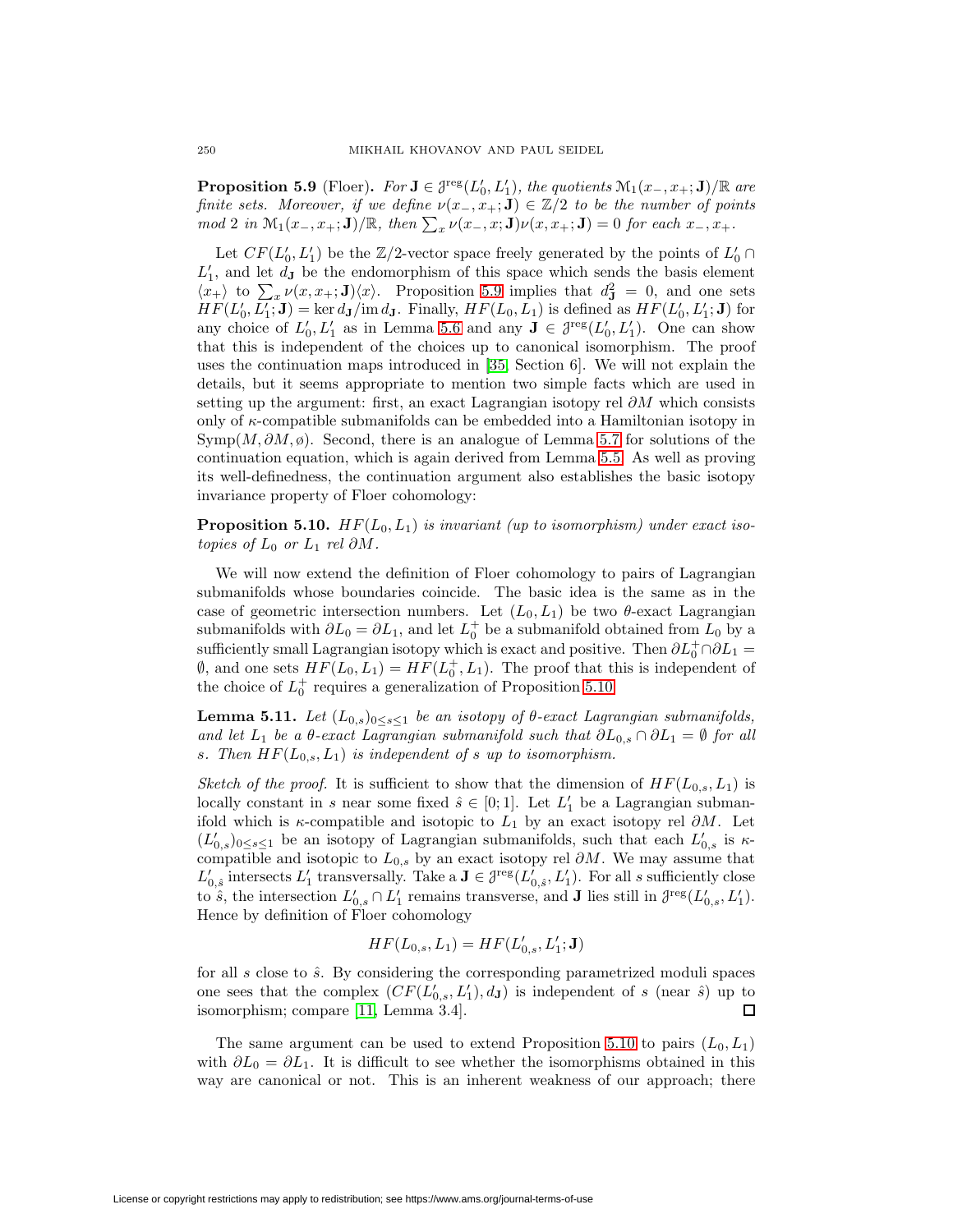are alternatives which do not appear to have this problem [\[30\]](#page-68-8). In any case, the question is irrelevant for the purposes of the present paper.

A theorem of Floer [\[13\]](#page-67-24) says that  $HF(L, L) \cong H^*(L; \mathbb{Z}/2)$  for any  $\theta$ -exact Lagrangian submanifold L (Floer stated the theorem for  $\partial L = \emptyset$  only, but his proof extends to the general case). There is no general way of computing  $HF(L_0, L_1)$ when  $L_0 \neq L_1$ , but there are a number of ad hoc arguments which work in special situations. One such argument will be the subject of the next two sections.

5c. **Equivariant transversality.** Let  $(M, \varphi, \alpha)$  and  $\theta$  be as before. In addition we now assume that M carries an involution  $\iota$  which preserves  $\varphi$ ,  $\theta$ , and  $\alpha$ . The fixed point set  $M^{\iota}$  is again a symplectic manifold with contact type boundary. Moreover, if  $L \subset M$  is a Lagrangian submanifold with  $\iota(L) = L$ , its fixed part  $L^{\iota} = L \cap M^{\iota}$ is a Lagrangian submanifold of  $M^{\iota}$ . We denote by  $\mathcal{J}^{\iota} \subset \mathcal{J}$  the subspace of those  $\mathbf{J} = (J_t)_{0 \le t \le 1}$  such that  $\iota^* J_t = J_t$  for all  $t$ .

Let  $L'_0, L'_1$  be a pair of  $\theta$ -exact and  $\kappa$ -compatible Lagrangian submanifolds of  $M$ , which intersect transversally and satisfy  $\partial L_0' \cap \partial L_1' = \emptyset$ . Assume that  $\iota(L_j') = L_j'$  for  $j = 0, 1$ . If one wants to use this symmetry property to compute Floer cohomology, the following question arises: can one find a  $J \in \mathcal{J}^{\iota}$  which is regular? The answer is no in general, because of a simple phenomenon which we will now describe. Take  $a \mathbf{J} \in \mathcal{J}^i$ , and let  $u \in \mathcal{M}(\mathbf{J})$  be a map whose image lies in  $M^i$ . Then the spaces  $\mathcal{W}^1_u$ and  $\mathcal{W}_u^0$  carry natural  $\mathbb{Z}/2$ -actions, and  $D_{u,\mathbf{J}}$  is an equivariant operator. Assume that the invariant part

$$
D_{u,\mathbf{J}}^{\mathbb{Z}/2}:(\mathcal{W}_u^1)^{\mathbb{Z}/2}\longrightarrow (\mathcal{W}_u^0)^{\mathbb{Z}/2}
$$

is surjective, and that index  $D_{u,\mathbf{J}}^{\mathbb{Z}/2}$  > index  $D_{u,\mathbf{J}}$ . Then  $D_{u,\mathbf{J}}$  can obviously not be onto. This situation is stable under perturbation, which means that for any  $J' \in \mathcal{J}^{\iota}$ sufficiently close to **J** one can find a  $u' \in \mathcal{M}(\mathbf{J})$  with the same property as u. Hence  $\mathcal{J}^{\iota} \cap \mathcal{J}^{\text{reg}}(L_0', L_1')$  is not dense in  $\mathcal{J}^{\iota}$ . This is a general problem in equivariant transversality theory, and it is not difficult to construct concrete examples. By taking the reasoning a little further, one can find cases where  $\mathcal{J}^{\iota} \cap \mathcal{J}^{\text{reg}}(L'_0, L'_1) = \emptyset$ . The aim of this section is to show that the maps  $u \in \mathcal{M}(\mathbf{J})$  with  $\text{im}(u) \subset M^{\iota}$ are indeed the only obstruction; in other words, equivariant transversality can be achieved everywhere except at these solutions.

<span id="page-48-2"></span>**Lemma 5.12.** Let  $u \in \mathcal{M}(\mathbf{J})$ , for some  $\mathbf{J} \in \mathcal{J}^{\iota}$ , be a map which is not constant and such that  $\text{im}(u) \not\subset M^{\iota}$ . Let  $x_{-}, x_{+} \in L'_{0} \cap L'_{1}$  be the limits of u. Then the subset  $R(u) \subset \mathbb{R} \times (0,1)$  of those  $(s,t)$  which satisfy

$$
du(s,t) \neq 0, \quad u(s,t) \notin u(\mathbb{R} \setminus \{s\},t) \cup \iota(u(\mathbb{R},t)) \cup \{x_{\pm}\} \cup \{\iota(x_{\pm})\}
$$

is open and dense.

*Proof.* We will use the methods developed in [\[14\]](#page-67-23). To begin with, take a more general situation: let M be an arbitrary manifold and  $(J_t)_{0 \le t \le 1}$  a smooth family of almost complex structures on it. We consider smooth maps  $v : \Sigma \longrightarrow M$ , where  $\Sigma$  is some connected open subset of  $\mathbb{R} \times (0,1)$ , satisfying

<span id="page-48-0"></span>(5.3) 
$$
\frac{\partial v}{\partial s} + J_t(v)\frac{\partial v}{\partial t} = 0.
$$

<span id="page-48-1"></span>Some basic properties of this equation are:

(J1) If v is a nonconstant solution of [\(5.3\)](#page-48-0), then  $C(v) = \{(s,t) \in \Sigma \mid dv(s,t) = 0\}$ is a discrete subset of  $\Sigma$ .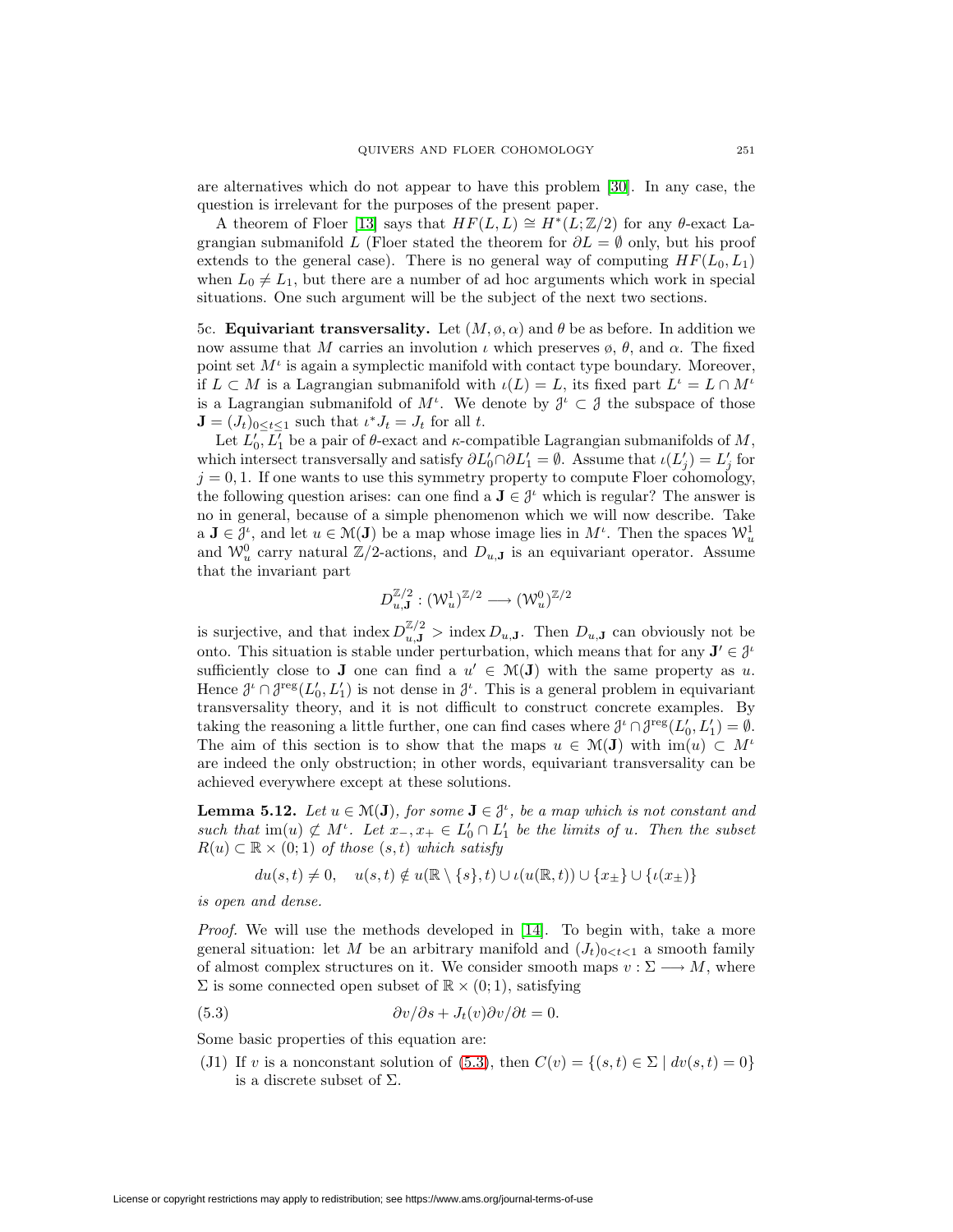- <span id="page-49-1"></span>(J2) Let  $v_1, v_2$  be two solutions of [\(5.3\)](#page-48-0) defined on the same set  $\Sigma$ , such that  $v_1 \not\equiv v_2$ . Then  $A(v_1, v_2) = \{(s, t) \in \Sigma \mid v_1(s, t) = v_2(s, t)\}\$ is a discrete subset.
- <span id="page-49-2"></span>(J3) Let v be a nonconstant solution of [\(5.3\)](#page-48-0). For each  $x \in M$ ,  $v^{-1}(x) \subset \Sigma$  is a discrete subset.
- (J4) Let  $v_1 : \Sigma_1 \longrightarrow M$  and  $v_2 : \Sigma_2 \longrightarrow M$  be two solutions of [\(5.3\)](#page-48-0) such that  $v_2$  is an embedding. Assume that for any  $(s,t) \in \Sigma_1$  there is an  $(s',t') \in \Sigma_2$ with  $t = t'$  and  $v_1(s,t) = v_2(s',t')$ . Then there is a  $\sigma \in \mathbb{R}$  such that for all  $(s, t) \in \Sigma_1$  we have  $(s - \sigma, t) \in \Sigma_2$  and  $v_1(s, t) = v_2(s - \sigma, t)$ .
- <span id="page-49-3"></span>(J5) Let  $v_1, v_2 : \mathbb{R} \times (0, 1) \longrightarrow M$  be two nonconstant solutions of [\(5.3\)](#page-48-0). Assume that  $v_2$  is not a translate of  $v_1$  in the s-direction. Then for any  $\rho > 0$  the subset  $S_{\rho}(v_1, v_2) = \{(s, t) \in \mathbb{R} \times (0, 1) \mid v_1(s, t) \notin v_2([-\rho; \rho] \times \{t\})\}\$ is open and dense in  $\mathbb{R} \times (0,1)$ .

 $(31)$  is [\[14,](#page-67-23) Corollary 2.3(ii)].  $(32)$  is a form of the unique continuation theorem [14, Proposition 3.1, and [\(J3\)](#page-49-1) follows from it by letting  $v_2 \equiv x$  be a constant map. [\(J4\)](#page-49-2) is a variant of [\[14,](#page-67-23) Lemma 4.2], and is proved as follows.  $\psi = v_2^{-1}v_1 : \Sigma_1 \longrightarrow \Sigma_2$  is a holomorphic map of the form  $\psi(s, t)=(\psi_1(s, t), t)$ . By looking at the derivative of  $\psi$  one sees that it must be a translation in the s-direction.

The proof of the final property  $(J5)$  is similar to that of [\[14,](#page-67-23) Theorem 4.3]; however, the differences are sufficiently important to deserve a detailed discussion. It is clear that  $S_{\rho}(v_1, v_2)$  is open for any  $\rho > 0$ . Now assume that  $(S, T) \in \mathbb{R} \times (0, 1)$ is a point which has a neighbourhood disjoint from  $S_\rho(v_1, v_2)$ . After possibly moving  $(S, T)$  slightly, one can assume that  $v_1(S, T) \notin v_2(C(v_2))$ . This can be achieved because  $C(v_2)$  is a countable set by [\(J1\),](#page-48-1) and hence  $v_1^{-1}(v_2(C(v_2)))$  is countable by [\(J3\).](#page-49-1) Again because of [\(J3\),](#page-49-1) there are only finitely many  $S'_1, \ldots, S'_k \in [-\rho; \rho]$  such that  $v_1(S,T) = v_2(S'_j,T)$ . By the choice of  $(S,T)$ , we have  $dv_2(S'_j,T) \neq 0$  for all these  $S'_j$ . Choose an  $\epsilon > 0$  such that the restriction of  $v_2$  to the open disc  $D_{\epsilon}(S'_j, T)$ of radius  $\epsilon$  around  $(S'_j, T)$  is an embedding for any j.

**Claim A.** There is an  $\epsilon' > 0$  with the following property: for each  $(s, t) \in D_{\epsilon'}(S, T)$ there is an  $(s', t') \in \bigcup_{j=1}^{k} D_{\epsilon/2}(S'_j, T)$  with  $t' = t$  and  $v_1(s, t) = v_2(s', t)$ .

To prove this, take a sequence of points  $(s_i, t_i)_{i \in \mathbb{N}}$  with limit  $(S, T)$ . For sufficiently large *i* we have  $(s_i, t_i) \notin S_\rho(v_1, v_2)$ . Hence there are  $s'_i \in [-\rho, \rho], s'_i \neq s_i$ , such that  $v_2(s'_i, t_i) = v_1(s_i, t_i)$ . If the claim is false, one can choose the  $(s_i, t_i)$  and  $s'_i$ in such a way that  $(s'_i, t_i) \notin \bigcup_j D_{\epsilon/2}(S'_j, T)$ . Then, after passing to a subsequence, one obtains a limit  $s' \in [-\rho; \rho]$  with  $v_2(s', T) = v_1(S, T)$  and  $s' \neq S'_1, \ldots, S'_k$ , which is a contradiction.

**Claim B.** There is a nonempty connected open subset  $\Sigma_1 \subset D_{\epsilon'}(S,T)$  and a  $j \in$  $\{1,\ldots,k\}$  with the following property: for any  $(s,t) \in \Sigma_1$  there is an  $(s',t') \in$  $D_{\epsilon}(S'_{j}, T)$  with  $t' = t$  and  $v_{1}(s,t) = v_{2}(s',t)$ .

Let  $U_j \subset D_{\epsilon'}(S,T)$  be the closed subset of those  $(s,t)$  such that  $v_1(s,t) = v_2(s',t)$ for some  $(s', t) \in D_{\epsilon/2}(S'_j, T)$ . Claim A says that  $U_1 \cup \cdots \cup U_k = D_{\epsilon'}(S, T)$ ; hence at least one of the  $U_j$  must have nonempty interior. Define  $\Sigma_1$  to be some small open disc inside that  $U_j$ ; this proves Claim B.

Now consider the restrictions  $v_1 \mid \Sigma_1$  and  $v_2 \mid \Sigma_2$ , where  $\Sigma_2 = D_{\epsilon}(S'_j, T)$ . By definition  $v_2|\Sigma_2$  is an embedding; applying [\(J4\)](#page-49-2) shows that  $v_1|\Sigma_1$  is a translate of  $v_2|\Sigma_2$ in the s-direction. Because of unique continuation  $(J2)$  it follows that  $v_1$  must be a translate of  $v_2$ , which completes the proof of  $(J5)$ .

<span id="page-49-0"></span>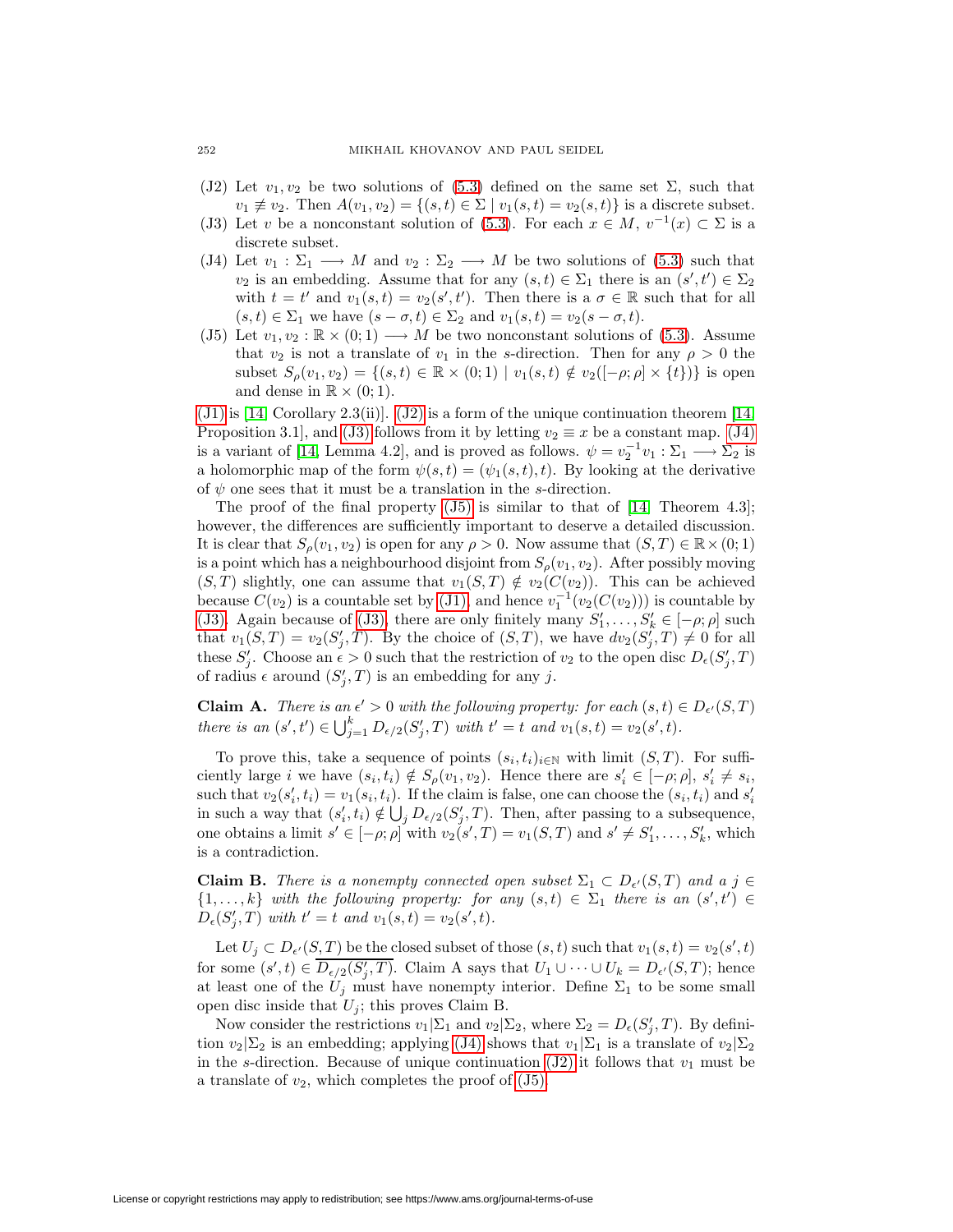After these preliminary considerations, we can now turn to the actual proof of Lemma [5.12.](#page-48-2) Set  $v = \iota \circ u$ . v cannot be a translate of u in the s-direction. To see this, assume that on the contrary  $v(s, t) = u(s - \rho, t)$  for some  $\rho \in \mathbb{R}$ . The case  $\rho = 0$  is excluded by the assumptions, since it would imply that  $\text{im}(u) \subset M^{\iota}$ . If  $\rho \neq 0$ , then  $u(s,t) = u(s-2\rho, t)$  which, because of the finiteness of the energy, means that  $u$  is constant; this is again excluded by the assumptions.

Clearly  $R(u) = R_1(u) \cap R_2(u) \cap R_3(u)$ , where

$$
R_1(u) = \{(s, t) \in \mathbb{R} \times (0; 1) \mid du(s, t) \neq 0, u(s, t) \notin u(\mathbb{R} \setminus \{s\}, t), u(s, t) \neq x_{\pm}\},
$$
  
\n
$$
R_2(u) = \{(s, t) \in \mathbb{R} \times (0; 1) \mid u(s, t) \neq \iota(x_{\pm})\},
$$
  
\n
$$
R_3(u) = \{(s, t) \in \mathbb{R} \times (0; 1) \mid u(s, t) \notin \iota(u(\mathbb{R}, t))\}.
$$

 $R_1(u)$  is the set of regular points of u as defined in [\[14\]](#page-67-23), and it is open and dense by a slight variation of [\[14,](#page-67-23) Theorem 4.3]; see also [\[29\]](#page-68-7).  $R_2(u)$  is open and dense by [\(J3\)](#page-49-1) above.  $R_3(u)$  is the intersection of countably many sets  $S_\rho(u, v)$ , each of which is open and dense by  $(J5)$ . Baire's theorem now shows that  $R(u)$  is dense. As for its openness, it can be proved by an elementary argument, as in [\[14,](#page-67-23) Theorem  $\Box$ 4.3].

<span id="page-50-1"></span>**Proposition 5.13.** There is a  $J \in \mathcal{J}^{\iota}$  such that every  $u \in \mathcal{M}(J)$  whose image is not contained in  $M^{\iota}$  is regular. In fact, the subspace of such **J** is  $C^{\infty}$ -dense in  $\mathcal{J}^{\iota}$ .

Sketch of the proof. It is convenient to recall first the proof of the basic transver-sality result in Floer theory, Proposition [5.8.](#page-46-4) Let  $\mathcal{T}_{J}$  be the tangent space of  $J$  at some point **J**. This space consists of smooth families  $\mathbf{Y} = (Y_t)_{0 \le t \le 1}$  of sections  $Y_t \in C^{\infty}(\text{End}(TM))$  satisfying some additional properties, which we will not write down here. For  $J \in \mathcal{J}$  and  $u \in \mathcal{M}(J)$  one defines an operator

$$
\widetilde{D}_{u,\mathbf{J}}: \mathcal{W}_u^1 \times \mathcal{T}_{\mathbf{J}} \longrightarrow \mathcal{W}_u^0, \quad \widetilde{D}_{u,\mathbf{J}}(X,\mathbf{Y}) = D_{u,\mathbf{J}}(X) + Y_t(u) \partial u / \partial t.
$$

The main point in the proof of Proposition [5.8](#page-46-4) is to show that  $D_{u,J}$  is always onto. Assume that the contrary holds: then, because the image is closed, there is a nonzero  $Z \in L^q(u^*TM)$ , with  $1/p + 1/q = 1$ , which satisfies a linear  $\bar{\partial}$ -type equation, hence is smooth on  $\mathbb{R} \times (0,1)$ , and such that

<span id="page-50-0"></span>(5.4) 
$$
\int_{\mathbb{R}\times[0;1]} \varphi(Y_t(u)\partial u/\partial t, J_t(u)Z) \, ds \, dt = 0 \quad \text{for all } \mathbf{Y} \in \mathfrak{I}_{\mathbf{J}}.
$$

Let  $x_{\pm}$  be the limits of u. Excluding the case of constant maps u, for which  $D_{u,\mathbf{J}}$  is already onto, one can find an  $(s, t) \in \mathbb{R} \times (0, 1)$  with  $du(s, t) \neq 0$ ,  $u(s, t) \neq x_{\pm}$ , and  $u(s, t) \notin u(\mathbb{R} \setminus \{s\}, t)$ . In order to avoid problems with the behaviour of **Y** near the boundary, it is useful to require that  $u(s, t)$  lies outside a fixed small neighbourhood of  $\partial M$ . Then, assuming that  $Z(s, t) \neq 0$ , one can construct a **Y** ∈  $\mathcal{T}_{\mathbf{J}}$  which is concentrated on a small neighbourhood of  $u(s, t)$  and which contradicts [\(5.4\)](#page-50-0). Since the set of points  $(s, t)$  with these properties is open, it follows that Z vanishes on some open subset. By the unique continuation for solutions of linear  $\bar{\partial}$ -equations,  $Z \equiv 0$ , which is a contradiction.

The proof of Proposition [5.13](#page-50-1) differs from this in that one considers only equivariant **J**. This means that the domain of  $D_{u,\mathbf{J}}$  must be restricted to those **Y** which are equivariant. One considers a supposed  $Z$  as before, and takes a point  $(s, t) \in R(u)$  as in Lemma [5.12.](#page-48-2) The same local construction as before yields a nonequivariant  $\mathbf{Y} \in \mathcal{T}_{\mathbf{J}}$  which is concentrated near  $u(s,t)$ . One then makes this equivariant by taking  $Y_t + \iota^* Y_t$ ; the properties of  $R(u)$  ensure that this averaged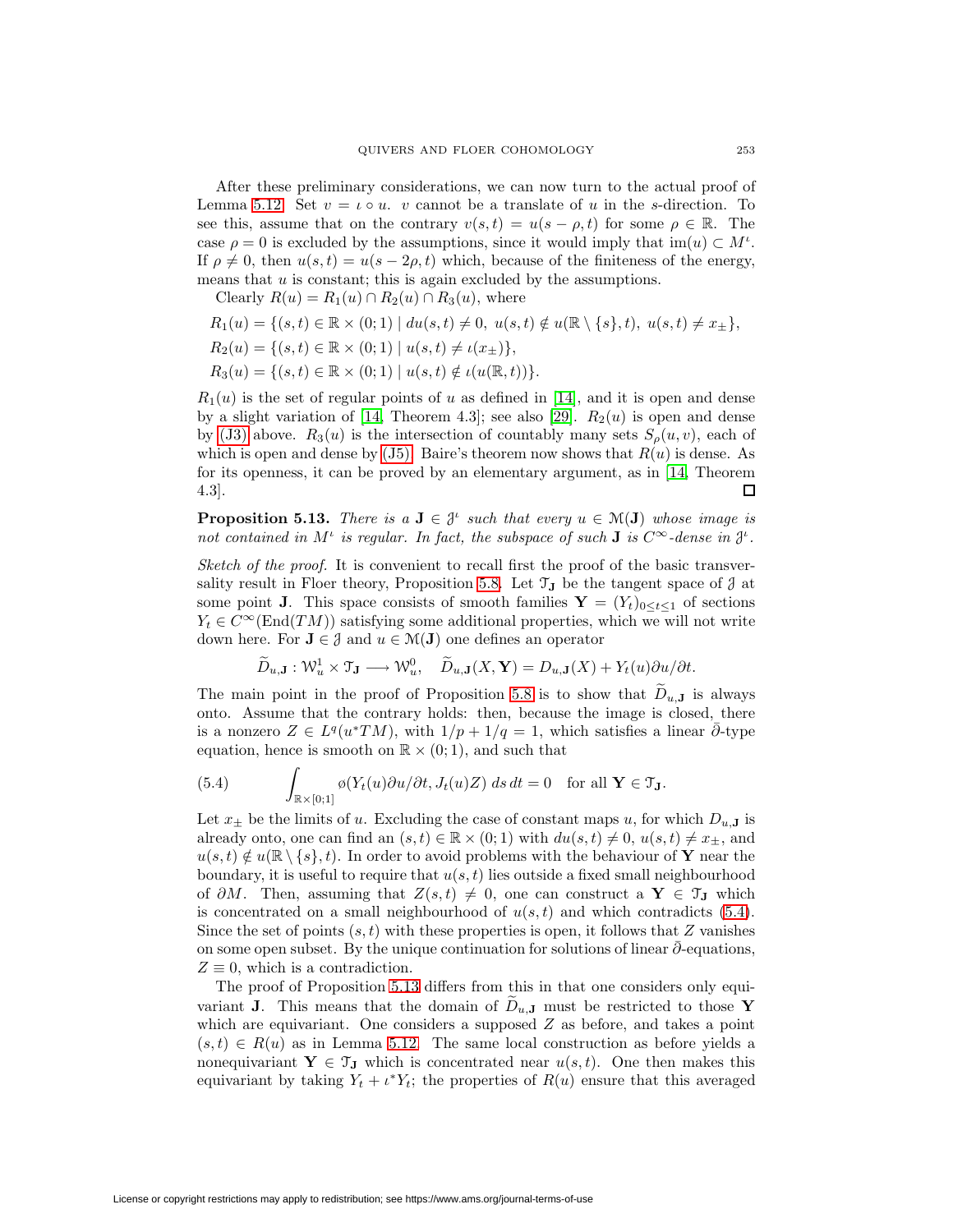element of the tangent space still leads to a contradiction with [\(5.4\)](#page-50-0). The details are straightforward, and we leave them to the reader. 口

5d. **A symmetry argument.** The notations  $(M, \varphi, \alpha)$ ,  $\theta$ ,  $\kappa$  and  $\iota$  are as in the previous section. We begin with the most straightforward application of equivariant transversality.

<span id="page-51-4"></span><span id="page-51-0"></span>**Lemma 5.14.** Let  $L_0, L_1 \subset M$  be two  $\theta$ -exact Lagrangian submanifolds with  $\partial L_0 \cap$  $\partial L_1 = \emptyset$  and  $\iota(L_i) = L_i$ . Assume that the following properties hold:

- <span id="page-51-1"></span>(S1) the intersection  $L_0 \cap L_1$  is transverse, and each intersection point lies in  $M^{\iota}$ ;
- (S2) there is no continuous map  $v : [0;1]^2 \longrightarrow M^{\iota}$  with the following properties:  $v(0, t) = x_-, v(1, t) = x_+$  for all t, where  $x_- \neq x_+$  are points of  $L_0 \cap L_1$ , and  $v(s, 0) \in L_0, v(s, 1) \in L_1$  for all s.

Then dim<sub> $\mathbb{Z}/2$ </sub>  $HF(L_0, L_1) = |L_0 \cap L_1|$ .

*Proof.* An inspection of the proof of Lemma [5.2](#page-44-2)[\(a\)](#page-44-0) shows that one can find  $\kappa$ compatible Lagrangian submanifolds  $L'_j$ ,  $j = 0, 1$ , which are isotopic to  $L_j$  by an exact and *ι-equivariant* Lagrangian isotopy rel  $\partial M$ . Moreover, this can be done in such a way that  $L'_j$  is equal to  $L_j$  outside a small neighbourhood of  $\partial M$ , and such that  $L'_0 \cap L'_1 = L_0 \cap L_1$ . Then the conditions [\(S1\)](#page-51-0) and [\(S2\)](#page-51-1) continue to hold with  $(L_0, L_1)$  replaced by  $(L'_0, L'_1)$ . Choose a  $J \in \mathcal{J}^{\iota}$  which has the property stated in Proposition [5.13.](#page-50-1) We will show that  $J \in \mathcal{J}^{\text{reg}}(L_0', L_1')$ . Assume that on the contrary there is a  $u \in \mathcal{M}(J)$  which is not regular. Note that u cannot be constant, since the constant maps are regular for any choice of **J**. By Proposition [5.13](#page-50-1) im $(u) \subset M^{\iota}$ . Then condition [\(S2\)](#page-51-1) says that the two endpoints  $\lim_{s\to\infty} u(s, \cdot)$  must necessarily agree. Because of the gradient flow interpretation of Floer's equation (recall that the action functional is not multivalued in the situation which we are considering), u must be constant, which is a contradiction. This shows that **J** is indeed regular.

Composition with  $\iota$  defines an involution on  $\mathcal{M}(\mathbf{J})$ . It is not difficult to see that the indices of  $D_{u,J}$  and  $D_{i\circ u,J}$  are the same; indeed, there are obvious isomorphisms between the kernels, resp. cokernels, of these two operators. Moreover, u and  $\iota \circ u$ have the same endpoints because  $L'_0 \cap L'_1 \subset M^{\iota}$ . Hence the involution preserves each subset  $\mathcal{M}_k(x_-, x_+; \mathbf{J}) \subset \mathcal{M}(\mathbf{J})$ . Consider the induced involution  $\bar{\iota}$  on the quotients  $\mathcal{M}_1(x_-, x_+; \mathbf{J})/\mathbb{R}$ . A fixed point of  $\bar{\iota}$  would be a map  $u \in \mathcal{M}(\mathbf{J})$  such that  $u(s,t) = \iota(u(s-\sigma,t))$  for some  $\sigma \in \mathbb{R}$ . By the same argument as in the proof of Lemma [5.12,](#page-48-2) the only maps with this property are the constant ones, which do not lie in  $\mathcal{M}_1(x_-, x_+)$  since the associated operators have index zero. Hence  $\bar{\iota}$  is free for all  $x_-, x_+$ .

By definition,  $HF(L_0, L_1)$  is the homology of  $(CF(L'_0, L'_1), d_J)$ . Since each set  $\mathcal{M}_1(x_-, x_+; \mathbf{J})/\mathbb{R}$  admits a free involution,  $\nu(x_-, x_+; \mathbf{J})$  and hence  $d_{\mathbf{J}}$  are zero, so that dim  $HF(L_0, L_1) = \dim CF(L'_0, L'_1) = |L'_0 \cap L'_1| = |L_0 \cap L_1|$ . that dim  $HF(L_0, L_1) = \dim CF(L'_0, L'_1) = |L'_0 \cap L'_1| = |L_0 \cap L_1|$ .

<span id="page-51-5"></span>**Proposition 5.15.** Let  $L_0, L_1 \subset M$  be two  $\theta$ -exact Lagrangian submanifolds with  $\partial L_0 \cap \partial L_1 = \emptyset$  and  $\iota(L_i) = L_i$ . Assume that the following properties hold:

<span id="page-51-3"></span><span id="page-51-2"></span>(S1<sup>'</sup>) the intersection  $N = L_0 \cap L_1$  is clean, and there is an *ι*-invariant Morse function h on N whose critical points are precisely the points of  $N^{\iota} = N \cap M^{\iota}$ ;  $(S2')$  same as  $(S2)$  above.

Then  $\dim_{\mathbb{Z}/2} HF(L_0, L_1) = |N^{\iota}| = \dim_{\mathbb{Z}/2} H^*(N; \mathbb{Z}/2).$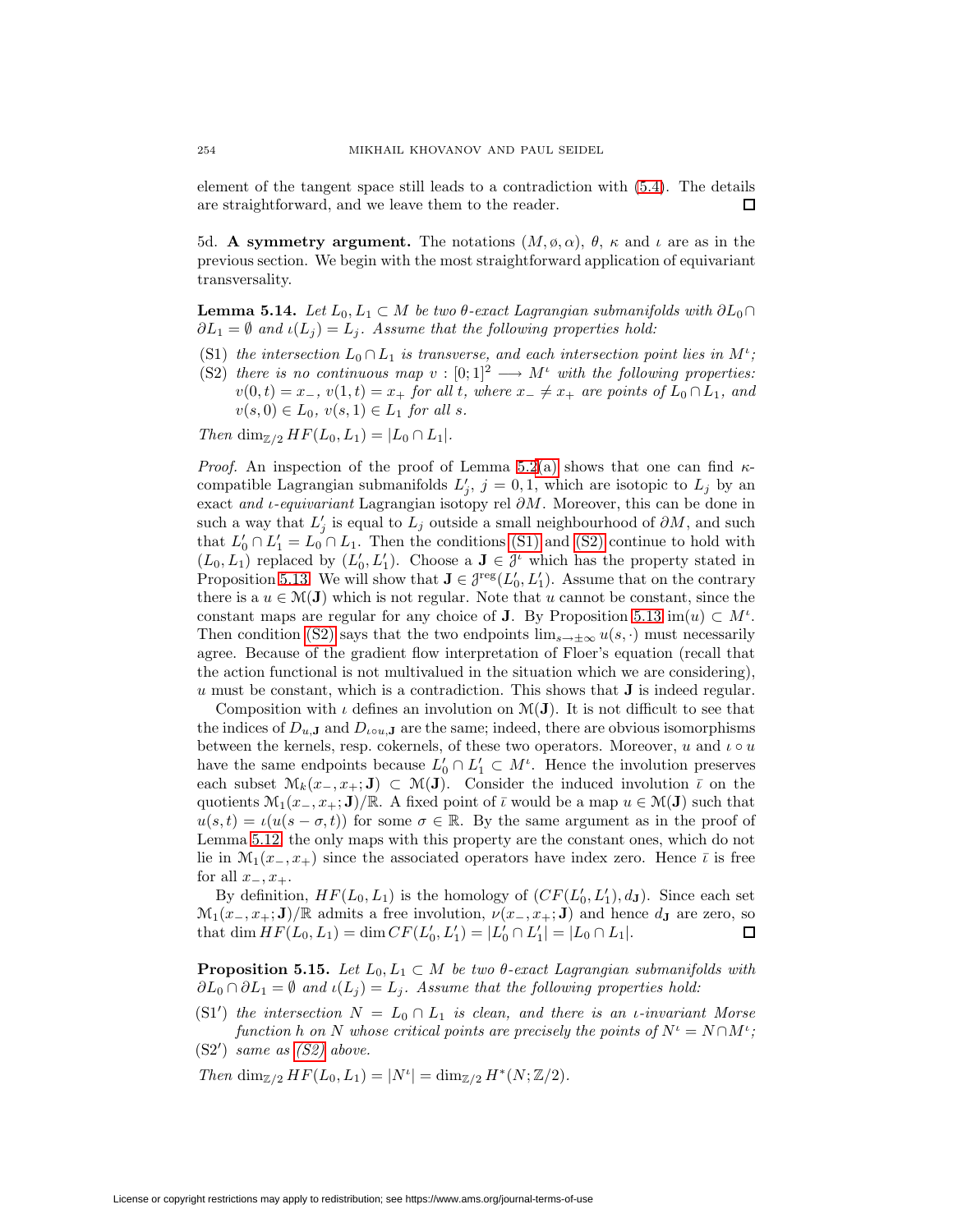*Proof.* Clean intersection means that N is a smooth manifold and  $TN = (TL_0|N) \cap$  $(TL_1|N)$ . We will now describe a local model for clean intersections, due to Wein-stein [\[41,](#page-68-9) Theorem 4.3]. There are a neighbourhood  $U \subset L_0$  of N, a function  $f \in C^{\infty}(U,\mathbb{R})$  with  $df^{-1}(0) = N$  and which is nondegenerate in the sense of Bott, a neighbourhood  $V \subset T^*U$  of the zero-section, and a symplectic embedding

$$
\psi: V \longrightarrow M \setminus \partial M
$$

with  $\psi|U = \text{id}$  and  $\psi^{-1}(L_1) = \Gamma_{df} \cap V$ . Here  $T^*U$  carries the standard symplectic structure, U is considered to be embedded in V as the zero-section, and  $\Gamma_{df} \subset T^*U$ is the graph of  $df$ . Weinstein's construction can easily be adapted to take into account the presence of a finite symmetry group. In our situation this means that one can take U, f to be invariant under  $\iota|L_0, V$  to be invariant under the induced action of  $\mathbb{Z}/2$  on  $T^*U$ , and  $\psi$  to be an equivariant embedding.

Let h be a function as in [\(S1](#page-51-2)'). One can find an  $\iota$ -invariant function  $g \in C_c^{\infty}(U,\mathbb{R})$ such that  $g/N = h$ . An elementary argument shows that for all sufficiently small  $t > 0$ ,  $f + tg$  is a Morse function whose critical point set is  $N \cap dg^{-1}(0) = dh^{-1}(0) =$  $N^{\iota}$ . Define a Lagrangian submanifold  $L'_1 \subset M$  by setting  $L'_1 \cap (M \setminus \text{im } \psi) = L_1$  and  $\psi^{-1}(L'_1) = \Gamma_{df+tdg} \cap V$  for some small  $t > 0$ .  $L'_1$  is obviously *ι*-invariant, and can be deformed back to  $L_1$  by an exact Lagrangian isotopy rel  $\partial M$ . Moreover,  $L_0 \cap L_1'$ consists of the critical points of  $f + tg$ , hence is equal to  $N^{\iota}$ .

The *ι*-invariant parts of  $L_0, L_1$  are Lagrangian submanifolds of  $M<sup>t</sup>$  which intersect cleanly in  $N^{\iota}$ . By assumption [\(S1](#page-51-2)')  $N^{\iota}$  is a finite set, so that  $L_0^{\iota}$  and  $L_1^{\iota}$ actually intersect transversally. Since  $(L'_1)^{\iota}$  is a  $C^1$ -small perturbation of  $(L_1)^{\iota}$ , there is a homeomorphism of  $M^{\iota}$  which sends  $L_0^{\iota}$  to itself and carries  $L_1^{\iota}$  to  $(L_1')^{\iota}$ . As a consequence of this,  $(S2')$  continues to hold with  $(L_0, L_1)$  replaced by  $(L_0, L'_1)$ . We have now proved that the pair  $(L_0, L'_1)$  satisfies all the assumptions of Lemma [5.14.](#page-51-4) Using that lemma and Proposition [5.10](#page-47-0) one obtains

$$
\dim HF(L_0, L_1) = \dim HF(L_0, L'_1) = |L_0 \cap L'_1| = |N^{\iota}|.
$$

It remains to explain why  $|N^{\iota}|$  is equal to the dimension of  $H^*(N; \mathbb{Z}/2)$ . This is in fact a consequence of the finite-dimensional (Morse theory) analogue of Lemma [5.14.](#page-51-4) Consider the gradient flow of h with respect to some  $\mathbb{Z}/2$ -invariant metric on N. Since  $N^{\iota}$  is a finite set, there are no  $\mathbb{Z}/2$ -invariant gradient flow lines. Therefore one can perturb the metric equivariantly so that the moduli spaces of gradient flow lines become regular. Then  $\iota$  induces a free  $\mathbb{Z}/2$ -action on these moduli spaces, which implies that the differential in the Morse cohomology complex (with coefficients in  $\mathbb{Z}/2$ ) for h is zero. Hence dim  $H^*(N;\mathbb{Z}/2) = |dh^{-1}(0)| = |N^{\iota}|$ .  $\Box$ 

<span id="page-52-0"></span>5e. **The grading on Floer cohomology.** The basic idea in this section is due to Kontsevich [\[24\]](#page-67-2); for a detailed exposition see [\[36\]](#page-68-10). Let  $(M, \phi, \alpha, \theta)$  be as in Section [5b,](#page-45-3) with dim  $M = 2n$ ; in addition assume that  $2c_1(M, \phi)$  is zero.

Let  $\mathcal{L} \to M$  be the natural fibre bundle whose fibres  $\mathcal{L}_x$  are the Lagrangian Grassmannians (the manifolds of all linear Lagrangian subspaces) of  $T_xM$ . Recall that  $\pi_1(\mathcal{L}_x) \cong \mathbb{Z}$  and that  $H^1(\mathcal{L}_x; \mathbb{Z})$  has a canonical generator, the Maslov class  $C_x$ . Because of our assumption on the first Chern class, there is a cohomology class on  $\mathcal L$  which restricts to  $C_x$  for any x. Correspondingly there is an infinite cyclic covering  $\widetilde{\mathcal{L}} \longrightarrow \mathcal{L}$  such that each restriction  $\mathcal{L}_x \longrightarrow \mathcal{L}_x$  is the universal covering. Fix one such covering (there may be many nonisomorphic ones in general, so that there is some nontrivial choice to be made here) and denote the Z-action on it by  $\chi_{\tilde{L}}$ . For any Lagrangian submanifold L in  $(M, \emptyset, \alpha)$  there is a canonical section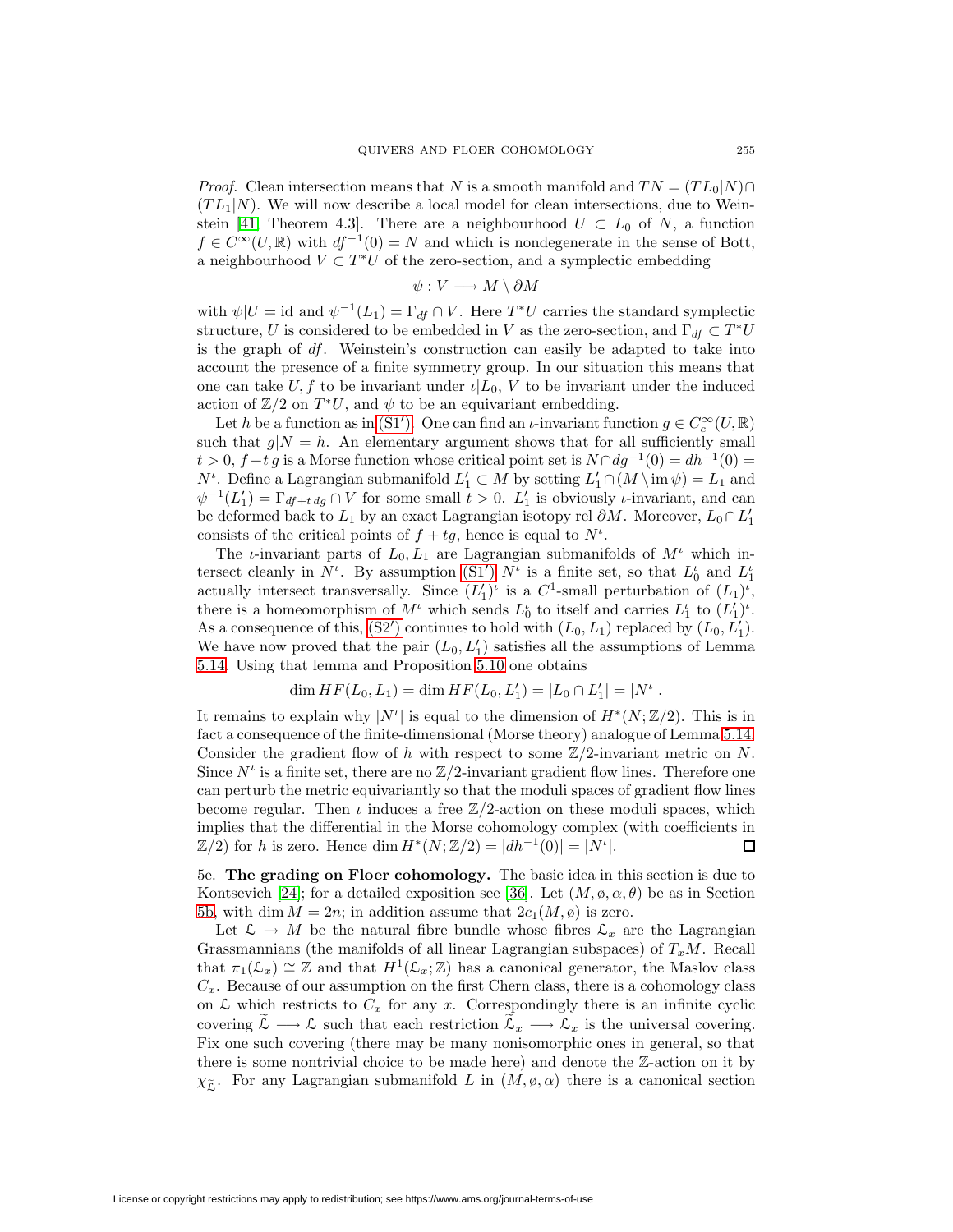$s_L : L \longrightarrow L$  given by  $s_L(x) = T_xL$ . A grading of L is a lift  $\widetilde{L}$  of  $s_L$  to  $\widetilde{\mathcal{L}}$ . Clearly, a grading exists iff  $s_L^* \mathcal{L}$  is a trivial covering of L, so that the obstruction lies in  $H<sup>1</sup>(L)$ . Pairs  $(L, L)$  are called *graded Lagrangian submanifolds*; we will usually write  $\tilde{L}$  instead of  $(L,\tilde{L})$ .  $\chi_{\tilde{L}}$  defines a Z-action on the set of graded Lagrangian submanifolds. There is also a notion of isotopy, whose definition is obvious.

An equivalent formulation of the theory goes as follows. Let  $J$  be an  $\phi$ -compatible almost complex structure on M. By assumption the bicanonical bundle  $K^{\otimes 2}$  is trivial; any nowhere zero section  $\Theta$  of it determines a map

$$
\delta_{\mathcal{L}}:\mathcal{L}\longrightarrow \mathbb{C}^*/\mathbb{R}^{>0},
$$

defined by  $\delta_{\mathcal{L}}(\mathbb{R}e_1\oplus\cdots\oplus\mathbb{R}e_n)=\Theta((e_1\wedge\cdots\wedge e_n)^{\otimes 2})$  for any family of n orthonormal vectors  $e_1, \ldots, e_n \in T_xM$  spanning a Lagrangian subspace. The pullback of the universal cover  $\mathbb{R} \longrightarrow \mathbb{C}^*/\mathbb{R}^{>0}$ ,  $\xi \mapsto \exp(2\pi i \xi)$  by  $\delta_{\mathcal{L}}$  is a covering  $\mathcal L$  of the kind considered above, and one can show that all such coverings (up to isomorphism) can be obtained in this way. From this point of view, a grading of a Lagrangian submanifold L is just a map  $L: L \longrightarrow \mathbb{R}$  which is a lift of  $L \longrightarrow \mathbb{C}^*/\mathbb{R}^{>0}$ ,  $x \mapsto$  $\delta_{\mathcal{L}}(T_{\tau}L)$ ; and the Z-action on the set of gradings is by adding constant functions.

**Example 5.16.** Suppose that M is the intersection of a complex hypersurface  $g^{-1}(0) \subset \mathbb{C}^{n+1}$  with some ball in  $\mathbb{C}^{n+1}$ , and that ø is the restriction of the standard symplectic form. In this case one can take  $J$  to be the standard complex structure, and  $\Theta$  to be the square of the complex *n*-form  $\det_{\mathbb{C}}(\overline{dg_x} \wedge \dots)$ |TM. Then, if  $e_1, \ldots, e_n$  is an orthonormal basis of  $T_xL$ , one has

<span id="page-53-0"></span>(5.5) 
$$
\delta_{\mathcal{L}}(T_xL) = \det_{\mathbb{C}}(\overline{dg_x} \wedge e_1 \wedge \cdots \wedge e_n)^2.
$$

Let  $(L_0, \widetilde{L}_0)$  and  $(L_1, \widetilde{L}_1)$  be a pair of graded Lagrangian submanifolds. To any point  $x \in L_0 \cap L_1$  one can associate an absolute Maslov index  $\mu^{abs}(\widetilde{L}_0, \widetilde{L}_1; x) \in \mathbb{Z}$ . To define it, take a path  $\tilde{\lambda}_0 : [0; 1] \longrightarrow \tilde{\mathcal{L}}_x$  with endpoints  $\tilde{\lambda}_0(j) = \tilde{L}_j(x)$ ,  $j = 0, 1$ . The projection of  $\lambda$  to  $\mathcal L$  is a path  $\lambda_0 : [0;1] \longrightarrow \mathcal L_x$  with  $\lambda_0(j) = T_xL_j$ . Let  $\lambda_1 : [0;1] \longrightarrow \mathcal{L}_x$  be the constant path  $\lambda_1(t) = T_x L_1$ , and set

$$
\mu^{\text{abs}}(\widetilde{L}_0, \widetilde{L}_1; x) = \mu^{\text{paths}}(\lambda_0, \lambda_1) + \frac{1}{2}(n - \dim(T_x L_0 \cap T_x L_1));
$$

here  $\mu^{\text{paths}}$  is the "Maslov index for paths" defined in [\[32\]](#page-68-11). The absolute Maslov index is well defined, essentially because  $\lambda_0$  is unique up to homotopy rel endpoints. It depends on the gradings through the formula

(5.6) 
$$
\mu^{\text{abs}}(\chi_{\widetilde{\mathcal{L}}}(r_0)(\widetilde{L}_0), \chi_{\widetilde{\mathcal{L}}}(r_1)(\widetilde{L}_1); x) = \mu^{\text{abs}}(\widetilde{L}_0, \widetilde{L}_1; x) + r_1 - r_0.
$$

For later use, we record a situation in which the index is particularly easy to compute. For any  $t \in [0; 1]$  one can define a quadratic form  $B_t$  on  $\lambda_0(t) \cap \lambda_1(t)$  by setting  $B_t(v)=(d/d\tau)_{\tau=t}\mathfrak{g}(v,w(\tau))$ , where w is a smooth path in  $T_xM$  (defined for  $\tau$  near t) with  $w(t) = v$ ,  $w(\tau) \in \lambda_0(\tau)$  for all  $\tau$ . In particular, taking  $t = 1$  yields a quadratic form  $B_1$  defined on  $T_xL_1$ .

<span id="page-53-1"></span>**Lemma 5.17.** Assume that  $\lambda_0(t) \cap \lambda_1(t) = \Lambda$  is the same for all  $0 \le t < 1$ , and that the quadratic form  $B_1$  is nonpositive with nullspace precisely equal to  $\Lambda$ . Then  $\mu^{abs}(L_0, L_1; x) = 0.$ 

We omit the proof, which is an immediate consequence of the basic properties of the Maslov index for paths.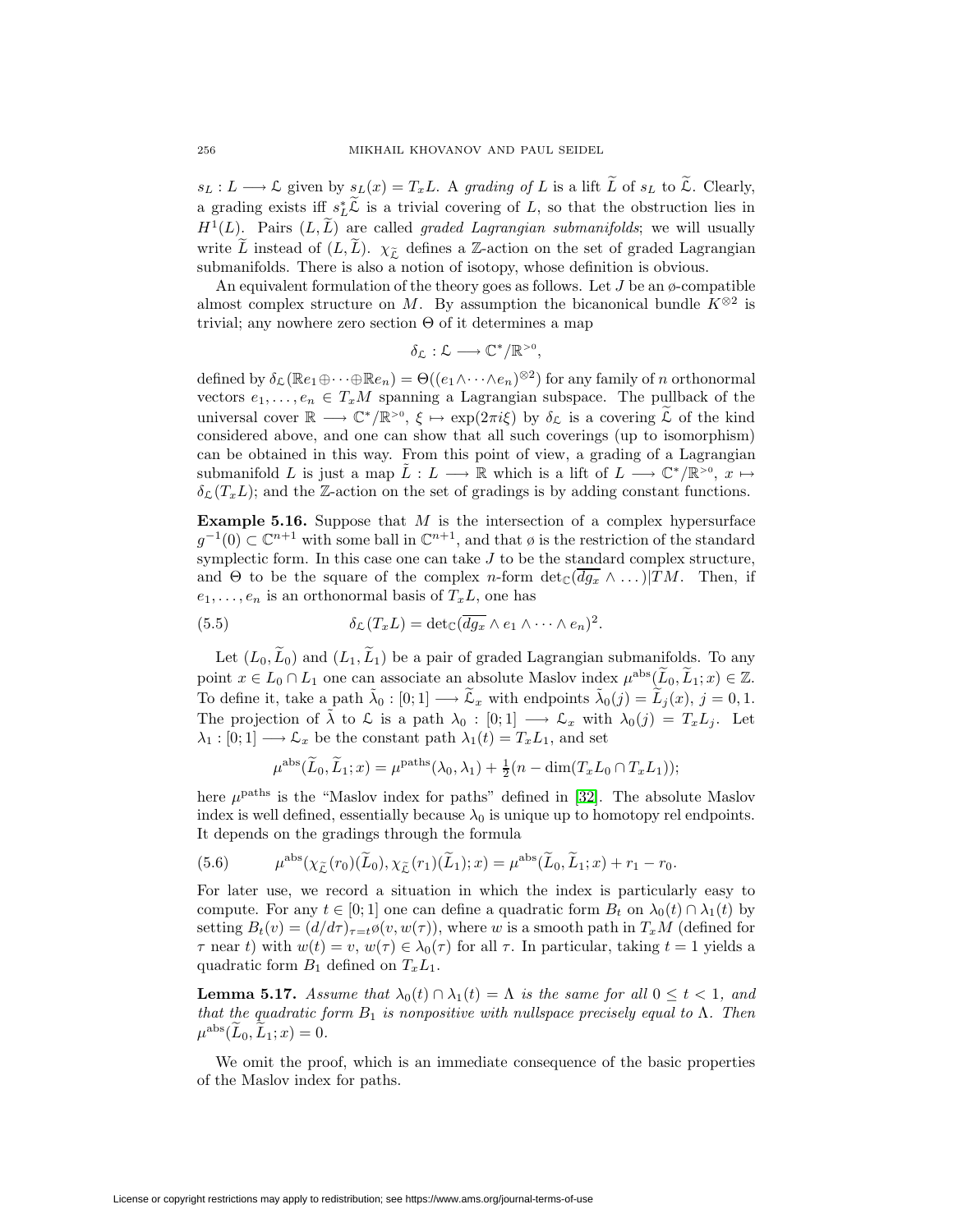Now let  $L_0, L_1$  be two  $\theta$ -exact Lagrangian submanifolds with  $\partial L_0 \cap \partial L_1 = \emptyset$ , and  $L_0, L_1$  gradings of them. To define  $HF(L_0, L_1)$  one has to deform the given  $L_j$  to  $\kappa$ -compatible Lagrangian submanifolds  $L'_j$  as in Lemma [5.6.](#page-46-3) The  $L'_j$  inherit preferred gradings  $L'_j$  from those of  $L_j$  (this is done by lifting the isotopy from  $L_j$ to  $L'_j$  to an isotopy of graded Lagrangian submanifolds). Introduce a Z-grading on  $CF(L'_0, L'_1)$  by setting

$$
CF^{r}(L'_{0}, L'_{1}) = \bigoplus_{\mu^{abs}(\widetilde{L}'_{0}, \widetilde{L}'_{1}; x) = r} \mathbb{Z}/2\langle x \rangle.
$$

Then  $d_{\mathbf{J}}$ , for any  $\mathbf{J} \in \mathcal{J}^{\text{reg}}(L_0', L_1')$ , has degree one, so that one gets a Z-grading on  $HF(L'_0, L'_1; \mathbf{J})$ . One can show that the continuation isomorphisms between these groups for various choices of  $L'_0, L'_1$  and **J** have degree zero. Hence there is a well-defined graded Floer cohomology group  $HF^*(L_0,L_1)$ , which satisfies

$$
HF^*(\chi_{\widetilde{\mathcal{L}}}(r_0)\widetilde{L}_0,\chi_{\widetilde{\mathcal{L}}}(r_1)\widetilde{L}_1)=HF^{*+r_0-r_1}(\widetilde{L}_0,\widetilde{L}_1).
$$

In view of the definition of Floer cohomology, the whole discussion carries over to pairs of Lagrangian submanifolds with  $\partial L_0 = \partial L_1$ .

We will now explain the relation between this formalism and the traditional relative grading on Floer cohomology, which we have used in the statement of Corollary [1.5.](#page-6-0) The relative grading is defined under the assumption that a certain class  $m_{L_0,L_1} \in H^1(\mathcal{P}(L_0,L_1);\mathbb{Z})$  vanishes; then  $HF(L_0,L_1)$  splits as a direct sum of groups corresponding to the different connected components of  $\mathcal{P}(L_0, L_1)$ , and for each of these summands there is a  $\mathbb{Z}$ -grading which is unique up to a constant shift; see e.g. [\[40\]](#page-68-12), [\[12\]](#page-67-25). If the manifolds  $L_0, L_1$  admit gradings, for some covering  $\mathcal{L}$ , then  $m_{L_0,L_1}$  must necessarily be zero, and the absolute grading  $HF^*(L_0,L_1)$ with respect to any  $\widetilde{L}_0, \widetilde{L}_1$  is also one of the possible choices of relative grading. The converse statement is false: there are more choices of relative gradings than those which occur as  $HF^*(\widetilde{L}_0,\widetilde{L}_1)$ .

<span id="page-54-0"></span>**Proposition 5.18.** Let  $L_0, L_1 \subset M$  be two Lagrangian submanifolds as in Proposi-tion [5.15,](#page-51-5) and assume that they have gradings  $\tilde{L}_0$ ,  $\tilde{L}_1$  with respect to some covering  $\tilde{\mathcal{L}}$ . Then there is a graded isomorphism

$$
HF^*(\widetilde{L}_0, \widetilde{L}_1) \cong \bigoplus_{k=1}^d H^{*-\mu_k}(N_k; \mathbb{Z}/2).
$$

Here  $N_1, \ldots, N_d$  are the connected components of  $N = L_0 \cap L_1$ , and  $\mu_k$  is the index  $\mu^{abs}(L_0, L_1; x)$  at some point  $x \in N_k$  (this is independent of the choice of x because the intersection  $L_0 \cap L_1$  is clean).

The proof is essentially the same as that of Proposition [5.15.](#page-51-5) There is just one additional computation, which describes the change in the Maslov index when  $L_0, L_1$  are perturbed to make the intersection transverse. Since this is a well-known issue, which has been addressed e.g. in [\[31\]](#page-68-13), we will not discuss it here.

### 6. THE SYMPLECTIC GEOMETRY OF THE  $(A_m)$ -SINGULARITIES

We will first define the general notion of symplectic monodromy map for deformations of isolated hypersurface singularities. After that we consider the Milnor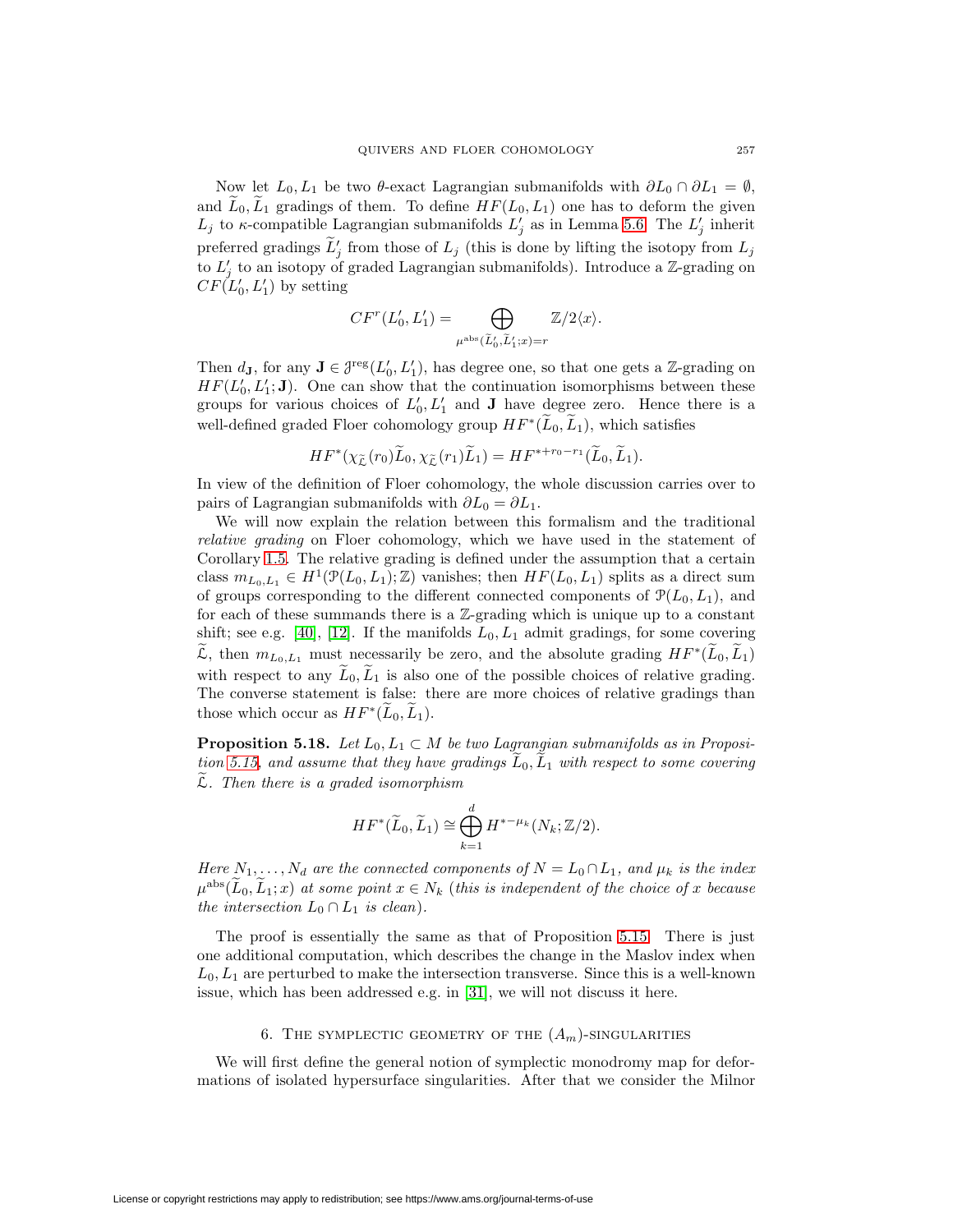fibres of the singularities of type  $(A_m)$  in more detail. Concretely, following a suggestion of Donaldson, we will set up a map

$$
\begin{pmatrix} \text{curves on the disc with} \\ (m+1) \text{ marked points} \end{pmatrix} \longmapsto \begin{pmatrix} \text{Lagrangian submani-} \\ \text{folds of the Milnor fibre} \end{pmatrix}.
$$

Here "curve" is taken in the sense of Section [3a.](#page-16-2) At least for those curves which meet at least one marked point, the Floer cohomology of the associated Lagrangian submanifolds is well defined and recovers the geometric intersection number of the curves. This quickly leads to a proof of our main symplectic results, Theorem [1.3](#page-5-2) and Corollary [1.4.](#page-5-3) We will also carry out a refined version of the same argument, which involves Floer cohomology as a graded group. A comparison between this and the results of Section [4c](#page-40-0) yields Corollary [1.5.](#page-6-0)

6a. **More basic symplectic geometry.** Throughout this section,  $(M, \phi, \alpha)$  is a fixed symplectic manifold with contact type boundary, such that the relative symplectic class  $[\varphi, \alpha]$  is zero.

Let W be a connected manifold, and let  $W \subset W$  be a nonempty submanifold. A symplectic fibration over  $(W, W)$  consists of the following data:

- (F1) A proper smooth fibration  $\pi : E \longrightarrow W$  whose fibres  $E_w = \pi^{-1}(w)$  are manifolds with boundary. If  $W$  also has a boundary,  $E$  is a manifold with corners; in that case we adopt the convention that  $\partial E$  refers just to the boundary in the fibre direction, which is the union of the boundaries  $\partial E_w$  of the fibres.
- (F2) The structure of a symplectic manifold with contact type boundary on each fibre. More precisely, we want differential forms  $\varphi_w \in \Omega^2(E_w)$  and  $\alpha_w \in$  $\Omega^1(\partial E_w)$ , depending smoothly on  $w \in W$  and satisfying the obvious conditions. We also require that  $[\phi_w, \alpha_w] \in H^2(E_w, \partial E_w; \mathbb{R})$  is zero for all w.
- (F3) A trivialization of the family of contact manifolds  $(\partial E_w, \alpha_w)_{w \in W}$ . This is a fibrewise diffeomorphism  $\tau : \partial M \times W \longrightarrow \partial E$ , such that  $\tau_w : (\partial M, \alpha) \longrightarrow$  $(\partial E_w, \alpha_w)$  is a contact diffeomorphism for every  $w \in W$ .
- (F4) A trivialization of  $E|W$ , compatible with all the given structure. This is a fibrewise diffeomorphism  $\eta : M \times W \longrightarrow E|W$  such that  $\eta_w^* \mathfrak{g}_w = \mathfrak{g}$  and  $(\eta_w|\partial M)^*\alpha_w = \alpha$  for each  $w \in W$ , and which agrees with  $\tau$  on  $\partial M \times W$ .

Two symplectic fibrations over  $(W, W)$  are *cobordant* if they can be joined by a symplectic fibration over  $(W \times [0,1], W \times [0,1])$ . A symplectic fibration is called strict if  $\tau_w^* \alpha_w = \alpha$  for all w (for a general symplectic fibration, this holds only as an equality of contact structures).

What we have defined is actually a family of symplectic manifolds with contact type boundary, equipped with certain additional data. Still, we prefer to use the name symplectic fibration for the sake of brevity; for the same reason we usually write E rather than  $(E, \pi, (\phi_w), (\alpha_w), \tau, \eta)$ .

<span id="page-55-0"></span>**Example 6.1.** Let  $\phi$  be a map in Symp $(M, \partial M, \phi)$ . Consider the projection  $\pi$ :  $M \times [0,1] \longrightarrow [0,1].$  Define  $\eta_0 : M \longrightarrow \pi^{-1}(0)$  to be the identity, and  $\eta_1 : M \longrightarrow$  $\pi^{-1}(1)$  to be  $\phi^{-1}$ . This, with the remaining data chosen in the obvious way, defines a strict symplectic fibration over  $([0; 1], \{0; 1\})$ , which we denote by  $E_{\phi}$ .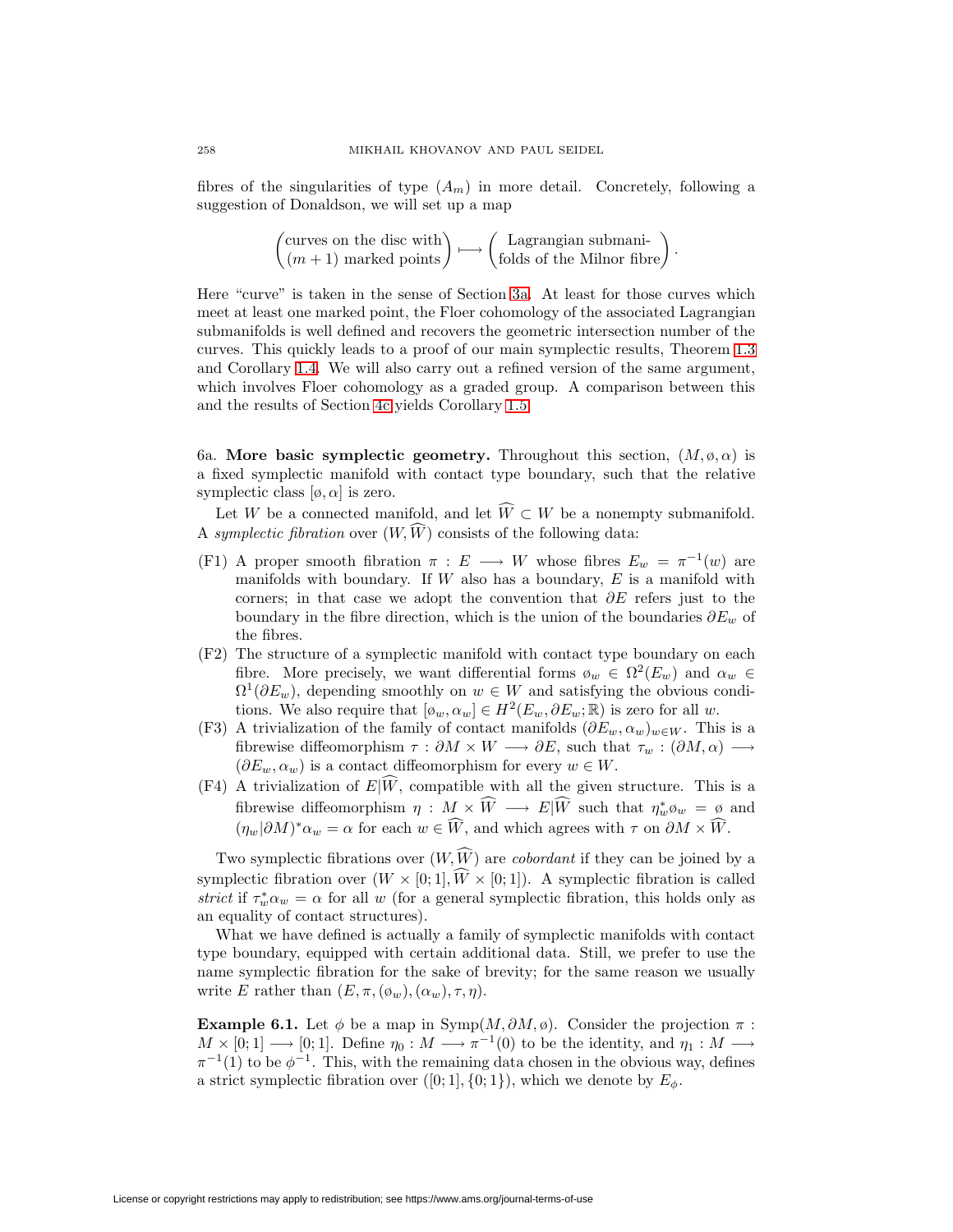<span id="page-56-3"></span>**Proposition 6.2.** One can associate to any symplectic fibration  $E$  over  $(W, W)$  a  $map \ \rho_s^E : \pi_1(W, \widehat{W}) \longrightarrow \pi_0(\mathrm{Symp}(M, \partial M, \emptyset)), \ such \ that$ 

- <span id="page-56-5"></span>(A1)  $\rho_s^E$  is natural with respect to the pullback of E by smooth maps on the base;
- <span id="page-56-6"></span>(A2) cobordant symplectic fibrations have the same maps  $\rho_s^E$ ;
- (A3) if  $E = E_{\phi}$  is as in Example [6.1](#page-55-0) and  $[\beta] \in \pi_1(W, W)$  is the class of the identity  $map \ \beta = id_{[0,1]}, \ then \ \rho_s^E([\beta]) = [\phi].$

Conversely, these properties determine the assignment  $E \mapsto \rho_s^E$  uniquely.

The nontrivial issue here is that different fibres of a symplectic fibration may not be symplectically isomorphic; not even their volumes need to be the same. We will therefore define  $\rho_s^E$  first for strict symplectic fibrations, where the problem does not occur, and then extend the definition using cobordisms. An alternative approach is outlined in Remark [6.5](#page-57-0) below.

Take a symplectic fibration E over  $(W, W)$ , and let  $\psi \in C^{\infty}(\partial M \times W, \mathbb{R})$  be the function defined by  $\tau_w^* \alpha_w = e^{\psi_w} \alpha$ ; by assumption, it vanishes on  $\partial M \times \widehat{W}$ . Choose  $\theta \in \Omega^1(M)$  with  $\theta | \partial M = \alpha$ ,  $d\theta = \emptyset$ , and let  $\kappa : \mathbb{R}^{\leq 0} \times \partial M \to M$  be the embedding determined by the corresponding Liouville vector field. Similarly choose a smooth family  $\theta_w \in \Omega^1(E_w)$ ,  $w \in W$ , with  $\theta_w | \partial E_w = \alpha_w$  and  $d\theta_w = \phi_w$  for all w, and such that  $\eta_w^* \theta_w = \theta$  whenever  $w \in W$ . This determines an embedding of  $\mathbb{R}^{\leq 0} \times \partial E$  into E which fibers over W. By combining this with  $\tau$ , one obtains an embedding  $\gamma : \mathbb{R}^{\leq 0} \times \partial M \times W \to E$  which satisfies  $\gamma_w^* \phi = d(e^{r+\psi_w}\alpha)$ , and such that  $\eta_w^{-1} \circ \gamma_w = \kappa \text{ for } w \in W.$ 

<span id="page-56-4"></span>**Lemma 6.3.** Any strict symplectic fibration  $E$  over  $(W, W)$  has the structure of a fibre bundle with structure group  $\text{Symp}(M, \partial M, \emptyset)$ , compatible with  $\eta$ .

*Proof.* More precisely, we will show that for any point of  $W$  there is a neighbourhood U and a local trivialization  $\eta_U : M \times U \to E|U$  which agrees with  $\eta$  on  $M \times (U \cap W)$ , such that

$$
\eta_U(\kappa(r,x),w) = \gamma(r,x,w)
$$

for all  $(r, x, w)$  in a neighbourhood of  $\{0\} \times \partial M \times U \subset \mathbb{R}^{\leq 0} \times \partial M \times U$ . The transition maps between two local trivializations with this property obviously take values in  $Symp(M, \partial M, \emptyset)$ , providing the desired structure.

The first step is to find a two-form  $\Omega \in \Omega^2(E)$  with the following properties:

- <span id="page-56-2"></span><span id="page-56-0"></span>(Ω1)  $Ω|E_w = φ_w$ ,
- $(\Omega 2) d\Omega = 0,$
- <span id="page-56-1"></span> $(Ω3) \gamma^*Ω \in \Omega^2(\mathbb{R}^{\leq 0} \times \partial M \times W)$  agrees with the pullback of  $d(e^r α) \in \Omega^2(\mathbb{R}^{\leq 0} \times \partial M)$ on some neighbourhood of  $\{0\} \times \partial M \times W$ ,
- ( $\Omega$ 4)  $\eta^*\Omega \in \Omega^2(M \times \widehat{W})$  is the pullback of  $\omega$ .

This is not difficult. One takes a one-form  $\Theta$  on E with  $\Theta | E_w = \theta_w$ , such that  $\gamma^* \Theta$ is equal to the pullback of  $e^r \alpha$  near  $\{0\} \times \partial M \times W$ , and with  $\eta^* \Theta$  the pullback of  $\theta$  to  $M \times W$ . Such a one-form exists because the fibration is strict. Then  $\Omega = d\Theta$ satisfies the conditions above.

Define, for any  $x \in E$ , a subspace  $H_x = \{X \in T_x E \mid \emptyset(X, Y) = 0 \text{ for all } Y \in E\}$  $T_xE$  with  $D\pi(Y) = 0$ . The subbundle  $H \subset TE$  formed by the  $H_x$  is complementary to ker  $D\pi \subset TE$  by  $(\Omega 1)$  and is tangent to  $\partial E$  by  $(\Omega 3)$ ; hence it defines a connection on  $\pi : E \longrightarrow W$ . The parallel transport maps of this connection are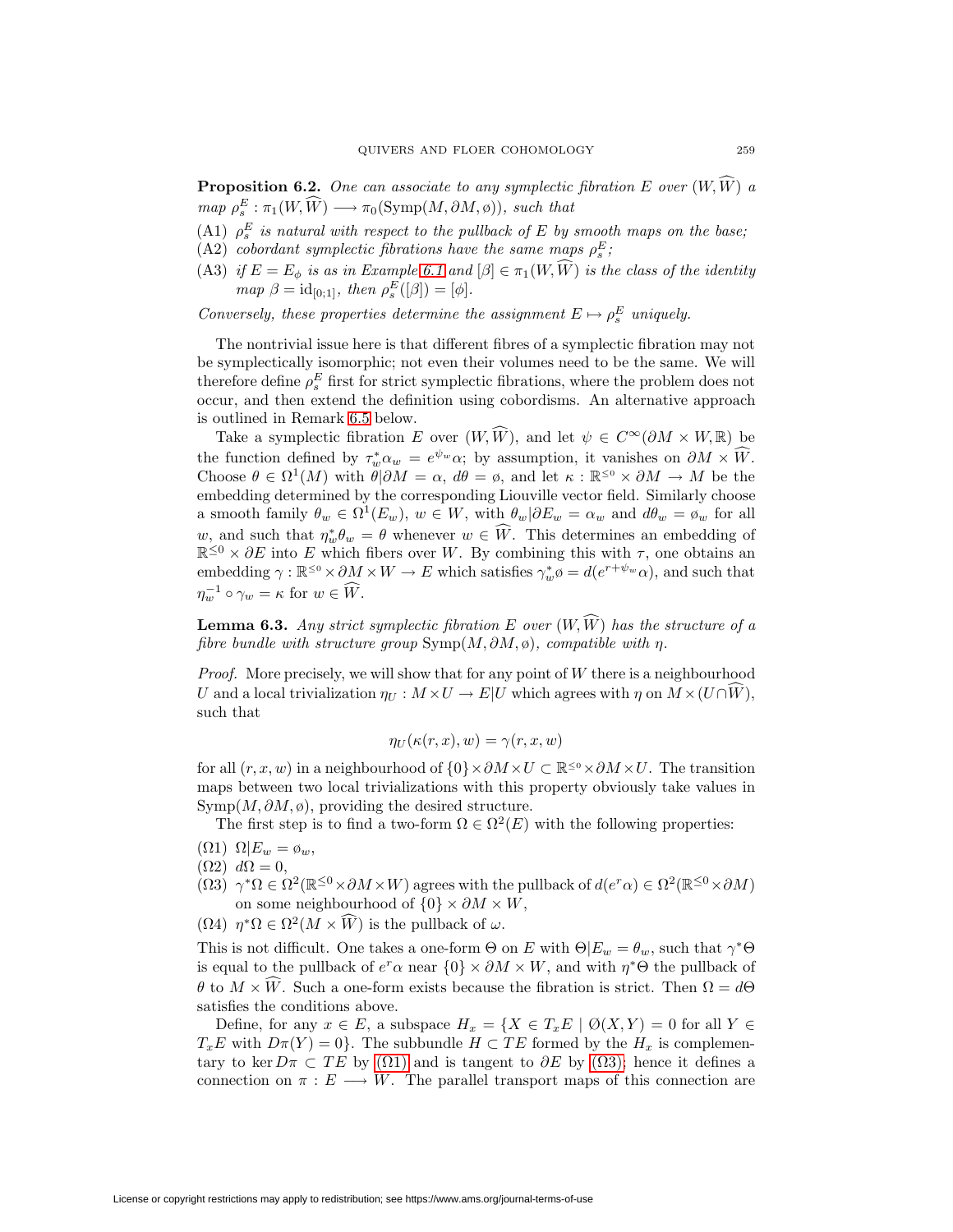symplectic by  $(\Omega 2)$  (the reader can find a more extensive discussion of symplectic connections in [\[26,](#page-67-26) Chapter 6]). Moreover, with respect to the map  $\gamma$ , they are trivial near  $\partial E$  by ( $\Omega$ 3). Using those maps, one easily obtains the desired local trivializations.  $\Box$ 

<span id="page-57-2"></span>As a special case of this construction, one sees that any strict symplectic fibration over  $([0; 1], \{0; 1\})$  is isomorphic to one of those in Example [6.1.](#page-55-0)

#### **Lemma 6.4.** Any symplectic fibration is cobordant to a strict one.

*Proof.* Take a symplectic fibration E, and define  $\psi$  and  $\gamma$  as before. Let  $c : W \longrightarrow$  $\mathbb{R}^{\geq 0}$  be given by  $c(w) = \max({\psi_w(x) \mid x \in \partial M} \cup {0}).$  Choose some  $\epsilon > 0$  and a function  $\xi \in C^{\infty}(\mathbb{R}^{\leq 0} \times W, \mathbb{R})$ , such that the restriction  $\xi_w$  has the following properties for each  $w \in W$ :  $\xi_w(r) = 0$  for  $r \leq -c(w) - 2\epsilon$ ,  $\xi_w(r) = 1$  for  $r \geq -\epsilon$ , and  $0 \leq \xi'_w(r) < c(w)^{-1}$  for  $r \in \mathbb{R}^{\leq 0}$ . For  $(w, s) \in W \times [0, 1]$  define  $\tilde{\phi}_{w, s} \in \Omega^2(E_w)$ by setting  $\tilde{\phi}_{w,s} = \phi_w$  outside  $\gamma_w([-c(w) - 2\epsilon; 0] \times \partial M)$  and

<span id="page-57-1"></span>(6.1) 
$$
\gamma_w^* \tilde{\phi}_{w,s} = d(e^{r+\psi_w - s\xi_w(r)\psi_w} \alpha).
$$

 $\tilde{\varphi}_{w,s}$  is a symplectic form on  $E_w$ . In fact, the top exterior power of the two-form on the r.h.s of [\(6.1\)](#page-57-1) is  $(1-s\xi_w'(r)\psi_w) dr \wedge \alpha \wedge m(d\alpha)^{m-1}$ , and this is everywhere nonzero by assumption on  $\xi'_{w}$ . Define  $\tilde{\alpha}_{w,s} \in \Omega^1(\partial E_w)$  by  $\tau_w^* \tilde{\alpha}_{w,s} = \exp((1-s)\psi_w)\alpha$ . In the same way one can construct one-forms  $\theta_{w,s}$  on  $E_w$  with  $d\theta_{w,s} = \tilde{\phi}_{w,s}$  and  $\tilde{\theta}_{w,s}|\partial E_w = \tilde{\alpha}_{w,s}$ , which shows that the relative cohomology class  $[\tilde{\phi}_{w,s}, \tilde{\alpha}_{w,s}]$  is zero.  $(E_w, \tilde{\phi}_{w,s}, \tilde{\alpha}_{w,s})$  is a symplectic manifold with contact type boundary for all  $(w, s) \in W \times [0, 1]$ . For  $s = 0$  these are the original fibres  $(E_w, \phi_w, \alpha_w)$ ; the same holds for arbitrary s when  $w \in W$ , since then  $\psi_w = 0$ . Note also that for  $s = 1$ ,  $\tau_w^* \tilde{\alpha}_{w,1} = \alpha$ . Finally, by putting these forms onto  $E = E \times [0,1] \rightarrow W \times [0,1]$  and taking  $\tilde{\tau}, \tilde{\eta}$  to be induced from  $\tau, \eta$  in the obvious way, one obtains a cobordism between E and the strict symplectic fibration  $E_1 = E|W \times \{1\}.$ □

*Proof of Proposition [6.2.](#page-56-3)* For a strict symplectic fibration E one defines  $\rho_s^E$  in terms of the fibre bundle structure from Lemma [6.3.](#page-56-4) To show that this is independent of all choices, it is sufficient to observe that any two fibre bundle structures on  $E$ obtained from different choices of  $\Omega$  can be joined by a fibre bundle structure on  $E\times[0,1]$ . As mentioned earlier, the definition is then extended to general symplectic fibrations by using Lemma [6.4.](#page-57-2) There is again a uniqueness part of the proof, which consists in showing that two strict symplectic fibrations which are cobordant are also cobordant by a strict cobordism; this is a relative version of Lemma [6.4.](#page-57-2) The properties  $(A1)$ – $(A3)$  follow immediately from the definition; and the fact that they characterize  $\rho_s^E$  is obvious. 口

<span id="page-57-0"></span>Our construction implies that  $\rho_s^E$  is multiplicative in the following sense: if  $\beta_0$ ,  $\beta_1$ are two paths  $([0; 1], \{0; 1\}) \longrightarrow (W, \widehat{W})$  with  $\beta_0(1) = \beta_1(0)$ , then  $\rho_s^E([\beta_1 \circ \beta_0]) =$  $\rho_s^E([\beta_1])\rho_s^E([\beta_0])$ . In the special case where  $\widehat{W} = {\hat{w}}\}$  is a single point, one obtains a group homomorphism  $\pi_1(W, \hat{w}) \longrightarrow \pi_0(\mathrm{Symp}(M, \partial M, \phi))$  (because of the way in which we write the composition of paths, our fundamental groups are the opposites of the usual ones). As a final observation, note that  $\rho_s^E$  depends only on the homotopy class (rel  $W$ ) of the contact trivialization  $\tau$ ; the reason is that changing  $\tau$  within such a class gives a fibration which is cobordant to the original one.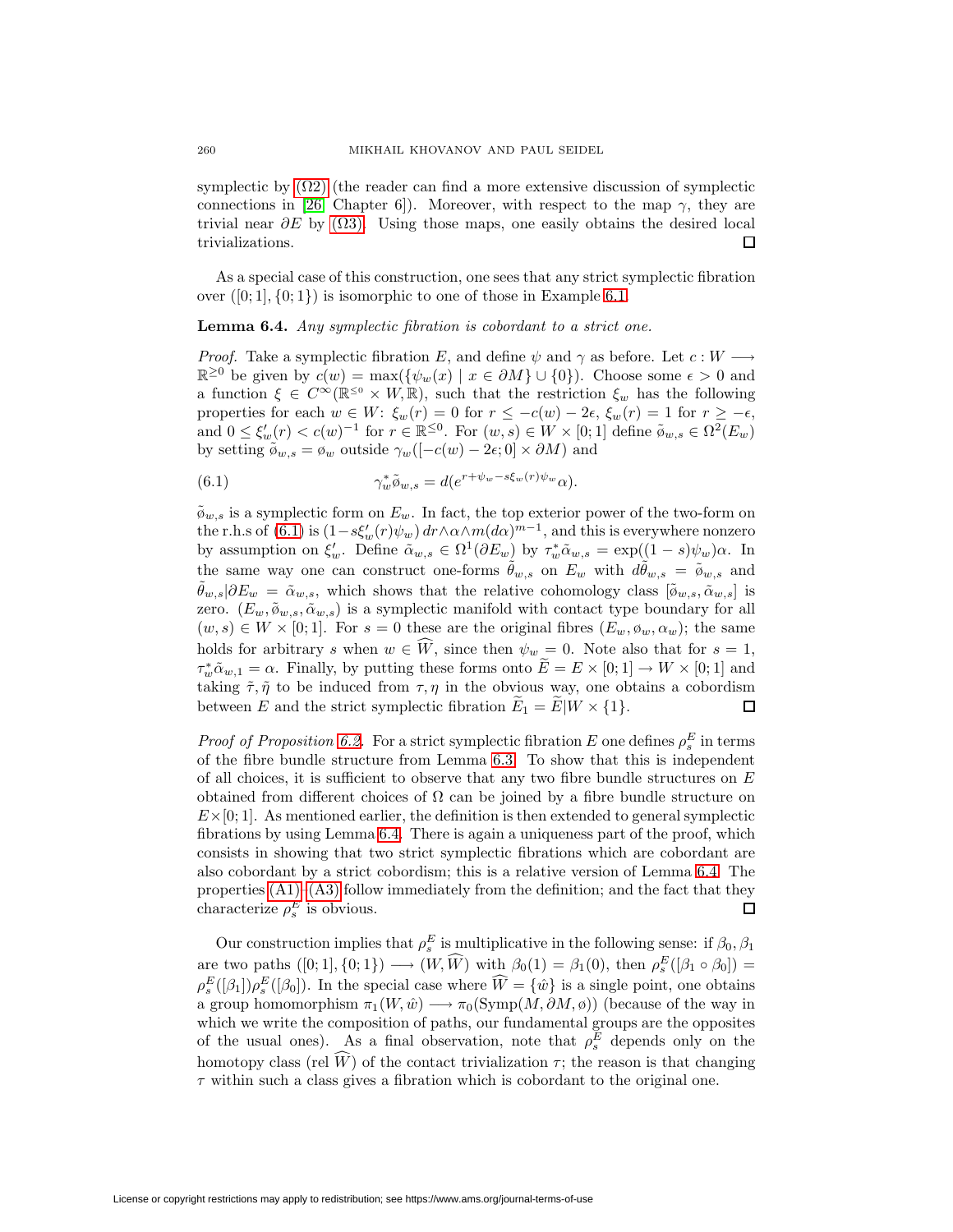Remark 6.5. An alternative way of proving Proposition [6.2](#page-56-3) is to attach an infinite cone to M, forming a noncompact symplectic manifold

$$
(\overline{M}, \overline{\phi}) = (M, \phi) \cup_{\partial M} (\mathbb{R}^{\geq 0} \times \partial M, d(e^r \alpha)).
$$

Because  $[\emptyset, \alpha] = 0$ , the inclusion  $\text{Symp}(M, \partial M, \emptyset) \hookrightarrow \text{Symp}^c(\overline{M}, \overline{\emptyset})$  is a weak homotopy equivalence. Given a symplectic fibration  $E$ , one similarly attaches an infinite cone to each fibre. The resulting family of noncompact symplectic manifolds admits a natural structure of a fibre bundle with the group  $\text{Symp}^c(\overline{M}, \overline{\phi})$  as structure group, and this defines a map

$$
\pi_1(W, \widehat{W}) \longrightarrow \pi_0(\operatorname{Symp}^c(\overline{M}, \overline{\emptyset})) \cong \pi_0(\operatorname{Symp}(M, \partial M, \emptyset)).
$$

<span id="page-58-0"></span>**Lemma 6.6.** Let E be a symplectic fibration over  $(W, W) = ([0, 1], \{0, 1\})$ . Let  $F \subset E \setminus \partial E$  be a compact submanifold which intersects each fibre  $E_w$  transversally, such that  $F_w = F \cap E_w \subset E_w$  is a closed Lagrangian submanifold for all w. Define Lagrangian submanifolds  $L_0, L_1 \subset M$  by  $L_w = \eta_w^{-1}(F_w)$ . Let  $\phi \in \text{Symp}(M, \partial M, \phi)$ be a map which represents  $\rho_s([\beta])$ , where  $\beta = id_{[0,1]}$ . Then  $L_1$  is Lagrangian isotopic to  $\phi(L_0)$ .

*Proof.* The result is obvious when  $E$  is strict; as remarked after Lemma [6.3,](#page-56-4) we may then assume that  $E = E_{\phi}$  is as in Example [6.1,](#page-55-0) and the submanifolds  $F_w \subset E_w = M$ will form a Lagrangian isotopy between  $L_0$  and  $\phi^{-1}(L_1)$ .

Now consider the general case; for this we adopt the notation from the proof of Lemma [6.4.](#page-57-2) The vector fields dual to the one-forms  $\theta_w$  define a semiflow  $(\lambda_s)_{s\leq 0}$ on  $E$ , whose restriction to each fibre is Liouville (rescales the symplectic form exponentially). Define

$$
\widetilde{F} = \lambda_s(F) \times [0;1] \subset \widetilde{E},
$$

where  $s \in \mathbb{R}$  is a number smaller than  $-c(w) - 2\epsilon$  for all  $w \in W$ . The restriction  $\widetilde{F}_{w,s} = \widetilde{F} \cap \widetilde{E}_{w,s}$  is a closed Lagrangian submanifold in  $(\widetilde{E}_{w,s}, \widetilde{\phi}_{w,s}, \widetilde{\alpha}_{w,s})$  for all  $(w, s) \in W \times [0, 1]$ . By restricting to the subset  $W \times \{1\}$ , on which E becomes strict, and using the observation made above concerning the strict case together with the cobordism invariance of  $\rho_s^E$ , one finds that  $\phi(\eta_0^{-1}(\lambda_s(F_0)))$  is Lagrangian isotopic to  $\eta_1^{-1}(\lambda_s(F_1))$ . Moreover, the flow  $\lambda_s$  provides symplectic isotopies between  $\eta_w^{-1}(\lambda_s(F_w))$  and  $L_w$  for  $w = 0, 1$ . □

<span id="page-58-1"></span>**Lemma 6.7.** Let E be a symplectic fibration over  $(W, W) = ([0, 1], \{0, 1\})$ . Let  $F \subset E$  be a compact submanifold which intersects each fibre  $E_w$  transversally, and such that  $F_w = F \cap E_w \subset E_w$  is a Lagrangian submanifold with nonempty boundary for all w. Assume that the path in the space of all Legendrian submanifolds of  $(\partial M, \alpha)$  defined by  $w \mapsto \tau_w^{-1}(\partial F_w)$  is closed and contractible. Then, for  $L_0, L_1$  and  $\phi$  as in the previous lemma,  $L_1$  is isotopic to  $\phi(L_0)$  by a Lagrangian isotopy rel ∂M.

This is the analogue of Lemma [6.6](#page-58-0) for Lagrangian submanifolds with nonempty boundary. The proof uses Lemma [5.2](#page-44-2) and the same ideas as before; we omit it.

6b. **Singularities.** To begin with, some notation:  $B^{2k}(r)$ ,  $\overline{B}^{2k}(r)$ ,  $S^{2k-1}(r)$  denote the open ball, the closed ball, and the sphere of radius  $r > 0$  around the origin in  $\mathbb{C}^k$ ;  $\theta_{\mathbb{C}^k} = i/4 \sum_j (x_j d\bar{x}_j - \bar{x}_j dx_j) \in \Omega^1(\mathbb{C}^k)$  and  $\omega_{\mathbb{C}^k} = d\theta_{\mathbb{C}^k} \in \Omega^2(\mathbb{C}^k)$  are the standard forms.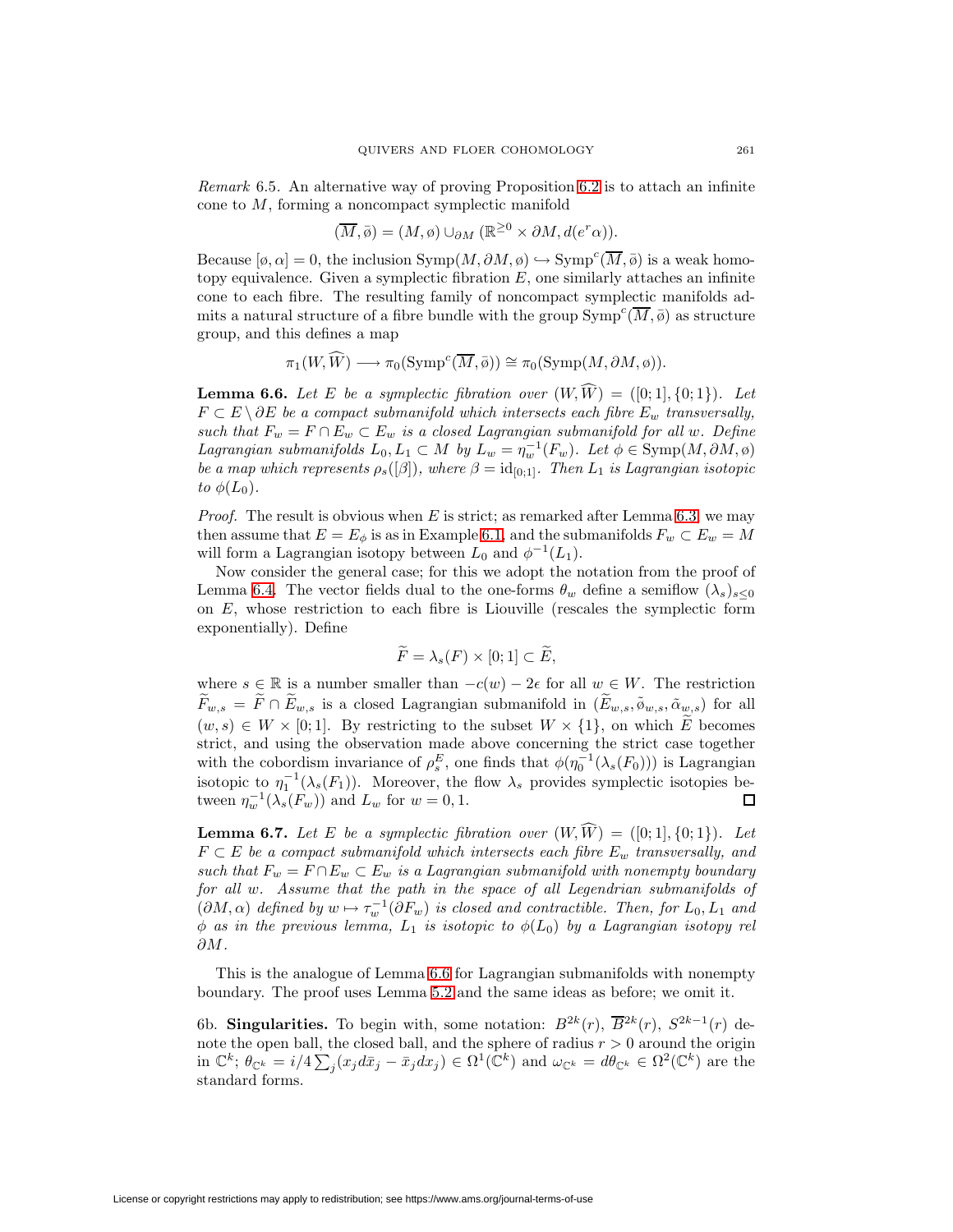Let  $g \in \mathbb{C}[x_0,\ldots,x_n]$  be a polynomial with  $g(0) = 0$  and  $dg(0) = 0$ , such that  $x = 0$  is an isolated critical point. A theorem of Milnor says that  $H_0 = g^{-1}(0)$ intersects  $S^{2n+1}(\epsilon)$  transversally for all sufficiently small  $\epsilon > 0$ . Fix an  $\epsilon$  in that range. Assume that we are given a family  $(g_w)_{w=(w_0,...,w_m)\in\mathbb{C}^{m+1}}$  of polynomials of the form  $g_w(x) = g(x) + \sum_{j=0}^m w_j \tilde{g}_j(x)$ , where  $\tilde{g}_0 \equiv 1$ . The intersection of  $H_w = g_w^{-1}(0)$  with  $S^{2n+1}(\epsilon)$  remains transverse for all sufficiently small w. Fix a  $\delta > 0$  such that this is the case for all  $|w| < \delta$ .

<span id="page-59-0"></span>**Lemma 6.8.** The smooth family of contact manifolds  $(H_w \cap S^{2n+1}(\epsilon), \theta_w | H_w \cap S^{2n+1}(\epsilon))$  $S^{2n+1}(\epsilon)$ ,  $w \in B^{2m+2}(\delta)$ , admits a trivialization, which is unique up to homotopy.

This is an immediate consequence of Gray's theorem, because  $B^{2m+2}(\delta)$  is contractible. Let  $W \subset B^{2m+2}(\delta)$  be the subset of those w such that  $H_w \cap \overline{B}^{2n+2}(\epsilon)$ contains no singular point of  $H_w$ . It is open and connected, because its complement is a complex hypersurface. For each  $w \in W$  equip  $E_w = H_w \cap \overline{B}^{2n+2}(\epsilon)$  with the forms  $\phi_w = \phi_{\mathbb{C}^{n+1}} |E_w$  and  $\theta_w = \theta_{\mathbb{C}^{n+1}} |E_w$ , and set  $\alpha_w = \theta_w | \partial E_w$ . Then each  $(E_w, \phi_w, \alpha_w)$  is a symplectic manifold with contact boundary, and the relative symplectic class  $[\phi_w, \alpha_w]$  is zero because of the existence of  $\theta_w$ . Consider the smooth fibration

$$
\pi: E = \{(x, w) \in \mathbb{C}^{n+1} \times W \mid |x| \le \epsilon, \ g_w(x) = 0\} \longrightarrow W
$$

whose fibres are the manifolds  $E_w$ . Choose some base point  $\hat{w} \in W$  and set  $(M, \varphi, \alpha) = (E_{\hat{w}}, \varphi_{\hat{w}}, \alpha_{\hat{w}}).$  By restriction, any trivialization as in Lemma [6.8](#page-59-0) defines a contact trivialization  $\tau : \partial M \times W \longrightarrow \partial E$ . Take  $\eta : M \longrightarrow E_{\hat{w}}$  to be the identity map. What we have defined is a symplectic fibration E over  $(W, \{\hat{w}\})$ . By Proposition [6.2](#page-56-3) one can associate to it a homomorphism

$$
\rho_s = \rho_s^E : \pi_1(W, \hat{w}) \longrightarrow \pi_0(\mathrm{Symp}(M, \partial M, \emptyset)).
$$

In the usual terminology, E is the Milnor fibration of the deformation  $(H_w)$  of the singularity  $0 \in H_0$ , and the manifolds  $E_w$  are the Milnor fibres. We call  $\rho_s$  the symplectic monodromy map associated to the deformation.

We need to discuss briefly how  $\rho_s$  depends on the various parameters involved.  $\tau$  is unique up to homotopy, so that  $\rho_s$  is independent of it. Changing  $\delta$  affects the space  $W$ , but the fundamental group remains the same for all sufficiently small δ, and we will assume from now on that δ has been chosen in that range. The dependence on the base point  $\hat{w}$  is a slightly more complicated issue. Different fibres of the Milnor fibration are not necessarily symplectically isomorphic, but they become isomorphic after attaching an infinite cone, as in Remark [6.5.](#page-57-0) This means that, given a path in W from  $w_0$  to  $w_1$ , one can identify

$$
\pi_0(\mathrm{Symp}(E_{w_0}, \partial E_{w_0}, \phi_{w_0})) \cong \pi_0(\mathrm{Symp}(E_{w_1}, \partial E_{w_1}, \phi_{w_1})),
$$

and this fits into a commutative diagram with the corresponding isomorphism  $\pi_1(W, w_0) \cong \pi_1(W, w_1)$  and with the symplectic monodromy maps at these base points. For a similar reason, making  $\epsilon$  smaller changes M but does not affect  $\pi_0(\mathrm{Symp}(M, \partial M, \emptyset))$  or  $\rho_s$ . Finally (but we will not need this) one can choose  $(q_w)$ to be a miniversal deformation of g, and then the resulting symplectic monodromy map is really an invariant of the singularity.

Remark 6.9. Apart from the present paper, symplectic monodromy has been studied only for the one-parameter deformations  $g_w(x) = g(x) + w$ . In that case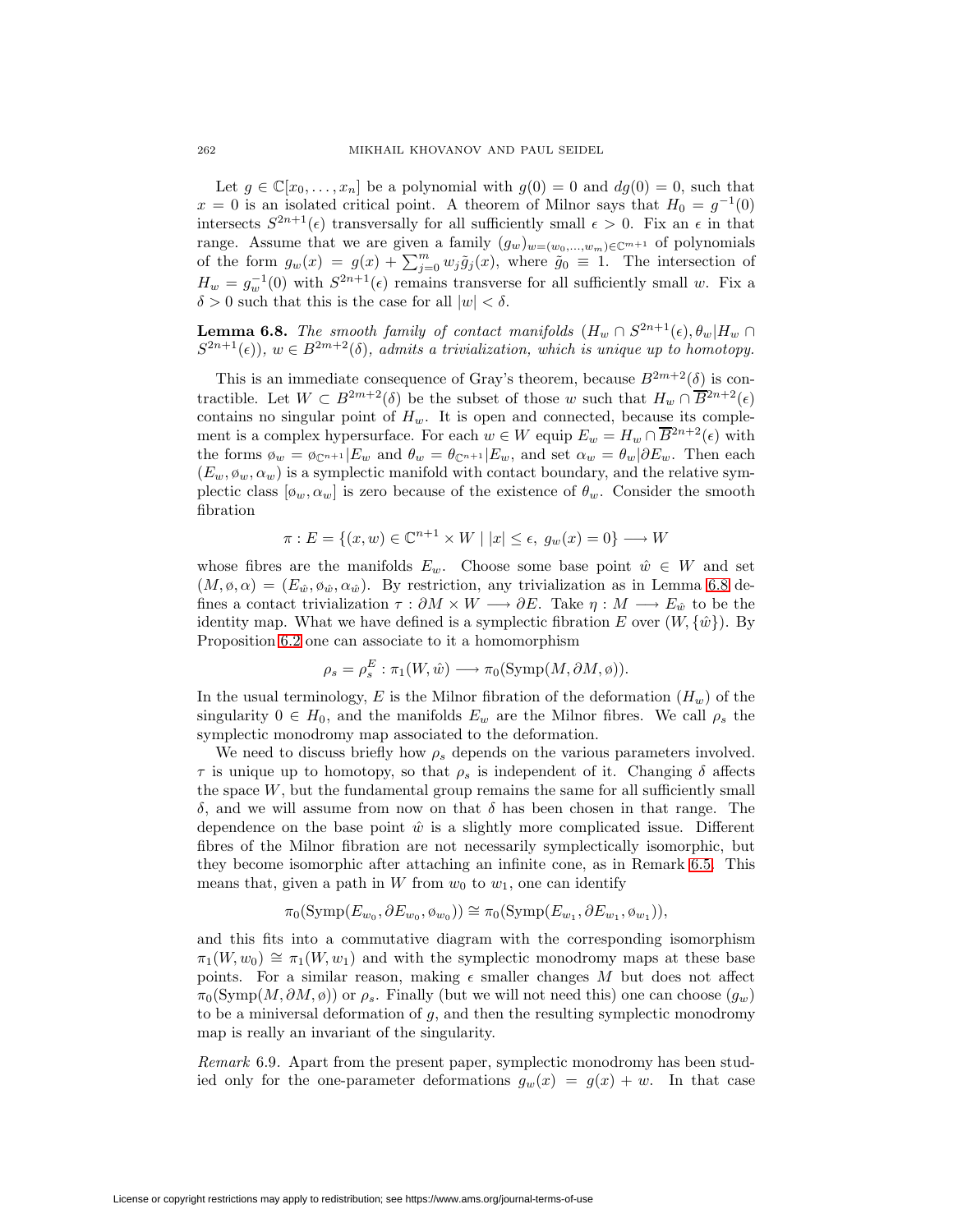$\pi_1(W, \hat{w}) = \mathbb{Z}$ , so that it is sufficient to consider the class

$$
[\phi] = \rho_s(1) \in \pi_0(\mathrm{Symp}(M, \partial M, \emptyset)).
$$

When g is the ordinary singularity  $g(x) = x_0^2 + \cdots + x_n^2$ , M is isomorphic to a neighbourhood of the zero-section in  $T^*S^n$ , and  $\phi$  can be chosen to be the generalized Dehn twist along the zero-section in the sense of [\[37\]](#page-68-2), [\[36\]](#page-68-10); those papers show that  $[\phi]$  has infinite order in all dimensions  $n \geq 1$ . We should say that the relevance of symplectic geometry in this example was first pointed out by Arnol'd [\[1\]](#page-67-27).

More generally, in [\[36\]](#page-68-10) it is proved that  $[\phi]$  has infinite order for all weighted homogeneous singularities such that the sum of the weights is  $\neq 1$  (the definition of symplectic monodromy in [\[36\]](#page-68-10) differs slightly from that here, but it can be shown that the outcome is the same). The general question, does  $[\phi]$  have infinite order for all nontrivial isolated hypersurface singularities?, is open.

6c. **From curves to Lagrangian submanifolds.** We continue to use the notation introduced in the previous section. The n-dimensional singularity of type  $(A_m)$ , for  $m, n \ge 1$ , is given by  $g(x_0, \ldots, x_n) = x_0^2 + x_1^2 + \cdots + x_{n-1}^2 + x_n^{m+1}$ . We consider the  $(m+1)$ -parameter deformation  $g_w(x) = x_0^2 + \cdots + x_{n-1}^2 + h_w(x_n)$ , where  $h_w(z) = z^{m+1} + w_m z^m + \cdots + w_1 z + w_0 \in \mathbb{C}[z]$  (this is slightly larger than the usual miniversal deformation, but that makes no difference as far as the monodromy map is concerned). Since g is weighted homogeneous, one can take  $\epsilon = 1$ . In contrast, we will make use of the right to choose  $\delta$  small. For  $w = (w_0, \ldots, w_m) \in B^{2m+2}(\delta)$ set  $D_w = \{ z \in \mathbb{C} \mid |h_w(z)| + |z|^2 \leq 1 \}, \text{ and } \Delta_w = h_w^{-1}(0) \subset \mathbb{C}.$ 

<span id="page-60-2"></span>**Lemma 6.10.** Provided that  $\delta$  has been chosen sufficiently small, the following properties hold for any  $w \in B^{2m+2}(\delta)$ :

- (P1)  $D_w \subset \mathbb{C}$  is an compact convex subset with smooth boundary, which contains  $B^2(\frac{1}{2})$  and is contained in  $B^2(2)$ .
- <span id="page-60-1"></span>(P2) Let  $\beta : [0;1] \longrightarrow \partial D_w$  be an embedded path which moves in positive sense with respect to the obvious orientation. Then

$$
\frac{d}{dt}\arg h_w(\beta(t)) > 0, \quad \frac{d}{dt}\arg \beta(t) > 0
$$

<span id="page-60-0"></span>for all  $t \in [0,1]$ , where  $\arg \min \log : \mathbb{C}^* \longrightarrow \mathbb{R}/2\pi\mathbb{Z}$  is the argument function. (P3)  $\Delta_w$  is contained in  $B^2(\frac{1}{3})$ .

*Proof.* For  $w = 0$ ,  $h_0(z) = z^{m+1}$  and  $\partial D_0 = \{|z|^{m+1} + |z|^2 = 1\}$  is a circle centered at the origin, so the conditions are certainly satisfied. Perturbing  $w$  slightly will change  $h_w$  and  $\partial D_w$  only by a small amount in any  $C^k$ -topology, and this implies the first two parts. The proof of [\(P3\)](#page-60-0) is even simpler. □

**Lemma 6.11.**  $W \subset B^{2m+2}(\delta)$  is the subset of those w such that  $h_w$  has no multiple zeros.

This follows immediately from property [\(P3\)](#page-60-0) above. It implies in particular that for  $w \in W$ ,  $\Delta_w \subset D_w \setminus \partial D_w$  is a set of  $(m+1)$  points.

We will now study the symplectic geometry of the Milnor fibres  $E_w = H_w \cap$  $\overline{B}^{2n+2}(1) = \{|x| \leq 1, x_0^2 + \cdots + x_{n-1}^2 + h_w(x_n) = 0\}$  equipped with the forms  $\varphi_w, \theta_w, \alpha_w$ . Consider the projection  $H_w \longrightarrow \mathbb{C}$ ,  $x \longmapsto x_n$ , whose fibres are the affine quadrics  $Q_{w,z} = \{x_0^2 + \cdots + x_{n-1}^2 = -h_w(z), x_n = z\}$ .  $Q_{w,z}$  is smooth for all  $z \notin \Delta_w$ , and actually symplectically isomorphic to  $T^*S^{n-1}$ . If one chooses a symplectic isomorphism which respects the obvious  $O(n)$ -actions, the zero-section  $S^{n-1}$  $T^*S^{n-1}$  corresponds to  $\Sigma_{w,z} = \sqrt{-h_w(z)}S^{n-1} \times \{z\} \subset Q_{w,z}$ , which is the subset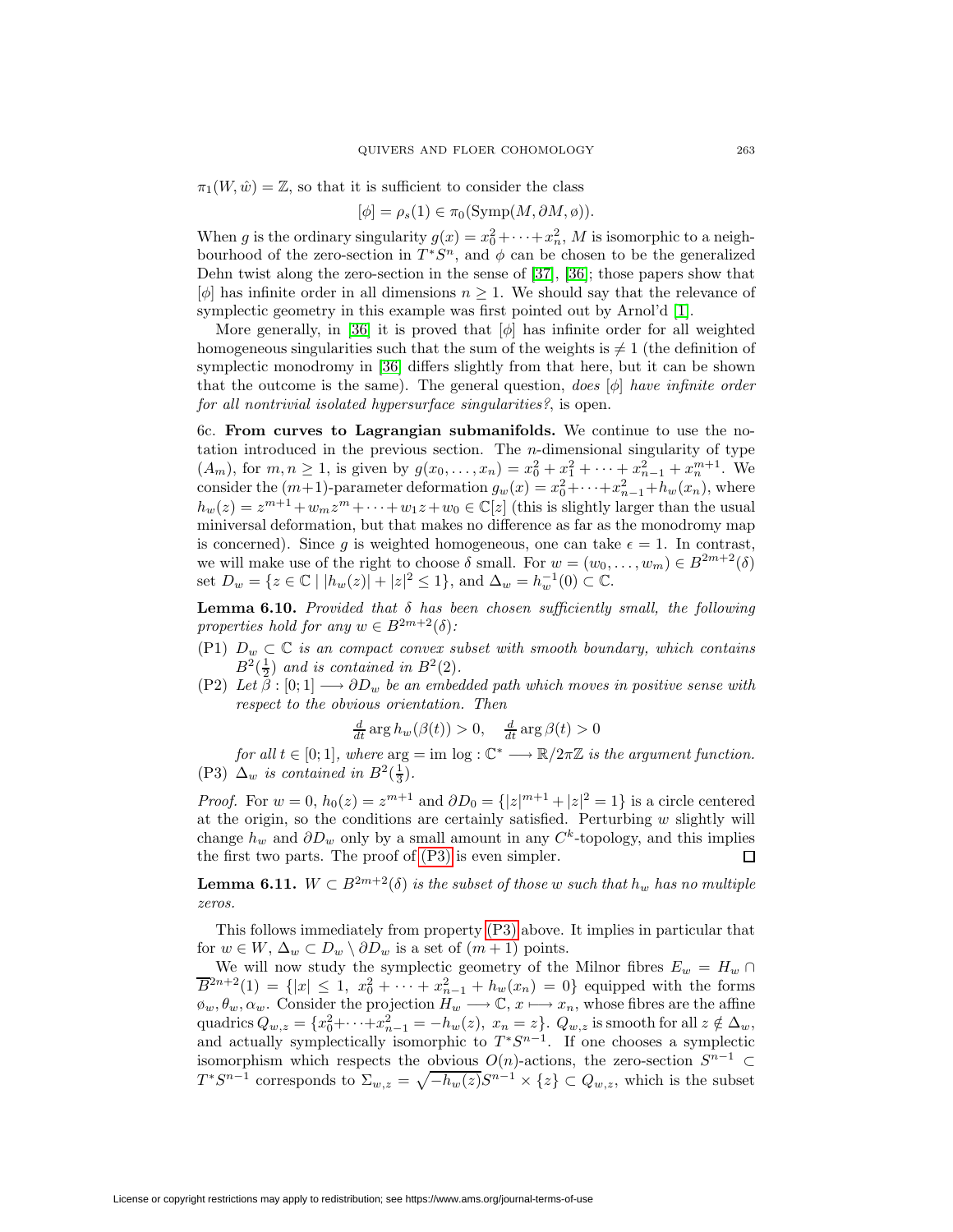of those  $x = (x_0, \ldots, x_{n-1}, x_n)$  such that  $x_n = z$ ,  $|x_0|^2 + \cdots + |x_{n-1}|^2 = |h_w(z)|$ , and  $x_i \in \sqrt{-h_w(z)}\mathbb{R}$  for  $i = 0, \ldots, n-1$ . For  $z \in \Delta_w$ ,  $Q_{w,z}$  is homeomorphic to  $T^*S^{n-1}$  with the zero-section collapsed to a point, that point being precisely  $\Sigma_{w,z}$ . Moreover, by definition of  $D_w$ ,

$$
\Sigma_{w,z} \text{ is}\begin{cases}\text{contained in } E_w \setminus \partial E_w & \text{if } z \in D_w \setminus \partial D_w, \\ \text{contained in } \partial E_w & \text{if } z \in \partial D_w, \\ \text{disjoint from } E_w & \text{otherwise.}\end{cases}
$$

For  $w \in W$  and c a curve in  $(D_w, \Delta_w)$  as defined in Section [3a,](#page-16-2) set

$$
L_{w,c} = \bigsqcup_{z \in c} \Sigma_{w,z} \subset E_w.
$$

<span id="page-61-3"></span><span id="page-61-2"></span><span id="page-61-0"></span>**Lemma 6.12.** (a) If c meets  $\Delta_w$ , then  $L_{w,c}$  is a  $\theta_w$ -exact Lagrangian submanifold of  $(E_w, \emptyset_w, \alpha_w)$ .

(b) Let  $c_0, c_1$  be two curves in  $(D_w, \Delta_w)$  which meet  $\Delta_w$  and such that  $c_0 \simeq c_1$ . Then  $L_{w,c_0}, L_{w,c_1}$  are isotopic by an exact Lagrangian isotopy rel  $\partial E_w$ .

*Proof.* [\(a\)](#page-61-0) Assume first that c can be parametrized by a smooth embedding  $\gamma$ :  $[0; 1] \longrightarrow D_w$  with  $\gamma^{-1}(\Delta_w) = \{0\}$  and  $\gamma^{-1}(\partial D_w) = \{1\}$ . Because  $\gamma(0)$  is a simple zero of  $h_w$ , one can write  $h_w(\gamma(t)) = t k(t)$  for some  $k \in C^\infty([0; 1], \mathbb{C}^*)$ . Choose a smooth square root  $\sqrt{-k}$ , and define a map from the unit ball  $\overline{B}^n \subset \mathbb{R}^n$  to  $E_w$  by

<span id="page-61-1"></span>(6.2) 
$$
y \longmapsto (y\sqrt{-k(|y|)^2}, \gamma(|y|^2)).
$$

This is a smooth embedding with image  $L_{w,c}$ . Since  $\gamma$  meets  $\partial D_w$  transversally, the embedding intersects  $\partial E_w$  transversally. Moreover, the pullback of  $\theta_w$  under [\(6.2\)](#page-61-1) is of the form  $\psi(|y|^2)d|y|^2$  for some  $\psi \in C^{\infty}([0;1], \mathbb{R})$ . This implies that  $\phi_w|L_{w,c} = 0$ and  $\theta_w|\partial L_{w,c}=0$ , which means that  $L_{w,c}$  is indeed a Lagrangian submanifold.

In the other case, when c joins two points of  $\Delta_w$ ,  $L_{w,c}$  is a Lagrangian submanifold diffeomorphic to the n-sphere; this is proved in the same way as before, only that now one splits c into two parts, and covers  $L_{w,c}$  by two smooth charts.

The  $\theta_w$ -exactness of  $L_{w,c}$  is obvious for all  $n \geq 2$ , since then  $H^1(L_{w,c}, \partial L_{w,c}; \mathbb{R}) =$ 0. For  $n = 1$  what one has to prove is that

$$
\int_{L_{w,c}} \theta_w = 0
$$

for some orientation of  $L_{w,c}$ . Now the involution  $\iota(x_0, x_1)=(-x_0, x_1)$  preserves  $\theta_w$  and reverses the orientation of  $L_{w,c}$ , as one can see by looking at the tangent space at any point  $(0, z)$ ,  $z \in c \cap \Delta_w$ ; this implies the desired result. Part [\(b\)](#page-61-2) of the lemma follows from [\(a\)](#page-61-0) together with Lemma [5.3.](#page-45-0) п

<span id="page-61-4"></span> $L_{w,c}$  is Lagrangian even if c does not meet  $\Delta_w$ , but then it is no longer  $\theta_w$ -exact; which is why we do not use these submanifolds.

**Lemma 6.13.** Let c be a curve in  $(D_w, \Delta_w)$  which joins a point of  $\Delta_w$  with a point of ∂D<sub>w</sub>. Take a vector field on  $\partial D_w$  which is nonvanishing and positively oriented. Extend it to a vector field Z on  $D_w$  which vanishes near  $\Delta_w$ , and let  $(f_t)$  be the flow of Z. Then the Lagrangian isotopy  $t \mapsto L_{w,f_{t}(c)}, 0 \leq t \leq 1$ , is exact and also positive in the sense of Section [5a.](#page-43-2)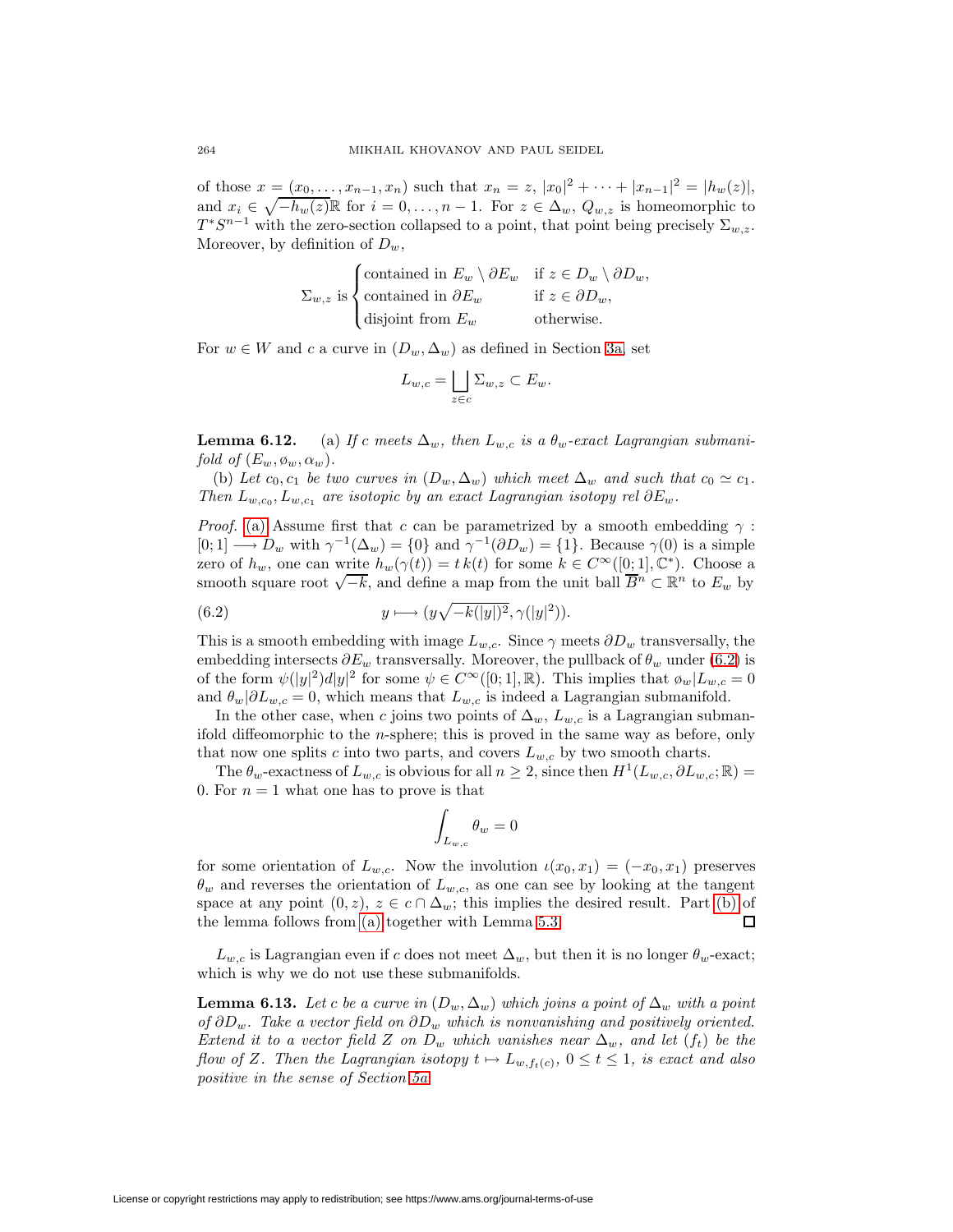*Proof.* The exactness follows again from Lemma [5.3.](#page-45-0) Define a smooth path  $\beta$ :  $[0; 1] \longrightarrow \partial D_w$  by requiring that  $\beta(t)$  be the unique point of  $f_t(c) \cap \partial D_w$ . Choose some square root of  $-h_w \circ \beta$ , and consider

<span id="page-62-0"></span>(6.3) 
$$
S^{n-1} \times [0; 1] \longrightarrow \partial E_w, \quad (y, t) \longmapsto (\sqrt{-h_w(\beta(t))}y, \beta(t)).
$$

This maps  $S^{n-1} \times \{t\}$  to  $\partial L_{w, f_t(c)}$ . A computation shows that the pullback of  $\alpha_w$ under [\(6.3\)](#page-62-0) is  $\psi(t) dt$ , where  $\psi(t) = |h_w(\beta(t))| \frac{d}{dt} (\arg h_w(\beta(t))) + \frac{1}{2} |\beta(t)|^2 \frac{d}{dt} (\arg \beta(t))$ is a positive function by [\(P2\)](#page-60-1) in Lemma [6.10.](#page-60-2) This is one of the definitions of a positive isotopy. □

The intersections of the submanifolds  $L_{w,c}$  are governed by those of the underlying curves. In fact  $L_{w,c_0} \cap L_{w,c_1} = \bigsqcup_{z \in c_0 \cap c_1} \sum_{w,z}$  consists of an  $(n-1)$ -sphere for any point of  $(c_0 \cap c_1) \setminus \Delta_w$  together with an isolated point for each point of  $c_0 \cap c_1 \cap \Delta_w$ . The next lemma translates this elementary fact into a statement about Floer cohomology.

<span id="page-62-1"></span>**Lemma 6.14.** Let  $c_0, c_1$  be two curves in  $(D_w, \Delta_w)$ , each of which meets  $\Delta_w$ . Then the dimension of  $HF(L_{w,c_0}, L_{w,c_1})$  is  $2 I(c_0, c_1)$ .

*Proof.* We consider first the case when  $c_0 \cap c_1 \cap \partial D_w = \emptyset$  and  $c_0 \not\approx c_1$ .  $I(c_0, c_1)$ depends only on the isotopy classes of  $c_0, c_1$ ; the same is true of  $HF(L_{w,c_0}, L_{w,c_1}),$ by Lemma [6.12](#page-61-3)[\(b\)](#page-61-2) and Proposition [5.10.](#page-47-0) Hence we may assume that  $c_0, c_1$  have minimal intersection.

A straightforward computation of the tangent spaces shows that  $L_{w,c_0}, L_{w,c_1}$ have clean intersection. Moreover, since  $c_0 \cap c_1 \cap \partial D_w = \emptyset$ ,  $L_{w,c_0} \cap L_{w,c_1} \cap \partial E_w = \emptyset$ . Consider the involution  $\iota(x_0,\ldots,x_n)=(-x_0,\ldots,-x_{n-2},x_{n-1},x_n)$  on  $E_w$ , which preserves  $\emptyset_w$  and  $\theta_w$ . Each connected component  $\Sigma_{w,z}$  of  $L_{w,c_0} \cap L_{w,c_1}$  carries an *ι*-invariant Morse function  $h_z$  whose critical point set is  $\{(0, \ldots, \pm \sqrt{-h_w(z)}, z)\}$  $\Sigma_{w,z} \cap M^{\iota}$ . Namely, for  $z \in \Delta_w$  one takes  $h_z$  to be constant, and otherwise  $h_z(x) = (-h_w(z))^{-1/2}x_{n-1}$  for some choice of square root. Hence  $L_{w,c_0}, L_{w,c_1}$ satisfy condition  $(S1')$  in Proposition [5.15.](#page-51-5)

The fixed point set  $M^{\iota}$  is precisely the double branched cover of  $D_{w}$  from Section [3c,](#page-19-0) and  $L_{w,c_i} \cap M^i \subset M^i$  is the preimage of  $c_i$  under the covering projection. Lemma [3.8](#page-19-1) shows that  $L_{w,c_0} \cap M^{\iota}$  and  $L_{w,c_1} \cap M^{\iota}$  have minimal intersection as curves in  $M^{\iota}$ . Hence, using Lemma [3.1,](#page-16-3) it follows that  $L_{w,c_0}, L_{w,c_1}$  also satisfy condition [\(S2](#page-51-3)') in Proposition [5.15.](#page-51-5) Applying that proposition shows that dim  $HF(L_{w,c_0}, L_{w,c_1}) =$ dim  $H^*(L_{w,c_0} \cap L_{w,c_1}; \mathbb{Z}/2) = 2|(c_0 \cap c_1) \setminus \Delta_w| + |c_0 \cap c_1 \cap \Delta_w| = 2 I(c_0, c_1).$ 

Next, consider the case when  $c_0 \cap c_1 \cap \partial D_w = \emptyset$  and  $c_0 \simeq c_1$ . This means that  $c_0$  must be a path joining two points of  $\Delta_w$ ; hence  $I(c_0, c_1) = I(c_0, c_0) = 1$ . On the other hand, since  $L_{w,c_0}$  and  $L_{w,c_1}$  are isotopic by an exact Lagrangian isotopy, one has  $HF(L_{w,c_0}, L_{w,c_1}) \cong HF(L_{w,c_0}, L_{w,c_0}) \cong H^*(L_{w,c_0}; \mathbb{Z}/2) \cong (\mathbb{Z}/2)^2$  by Floer's theorem [\[13\]](#page-67-24).

The final case is  $c_0 \cap c_1 \cap \partial D_w \neq \emptyset$ . Then  $c_0, c_1$  each have one point on the boundary  $\partial D_w$ , which is the same for both, so that  $\partial L_{w,c_0} = \partial L_{w,c_1}$ . To compute  $HF(L_{w,c_0}, L_{w,c_1})$  one has to perturb  $L_{w,c_0}$  by an exact and positive Lagrangian isotopy. One can take the isotopy to be  $L_{w,f_t(c_0)}$  for some flow  $(f_t)$  on  $D_w$  as in Lemma [6.13.](#page-61-4) By definition,  $I(c_0, c_1) = I(f_t(c_0), c_1)$  for small  $t > 0$ . This reduces the Floer cohomology computation to the case which we have already proved.  $\Box$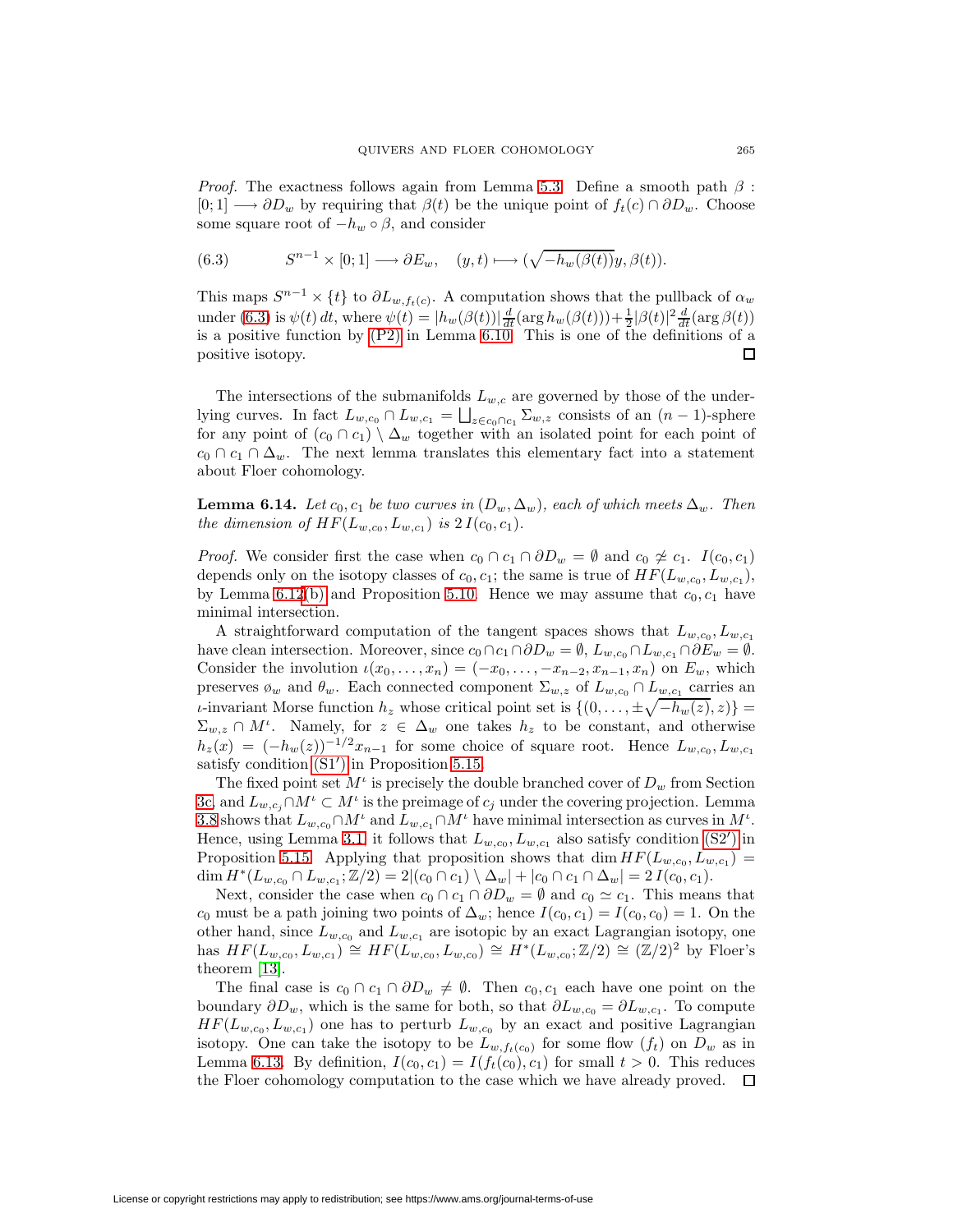We are now ready to bring in the symplectic monodromy map. Fix a base point  $\hat{w} \in W$ . Write  $(M, \emptyset, \theta, \alpha) = (E_{\hat{w}}, \emptyset_{\hat{w}}, \theta_{\hat{w}}, \alpha_{\hat{w}}), (D, \Delta) = (D_{\hat{w}}, \Delta_{\hat{w}}), h = h_{\hat{w}}, \text{ and}$  $L_c = L_{\hat{w},c}$  for any curve c in  $(D, \Delta)$ .

One can embed W as an open subset into Conf<sub>m+1</sub>( $D\setminus \partial D$ ) by sending  $w \mapsto \Delta_w$ . The image of this embedding contains all configurations of points which lie close to the origin, and it is mapped into itself by the maps which shrink configurations by some factor  $0 < r < 1$ . From this one can easily see that the embedding is a weak homotopy equivalence. By combining this with the observation made in Section [3b](#page-17-4) one obtains canonical isomorphisms

<span id="page-63-1"></span>(6.4) 
$$
\pi_1(W, \hat{w}) \cong \pi_1(\text{Conf}_{m+1}(D), \Delta) \cong \pi_0(\mathcal{G}),
$$

<span id="page-63-0"></span>where  $\mathcal{G} = \text{Diff}(D, \partial D; \Delta)$ .

**Lemma 6.15.** Let  $f \in \mathcal{G}$  and  $\phi \in \text{Symp}(M, \partial M, \phi)$  be related in the following way:  $[f] \in \pi_0(\mathcal{G})$  corresponds to a class in  $\pi_1(W, \hat{w})$  whose image under  $\rho_s$  is  $[\phi] \in \pi_0(\mathrm{Symp}(M, \partial M, \emptyset))$ . Then, for any curve c in  $(D, \Delta)$  which meets  $\Delta$ ,  $L_{f(c)}$ and  $\phi(L_c)$  are isotopic by a Lagrangian isotopy rel  $\partial M$ .

*Proof.* Consider first the case when  $c \cap \partial D = \emptyset$ . Since the result depends only on the isotopy class of c, we may assume that  $c \text{ }\subset B^2(1/2)$ . Similarly, the result depends only on the isotopy class of  $f$ , and we may assume that  $f$  is the identity outside  $B^2(1/2) \subset D$ . Take a smooth path  $\beta : ([0; 1], \{0; 1\}) \longrightarrow (W, \hat{w})$  whose class in  $\pi_1(W, \hat{w})$  corresponds to  $[f] \in \pi_0(\mathcal{G})$  under the canonical isomorphism. This means that there is an isotopy  $(f_t)_{0 \leq t \leq 1}$  in Diff $(D, \partial D)$  with  $f_0 = id$ ,  $f_1 = f$ , and  $f_t(\Delta) = \Delta_{\beta(t)}$  for all t. We may assume that each  $f_t$  is equal to the identity outside  $B^2(1/2)$ . Then  $f_t(c)$  is a curve in  $(D_{\beta(t)}, \Delta_{\beta(t)})$  for all  $t \in [0, 1]$ . Moreover, the Lagrangian submanifolds  $L_{\beta(t),f_{\tau}(c)}$  depend smoothly on t; by this we mean that they form a submanifold F of the pullback  $\beta^*E \longrightarrow [0,1]$ , as in Lemma [6.6.](#page-58-0) By using that lemma and the naturality of the maps  $\rho_s^E$  under pullbacks, it follows that  $L_{f(c)}$  is Lagrangian isotopic to  $\phi(L_c)$ .

The case when  $c \cap \partial D \neq \emptyset$  is not very different. We may assume that the intersection  $c \cap (D \setminus B^2(1/2))$  consists of a straight radial piece  $\mathbb{R}^{>0} \zeta \cap (D \setminus B^2(1/2)),$ for some  $\zeta \in S^1$ . We take a smooth path  $\beta$  and an isotopy  $(f_t)$  as in the previous case. Then  $f_t(c) \cap D_{\beta(t)}$  is a curve in  $(D_{\beta(t)}, \Delta_{\beta(t)})$  for all  $0 \le t \le 1$ . The rest is as before except that in order to apply Lemma [6.7,](#page-58-1) one has to show that the path of Legendrian submanifolds of  $(\partial M, \alpha)$  given by

$$
t\mapsto \tau_{\beta(t)}^{-1}(\partial L_{\beta(t),f_t(c)\cap D_{\beta(t)}})
$$

is closed and contractible (in the space of Legendrian submanifolds). The closedness is obvious because  $L_{f(c)}$  and  $L_c$  have the same boundary. In order to prove contractibility, observe that for any  $w \in B^{2m+2}(\delta)$ , one can define a Legendrian submanifold  $\Lambda_w$  in  $(H_w \cap S^{2n+1}(1), \alpha_w | H_w \cap S^{2n+1}(1))$  by

$$
\Lambda_w = \Big(\bigsqcup_{1/2 \le s \le 2} \Sigma_{w,s\zeta}\Big) \cap S^{2n+1}(1).
$$

By using a relative version of Lemma [6.8,](#page-59-0) one sees that the trivialization  $\tau$  can be chosen in such a way that  $\tau_w^{-1}(\Lambda_w) \subset \partial M$  is the same for all  $w \in W$ . Now our path of Legendrian submanifolds consists of  $\Lambda_{\beta(t)}$ , so that its contractibility is obvious for that specific choice of  $\tau$ . Since any two  $\tau$  are homotopic, it follows that contractibility holds for an arbitrary choice.  $\Box$ 

<span id="page-63-2"></span>License or copyright restrictions may apply to redistribution; see https://www.ams.org/journal-terms-of-use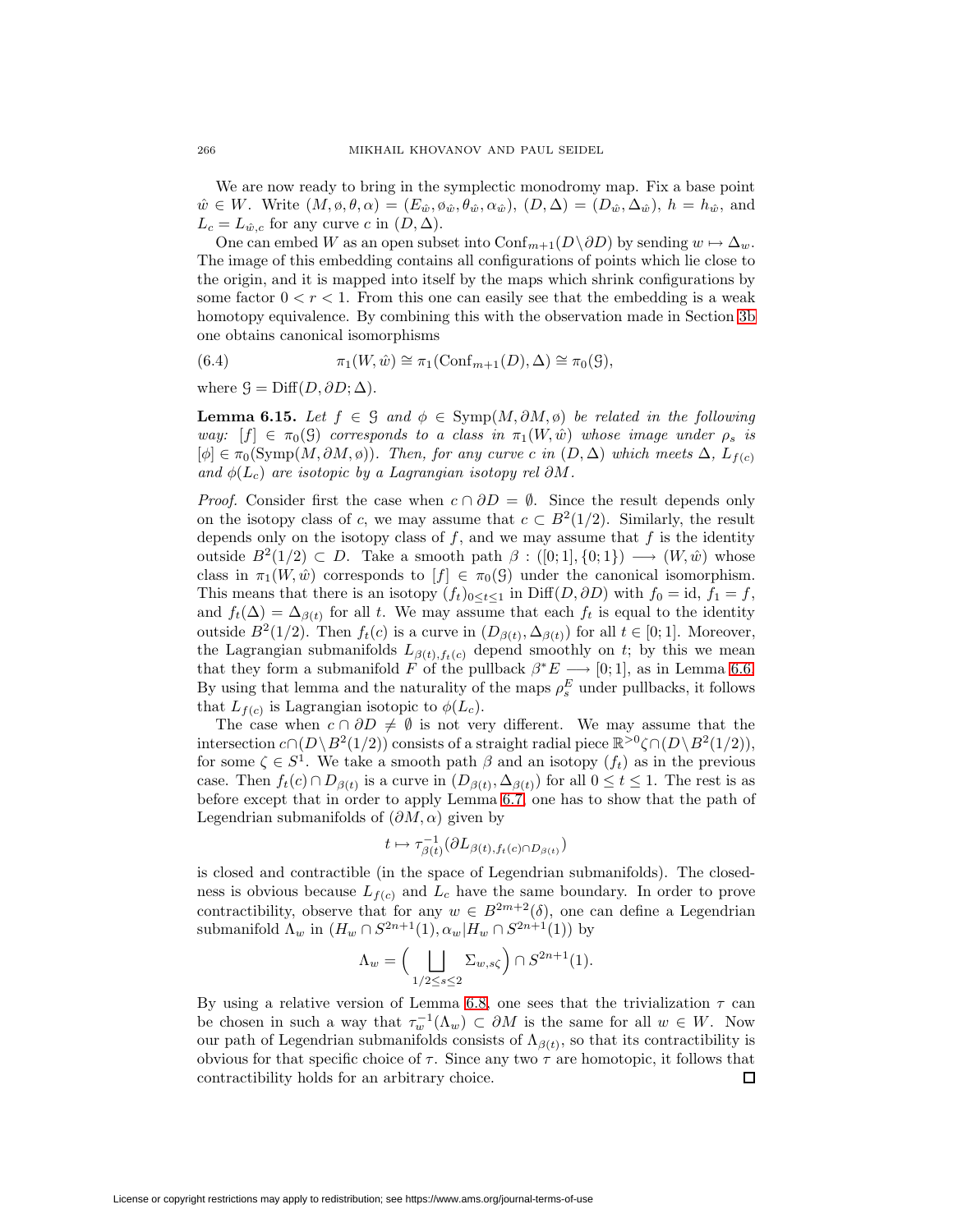**Lemma 6.16.** Assume that the symplectic automorphism  $\phi$  in Lemma [6.15](#page-63-0) has been chosen  $\theta$ -exact. Then the isotopy between  $L_{f(c)}$  and  $\phi(L_c)$  in Lemma [6.15](#page-63-0) can be made exact.

*Proof.* For  $n > 1$  there is nothing to prove: first of all,  $H^1(M, \partial M; \mathbb{R})$  is zero, so that any choice of  $\phi$  is  $\theta$ -exact; and secondly,  $H^1(L_c, \partial L_c; \mathbb{R}) = 0$ , so that any Lagrangian isotopy between such submanifolds is exact.

Therefore we now assume that  $n = 1$ . Since  $\phi$  is  $\theta$ -exact, both  $\phi(L_c)$  and  $L_{f(c)}$  are  $\theta$ -exact Lagrangian submanifolds. With one exception, it is true that  $L_c$  represents a nontrivial class in  $H_1(M, \partial M)$ , so that the restriction map  $H^1(M, \partial M; \mathbb{R}) \longrightarrow$  $H^1(L_c, \partial L_c; \mathbb{R})$  is onto; then one can apply Lemma [5.4](#page-45-1)[\(b\)](#page-45-4) to prove the desired result.

The one exception is when  $(m, n) = (1, 1)$  and c is the unique (up to isotopy) curve joining the two points of  $\Delta$ . In this particular case the Milnor fibre  $(M, \phi)$ is isomorphic to a cylinder  $([-s_0; s_0] \times S^1, ds \wedge dt)$ , and  $L_c$  is a simple closed curve which divides  $M$  into two pieces of equal area; to verify this last fact, it is sufficient to note that the involution  $\iota$  exchanges the two pieces. Clearly  $\phi(L_c)$  also divides M into two pieces of equal area; and this is sufficient to prove that  $\phi(L_c)$  is isotopic to  $L_c$  by an exact isotopy. On the other hand,  $f(c) \simeq c$  for any  $f \in \mathcal{G}$ , so that  $L_c$ is exact isotopic to  $L_{f(c)}$  by Lemma [6.12](#page-61-3)[\(b\).](#page-61-2)  $\Box$ 

Now choose a set of basic curves  $b_0, \ldots, b_m$  in  $(D, \Delta)$ , and let  $L_0 = L_{b_0}, \ldots, L_m =$  $L_{b_m}$  be the corresponding Lagrangian submanifolds of  $(M, \emptyset, \alpha)$ ; from the discussion above, it follows that these do indeed satisfy [\(1.3\)](#page-4-1). As explained in Section [3b,](#page-17-4) the choice of  $b_0, \ldots, b_m$  allows one to identify each of the canonically isomorphic groups  $(6.4)$  with  $B_{m+1}$ . In particular, the symplectic monodromy can now be thought of as a map  $\rho_s : B_{m+1} \longrightarrow \pi_0(\mathrm{Symp}(M, \partial M, \emptyset)).$ 

Proof of Theorem [1.3.](#page-5-2) From the various isomorphisms which we have introduced, it follows that  $\phi = \phi_{\sigma}$  and  $f = f_{\sigma}$  are related as in Lemmas [6.15](#page-63-0) and [6.16.](#page-63-2) Using those two results together with Lemma [6.14,](#page-62-1) one finds that dim  $HF(L_i, \phi(L_i)) =$  $\dim HF(L_{b_i}, L_{f(b_i)})=2 I(b_i, f(b_j)).$  $\Box$ 

*Proof of Corollary [1.4.](#page-5-3)* Let  $\sigma \in B_{m+1}$  be an element whose image under the monodromy map is the trivial class in  $\pi_0(\mathrm{Symp}(M, \partial M, \emptyset))$ . Then one can take  $\phi_{\sigma} = id_M$ in Theorem [1.3,](#page-5-2) so that

$$
I(b_i, f_{\sigma}(b_j)) = \frac{1}{2} \dim HF(L_i, \phi_{\sigma}(L_j)) = \frac{1}{2} \dim HF(L_i, L_j) = I(b_i, b_j)
$$

for all  $0 \le i, j \le m$ . The same holds for  $f_{\sigma}^2$ , since  $\rho_s(\sigma^2)$  is again trivial. In view of Lemma [3.6,](#page-19-2) it follows that  $\sigma$  must be the trivial element. □

<span id="page-64-0"></span>6d. **Bigraded curves and graded Lagrangian submanifolds.** We use the notation  $(D, \Delta)$ , h,  $L_c$ , and  $(M, \varphi, \alpha, \theta)$  as in the previous section. As explained in Section [3d,](#page-21-1) the polynomial h can be used to define a map  $\delta_P$  which classifies the covering  $\tilde{P}$  of  $P$ , and one can express the notion of bigraded curves in terms of this map. On the other hand, M is the intersection of a complex hypersurface  $H_{\hat{w}}$  with the unit ball  $B^{2n+2}(1)$ . As explained in Section [5e,](#page-52-0) the polynomial  $g_{\hat{w}}$  which defines  $H_{\hat{w}}$  determines a map  $\delta_{\mathcal{L}} : \mathcal{L} \longrightarrow \mathbb{C}^*/\mathbb{R}^{>0}$ ; and one can use this map to define a covering  $\mathcal L$  and the corresponding notion of graded Lagrangian submanifold of M.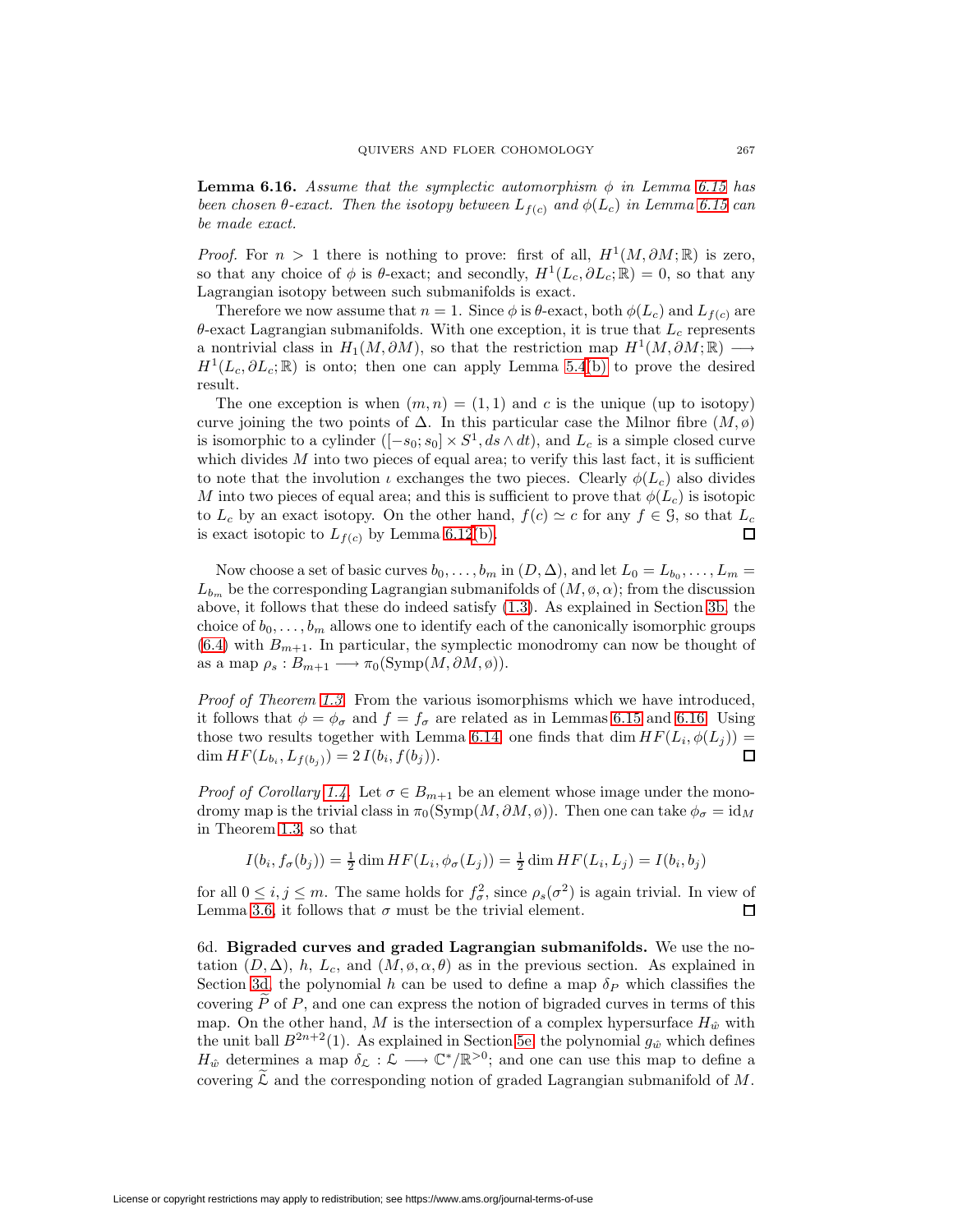

<span id="page-65-1"></span>Figure 25.

**Lemma 6.17.** Let c be a curve in  $(D, \Delta)$  which meets  $\Delta$ . Any bigrading  $\tilde{c}$  of c determines in a canonical way a grading  $\tilde{L}_c$  of  $L_c$ . Moreover, if  $\tilde{L}_c$  is the grading associated to  $\tilde{c}$ , the grading associated to  $\chi(r_1, r_2)\tilde{c}$  is  $\chi_{\tilde{c}}(r_1 + nr_2)\tilde{L}_c$ .

*Proof.* Let  $\gamma : (0,1) \longrightarrow D \setminus \Delta$  be an embedding which parametrizes an open subset of c, and let  $x \in M$  be a point of  $\Sigma_{\hat{w},\gamma(t)} \times {\gamma(t)} \subset L_c$ . A straightforward computation, starting from [\(5.5\)](#page-53-0), shows that

<span id="page-65-0"></span>(6.5)  $\delta_{\mathcal{L}}(T_x L_c) = (-h(\gamma(t)))^{n-2}\gamma'(t)^2 \in \mathbb{C}^*/\mathbb{R}^{>0}.$ 

Now assume that we have a bigrading of c, which is a map  $\tilde{c} = (\tilde{c}_1, \tilde{c}_2) : c \setminus \Delta \longrightarrow \mathbb{R}^2$ with specific properties. Define

$$
\widetilde{L}_c: L \setminus \bigcup_{z \in c \cap \Delta} \Sigma_{\hat{w}, z} \times \{z\} \longrightarrow \mathbb{R}
$$

by  $L_c(x) = \tilde{c}_1(\gamma(t)) + n\tilde{c}_2(\gamma(t))$  for a point x as before. A comparison of [\(6.5\)](#page-65-0) with  $(5.5)$  and  $(3.2)$  shows that  $L_c$  is a grading of L, defined everywhere except at finitely many points. It remains to prove that  $\tilde{L}_c$  can be extended continuously over those missing points. If  $n \geq 2$ , this is true for general reasons. Namely, whenever one has an infinite cyclic covering of an *n*-dimensional manifold (which in our case is  $s_L^*$  and a continuous section of it defined outside a finite subset, the values at the missing points can always be filled in continuously. In the remaining case  $n = 1$ , any one of the missing points divides  $L_c$  locally into two components, and one has to check that the limits of  $L_c$  from both directions (which certainly exist) are the same. But this follows from the fact that  $L_c$  is invariant under the involution  $\iota$ .

The last sentence of the lemma is obvious from the construction.

口

<span id="page-65-2"></span>**Lemma 6.18.** Let  $c_0, c_1$  be two curves in  $(D, \Delta)$  which meet  $\Delta$  and which intersect transversally. Let  $\tilde{c}_0, \tilde{c}_1$  be two bigradings, and let  $(r_1, r_2) = \mu^{\text{bigr}}(\tilde{c}_0, \tilde{c}_1; z)$  be the local index at a point  $z \in c_0 \cap c_1$ . Let  $L_{c_0}, L_{c_1}$  be the corresponding gradings of  $L_{c_0}, L_{c_1}$ . Then the absolute Maslov index at any point  $x \in \Sigma_{\hat{w},z} \subset L_{c_0} \cap L_{c_1}$  is

$$
\mu^{\rm abs}(\widetilde{L}_{c_0}, \widetilde{L}_{c_1}; x) = r_1 + nr_2.
$$

Proof. In view of the last part of Lemma [6.17](#page-64-0) it is sufficient to prove this for  $(r_1, r_2) = (0, 0)$ . Take an isotopy  $(f_t)_{0 \le t \le 1}$  in Diff $(D, \partial D; \Delta)$  with  $f_t(z) = z$  for all t,  $f_0 = id$ , and  $f_1(c_0) = c_1$  in some neighbourhood of z. We also assume that  $Df_t(T_zc_0)$  rotates clockwise with positive speed during the isotopy, and that the total angle by which it moves is less than  $\pi$  (see Figure [25\)](#page-65-1). Let  $L_{f_t(c_0)}$  be the family of graded Lagrangian submanifolds corresponding to the bigraded curves  $f_t(\tilde{c}_0)$ .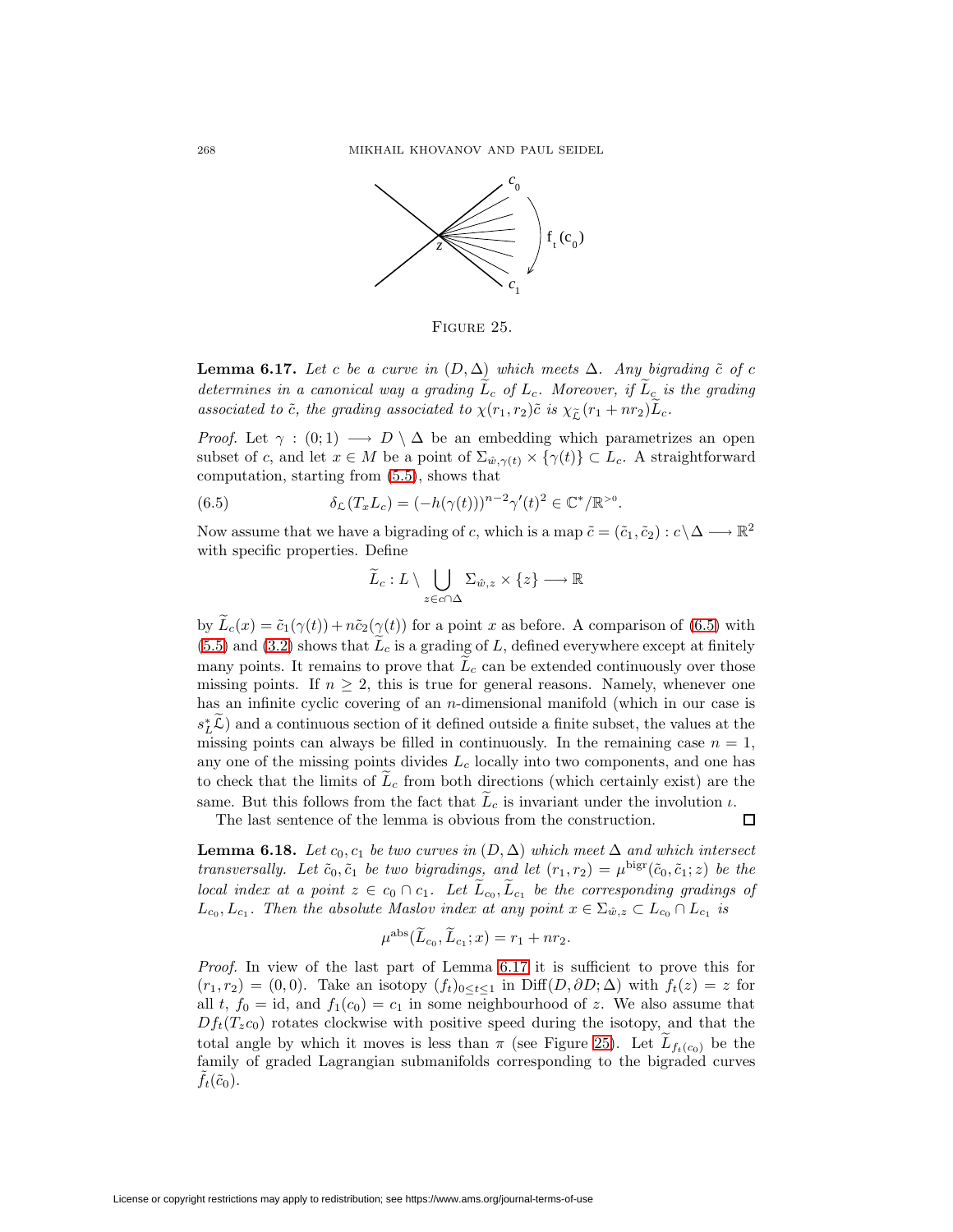By definition of the local index,  $f_1(\tilde{c}_0)$  is equal to  $\tilde{c}_1$  near z. Hence  $L_{f_t(c_0)}$ agrees with  $\tilde{L}_{c_1}$  near  $\Sigma_{\hat{w},z}$ . It follows that for any  $x \in \Sigma_{\hat{w},z}$  one can use the paths  $\lambda_0, \lambda_1 : [0;1] \longrightarrow \mathcal{L}_x$ ,  $\lambda_0(t) = T_x L_{f_t(c_0)}, \lambda_1(t) = T_x L_{c_1}$ , to compute the absolute Maslov index. Now, it is not difficult to see that these two paths satisfy the conditions of Lemma [5.17,](#page-53-1) so that the absolute Maslov index is in fact zero.  $\Box$ 

<span id="page-66-0"></span>**Lemma 6.19.** Let  $(c_0, \tilde{c}_0)$  and  $(c_1, \tilde{c}_1)$  be two bigraded curves in  $(D, \Delta)$ , such that both c<sub>0</sub> and c<sub>1</sub> intersect  $\Delta$ . Let  $L_{c_0}, L_{c_1}$  be the corresponding graded Lagrangian submanifolds of  $(M, \emptyset, \alpha)$ . Then the Poincaré polynomial of the graded Floer cohomology is obtained by setting  $q_1 = q$ ,  $q_2 = q^n$  in the bigraded intersection number:

$$
\sum_{r \in \mathbb{Z}} q^r \dim HF^r(\widetilde{L}_{c_0}, \widetilde{L}_{c_1}) = I^{\text{bigr}}(\widetilde{c}_0, \widetilde{c}_1)_{q_1 = q, q_2 = q^n}.
$$

Proof. This is essentially the same argument as for Lemma [6.14.](#page-62-1) Consider the case when  $c_0 \cap c_1 \cap \partial D = \emptyset$  and  $c_0 \not\cong c_1$ . We may assume that  $c_0, c_1$  have minimal intersection. Using Proposition [5.18,](#page-54-0) and Lemma [6.18](#page-65-2) to compute the relevant absolute Maslov indices, one finds that the following holds: a point  $z \in c_0 \cap c_1$  with local index  $(\mu_1(z), \mu_2(z)) \in \mathbb{Z}^2$  contributes

$$
\begin{cases} q^{\mu_1(z)+n\mu_2(z)}(1+q^{n-1}) & \text{if } z \notin \Delta, \\ q^{\mu_1(z)+n\mu_2(z)} & \text{if } z \in \Delta \end{cases}
$$

to the Poincaré polynomial of the Floer cohomology. The factor  $(1 + q^{n-1})$  in the first case comes from the ordinary cohomology of the  $(n-1)$ -sphere  $\Sigma_{\hat{w},z}$ . It is now straightforward to compare this with the definition of the bigraded intersection number  $I^{\text{bigr}}(\tilde{c}_0, \tilde{c}_1)$ .

As in Lemma [6.14,](#page-62-1) the case  $c_0 \simeq c_1$  can be checked by a simple computation, and that case  $c_0 \cap c_1 \cap \partial D \neq \emptyset$  follows from the previously considered one. 口

Proof of Corollary [1.5.](#page-6-0) One can forget about graded Lagrangian submanifolds and consider Lemma [6.19](#page-66-0) as a statement about the relative grading on  $HF^*(L_{c_0}, L_{c_1})$ . Using this, and arguing as in the proof of Theorem [1.3,](#page-5-2) one sees that (for some choice of relative grading on the left-hand side)

$$
\sum_{r \in \mathbb{Z}} q^r \dim HF^r(L_i, \phi(L_j)) = I^{\text{bigr}}(b_i, f(b_j))_{q_1 = q, q_2 = q^n}.
$$

The proof is completed by comparing this with Proposition [4.9.](#page-40-4)

口

#### **ACKNOWLEDGEMENTS**

The first author would like to thank Maxim Vybornov who introduced him to the algebras  $A_m$  by pointing out that they describe perverse sheaves on projective spaces. The construction of the Lagrangian submanifolds  $L_c$  was suggested to the second author by Simon Donaldson. Most of this work was done at the Institute for Advanced Study, during the year 97/98 and two shorter visits later on. The authors are very grateful to the Institute, and to Robert MacPherson in particular, for making this collaboration possible.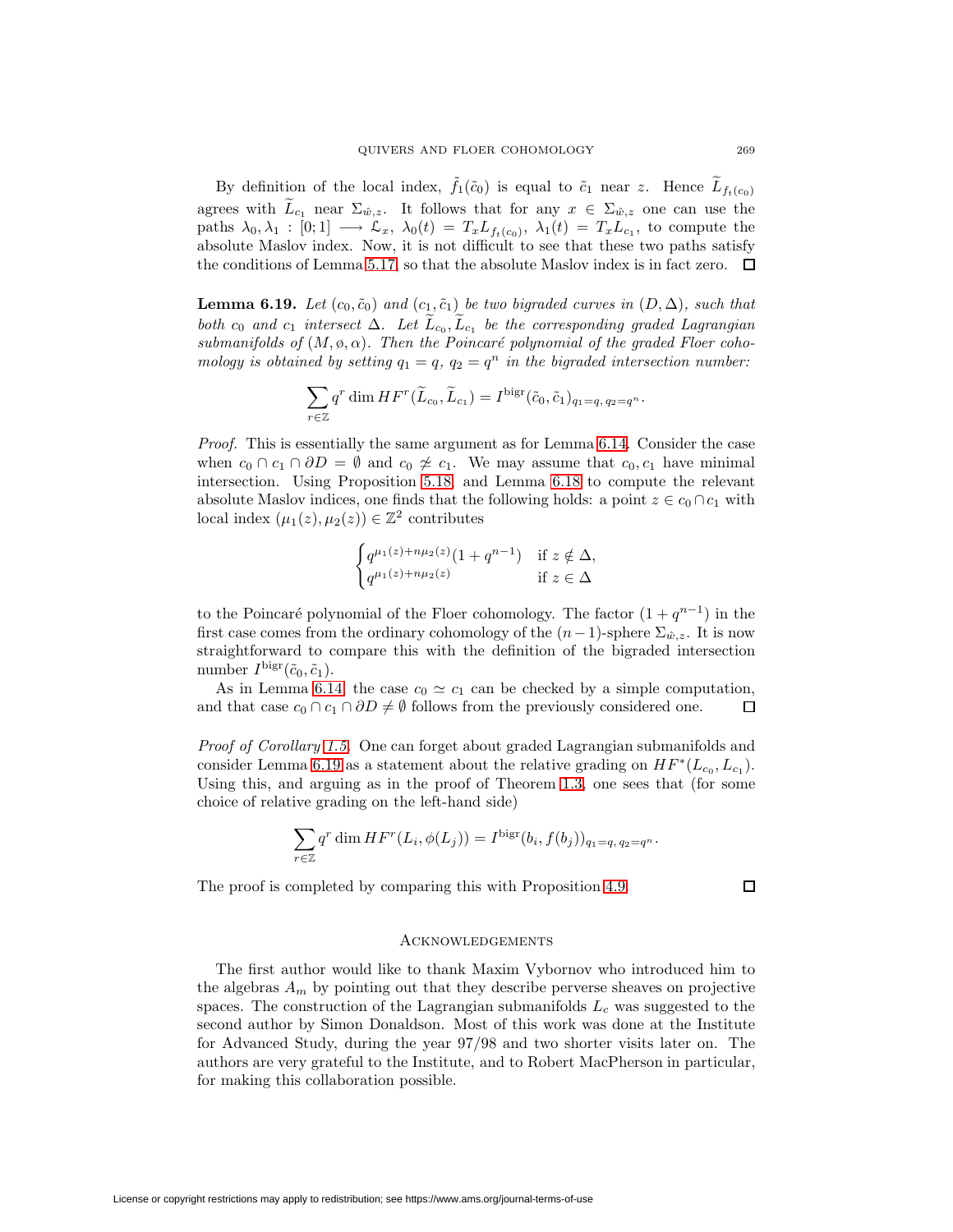#### **REFERENCES**

- <span id="page-67-27"></span>[1] V. I. Arnol'd, Some remarks on symplectic monodromy of Milnor fibrations, The Floer Memorial Volume (H. Hofer, C. Taubes, A. Weinstein, and E. Zehnder, eds.), Progress in Mathematics, vol. 133, Birkh¨auser, 1995, pp. 99–104. MR **96m:**[32043](http://www.ams.org/mathscinet-getitem?mr=96m:32043)
- <span id="page-67-0"></span>[2] A. A. Beilinson, Coherent sheaves on  $\mathbb{P}^n$  and problems of linear algebra, Funct. Anal. Appl. **12** (1978), 214–216. MR **80c:**[14010b](http://www.ams.org/mathscinet-getitem?mr=80c:14010b)
- <span id="page-67-13"></span>[3] A. Beilinson, V. Ginzburg and W. Soergel, *Koszul duality patterns in representation theory*, Journal of the AMS **9**, n.2, (1996), 473–527. MR **96k:**[17010](http://www.ams.org/mathscinet-getitem?mr=96k:17010)
- <span id="page-67-4"></span>[4] J. Bernstein, I. Frenkel, and M. Khovanov, A categorification of the Temperley-Lieb algebra and Schur quotients of  $U(sl_2)$  via projective and Zuckerman functors, Selecta Math., New ser. 5, (1999), 199–241; math.QA/0002087. MR **[2000i:](http://www.ams.org/mathscinet-getitem?mr=2000i:17009)**17009
- <span id="page-67-15"></span><span id="page-67-12"></span>[5] J. Bernstein and S. Gelfand, Tensor products of finite and infinite dimensional representations of semisimple Lie algebras, Compositio Math. **41** (1980), 245–285. MR **82c:**[17003](http://www.ams.org/mathscinet-getitem?mr=82c:17003)
- [6] J. Birman, Braids, links and mapping class groups, Annals of Math. Studies 82, Princeton University Press, 1974. MR **51:**[11477;](http://www.ams.org/mathscinet-getitem?mr=51:11477) errata MR **83m:**[57006](http://www.ams.org/mathscinet-getitem?mr=83m:57006)
- <span id="page-67-7"></span>[7] J. S. Birman and H. M. Hilden, On isotopies of homeomorphisms of Riemann surfaces, Annals of Math. **97** (1973), 424–439. MR **48:**[4305](http://www.ams.org/mathscinet-getitem?mr=48:4305)
- <span id="page-67-8"></span>[8] E. Brieskorn, Über die Auflösung gewisser Singularitäten von holomorphen Abbildungen, Math. Ann. **166** (1966), 76–102. MR **34:**[6789](http://www.ams.org/mathscinet-getitem?mr=34:6789)
- <span id="page-67-22"></span>Ya. Eliashberg, H. Hofer, and D. Salamon, Lagrangian intersections in contact geometry, Geom. Funct. Anal. **5** (1995), 244–269. MR **96c:**[58034](http://www.ams.org/mathscinet-getitem?mr=96c:58034)
- <span id="page-67-18"></span>[10] A. Fathi, F. Laudenbach, and V. Poénaru, Travaux de Thurston sur les surfaces, Astérisque, vol. 66–67, Soc. Math. France, 1979.
- <span id="page-67-25"></span><span id="page-67-19"></span>[11] A. Floer, Morse theory for Lagrangian intersections, J. Differential Geom. **28** (1988), 513– 547. MR **90f:**[58058](http://www.ams.org/mathscinet-getitem?mr=90f:58058)
- [12] , A relative Morse index for the symplectic action, Comm. Pure Appl. Math. **41** (1988), 393–407. MR **89f:**[58055](http://www.ams.org/mathscinet-getitem?mr=89f:58055)
- <span id="page-67-24"></span>[13] , Witten's complex and infinite dimensional Morse theory, J. Differential Geom. **30** (1989), 207–221. MR **90d:**[58029](http://www.ams.org/mathscinet-getitem?mr=90d:58029)
- <span id="page-67-23"></span>[14] A. Floer, H. Hofer, and D. Salamon, Transversality in elliptic Morse theory for the symplectic action, Duke Math. J. **80** (1995), 251–292. MR **96h:**[58024](http://www.ams.org/mathscinet-getitem?mr=96h:58024)
- <span id="page-67-1"></span>[15] K. Fukaya, Morse homotopy,  $A_{\infty}$ -categories, and Floer homologies, Proceedings of GARC workshop on Geometry and Topology (H. J. Kim, ed.), Seoul National University, 1993. MR **95e:**[57053](http://www.ams.org/mathscinet-getitem?mr=95e:57053)
- <span id="page-67-11"></span><span id="page-67-3"></span>[16]  $\_\_\_\_\_\$  Floer homology for three-manifolds with boundary I, Preprint, 1997.
- [17] S. Gelfand, Yu. Manin, Methods of homological algebra, Springer-Verlag, Berlin, 1996. MR **97j:**[18001](http://www.ams.org/mathscinet-getitem?mr=97j:18001)
- <span id="page-67-17"></span>[18] F. M. Goodman and H. Wenzl, The Temperley-Lieb algebra at roots of unity, Pacific J. Math. **161** (1993), no.2, 307–334. MR **95c:**[16020](http://www.ams.org/mathscinet-getitem?mr=95c:16020)
- <span id="page-67-9"></span>[19] A. Haefliger, Plongements différentiables des variétés dans variétés, Comm. Math. Helv. 36 (1962), 47–82. MR **26:**[3069](http://www.ams.org/mathscinet-getitem?mr=26:3069)
- <span id="page-67-21"></span>[20] H. Hofer, Pseudoholomorphic curves in symplectizations with applications to the Weinstein conjecture in dimension three, Invent. Math. **114** (1993), 515–563. MR **94j:**[58064](http://www.ams.org/mathscinet-getitem?mr=94j:58064)
- <span id="page-67-14"></span><span id="page-67-10"></span>[21] S. Huerfano and M. Khovanov, A category for the adjoint representation, math.QA/0002087.
- <span id="page-67-5"></span>[22] R. S. Irving, Projective modules in the category <sup>O</sup>, preprint, 1982.
- [23] M. Khovanov, A categorification of the Jones polynomial, Duke Math. J. **101** (2000), no.3, 359–426; math.QA/9908171. CMP 2000:08
- <span id="page-67-2"></span>[24] M. Kontsevich, Homological algebra of mirror symmetry, Proceedings of the International Congress of Mathematicians (Z¨urich, 1994), Birkh¨auser, 1995, pp. 120–139. MR **97f:**[32040](http://www.ams.org/mathscinet-getitem?mr=97f:32040)
- <span id="page-67-16"></span>[25] P. Martin, Potts models and related problems in statistical mechanics, Series on Advances in Statistical Mechanics, vol.5, 1991, World Scientific. MR **92m:**[82030](http://www.ams.org/mathscinet-getitem?mr=92m:82030)
- <span id="page-67-26"></span>[26] D. McDuff and D. Salamon, Introduction to Symplectic Topology, Oxford University Press, 1995. MR **97b:**[58062](http://www.ams.org/mathscinet-getitem?mr=97b:58062)
- <span id="page-67-6"></span>[27] J. Moody, The Burau representation of the braid group  $B_n$  is unfaithful for large n, Bull. Amer. Math. Soc. **25** (1991), 379–384. MR **92b:**[20041](http://www.ams.org/mathscinet-getitem?mr=92b:20041)
- <span id="page-67-20"></span>[28] Y.-G. Oh, Floer cohomology of Lagrangian intersections and pseudo-holomorphic discs I, Comm. Pure Appl. Math. **46** (1993), 949–994. MR **95d:**[58029a](http://www.ams.org/mathscinet-getitem?mr=95d:58029a)